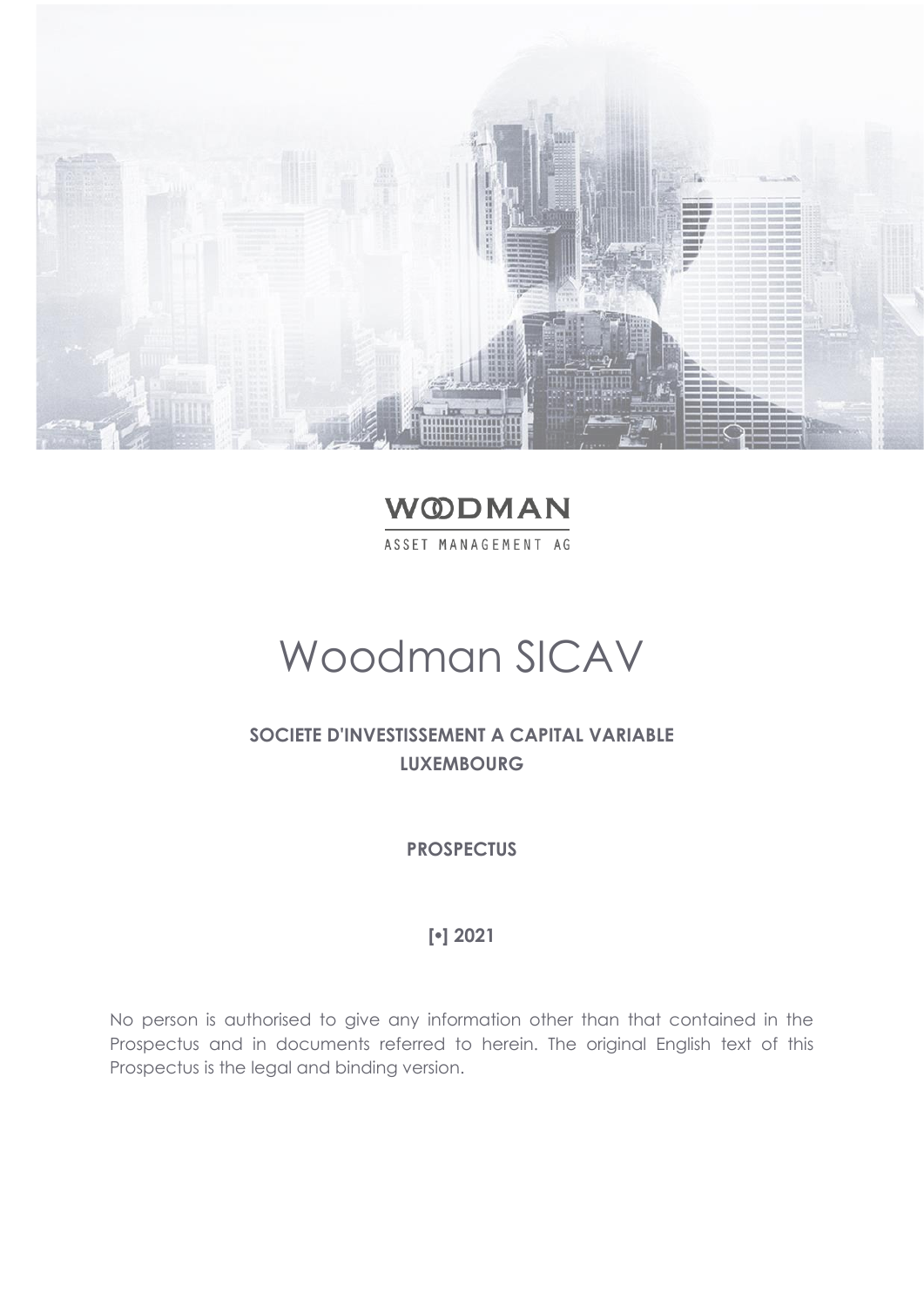#### **SUMMARY**

<span id="page-1-0"></span>The main part of the Prospectus describes the nature of the Company, presents its general terms and conditions and sets out its management and investment parameters which apply to the Company as well as to the different Sub-Funds that compose the Company.

The investment policy of each Sub-Fund, as well as its specific features, is described in the Appendix attached to this Prospectus.

The Directors of the Company, whose names appear hereafter, accept responsibility for the information contained in this document. To the best of the knowledge and belief of the Directors (who have taken all reasonable care to ensure that such is the case) the information contained in this document is in accordance with the facts and does not omit anything likely to affect the importance of such information. The Directors accept responsibility accordingly.

The shares of the Company are offered solely on the basis of the information and representations contained in this Prospectus and any further information given or representations made by any person may not be relied upon as having been authorised by the Company or the Directors. Neither the delivery of this Prospectus nor the issue of shares shall under any circumstances create any implication that there has been no change in the affairs of the Company since the date hereof.

The information contained in this Prospectus will be supplemented by the financial statements and further information contained in the latest annual and semi-annual reports of the Company and the KIIDs, copies of which may be obtained free of charge from the registered office of the Company.

The Company is an open-ended investment company organised as a *Société d'Investissement à Capital Variable* (SICAV). The Company is registered under Part I of the 2010 Law (as defined below). The above registration does not require any Luxembourg authority to approve or disapprove either the adequacy or accuracy of this Prospectus or the investments held by the Company. Any representation to the contrary is unauthorised and unlawful.

The distribution of this Prospectus and the offering of shares in certain jurisdictions may be restricted and accordingly persons into whose possession of this Prospectus may come are required by the Company to inform themselves of and to observe any such restrictions.

This Prospectus does not constitute an offer or solicitation to any person in any jurisdiction in which such offer or solicitation is not authorised or to any person to whom it would be unlawful to make such offer or solicitation.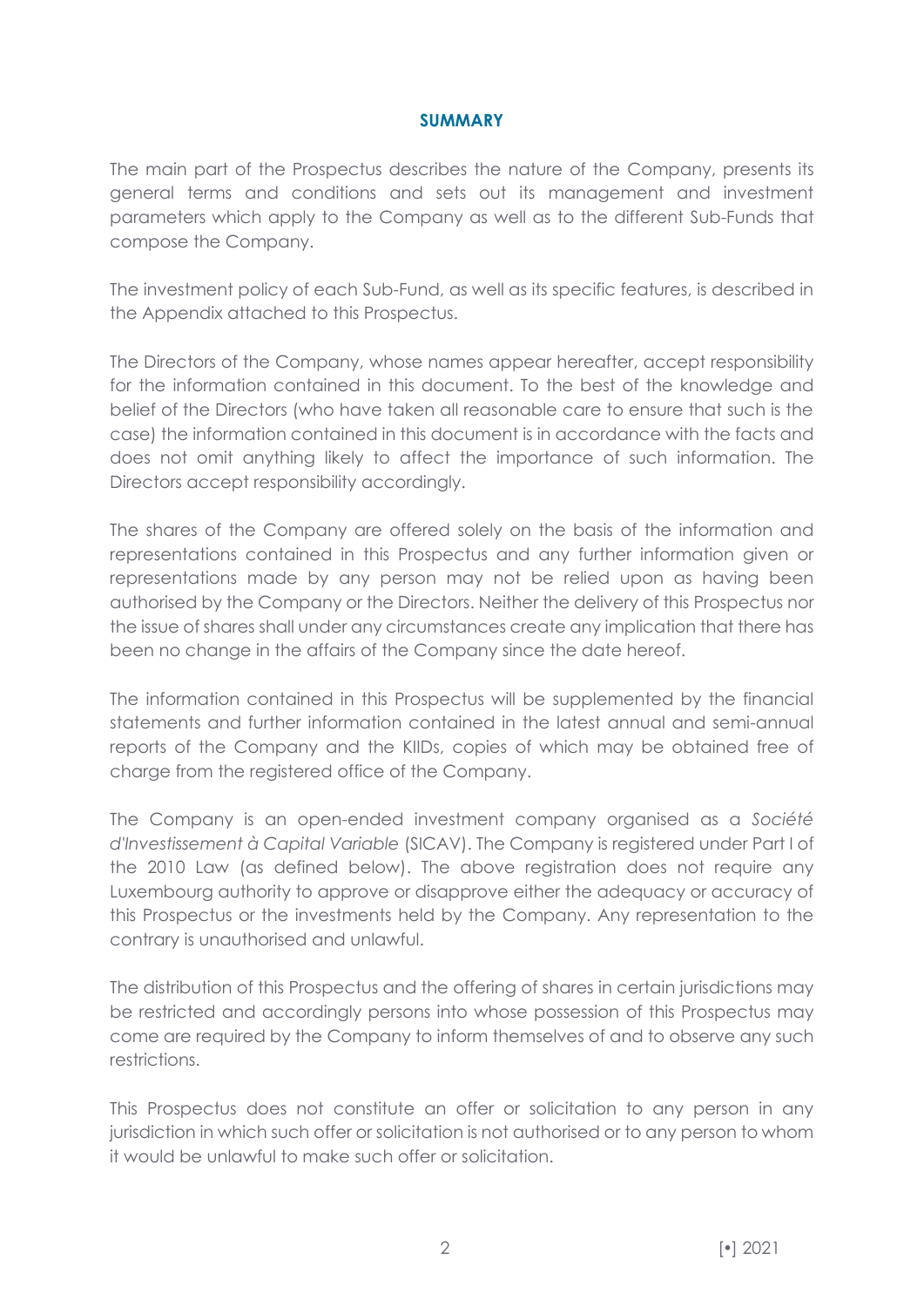The Prospectus may be translated into other languages. To the extent that there is any inconsistency between this Prospectus and a translation thereof, the English-language Prospectus shall prevail, unless stipulated otherwise by the laws of any jurisdiction in which the Shares are sold.

United States: The Shares being offered hereby have not been and will not be registered under the U.S. Securities Act of 1933, as amended, (the "1933 Act") or the securities laws of any of the states of the United States. The Company has not been and will not be registered under the United States Investment Company Act of 1940, as amended, nor under any other US federal laws. Therefore, the Shares may not be offered or sold directly or indirectly in the United States of America, except pursuant to an exemption from the registration requirements of the 1933 Act. The Shares may not be directly or indirectly offered or sold to or for the benefit of a "US Person", which shall be defined as and include (i) a "United States person" as described in section 7701(a)(30) of the U.S. Internal Revenue Code of 1986, as amended (the "Code"), (ii) a "U.S. person" as such term is defined in Regulation S of the 1933 Act, as amended,(iii) a person that is "in the United States" as defined in Rule 202(a)(30)-1 under the U.S. Investment Advisers Act of 1940, as amended, or (iv)a person that is not a "Non-United States Person" as such term is defined in U.S. Commodities Futures Trading Commission Rule 4.7.

Generally: the above information is for general guidance only, and it is the responsibility of any person or persons in possession of this Prospectus and wishing to make application for shares to inform themselves of, and to observe, all applicable laws and regulations of any relevant jurisdiction. Prospective applicants for shares should inform themselves as to legal requirements also applying and any applicable exchange control regulations and applicable taxes in the countries of their respective citizenship, residence or domicile.

For further information, please refer to the Table of Contents on page 4 of this Prospectus. If you are in any doubt about the contents of this document you should consult your stockbroker, bank manager, accountant or other professional adviser.

Defined terms shall have the meaning ascribed to them under "DEFINITIONS" below.

In view of economic and share market risks, no assurance can be given that the Company will achieve its investment objectives and the value of the shares can rise or fall.

The Company draws the investors' attention to the fact that any investor will only be able to fully exercise his investor rights directly against the Company, notably the right to participate in general meetings of shareholders, if the investor is registered himself and in his own name in the shareholders' register of the Company. In cases where an investor invests in the Company through an intermediary investing into the Company in his own name but on behalf of the investor, it may not be possible for the investor to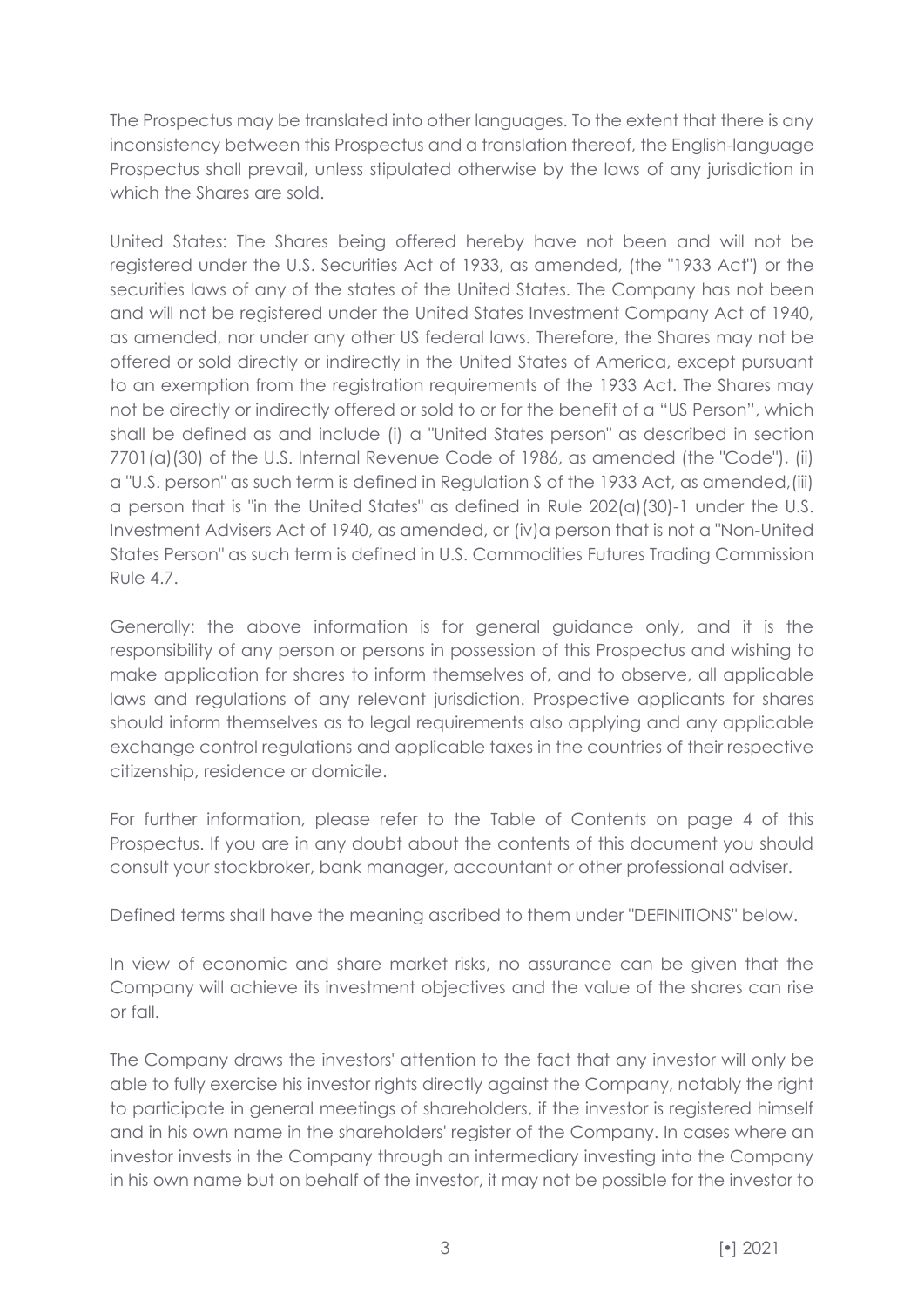exercise certain shareholder rights directly against the Company. Investors are advised to take advice on their rights.

# Data Protection

**Processing of personal data** –Personal data related to identified or identifiable natural persons provided to, collected or otherwise obtained by or on behalf of, the Company and the Management Company (the "Controllers") will be processed by the Controllers in accordance with the Data Protection Notice referred to in section XXIII of this Prospectus, which will be made available in the application form issued by the Company to the investors and a current version of which is available and can be accessed or obtained online at https://www.creditsuisse.com/media/assets/microsite/docs/multiconcept/mcfm-funds-investors-noticeen.pdf. Investors and any person contacting, or otherwise dealing directly or indirectly with, any of the Controllers are invited to and read and carefully consider the Data Protection Notice, prior to contacting or otherwise so dealing, and in any event prior to providing or causing the provision of any Data directly or indirectly to the Controllers.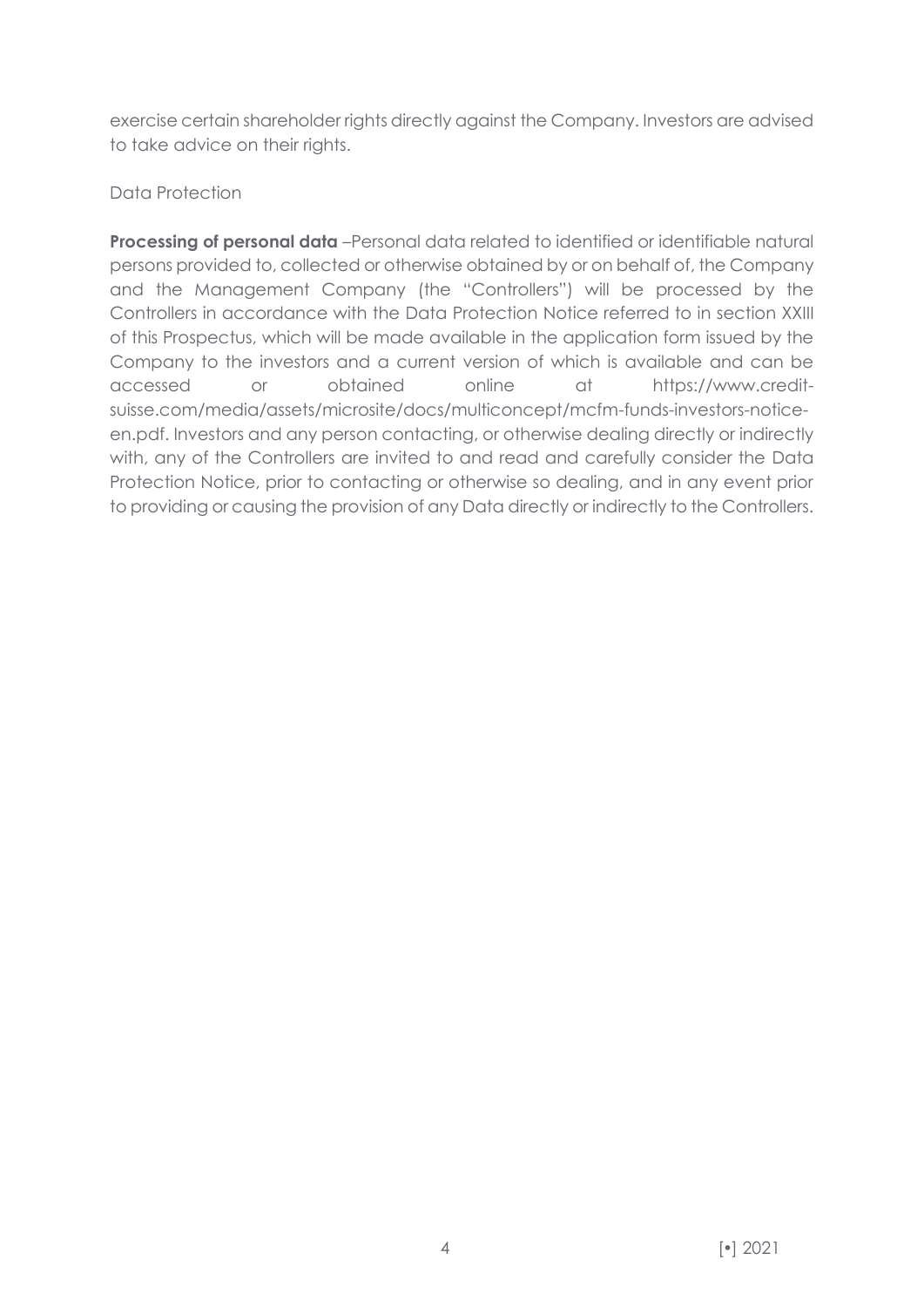# **CONTENTS**

<span id="page-4-0"></span>

| L.      |                                                                                |     |
|---------|--------------------------------------------------------------------------------|-----|
| Ш.      |                                                                                |     |
| III.    |                                                                                |     |
| IV.     |                                                                                |     |
| V.      | ADMINISTRATIVE AGENT AND REGISTER AND TRANSFER AGENT21                         |     |
| VI.     |                                                                                |     |
|         | 1. Investment objectives                                                       | 21  |
|         | 2. Investment Policies of the Sub-Funds                                        | 21  |
|         | 3. Investment restrictions                                                     | 21  |
|         | 4. Financial Derivative Instruments                                            | 30  |
|         | 5. Techniques and Instruments                                                  | 35  |
|         | 6. Pooling                                                                     | 36  |
|         | 7. Co-Management                                                               | 37  |
|         | 8. Risk Management Process                                                     | 38  |
|         | 9. Exposure to total return swaps, securities lending transactions, repurchase |     |
|         | agreements and reverse repurchase agreements ("SFT Transactions")              | 38  |
|         | 10. Sustainable Finance Disclosures                                            | 41  |
| VII.    |                                                                                | 44  |
|         | 1. Overview                                                                    | 44  |
|         | 2. Risk factors                                                                | 45  |
|         | 3. Investment Risks                                                            | 49  |
|         | 4. Risks related to investment in China A Shares through Shanghai Hong         |     |
|         | Kong Stock Connect                                                             | 59  |
|         | 5. Risk related to Contingent Convertible Bonds                                | 64  |
|         |                                                                                | .66 |
| IX.     |                                                                                |     |
| $X_{1}$ |                                                                                |     |
| XI.     |                                                                                |     |
|         |                                                                                |     |
|         |                                                                                |     |
|         | XIV. CALCULATION AND PUBLICATION OF THE NET ASSET VALUE OF SHARES AND          |     |
|         |                                                                                |     |
|         | XV. TEMPORARY SUSPENSION OF THE CALCULATION OF THE NET ASSET VALUE OF          |     |
|         | SHARES AND THE ISSUE, REDEMPTION AND CONVERSION PRICES OF SHARES75             |     |
|         | XVI. GENERAL MEETINGS OF SHAREHOLDERS AND FINANCIAL YEAR77                     |     |
|         |                                                                                |     |
|         |                                                                                |     |
|         |                                                                                |     |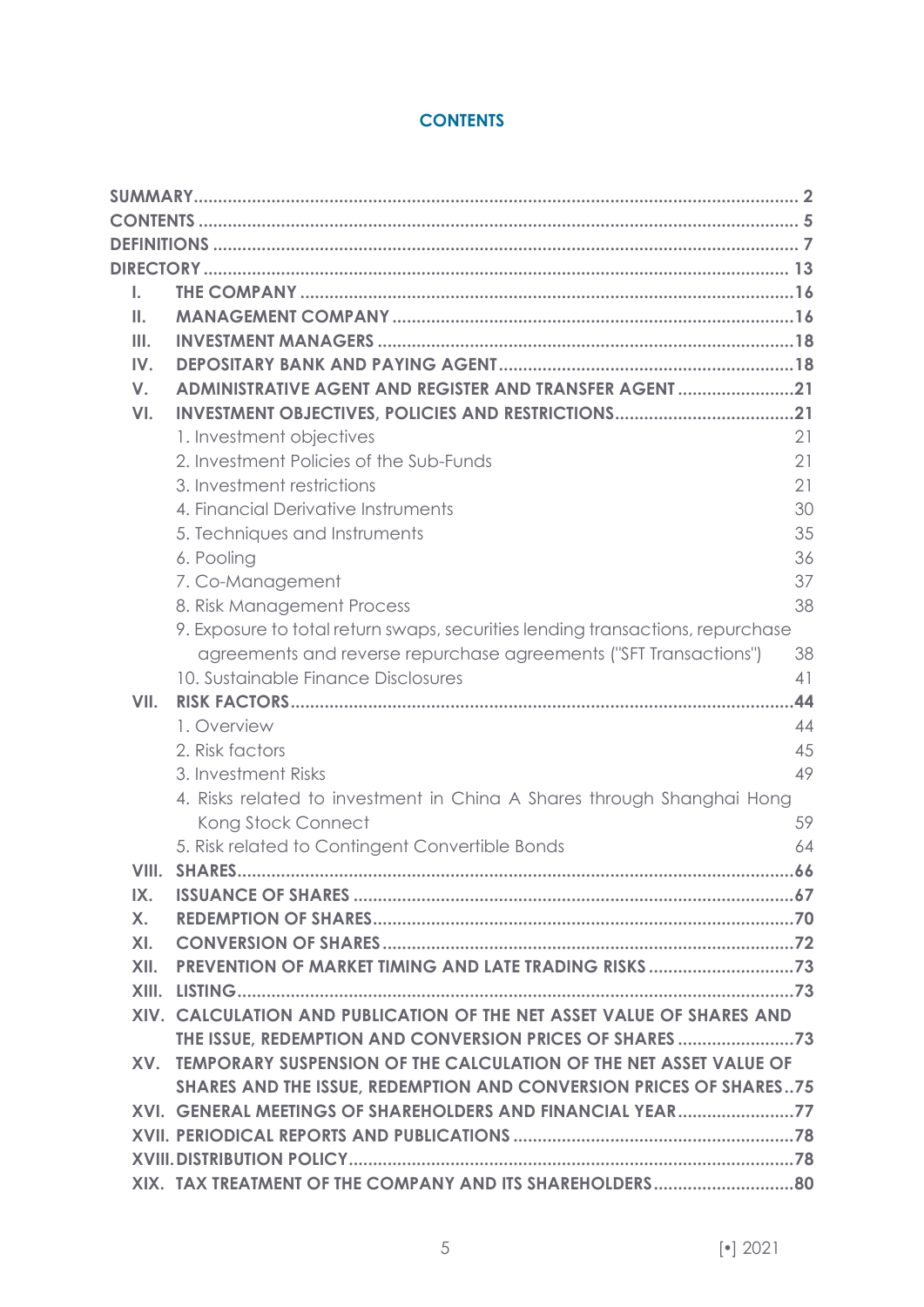|      | 1. Tax treatment of the Company                                            | 80  |
|------|----------------------------------------------------------------------------|-----|
|      | 2. Tax treatment of shareholders                                           | 81  |
|      | 3. United States ("US") Tax Withholding and Reporting under the Foreign    |     |
|      | Account Tax Compliance Act ("FATCA")                                       | 83  |
| XX.  |                                                                            | .85 |
| XXI. |                                                                            |     |
|      |                                                                            |     |
|      | 1. Liquidation of a Sub-Fund                                               | 86  |
|      | 2. Merger with another Sub-Fund or with another undertaking for collective |     |
|      | investment                                                                 | 87  |
|      | 3. Consolidation / Split of Classes of Shares                              | 87  |
|      | 4. Split of Sub-Funds                                                      | 87  |
|      |                                                                            | 88  |
|      |                                                                            | 90  |
|      | I. WOODMAN SICAV - WOODMAN EUROPE DYNAMIC FUND                             | 91  |
|      | II. WOODMAN SICAV – GREEN ASH GLOBAL HIGH YIELD                            | 96  |
|      | III. WOODMAN SICAV – GREEN ASH SUSTAINABLE SHORT DURATION CREDIT           |     |
|      | <b>FUND</b>                                                                | 102 |
|      | IV. WOODMAN SICAV - GREEN ASH ONYX FUND                                    | 110 |
|      | IV. WOODMAN SICAV – GREEN ASH SUSTAINABLE HORIZON FUND                     | 118 |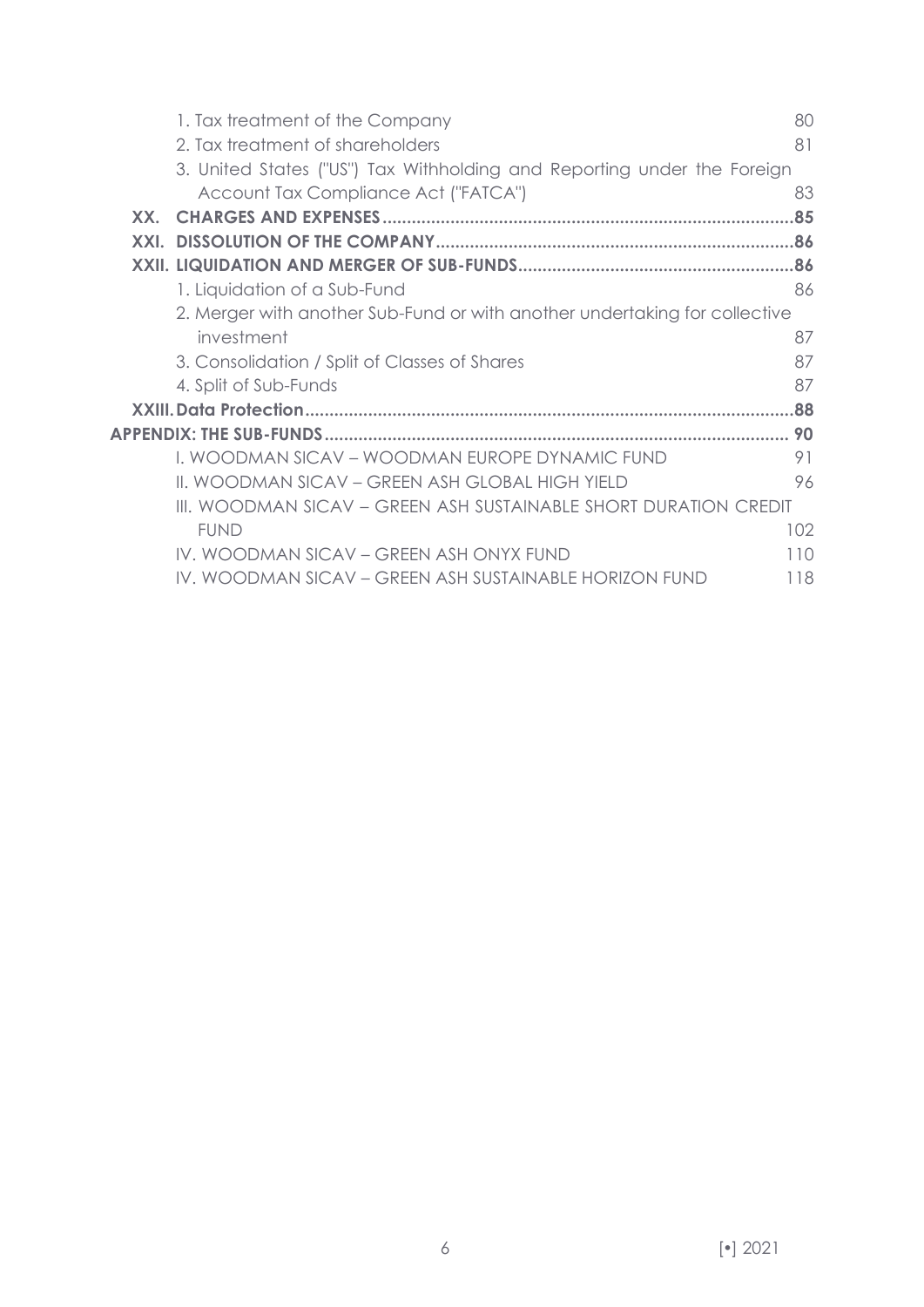# **DEFINITIONS**

<span id="page-6-0"></span>

| <b>Administrative Agent:</b>     | Credit Suisse Fund Services (Luxembourg)                                      |  |
|----------------------------------|-------------------------------------------------------------------------------|--|
|                                  | S.A., 5, rue Jean Monnet, L-2180                                              |  |
|                                  | Luxembourg, Grand<br>Duchy<br>оf                                              |  |
|                                  | Luxembourg                                                                    |  |
| <b>Articles:</b>                 | The articles of incorporation of the                                          |  |
|                                  | Company, as amended from time to                                              |  |
|                                  | time.                                                                         |  |
| <b>Appendix:</b>                 | Any appendix to the Prospectus issued on                                      |  |
|                                  | behalf of the Company specifying certain                                      |  |
|                                  | information in relation to a Sub-Fund                                         |  |
|                                  | and/or one or more Classes from time to                                       |  |
|                                  | time, noting that any such appendix may                                       |  |
|                                  | be issued with an information card, annex                                     |  |
|                                  | or addendum containing supplemental                                           |  |
|                                  | information on the relevant Sub-Fund or                                       |  |
|                                  | Class.                                                                        |  |
| <b>Board of Directors:</b>       | The board of directors of the Company.                                        |  |
| <b>Business Day:</b>             | Any day on which banks in Luxembourg                                          |  |
|                                  | are open for business except for 24                                           |  |
|                                  | December, unless defined otherwise in                                         |  |
|                                  | the Appendix for a Sub-Fund.                                                  |  |
| CHF:                             | The lawful currency of Switzerland.                                           |  |
| <b>Class of Shares or Class:</b> | A class of shares of a Sub-Fund created by                                    |  |
|                                  | Company having a<br>specific<br>the                                           |  |
|                                  | distribution policy, sales and redemption                                     |  |
|                                  | mechanism, fee<br>structure, holding                                          |  |
|                                  | requirements, currency and hedging                                            |  |
|                                  | policy or other specific characteristics.                                     |  |
| <b>Commitment Approach:</b>      | A method of calculation of global                                             |  |
|                                  | exposure as detailed in applicable laws                                       |  |
|                                  | and regulations including but not limited                                     |  |
|                                  | to CSSF Circular 11/512.                                                      |  |
| <b>Company:</b>                  | Woodman<br>SICAV, a<br>société                                                |  |
| <b>CSSF:</b>                     | d'investissement à capital variable.<br>Commission de Surveillance du Secteur |  |
|                                  | Financier, the supervisory authority in                                       |  |
|                                  | Luxembourg.                                                                   |  |
| <b>Depositary Bank:</b>          | Credit Suisse (Luxembourg) S.A., 5, rue                                       |  |
|                                  | Jean Monnet, L-2180 Luxembourg, Grand                                         |  |
|                                  |                                                                               |  |
|                                  | Duchy of Luxembourg                                                           |  |
| <b>Domiciliary Agent:</b>        | MultiConcept Fund Management S.A 5,                                           |  |
|                                  | rue Jean Monnet L-2180 Luxembourg                                             |  |
| <b>Eligible State:</b>           | Any Member State or other State in                                            |  |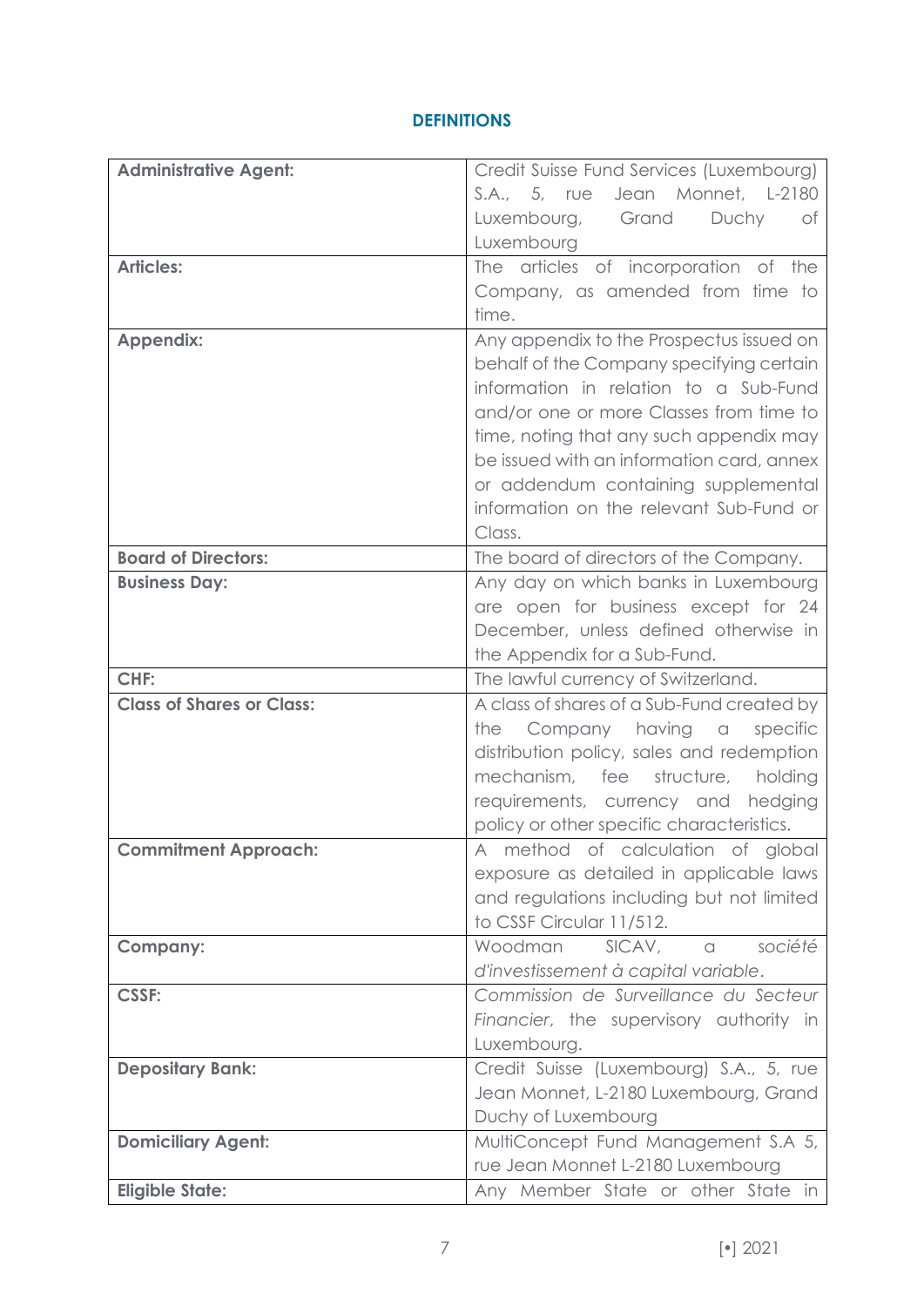|                                           | Europe, Asia, Oceania, the Americas or                                                |  |
|-------------------------------------------|---------------------------------------------------------------------------------------|--|
|                                           | Africa.                                                                               |  |
| <b>ESMA:</b>                              | The European Securities and Markets                                                   |  |
|                                           | Authority.                                                                            |  |
| Euro or EUR:                              | Currency of the Member States of the                                                  |  |
|                                           | European Union that use the single                                                    |  |
|                                           | currency.                                                                             |  |
| <b>European Commission Letter:</b>        | A letter from the European Commission to                                              |  |
|                                           | the European supervisory authorities on                                               |  |
|                                           | the application of SFDR dated 20 October                                              |  |
|                                           | 2020 available here.                                                                  |  |
| ESG:                                      | Environmental, social and governance.                                                 |  |
| <b>ESG Orientated Fund:</b>               | A Sub-Fund that meets the criteria in SFDR                                            |  |
|                                           | to qualify as a financial product (which                                              |  |
|                                           | includes<br><b>UCITS</b><br>authorised<br>in<br>$\Omega$                              |  |
|                                           | accordance with article 5 of the UCITS IV                                             |  |
|                                           | Directive) and promotes, among other                                                  |  |
|                                           | characteristics, environmental or social                                              |  |
|                                           | characteristics, or a combination of those                                            |  |
|                                           | characteristics and provided that the                                                 |  |
|                                           | companies that the fund invests in follow                                             |  |
|                                           | good governance practices.                                                            |  |
| GBP:                                      | The lawful currency of the United                                                     |  |
|                                           | Kingdom.                                                                              |  |
| <b>Institutional Investors:</b>           | Institutional Investors as defined in Article                                         |  |
|                                           | 174 of the 2010 Law.                                                                  |  |
| <b>Investment Adviser:</b>                | person appointed to<br>provide<br>The                                                 |  |
|                                           | investment advice, if any.                                                            |  |
| <b>Investment Grade:</b>                  | Securities with a rating of at least BBB-from                                         |  |
|                                           | Standard & Poor's or Fitch Ratings or at                                              |  |
|                                           | least Baa3 from Moody's Investor Services,<br>or which are judged to be of equivalent |  |
|                                           | quality based on similar credit criteria at                                           |  |
|                                           | the time of acquisition. In the event of a                                            |  |
|                                           | split rating, the better rating can be used.                                          |  |
| <b>Investment Managers:</b>               | Persons appointed to manage the assets,                                               |  |
|                                           | as determined in the Appendix for each                                                |  |
|                                           | Sub-Fund, if any.                                                                     |  |
| <b>Information Card:</b>                  | An annex to an Appendix to this                                                       |  |
|                                           | Prospectus, issued from time to time,                                                 |  |
|                                           | specifying certain information pertaining                                             |  |
|                                           | to the relevant Sub-Fund in accordance                                                |  |
|                                           | with the requirements of SFDR.                                                        |  |
| Key Investor Information Document (KIID): | The key investor information document                                                 |  |
|                                           | containing information on each Class of                                               |  |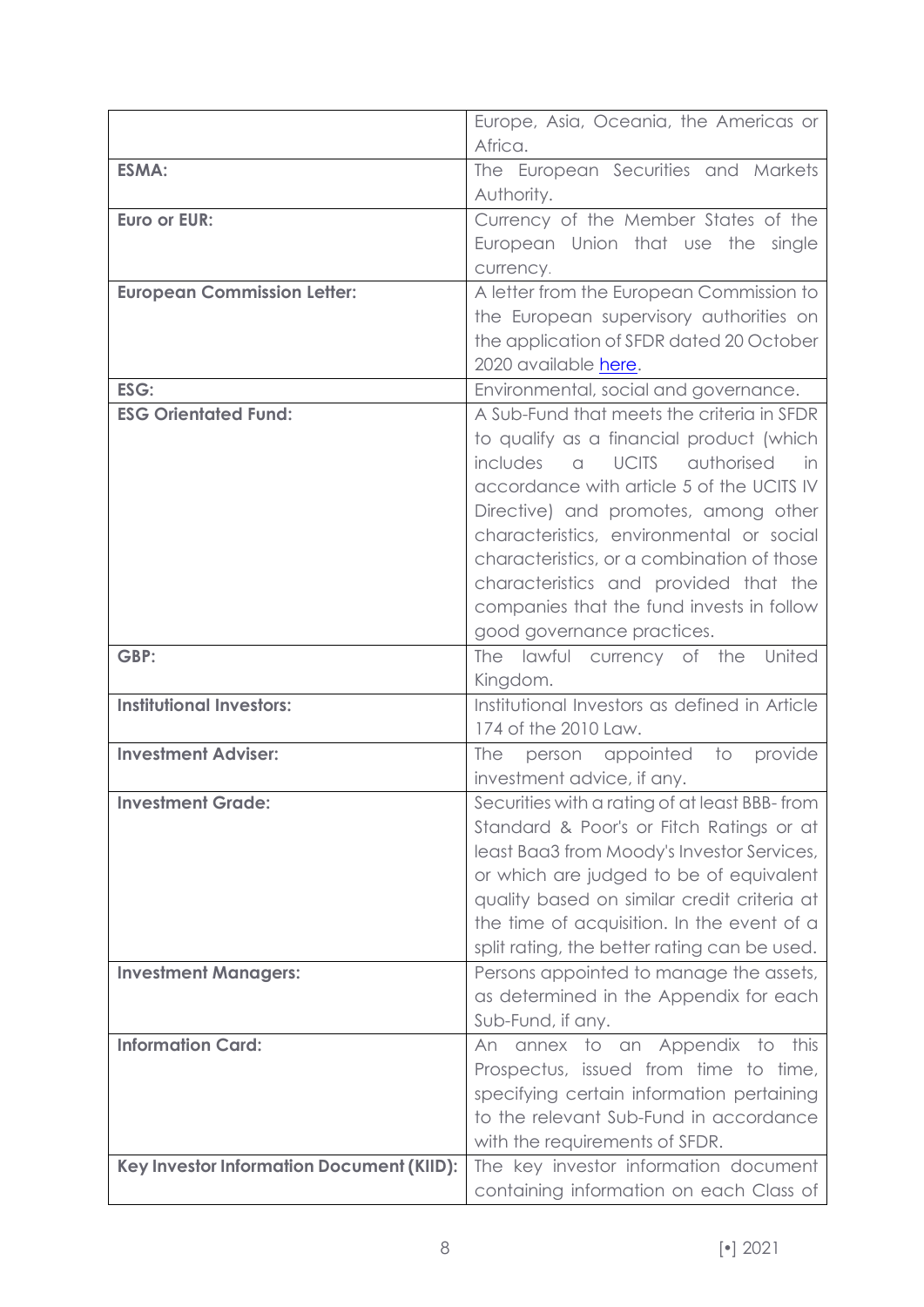|                                  | Shares of the Company. Information on        |  |
|----------------------------------|----------------------------------------------|--|
|                                  | Classes of Shares launched shall be          |  |
|                                  | available<br>the<br>website<br>on            |  |
|                                  | www.woodman.ch<br>and                        |  |
|                                  | http://www.credit-                           |  |
|                                  | suisse.com/multiconcept. The Company         |  |
|                                  | draws the attention of the investors to the  |  |
|                                  | fact that before any subscription of         |  |
|                                  | shares, investors should consult the KIIDs   |  |
|                                  | on Classes of Shares available on the        |  |
|                                  | website<br>www.woodman.ch                    |  |
|                                  | http://www.credit-                           |  |
|                                  | suisse.com/multiconcept. A paper copy        |  |
|                                  | of the KIIDs may also be obtained at the     |  |
|                                  | registered office of the Company or of the   |  |
|                                  | distributors, free of charge.                |  |
| <b>Management Company:</b>       | MultiConcept Fund Management S.A 5,          |  |
|                                  | rue Jean Monnet L-2180 Luxembourg            |  |
| <b>Member State:</b>             | as defined in the 2010 Law.                  |  |
| Mémorial:                        | Mémorial C, Recueil des Sociétés et          |  |
|                                  | Associations of the Grand Duchy of           |  |
|                                  | Luxembourg.                                  |  |
| <b>Money Market Instruments:</b> | Instruments normally dealt in on the         |  |
|                                  | money market which are liquid, and have      |  |
|                                  | a value which can be accurately              |  |
|                                  | determined at any time.                      |  |
| <b>Mainstream Fund:</b>          | A Sub-Fund which does not meet the           |  |
|                                  | criteria to qualify as either an ESG         |  |
|                                  | Orientated Fund pursuant to Article 8 of     |  |
|                                  | SFDR or a Sustainable Investment Fund        |  |
|                                  | pursuant to Article 9 of SFDR.               |  |
| <b>NAV:</b>                      | Net Asset Value.                             |  |
| <b>Net Asset Value:</b>          | In relation to any Class of Shares in a Sub- |  |
|                                  | Fund, the value of the net assets of that    |  |
|                                  | Sub-Fund attributable to that Class and      |  |
|                                  | calculated in accordance with the            |  |
|                                  | provisions described in Section XIV of this  |  |
|                                  | Prospectus.                                  |  |
| <b>Other UCI:</b>                | An undertaking for collective investment     |  |
|                                  | as defined in the 2010 Law.                  |  |
| <b>Paying Agent:</b>             | Credit Suisse (Luxembourg) S.A., 5, rue      |  |
|                                  | Jean Monnet, L-2180 Luxembourg, Grand        |  |
|                                  | Duchy of Luxembourg                          |  |
| Prospectus:                      | The present prospectus.                      |  |
| <b>Reference Currency:</b>       | Currency in which a Sub-Fund or Class of     |  |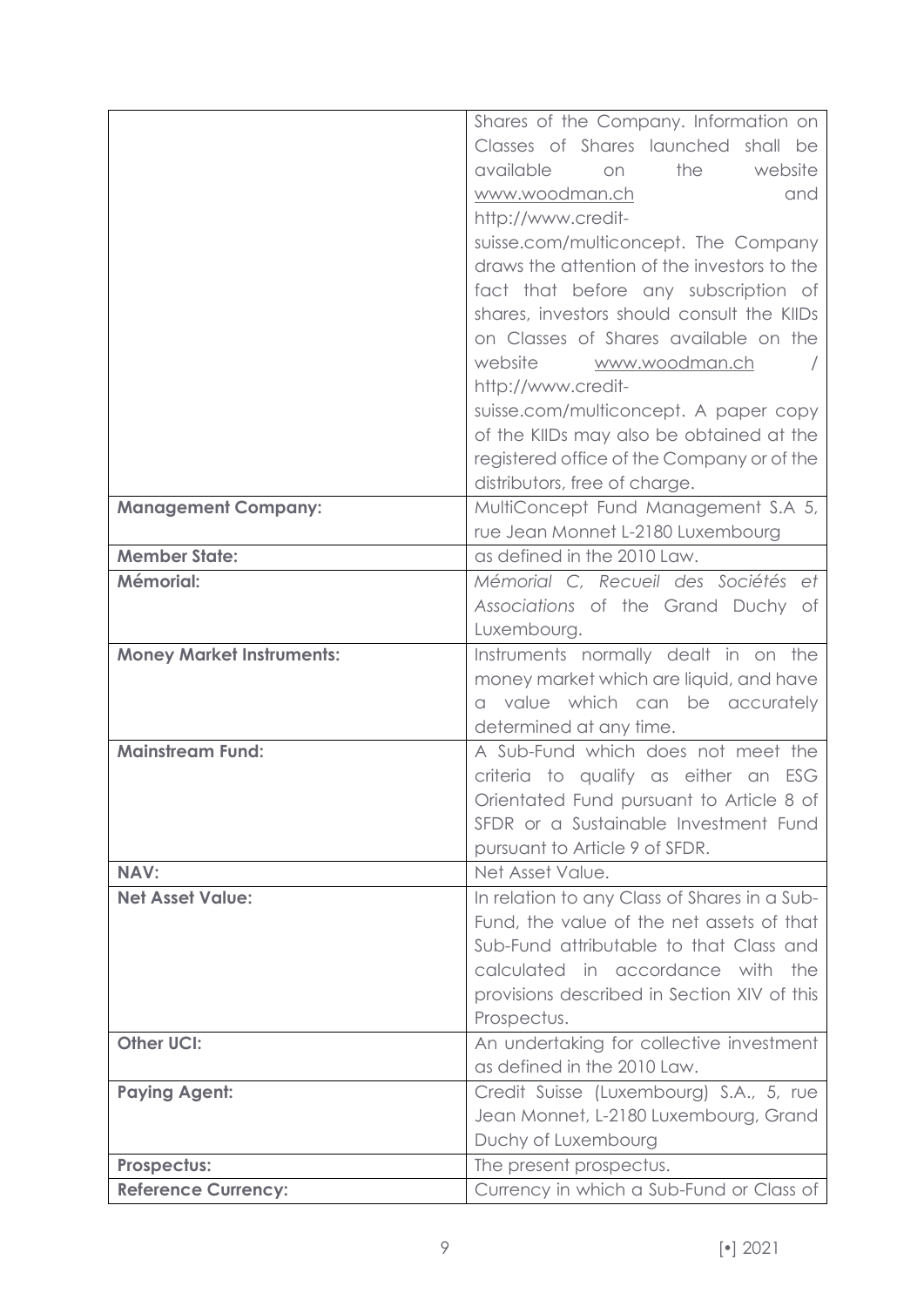|                                      | Shares is denominated.                                                                                                                                                                                                                                                                                                                                                                                                                                                                                                                                                                                                                                                                                                                                                                       |  |  |
|--------------------------------------|----------------------------------------------------------------------------------------------------------------------------------------------------------------------------------------------------------------------------------------------------------------------------------------------------------------------------------------------------------------------------------------------------------------------------------------------------------------------------------------------------------------------------------------------------------------------------------------------------------------------------------------------------------------------------------------------------------------------------------------------------------------------------------------------|--|--|
| <b>Registrar and Transfer Agent:</b> | Credit Suisse Fund Services (Luxembourg)                                                                                                                                                                                                                                                                                                                                                                                                                                                                                                                                                                                                                                                                                                                                                     |  |  |
|                                      | S.A., 5, rue Jean Monnet, L-2180                                                                                                                                                                                                                                                                                                                                                                                                                                                                                                                                                                                                                                                                                                                                                             |  |  |
|                                      | Luxembourg, Grand<br>Duchy<br>0t                                                                                                                                                                                                                                                                                                                                                                                                                                                                                                                                                                                                                                                                                                                                                             |  |  |
|                                      | Luxembourg                                                                                                                                                                                                                                                                                                                                                                                                                                                                                                                                                                                                                                                                                                                                                                                   |  |  |
| <b>Regulated Market:</b>             | Regulated market as defined in Directive<br>2004/39/EC of 21 April 2004 on financial<br>instruments<br>markets<br>(Directive<br>2004/39/EC), i.e. a market on the list of<br>regulated markets prepared by each<br>Member State, that functions regularly<br>characterised by the fact that the<br>regulations issued or approved by the<br>competent authorities set out the<br>conditions of operation and access to the<br>market, as well as the conditions that a<br>given financial instrument must meet in<br>order to be traded on the market,<br>compliance with all information and<br>transparency obligations prescribed in<br>Directive 2004/39/EC, as well as any other<br>regulated, recognised market open to<br>the public in an Eligible State that<br>operates regularly. |  |  |
| <b>RESA:</b>                         | Recueil Electronique des Sociétés et<br>Associations, the successor of the<br>Mémorial.                                                                                                                                                                                                                                                                                                                                                                                                                                                                                                                                                                                                                                                                                                      |  |  |
| <b>SICAV:</b>                        | Société d'investissement à<br>capital<br>variable.                                                                                                                                                                                                                                                                                                                                                                                                                                                                                                                                                                                                                                                                                                                                           |  |  |
| <b>Speculative Securities:</b>       | Securities that are below an Investment<br>Grade or unrated.                                                                                                                                                                                                                                                                                                                                                                                                                                                                                                                                                                                                                                                                                                                                 |  |  |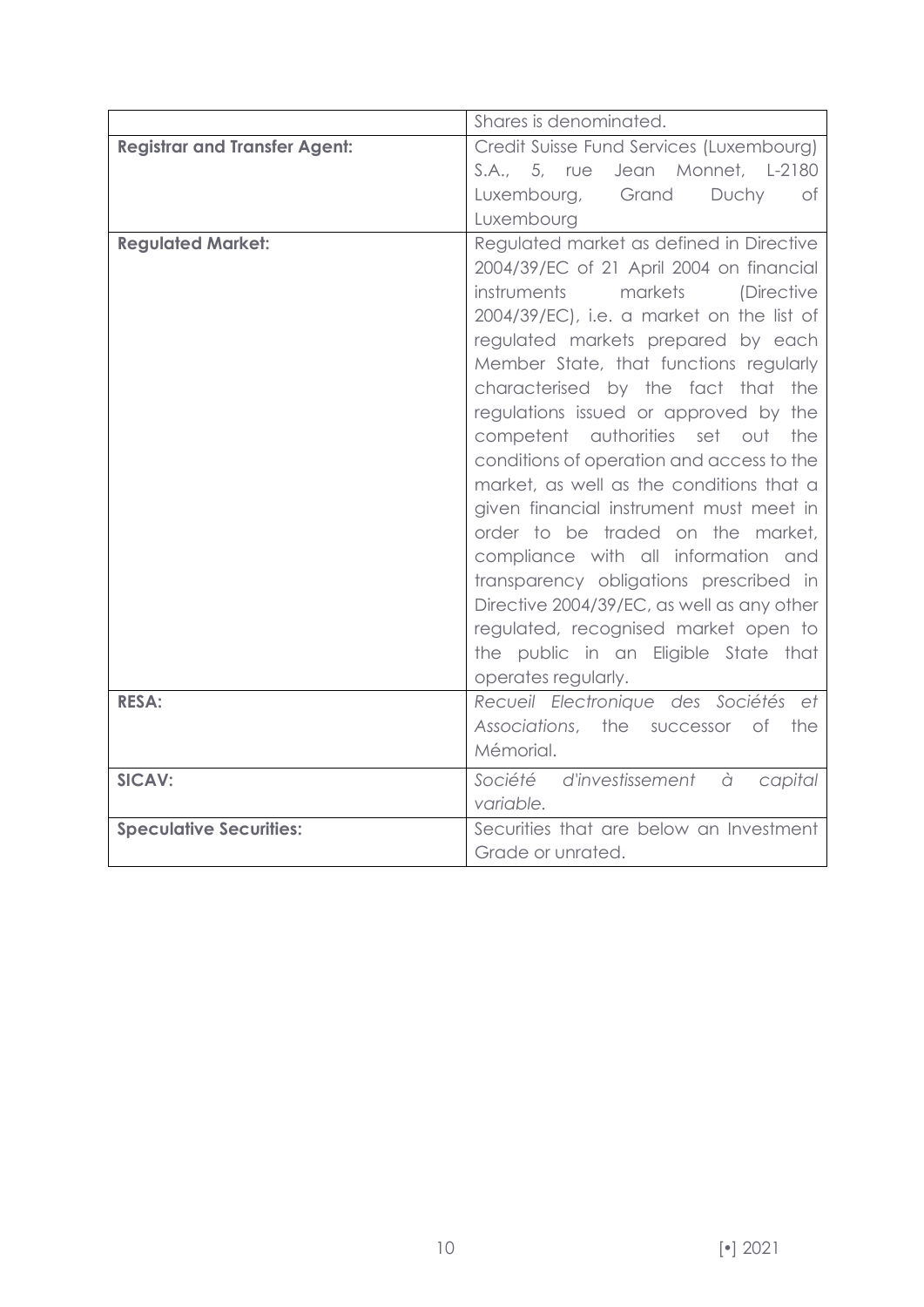| Sub-Fund:                           | Refers to one of the sub-funds of the                                                  |
|-------------------------------------|----------------------------------------------------------------------------------------|
|                                     | Company.                                                                               |
| SFDR:                               | EU Regulation (EU) 2019/2088 of the                                                    |
|                                     | European Parliament and of the Council                                                 |
|                                     | of 27 November 2019 on sustainability-                                                 |
|                                     | related disclosures in the financial services                                          |
|                                     | sector as may be amended from time to                                                  |
|                                     | time.                                                                                  |
| <b>Sustainability Factors:</b>      | Environmental, social and<br>employee                                                  |
|                                     | matters, respect for human rights, anti-                                               |
|                                     | corruption and anti-bribery matters.                                                   |
| <b>Sustainability Risk:</b>         | An environmental, social or governance                                                 |
|                                     | event or condition that, if it occurs, could                                           |
|                                     | cause an actual or a potential material                                                |
|                                     | negative impact on the value of the                                                    |
|                                     | investments made by the Sub-Fund.                                                      |
| <b>Sustainable Investment:</b>      | (a) an investment in an economic activity                                              |
|                                     | that contributes to an environmental                                                   |
|                                     | objective, as measured, for example, by                                                |
|                                     | key resource efficiency indicators on the                                              |
|                                     | use of energy, renewable energy, raw                                                   |
|                                     | materials, water and land, on<br>the                                                   |
|                                     | production of waste, and greenhouse gas                                                |
|                                     | emissions, or on its impact on biodiversity                                            |
|                                     | and the circular economy; or (b) an                                                    |
|                                     | investment in an economic activity that                                                |
|                                     | contributes to a social objective, in                                                  |
|                                     | particular, an investment that contributes                                             |
|                                     | to tackling inequality or that fosters social                                          |
|                                     | cohesion, social integration and labour                                                |
|                                     | relations; or (c) an investment in human                                               |
|                                     | capital or economically or socially                                                    |
|                                     | disadvantaged communities, provided                                                    |
|                                     | that such investments do not significantly                                             |
|                                     | harm any of those objectives and that the                                              |
|                                     | investee<br>companies follow<br>good                                                   |
|                                     | governance practices, in particular, with                                              |
|                                     | respect to sound management structures,                                                |
|                                     | employee relations, remuneration of staff                                              |
| <b>Sustainable Investment Fund:</b> | and tax compliance.                                                                    |
|                                     | A Sub-Fund that, in accordance with the<br>criteria outlined in Article 9 of SFDR, has |
|                                     | Sustainable Investment as its objective.                                               |
| <b>Transferable Securities:</b>     | As defined in the 2010 Law.                                                            |
| <b>Taxonomy Regulation:</b>         | The Regulation on the Establishment of a                                               |
|                                     |                                                                                        |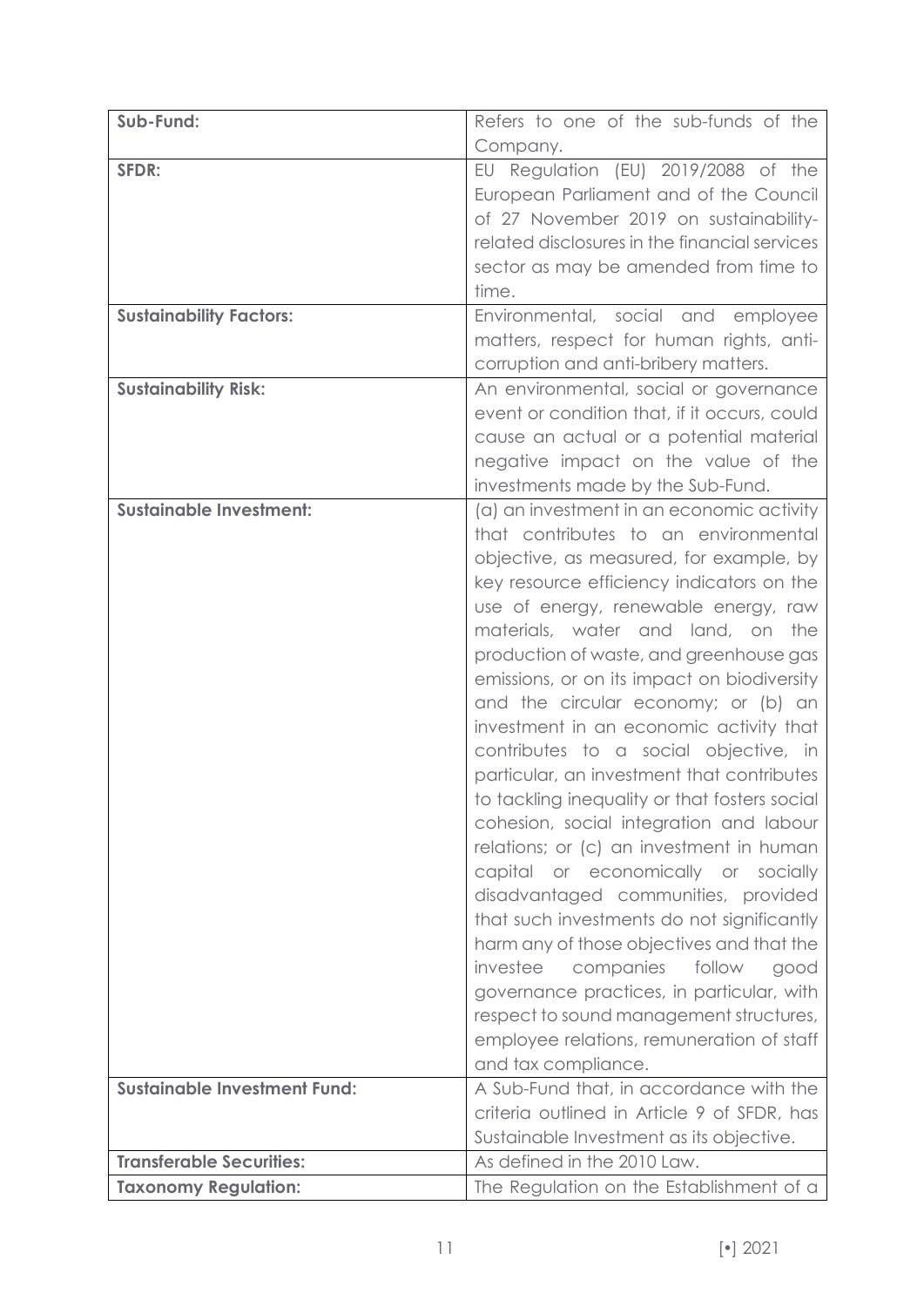| UCI:<br><b>UCITS:</b>      | Framework to Facilitate Sustainable<br>Investment (Regulation EU/2020/852) as<br>may be amended from time to time.<br>Undertaking for collective investment.<br>Undertaking for collective investment in<br>transferable securities authorised<br>in<br>accordance with the UCITS IV Directive.                                                                                                                                                                                                                                                               |  |  |
|----------------------------|---------------------------------------------------------------------------------------------------------------------------------------------------------------------------------------------------------------------------------------------------------------------------------------------------------------------------------------------------------------------------------------------------------------------------------------------------------------------------------------------------------------------------------------------------------------|--|--|
| <b>UCITS IV Directive:</b> | Directive 2009/65/EC of the European<br>Parliament and of the Council of 13 July<br>2009 on the coordination of laws,<br>regulations and administrative provisions<br>relating to undertakings for collective<br>investments in transferable securities<br>(UCITS), as amended by the directive<br>2014/91/EU on the coordination of laws,<br>regulations and administrative provisions<br>relating to undertakings for collective<br>investment in transferable securities<br>(UCITS) as regards depositary functions,<br>remuneration policy and sanctions. |  |  |
| USD:                       | The lawful currency of the United States of<br>America.                                                                                                                                                                                                                                                                                                                                                                                                                                                                                                       |  |  |
| <b>Valuation Day:</b>      | As determined in the Appendix for each<br>Sub-Fund.                                                                                                                                                                                                                                                                                                                                                                                                                                                                                                           |  |  |
| 2010 Law:                  | Law of 17 December 2010 concerning<br>undertakings for collective investment, as<br>amended.                                                                                                                                                                                                                                                                                                                                                                                                                                                                  |  |  |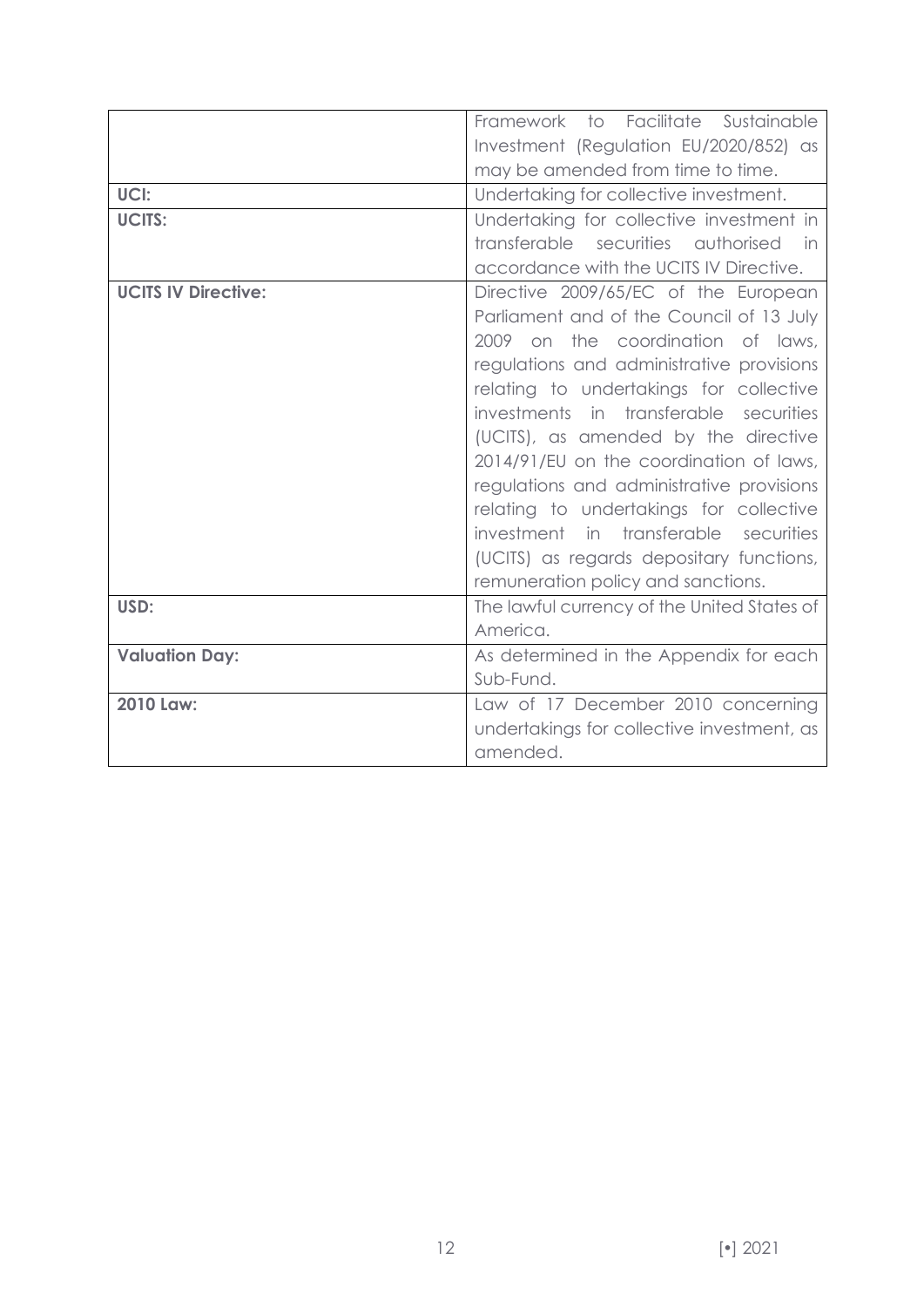# **DIRECTORY**

#### <span id="page-12-0"></span>**Board of Directors:**

#### **Members**:

William Heath, Director, Luxembourg Aymeric Lechartier, Managing Director, Carne Global Financial Services, United Kingdom Olivier Meyer, Director, Luxembourg Maximilian Krähenbühl, Legal Counsel at Woodman Asset Management AG, Switzerland

#### **Registered office:**

5, rue Jean Monnet L-2180 Luxembourg Grand Duchy of Luxembourg

#### **Management Company and Domiciliary Agent:**

MultiConcept Fund Management S.A. 5, rue Jean Monnet L-2180 Luxembourg Grand Duchy of Luxembourg

#### **Board of Directors of the Management Company:**

Patrick Tschumper, Managing Director, Credit Suisse Funds AG, Zurich, Switzerland Thomas Schmuckli, Independent Director, Switzerland Ilias Georgopoulos, CEO MultiConcept Fund Management S.A., Luxembourg Richard Browne, Head of Private Equity and Real Estate Fund Services, Credit Suisse Fund Services (Luxembourg) S.A., Luxembourg Annemarie Arens, Independent Director, Luxembourg

#### **Investment Managers:**

Woodman Asset Management AG, Poststrasse 26, CH-6300 Zug, Switzerland.

Green Ash Partners LLP, 11 Albemarle Street, London, W1S 4HH, United Kingdom

#### **Depositary Bank and Paying Agent:**

Credit Suisse (Luxembourg) S.A. 5, rue Jean Monnet L-2180 Luxembourg Grand Duchy of Luxembourg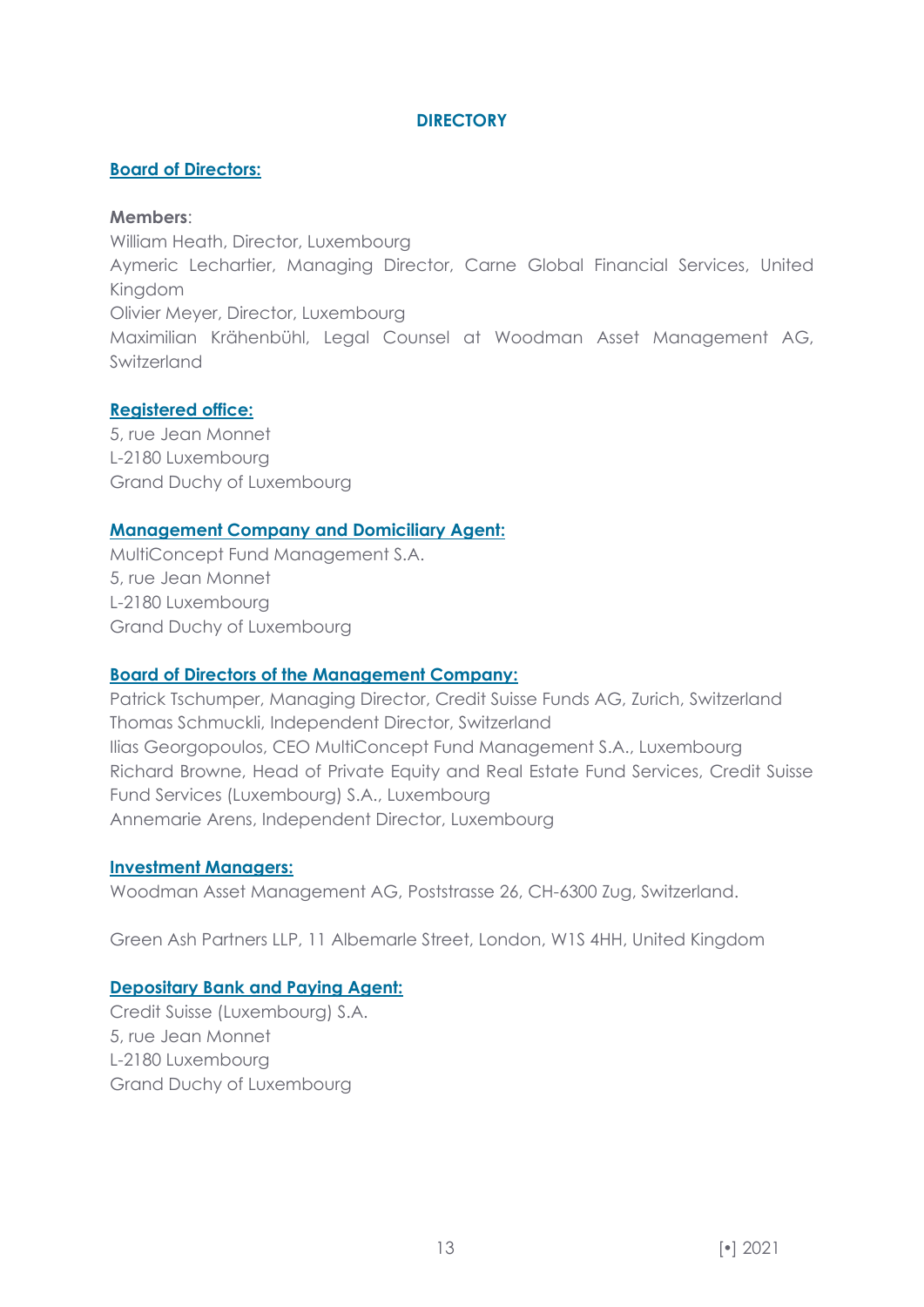#### **Administrative Agent and Transfer and Register Agent:**

Credit Suisse Fund Services (Luxembourg) S.A. 5, rue Jean Monnet L-2180 Luxembourg Grand Duchy of Luxembourg

#### **Approved Statutory Auditor:**

PricewaterhouseCoopers, *société coopérative* 2, rue Gerhard Mercator B.P. 1443 L-1014 Luxembourg Grand Duchy of Luxembourg

# **Legal Advisers in Luxembourg:**

Maples and Calder (Luxembourg) 12E, rue Guillaume Kroll L – 1882 Luxembourg Grand Duchy of Luxembourg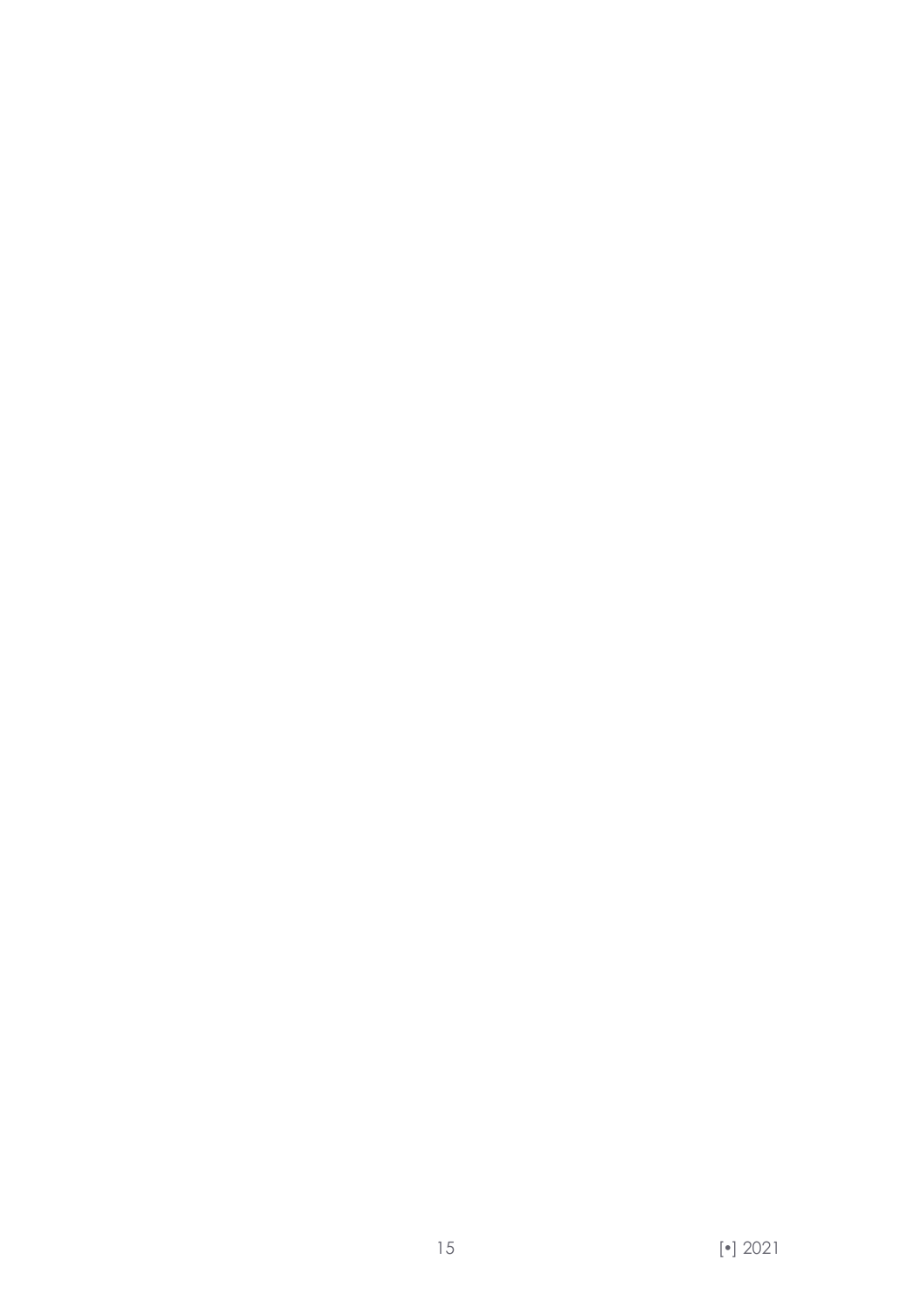# <span id="page-15-0"></span>**I. THE COMPANY**

The Company is an open-ended investment fund with multiple compartments ("*société d'investissement à capital variabl*e" (SICAV) *à compartiments multiples*) governed by Luxembourg law, established in accordance with the provisions of Part I of the  $2010$  Law.

The Company was incorporated for an unlimited duration on the 8 January 2016 under the name of Woodman SICAV. The Articles were published in the Mémorial on 28 January 2016.

The Company's registered office is at 5, rue Jean Monnet L-2180 Luxembourg, Grand Duchy of Luxembourg and the Company is registered with the *Registre de Commerce et des Sociétés* of Luxembourg under number B 203 127.

The Company's capital shall at all times be equal to the value of its total net assets. The minimum capital required by law is EUR 1,250,000.

# <span id="page-15-1"></span>**II. MANAGEMENT COMPANY**

MultiConcept Fund Management S.A. was appointed by the Board of Directors as management company and domiciliary agent of the Company in accordance with the provisions of the management company agreement effective as of 8 January 2016 for an undetermined period and pursuant to which the Board of Directors delegates, under its sole control, the investment management, administration and marketing functions to the Management Company. This agreement may be terminated by each party by a three (3) months' prior notice or at any time in specific circumstances described therein.

MultiConcept Fund Management S.A. was incorporated in Luxembourg on 10 February 2004 as a *société anonyme* governed by Luxembourg law and is registered on the list of management companies authorised by the CSSF. The Management Company has its registered office at 5, rue Jean Monnet, L-2180 Luxembourg, Grand Duchy of Luxembourg. The Management Company is registered with the *Registre de Commerce et des Sociétés* of Luxembourg under number B 98834. Copies of the Management Company's articles of incorporation may be obtained at the *Registre de Commerce et des Sociétés*. The issued capital of the Management Company is three million three hundred thirty six thousand one hundred twenty five (3,336,125) Swiss francs.

The corporate object of the Management Company consists, inter alia, in the management (within the meaning of Article 101 of the 2010 Law) of one or several undertakings for collective investment in transferable securities authorised according to the UCITS IV Directive as well as, as the case may be, of one or more undertakings for collective investment not subject to such directive.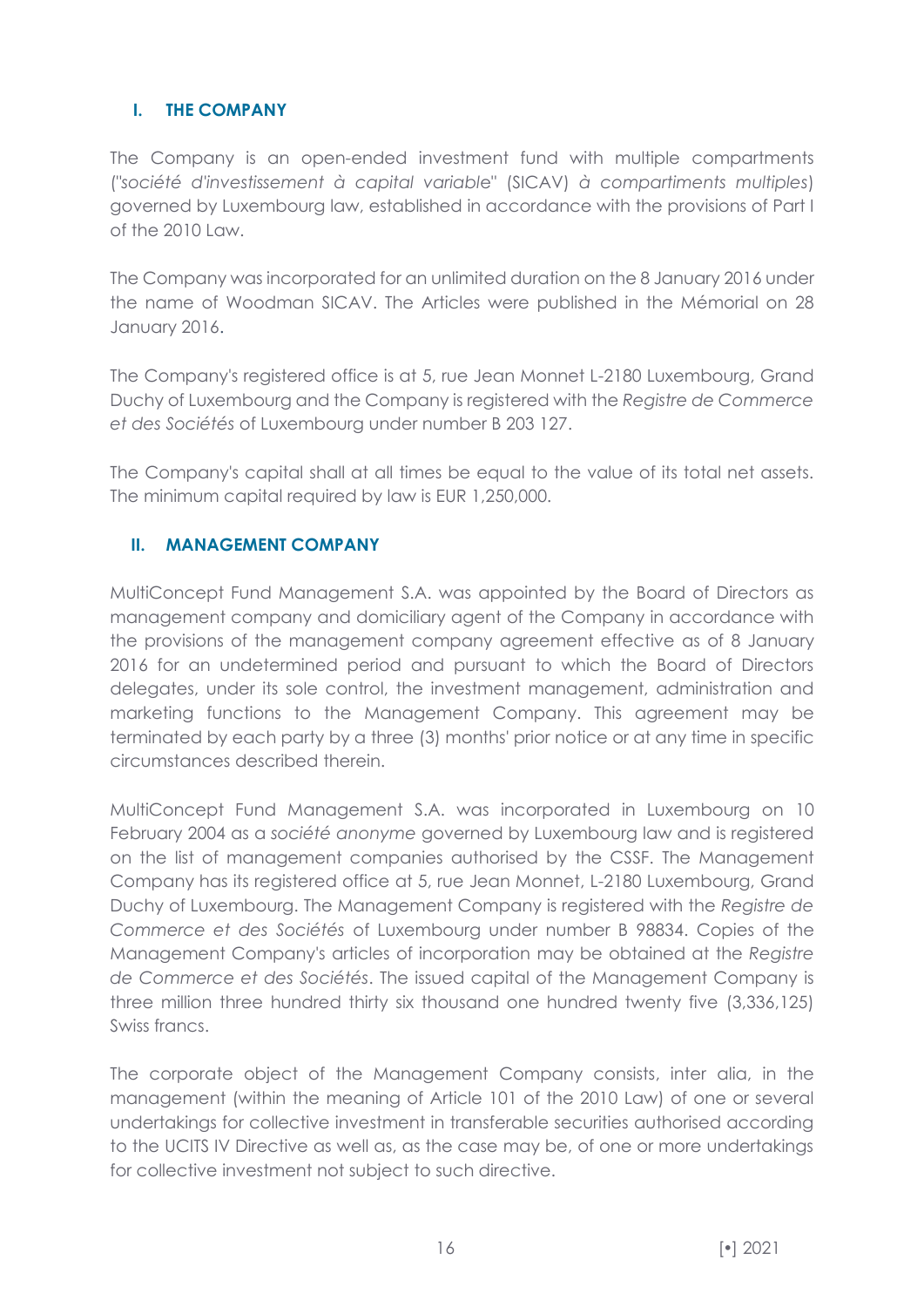The Management Company has adopted various procedures and policies in accordance with Luxembourg laws and regulations (including but not limited to CSSF regulation 10-04 and CSSF circular 12/546). Shareholders may, in accordance with Luxembourg laws and regulations, obtain a summary and/or more detailed information on such procedures and policies upon request and free of charge.

As Domiciliary Agent, MultiConcept Fund Management S.A. is primarily responsible for receiving and keeping safely any and all notices, correspondence, telephonic advice or other representations and communications received for the account of the Company, as well as for providing such other facilities as may from time to time be necessary in the course of the day-to-day administration of the Company.

The Management Company has implemented the group standard remuneration policy and published a local appendix which is consistent with, and promotes, sound and effective risk management and that neither encourages risk taking which is inconsistent with the risk profiles of the Sub-Funds and the Articles nor impairs compliance with the Management Company's duty to act in the best interest of the Company and its Shareholders.

The remuneration policy of the Management Company has been adopted by its board of directors and is reviewed at least annually. The remuneration policy is based on the approach that remuneration should be in line with the business strategy, objectives, values and interests of the Management Company, the Sub-Funds it manages and their Shareholders, and includes measures to avoid conflicts of interest, such as taking into account the holding period recommended to the Shareholders when assessing the performance.

All employees of the Credit Suisse Group are subject to the Group Compensation Policy, the objectives of which include:

- (a) supporting a performance culture that is based on merit and differentiates and rewards excellent performance, both in the short and long term, and recognizes Credit Suisse's company values;
- (b) balancing the mix of fixed and variable compensation to appropriately reflect the value and responsibility of the role performed day to day, and to influence appropriate behaviours and actions; and
- (c) consistency with, and promotion of, effective risk management practices and Credit Suisse's compliance and control culture.

Details of the up-to-date remuneration policy of the Management Company, including, but not limited to, a description of how remuneration and benefits are calculated, the identity of persons responsible for awarding the remuneration and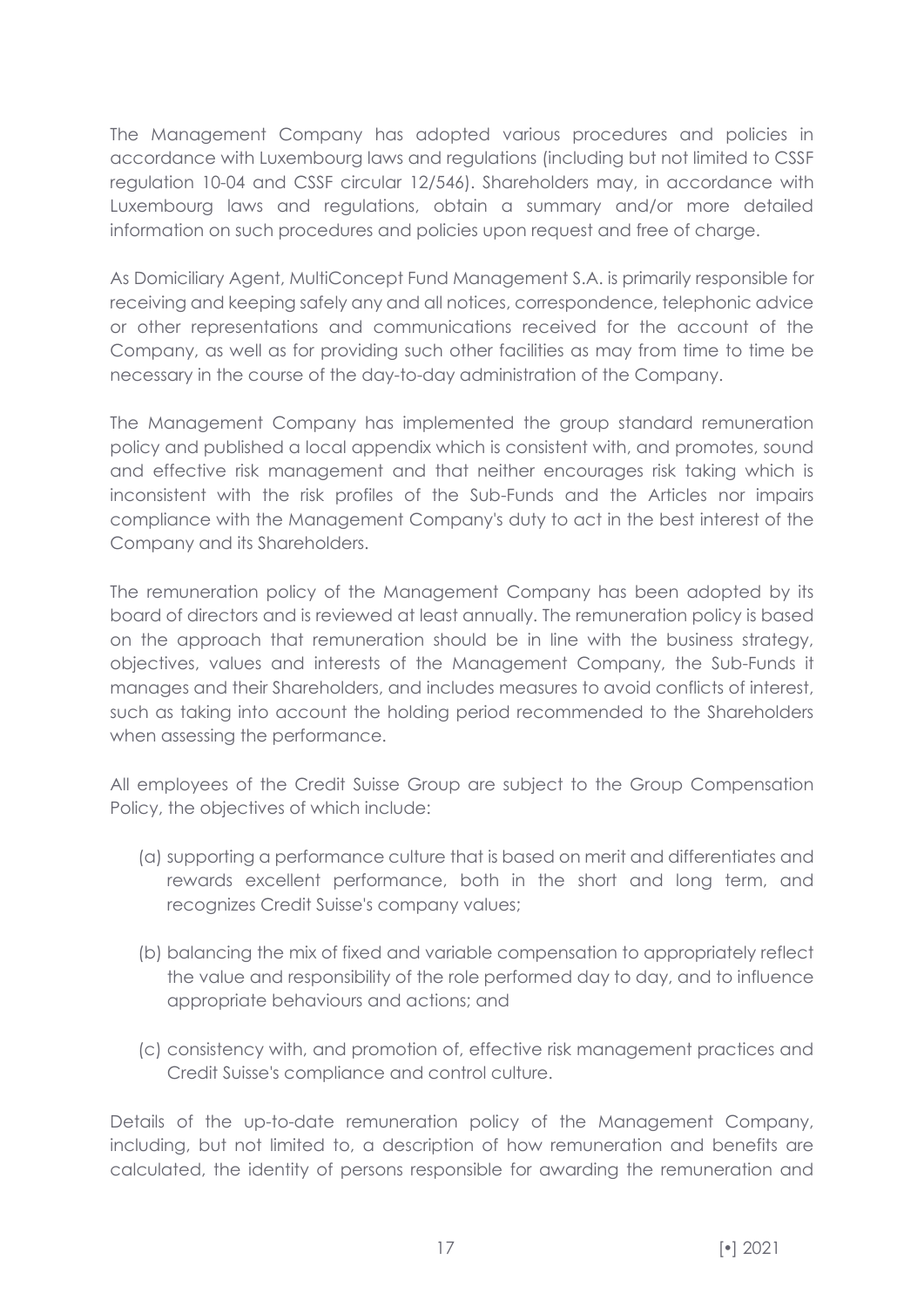benefits, including a description of the global Credit Suisse Group compensation committee are available on [https://www.multiconcept.credit](https://www.multiconcept.credit-suisse.com/RemunerationPolicy.pdf)[suisse.com/RemunerationPolicy.pdf](https://www.multiconcept.credit-suisse.com/RemunerationPolicy.pdf) and will be made available to investors free of charge upon request.

# <span id="page-17-0"></span>**III. INVESTMENT MANAGERS**

The Management Company has entrusted the daily management of the assets of the Sub-Funds to Investment Managers as described in the Appendix for each Sub-Fund.

The Investment Managers may enter with broker-dealers that are entities and not individuals into soft commission arrangements only where there is a direct and identifiable benefit to the clients of the Investment Managers, including the relevant Sub-Fund, and where the Investment Managers are satisfied that the transactions generating the soft commissions are made in good faith, in strict compliance with applicable regulatory requirements and in the best interest of the relevant Sub-Fund. Any such arrangement must be made by the Investment Managers on terms commensurate with best market practice. The use of soft commissions shall be disclosed in the periodic reports.

# <span id="page-17-1"></span>**IV. DEPOSITARY BANK AND PAYING AGENT**

Pursuant to a depositary and paying agent services agreement (the "Depositary Agreement"), Credit Suisse (Luxembourg) S.A. has been appointed as depositary of the Company (the "Depositary"). The Depositary will also provide paying agent services to the Company.

Credit Suisse (Luxembourg) S.A. is a public limited company (*société anonyme*) under the laws of Luxembourg incorporated for an unlimited duration. Its registered and administrative offices are at 5, rue Jean Monnet, L-2180 Luxembourg, Grand Duchy of Luxembourg. It is licensed to engage in all banking operations under Luxembourg law.

The Depositary has been appointed for the safe-keeping of the assets of the Company in the form of custody of financial instruments, the record keeping and verification of ownership of other assets of the Company as well as for the effective and proper monitoring of the Company's cash flows in accordance with the provisions of the 2010 Law and the Depositary Agreement.

In addition, the Depositary shall also ensure that (i) the sale, issue, repurchase, redemption and cancellation of Shares are carried out in accordance with Luxembourg law and the Articles; (ii) the value of the Shares is calculated in accordance with Luxembourg law and the Articles; (iii) the instructions of the Management Company or the Company are carried out, unless they conflict with applicable Luxembourg law and/or the Articles; (iv) in transactions involving the Company's assets any consideration is remitted to the Company within the usual time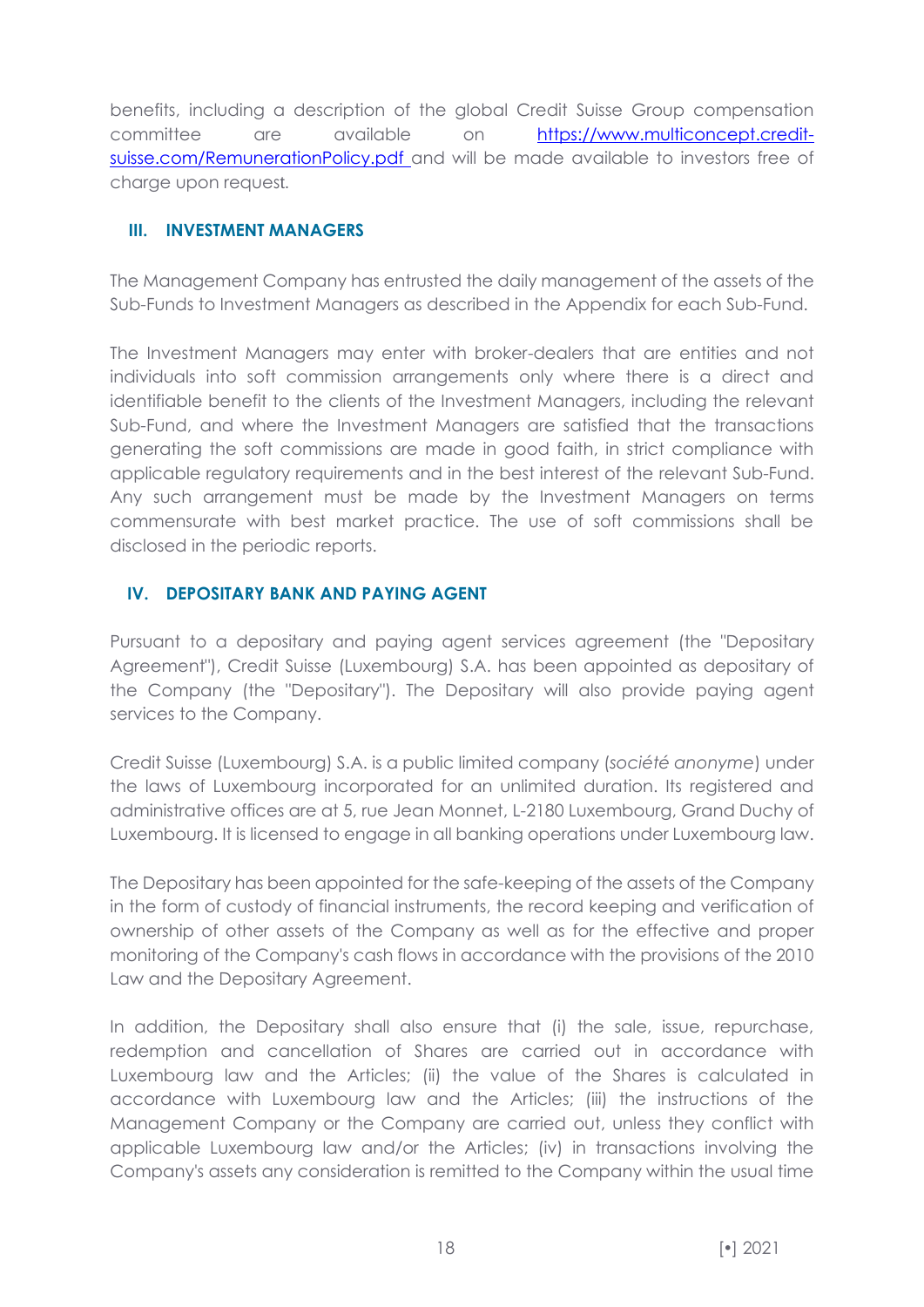limits; and (v) the Company's incomes are applied in accordance with Luxembourg law and the Articles.

In compliance with the provisions of the Depositary Agreement and the 2010 Law, the Depositary may, subject to certain conditions and in order to effectively conduct its duties, delegate part or all of its safe-keeping duties in relation to financial instruments that can be held in custody and that are duly entrusted to the Depositary for custody purposes to one or more sub-custodian(s), and/or in relation to other assets of the Company all or part of its duties regarding the record keeping and verification of ownership to other delegates, as they are appointed by the Depositary from time to time. The Depositary shall exercise all due skill, care and diligence as required by the 2010 Law in the selection and the appointment of any sub-custodian and/or other delegate to whom it intends to delegate parts of its tasks and has to continue to exercise all due skill, care and diligence in the periodic review and ongoing monitoring of any sub-custodian and/or other delegate to which it has delegated parts of its tasks as well as of the arrangements of the sub-custodian and/or other delegate in respect of the matters delegated to it. In particular, any delegation of custody tasks may only occur when the sub-custodian, at all times during the performance of the tasks delegated to it, segregates the assets of the Company from the Depositary's own assets and from assets belonging to the sub-custodian in accordance with the 2010 Law.

As a matter of principle the Depositary does not allow its sub-custodians to make use of delegates for the custody of financial instruments unless further delegation by the sub-custodian has been agreed by the Depositary. To the extent, sub-custodians are accordingly entitled to use further delegates for the purpose of holding financial instruments of the Company that can be held in custody, the Depositary will require the sub-custodians to comply for the purpose of such sub-delegation with the requirements set forth by applicable laws and regulations, e.g. namely in respect of asset segregation.

Prior to the appointment and/or the use of any sub-custodian for the purposes of holding financial instruments of the Company or Sub-Funds, the Depositary analyses based on applicable laws and regulations as well as its conflict of interests policy potential conflicts of interests that may arise from such delegation of safekeeping functions. As part of the due diligence process applied prior to the appointment of a sub-custodian, this analysis includes the identification of corporate links between the Depositary, the sub-custodian, the Management Company and/or the Investment Manager. If a conflict of interest was identified between the sub-custodians and any of the parties mentioned before, the Depositary would – depending on the potential risk resulting on such conflict of interest – either decide not to appoint or not to use such sub-custodian for the purpose of holding financial instruments of the Company or require changes which mitigated potential risks in an appropriate manner and disclose the managed conflict of interest to the Company's investors. Such analysis is subsequently performed on all relevant sub-custodians on a regular basis as part of its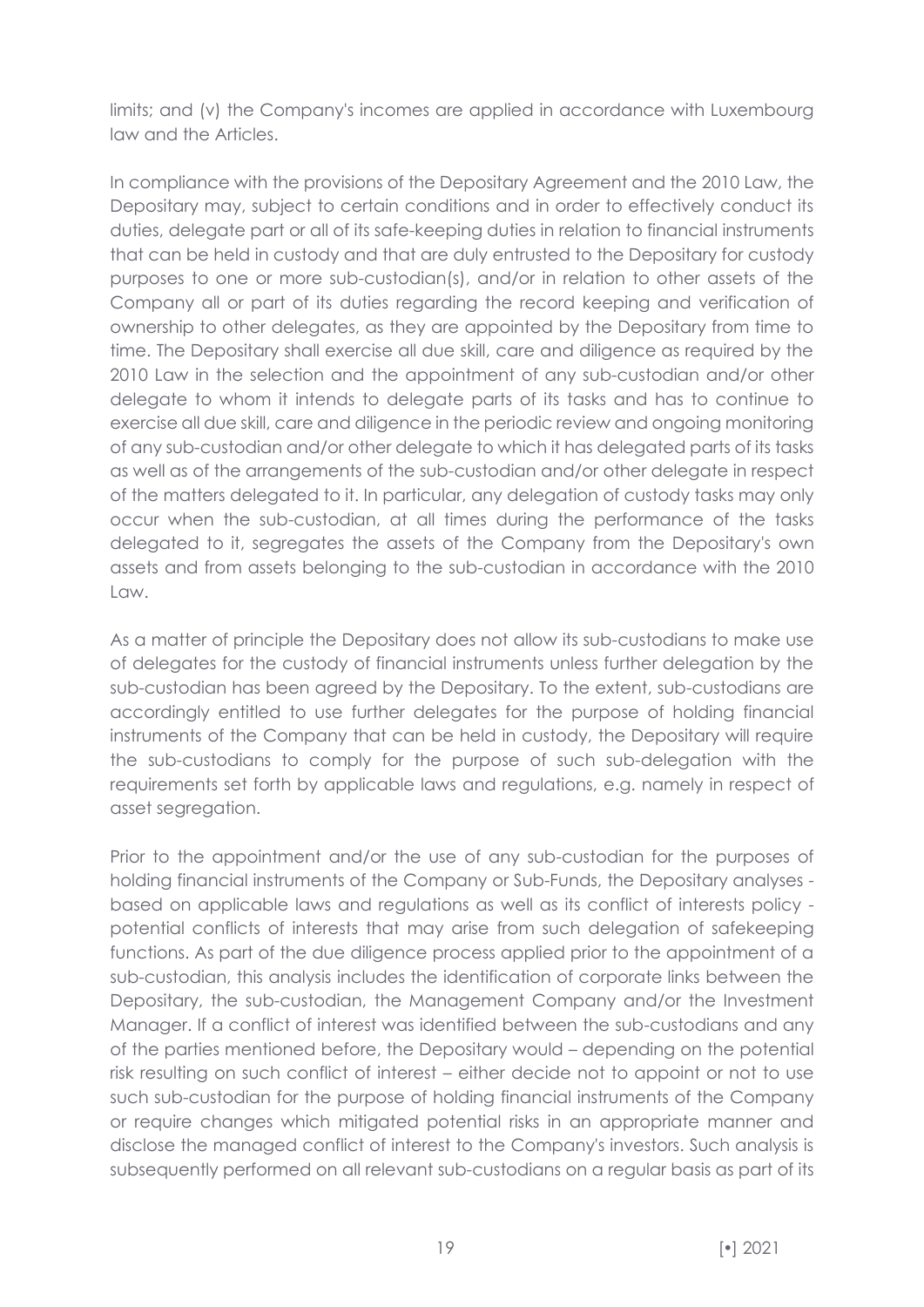ongoing due diligence procedure. Furthermore, the Depositary reviews, via a specific committee, each new business case for which potential conflicts of interest may arise between the Depositary, the Company, the Management Company and the Investment Manager(s) from the delegation of the safekeeping functions.

As of the date of this Prospectus the Depositary has not identified any potential conflict of interest that could arise from the exercise of its duties and from the delegation of its safe keeping functions to sub-custodians.

As per the date of this Prospectus, the Depositary does not use any sub-custodian which is part of the Credit Suisse Group and thereby avoids conflicts of interests which might potentially result thereof.

An up-to-date list of these sub-custodians along with their delegate(s) for the purpose of holding in custody financial instruments of the Company or Sub-Funds can be found on the webpage https://www.creditsuisse.com/media/pb/docs/lu/privatebanking/services/list-of-credit-suisse-lux-subcustodians.pdf and will be made available to shareholders and investors upon request.

The Depositary's liability shall not be affected by any such delegation to a subcustodian unless otherwise stipulated in the 2010 Law and/or the Depositary Agreement.

The Depositary is liable to the Company or its Shareholders for the loss of a financial instrument held in custody by the Depositary and/or a sub-custodian. In case of loss of such financial instrument, the Depositary has to return a financial instrument of an identical type or the corresponding amount to the Company without undue delay. In accordance with the provisions of the 2010 Law, the Depositary will not be liable for the loss of a financial instrument, if such loss has arisen as a result of an external event beyond its reasonable control, the consequences of which would have been unavoidable despite all reasonable efforts to the contrary.

The Depositary shall be liable to the Company and to the Shareholders for all other losses suffered by them as a result of the Depositary's negligent or intentional failure to properly fulfil its duties in accordance with applicable law, in particular the 2010 Law and/or the Depositary Agreement.

The Company and the Depositary may terminate the Depositary Agreement at any time by giving ninety (90) days' notice in writing. In case of a voluntary withdrawal of the Depositary or of its removal by the Company, the Depositary must be replaced, at the latest within two (2) months after the expiry of the aforementioned termination period by a successor depositary to whom the Company's assets are to be delivered and who will take over the functions and responsibilities of the Depositary. If the Company does not name such successor depositary in time the Depositary may notify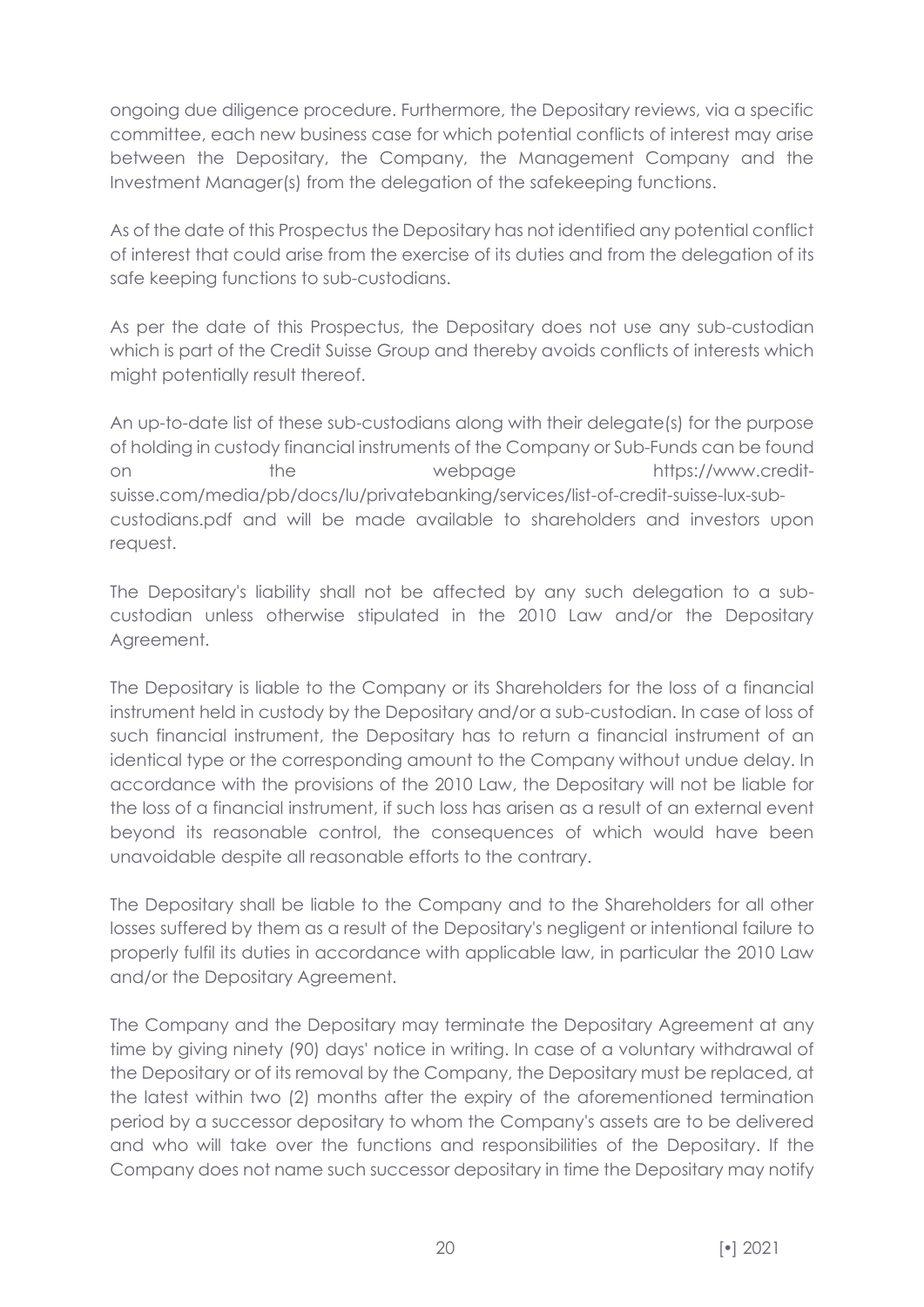the CSSF of the situation. The Company will take the necessary steps, if any, to initiate the liquidation of the Company, if no successor depositary bank has been appointed within two (2) months after the expiry of the aforementioned termination notice of ninety (90) days.

# <span id="page-20-0"></span>**V. ADMINISTRATIVE AGENT AND REGISTER AND TRANSFER AGENT**

The Board and the Management Company have appointed Credit Suisse Fund Services (Luxembourg) S.A. as administrative agent and as registrar and transfer agent of the Company under the terms of a central administration agreement which may be terminated by either party, subject to a three (3) months' prior notification or at any time in specific circumstances described therein.

As Registrar and Transfer Agent, Credit Suisse Fund Services (Luxembourg) S.A. is primarily responsible for ensuring the issue, conversion and redemption of shares and maintaining the register of shareholders of the Fund.

As Administrative Agent, Credit Suisse Fund Services (Luxembourg) S.A. is responsible for calculating and publishing the Net Asset Value of the shares of each Sub-Fund pursuant to the 2010 Law and the Articles and for performing administrative and accounting services for the Fund as necessary.

# <span id="page-20-1"></span>**VI. INVESTMENT OBJECTIVES, POLICIES AND RESTRICTIONS**

#### <span id="page-20-2"></span>**1. Investment objectives**

The objective of the Company is to maximise the value of its assets by means of professional management within the framework of an optimal risk-return profile for the benefit if its shareholders.

#### <span id="page-20-3"></span>**2. Investment Policies of the Sub-Funds**

The investment policy of each Sub-Fund is set forth in the Appendix.

#### <span id="page-20-4"></span>**3. Investment restrictions**

The Board of Directors has decided that the following investment restrictions shall apply to the Company and, if appropriate, to the Sub-Funds unless provided otherwise for a particular Sub-Fund in the Appendix.

#### **3.1. The Company's investments may include:**

(a) Transferable Securities and Money Market Instruments admitted to or dealt in on a Regulated Market.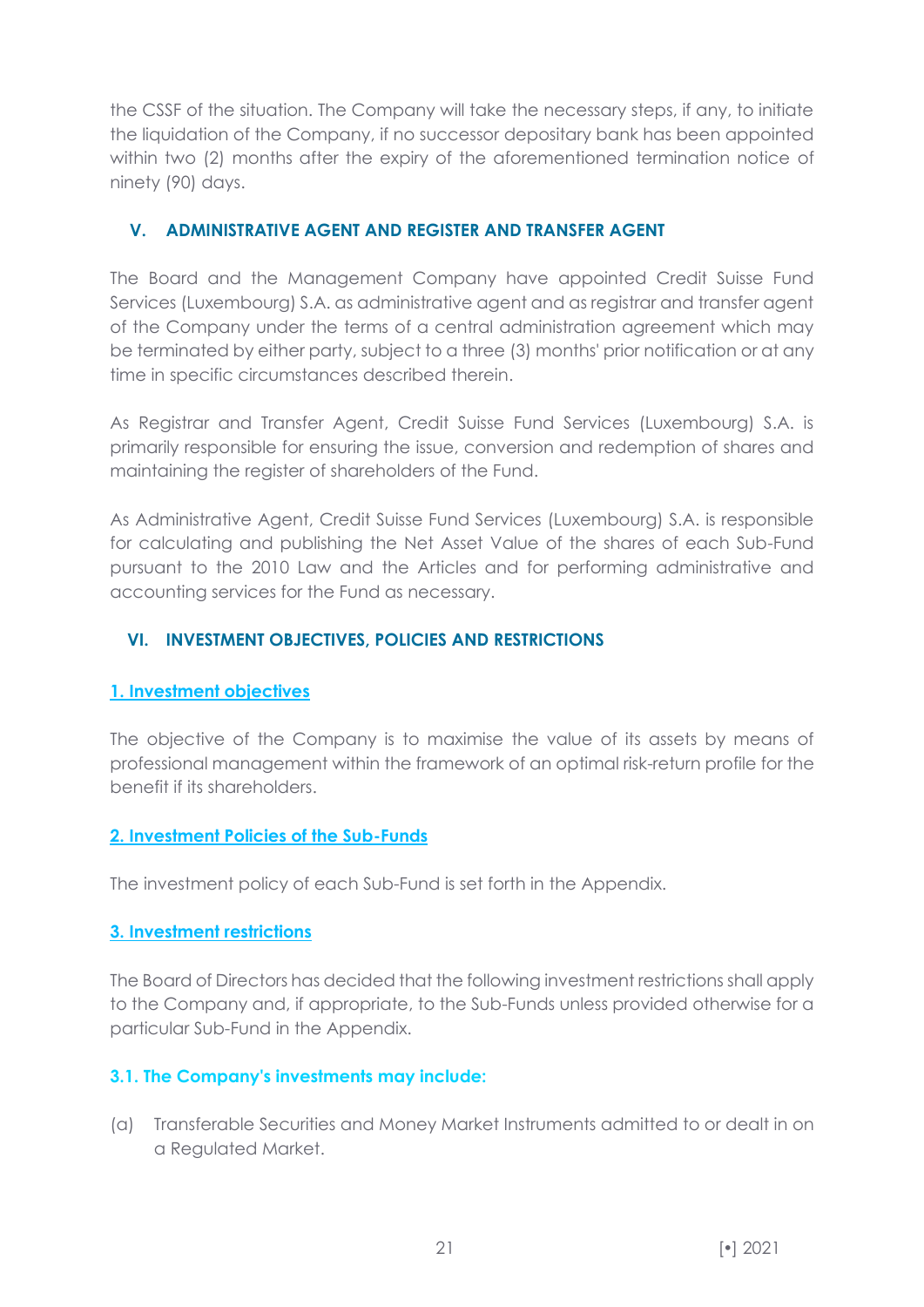- (b) Recently issued Transferable Securities and Money Market Instruments, provided that:
	- The terms of issue include an undertaking that application will be made for admission to official listing on a Regulated Market,
	- The admission is secured within one year of issue.
- (c) Shares/units of UCITS and/or Other UCIs, whether or not established in a Member State provided that:
	- Such Other UCIs are authorised under laws which provide that they are subject to supervision considered by the CSSF to be equivalent to that laid down in Community law, and that cooperation between the authorities is sufficiently ensured.
	- The level of protection for shareholders/unitholders in such Other UCIs is equivalent to that provided for shareholders/unitholders in a UCITS, and in particular that the rules on assets segregation, borrowing, lending and uncovered sales of Transferable Securities and Money Market Instruments are equivalent to the requirements of the UCITS IV Directive.
	- The business of such Other UCIs is reported in half-yearly and annual reports to enable an assessment of the assets and liabilities, income and operations over the reporting period.
	- No more than 10% of the assets of the UCITS or Other UCIs, whose acquisition is contemplated, can, according to their constitutive documents, be invested in aggregate in shares/units of UCITS or Other UCIs.
- (d) Deposits with a credit institutions which are repayable on demand or have the right to be withdrawn, and maturing in no more than 12 months, provided that the credit institution has its registered office in a Member State or, if the credit institution has its registered office in a non-Member State, provided that it is subject to prudential rules considered by the CSSF as equivalent to those laid down in Community law.
- (e) Financial derivative instruments, including equivalent cash-settled instruments, dealt in on a Regulated Market and/or financial derivative instruments dealt in over-the-counter, provided that:
	- The underlying consists of instruments falling within this section 3.1, financial indices, interest rates, foreign exchange rates or currencies, in which the Company may invest in accordance with its investment objectives;
	- − Counterparties to over-the-counter derivative transactions are institutions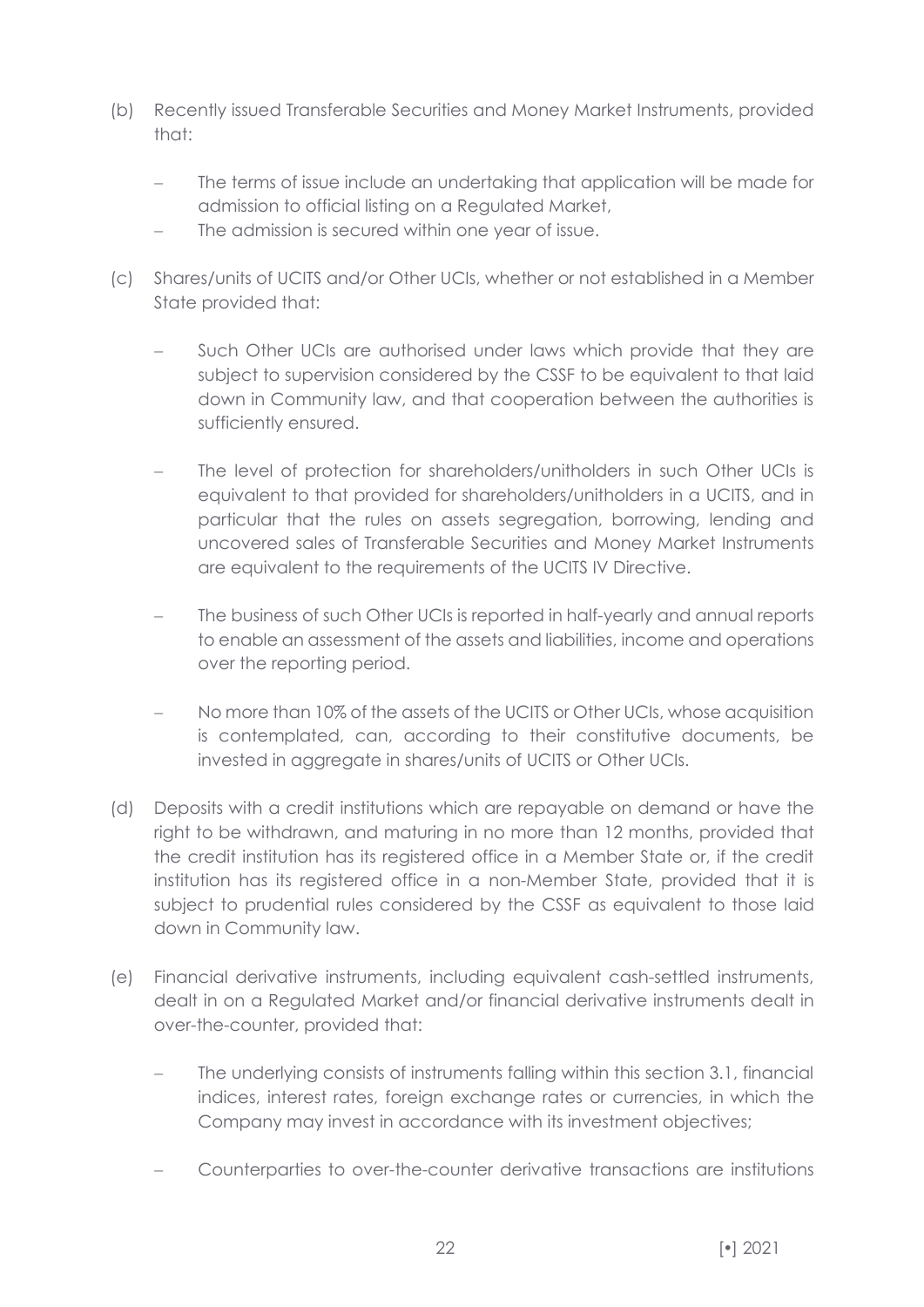subject to prudential supervision and belonging to the categories approved by the CSSF; and

- The over-the-counter derivatives are subject to reliable and verifiable valuation on a daily basis and can, at the Company's discretion, be sold, liquidated or closed by an offsetting transaction at any time at their fair value at the Company's initiative.
- (f) Money Market Instruments other than those dealt in on a Regulated Market, if the issue or the issuer of such instruments is itself subject to regulations for the purpose of protecting savings and investors, and provided that these instruments are:
	- − Issued or guaranteed by a central, regional or local authority or by a central bank of a Member State, the European Central Bank, the European Union or the European Investment Bank, a non-Member State or, in the case of a Federal State, by one of the members of the federation or by a public international body of which one or more Member States belong, or
	- Issued by an undertaking any securities of which are dealt in on a Regulated Market, or
	- − Issued or guaranteed by an establishment that is subject to prudential supervision according to criteria defined by Community law or by an establishment which is subject to, and in compliance with, prudential rules considered by the CSSF as being at least as stringent as those laid down by Community law, or
	- Issued by other bodies belonging to categories approved by the CSSF provided that investments in such instruments are subject to investor protection equivalent to that laid down in the first, second or third indents above, and provided that the issuer is a company whose share capital and reserves amount to at least ten million Euros (€10,000,000) and which presents and publishes its annual accounts in accordance with the Fourth Directive 78/660/EEC, is an entity which, within a group of companies which includes one or more listed companies, is dedicated to the financing of the group or is an entity which is dedicated to the financing of securitisation vehicles which benefit from a banking liquidity line.

#### **3.2. The Company may also, within each Sub-Fund, make the following investments:**

(a) The Company may invest up to a maximum of 10% of the net assets of each Sub-Fund in Transferable Securities and Money Market Instruments other than those referred to above in 3.1.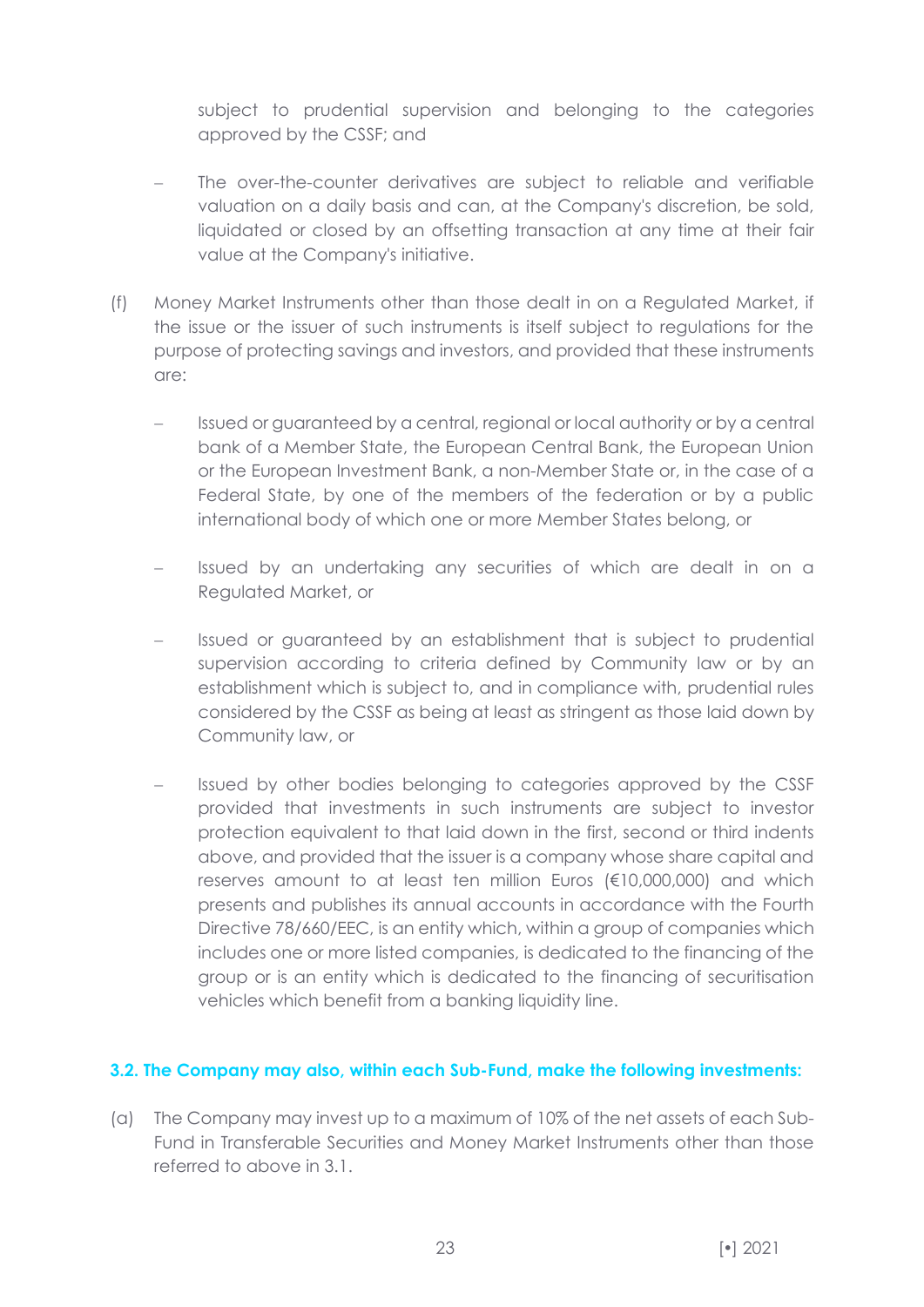- (b) The Company may hold ancillary liquid assets.
- (c) The Company may borrow:
	- (i) up to 10% of the net assets of each Sub-Fund provided such borrowings are temporary. The Company may however purchase foreign currency by means of back-to-back loans.
	- (ii) up to 10% of its net assets to enable the acquisition of immovable property essential for the direct pursuit of its business.

The aggregate amount of borrowing pursuant to (c) (i) and (ii) above may however not exceed 15% of the Company's net assets.

- (d) The Company may acquire shares/units of UCITS or Other UCIs subject to the following limits:
	- (i) The Company may acquire shares/units of UCITS and/or Other UCIs referred to in 3.1(c), provided that no more than 10% of its assets are invested in the shares/units of UCITS or Other UCI, unless otherwise provided for a Sub-Fund.

In case a Sub-Fund may invest more than 10% of its net assets in UCITS or Other UCIs, such Sub-Fund may not invest more than 20% of its net assets in a single UCITS or Other UCI.

Investments made in Other UCIs may not, in aggregate, exceed 30% of such Sub-Fund. The underlying investments held by UCITS or Other UCIs in which the Company invests in do not need to be taken into account for the purpose of the restrictions set forth under 3.3.

For the purposes of the application of this limit, each compartment of a UCITS or Other UCI with multiple compartments is to be considered as a separate issuer provided that the principle of the segregation of obligations of different compartments in relation to third parties is assured.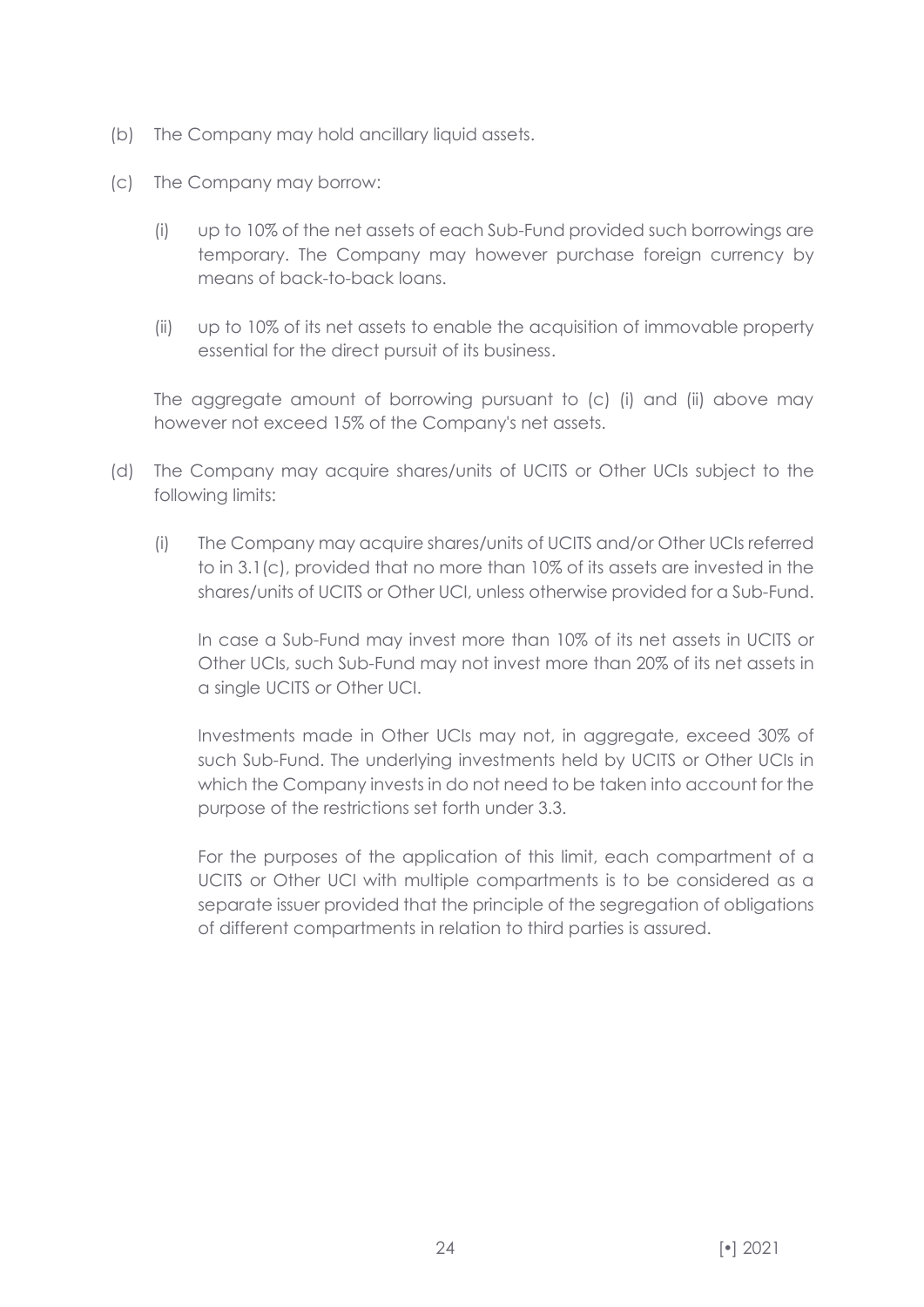- (ii) Where the Company invests in shares/units of UCITS and/or Other UCIs that are managed, directly or by delegation, by the same management company or by any other company with which the management company is linked by common management or control, or by a substantial direct or indirect holding of more than 10%of the capital or votes, the management company or other company may not charge subscription or redemption fees to the Company on account of the Company's investments in shares/units of such UCITS and/or Other UCIs. The Company may invest in such UCITS or Other UCIs provided the management fees (excluding performance fee, if any) of such UCITS or Other UCIs may not exceed 4%. The Company will indicate in its annual report the total management fees charged to the Company and to such UCITS and Other UCIs.
	- (iii) A Sub-Fund may not purchase more than 25% of the shares/units of the same UCITS and/or Other UCI. In case the UCITS or Other UCI is an umbrella fund with multiple sub-funds, this limit applies to the UCITS or Other UCI as a whole.

# **3.3. Also the Company shall, for each Sub-Fund, comply with the following investment restrictions:**

(a) The Company may not invest in assets issued by the same body in excess of the limits set forth below:

The Company may not invest more than 10% of the net assets of a Sub-Fund in Transferable Securities or Money Market Instruments issued by the same issuing body.

(i) The Company may not invest more than 20% of the net assets of a Sub-Fund in deposits made with the same body.

The risk exposure to a counterparty of each Sub-Fund in an over-thecounter derivative transaction may not exceed 10% of its net assets when the counterparty is a credit institution referred to in section 3.1 (d), or 5% of its net assets in other cases.

(ii) The total value of the Transferable Securities and Money Market Instruments held by a Sub-Fund of issuing bodies in which it individually invests more than 5% of its net assets, the total of all such investment shall not exceed 40% of the value of such Sub-Fund's net assets.

This limit does not apply to deposits and over-the-counter derivative transactions made with financial institutions subject to prudential supervision.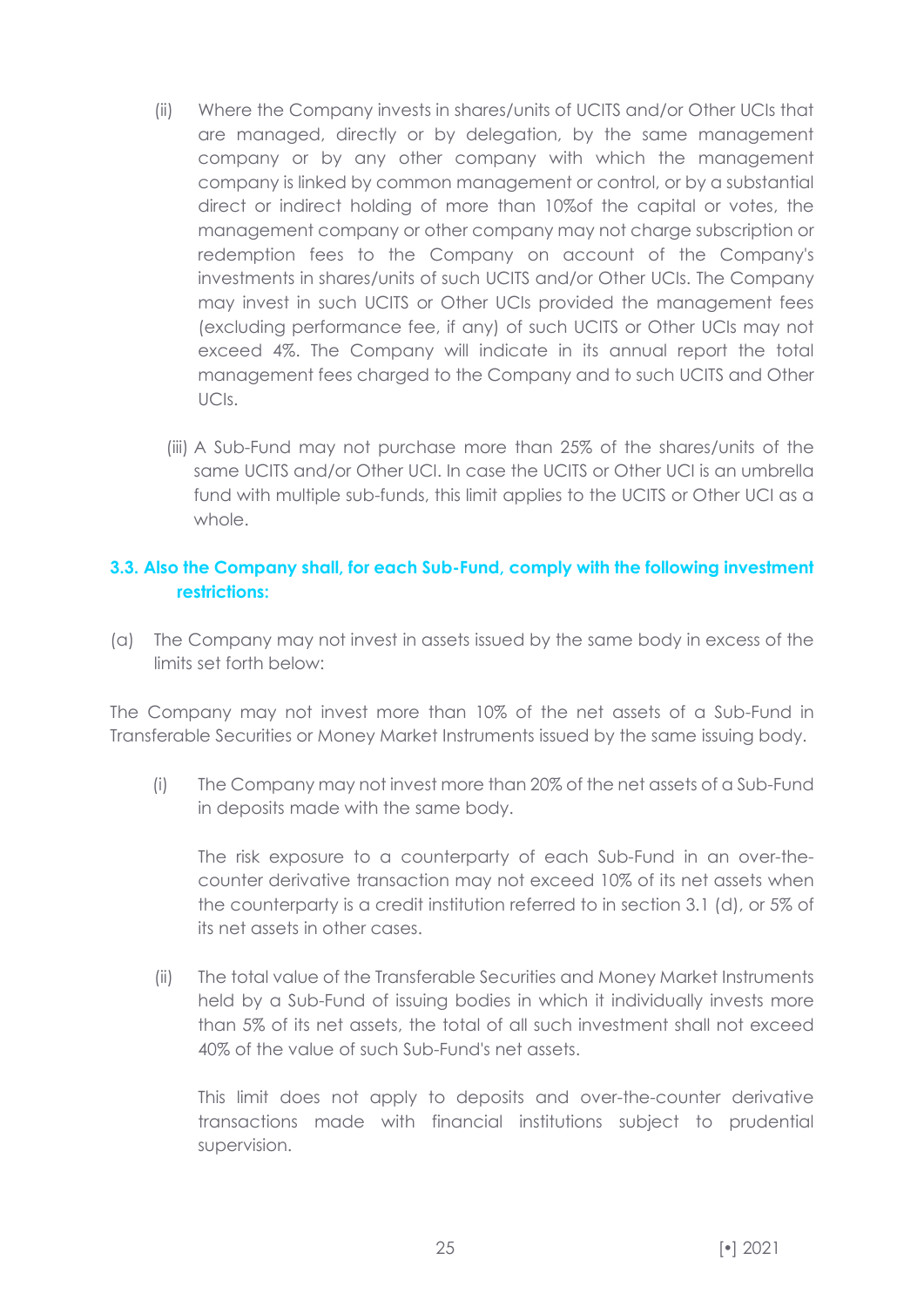Notwithstanding the individual limits set under 3.3 (a) (i), the Company may not combine for each Sub-Fund:

- − Investments in Transferable Securities or Money Market Instruments issued by a single body;
- − Deposits made with the same body; and/or
- − Exposure arising from over-the-counter derivative transactions undertaken with the same body.

in excess of 20% of its net assets;

- (iii) The 10% limit referred to in 3.3 (a) (i) above may be increased to a maximum of 35% if the Transferable Securities or the Money Market Instruments are issued or guaranteed by a Member State, its public local authorities or by another Eligible State or by public international bodies of which one or more Member States are members.
- (iv) The limit referred to in 3.3 (a) (i) above is increased to 25% for certain bonds issued by a credit institution whose registered office is in a Member State and which is subject by law, to special public supervision designed to protect bondholders. In particular, sums deriving from the issue of these bonds must, in accordance with the law, be invested in assets which, during the whole period of validity of the bonds, are capable of covering claims attaching to the bonds and which, in case of bankruptcy of the issuer, would be used on a priority basis for the reimbursement of the principal and payment of the accrued interest.

If the Company invests more than 5% of the net assets of a given Sub-Fund in such bonds, issued by a single issuer, the total value of such investments may not exceed 80% of the value of the net assets of such Sub-Fund.

(v) The 10% limit of 3.3 (a) (i) is raised to a maximum of 20% for investments in shares and/or debt securities issued by the same issuing body for a Sub-Fund whose investment policy aims to replicate the composition of a certain stock or debt securities index recognised by the CSSF on the following basis: (i) the composition of the index is sufficiently diversified, (ii) the index represents an adequate benchmark for the market to which it refers and (iii) it is published in an appropriate manner. This 20% limit may be increased to 35% where justified by exceptional market conditions, but only for a single issuer.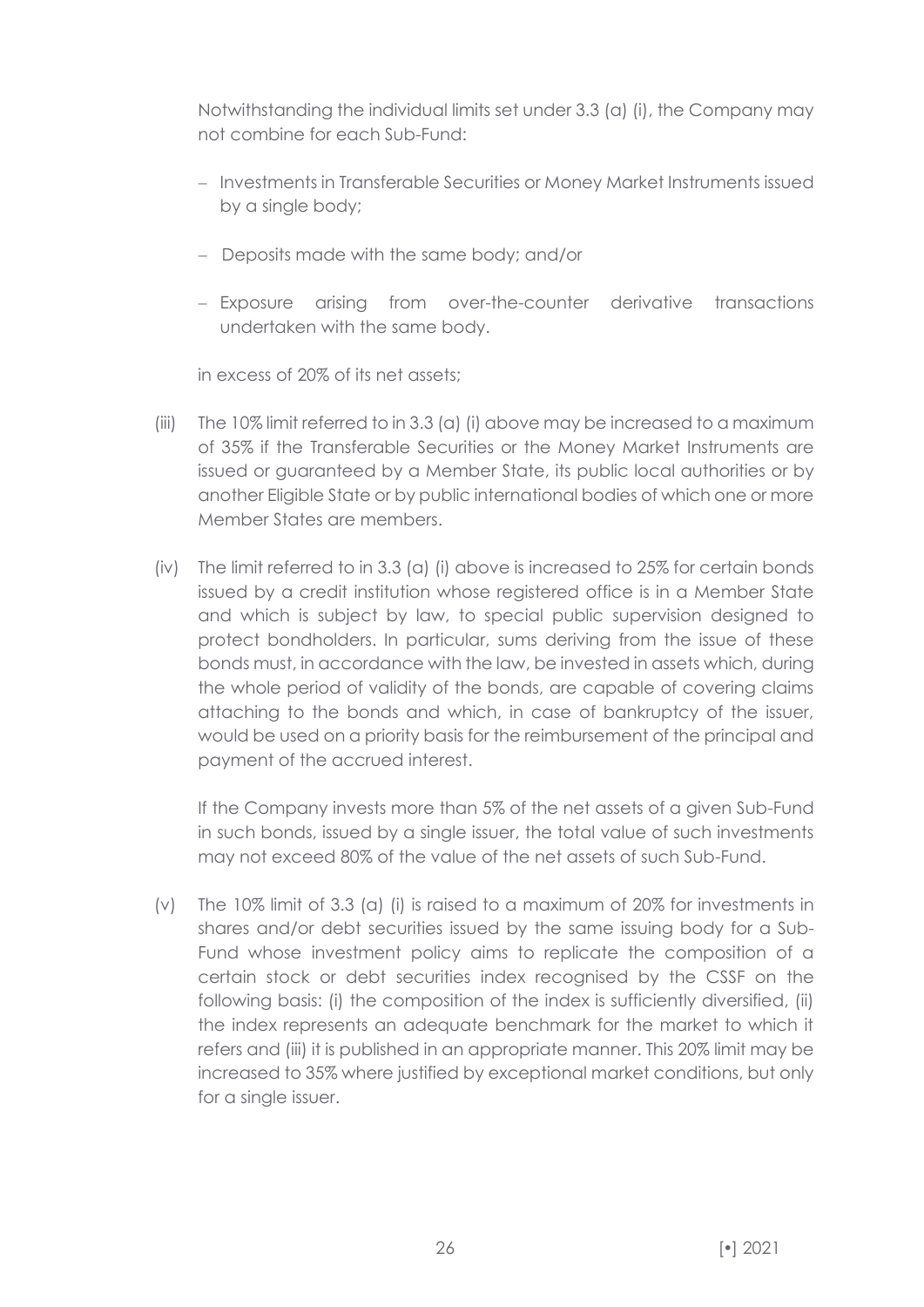The Transferable Securities and Money Market Instruments referred to in 3.3 (a) (iii) and (iv) shall not be taken into account for the purpose of applying the 40% limit fixed in 3.3 (a) (ii).

The limits set forth in 3.3. (a) (i), (ii), (iii) and (iv) shall not be combined and, consequently, investments in Transferable Securities and in Money Market Instruments issued by the same body or in deposits or in financial derivative instruments made with this body in accordance with 3.3. (a) (i), (ii), (iii) and (iv) may not, in any event, exceed in total 35% of the net assets of a Sub-Fund.

Companies, which are included in the same group for the purposes of consolidation of accounts within the meaning of Directive 83/349/EEC or in accordance with recognised international accounting rules, shall be treated as a single body for the purposes of calculating the limits in this paragraph.

The Company may cumulatively invest up to 20% of its assets in Transferable Securities and Money Market Instruments within the same group.

**By way of derogation from the limits set forth in 3.3 (a) (i), (ii) and (iii), the Company, in accordance with risk diversification principles, is authorised to invest up to 100% of the net assets of each Sub-Fund in different Transferable Securities and Money Market Instruments issued or guaranteed by a Member State, one or more of its local public authorities, a OECD member state, Singapore, Russia, Indonesia, South Africa, China or Brazil or a public international bodies to which one or more Member States belong, provided that such securities held are from at least six different issues and securities from any single issue shall not account for more than 30% of the total amount of the net assets of each Sub-Fund.**

(b) The Company may not purchase shares carrying voting rights which would enable the Company to exercise significant influence over the management of an issuing body.

The Company may not purchase more than:

- (c) 10% of non-voting shares of the same issuer.
- (d) 10% of debt instruments of the same issuer.
- (e) 10% of Money Market Instruments of any single issuer.

The limits set forth in (d) and (e) above and 3.2. (d) (iii) do not have to be complied with at the time of the acquisition if, at such time, the gross amount of debt or Money Market Instruments or the net amount of the instruments in issue cannot be calculated.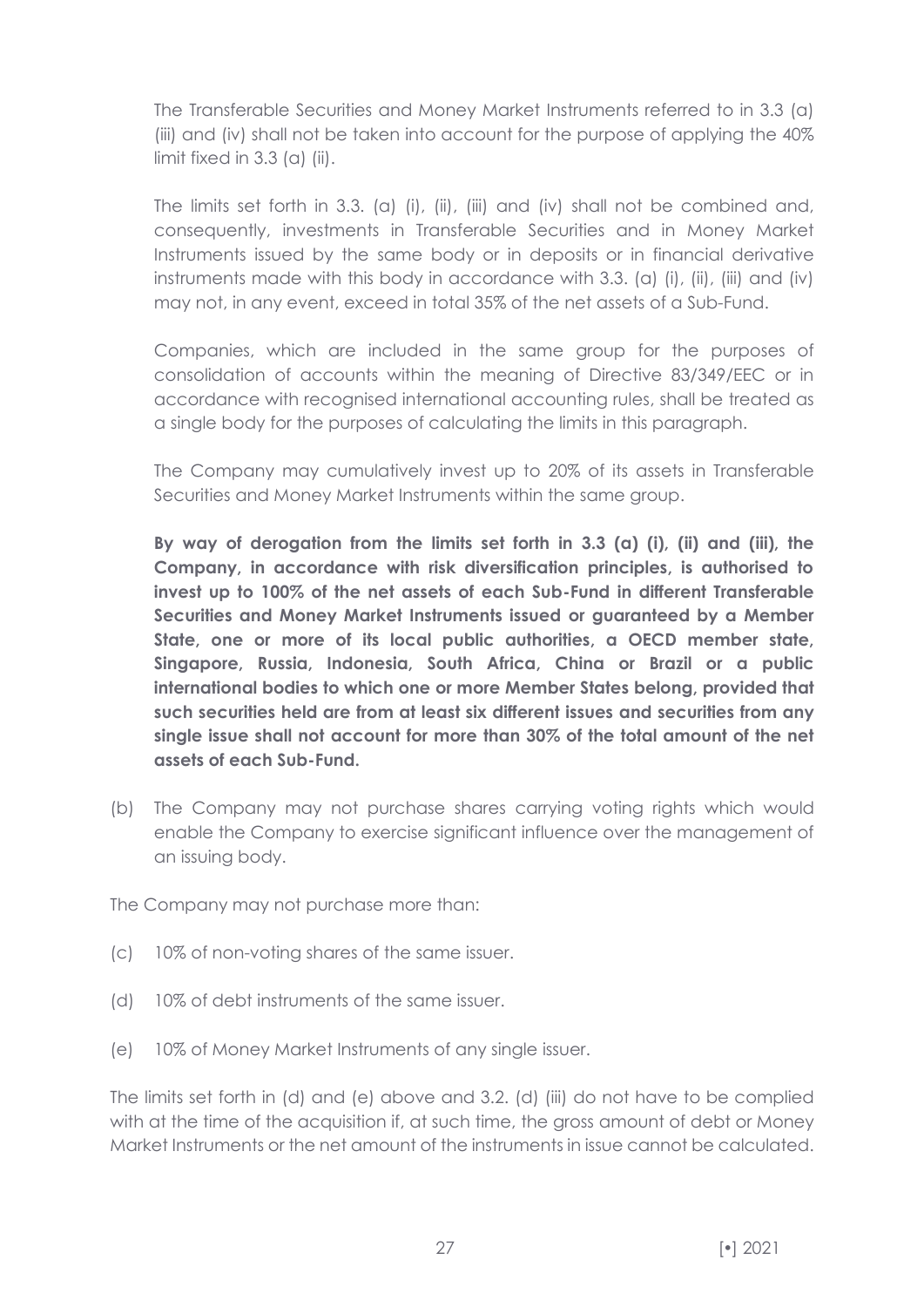The limits set forth in (b) to (e) above and 3.2 (d) (iii) do not apply in relation to:

- Transferable Securities and Money Market Instruments issued or guaranteed by a Member State or by local authorities or by any other Eligible State or;
- Shares held in a company incorporated in a non-Member State investing its assets essentially in securities of issuing bodies having their registered office in that State where, pursuant to the legislation of that State, such a shareholding is the only way in which it is possible to invest in securities of issuing bodies of that State. This derogation, however, shall apply only if the investment policy of the company from the non-Member State complies with the limits set forth in 3.2.(d) (i), 3.3.(a) (i) (ii) (iii) (iv) and 3.3. (b) to (e). If the limits set forth in 3.2 (d) (i) and 3.3 (a) (i) (ii) (iii) (iv) are exceeded, paragraph 3.4 below shall apply *mutatis mutandis*.
- Shares held by the Company in the share capital of subsidiary companies carrying on only the business of management, advice or marketing in the country where the subsidiary is established in relation to the purchase of units or shares at the request of unitholders/shareholders exclusively on their behalf.
- (f) The Company may not purchase or invest directly in commodities, including precious metals, or in certificates that represent commodities.
- (g) The Company may not make investments in which the liability of the investor is unlimited.
- (h) The Company may not short-sell Transferable Securities, Money Market Instruments, undertakings for collective investment or any of the other financial instruments referred to in 3.1 (c), (e) and (f).
- (i) The Company may not purchase immovable property unless such a purchase is essential for the direct pursuit of its business.
- (j) The Company may not grant loans or act as guarantor for third parties.

The limits set forth in 3.2 and 3.3 above do not have to be complied with by the Company when it is exercising subscription rights attached to Transferable Securities or to Money Market Instruments forming part of its assets.

# **3.4 Cross sub-fund investments**

A Sub-Fund (the "Investing Sub-Fund") may subscribe, acquire and/or hold securities to be issued or issued by one or more Sub-Funds (each, a "Target Sub-Fund") without the Company being subject to the requirements of the Law of 10 August 1915 on commercial companies, as amended, with respect to the subscription, acquisition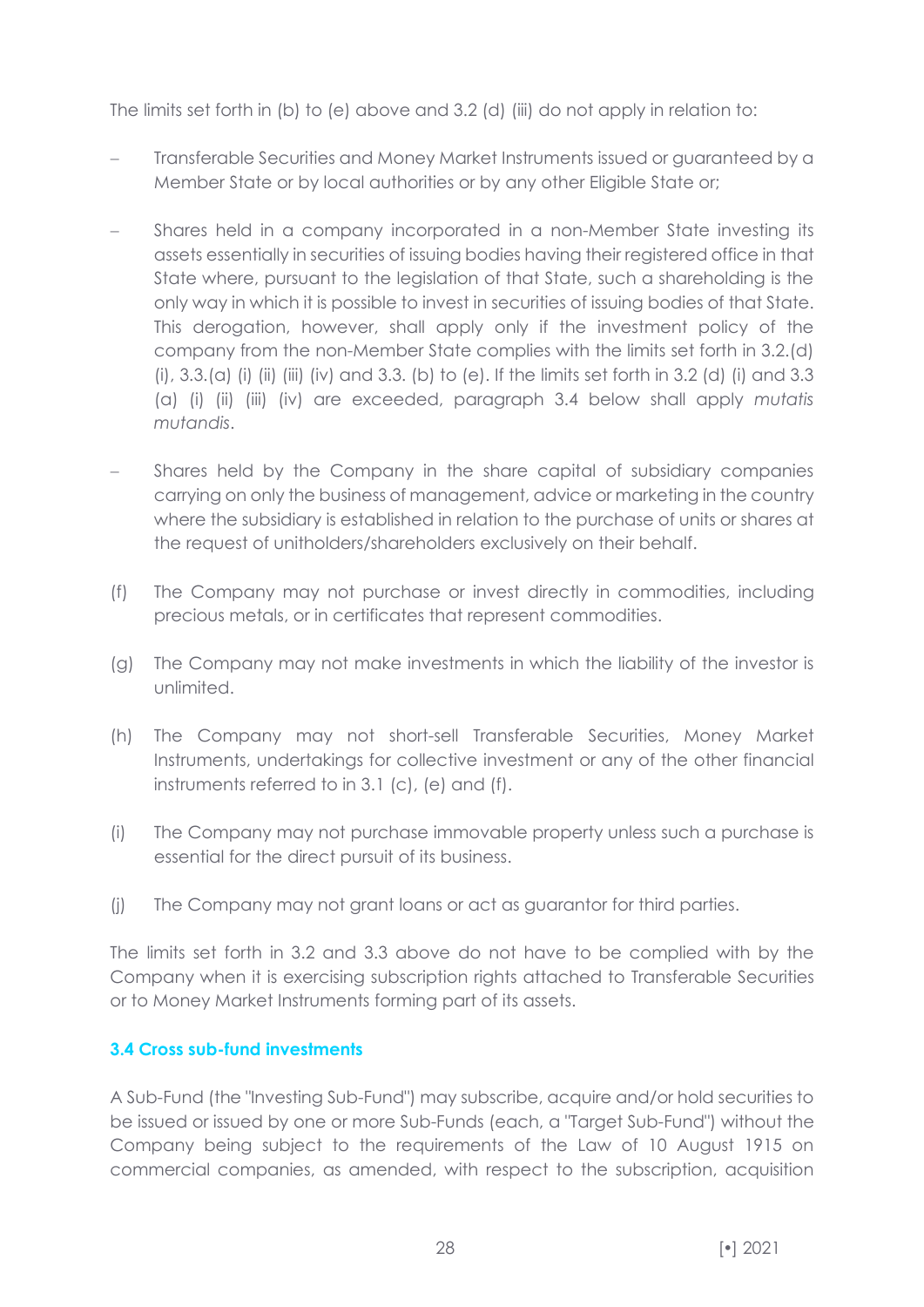and/or the holding by a company of its own shares, under the condition however that:

- the Target Sub-Fund does not, in turn, invest in the Investing Sub-Fund invested in this Target Sub-Fund(s); and
- no more than 10% of the assets that the Target Sub-Fund whose acquisition is contemplated, may, according to its investment policy, be invested in units/shares of UCITS or Other UCIs; and
- the Investing Sub-Fund may not invest more than 20% of its nets assets in shares/units of a single Target Sub-Fund; and
- − in any event, for as long as these securities are held by the Investing Sub-Fund, their value will not be taken into consideration for the calculation of the net assets of the Company for the purposes of verifying the minimum threshold of the net assets imposed by the 2010 Law.

#### **3.5 Master-feeder structures**

Under the conditions and within the limits laid down by the 2010 Law, the Company may, to the widest extent permitted by the Luxembourg laws and regulations (i) create any Sub-Fund qualifying either as a feeder UCITS (a "Feeder UCITS") or as a master UCITS (a "Master UCITS"), (ii) convert any existing Sub-Fund into a Feeder UCITS, or (iii) change the Master UCITS of any of its Feeder UCITS.

- (a) A Feeder UCITS shall invest at least 85% of its assets in the units/shares of another Master UCITS.
- (b) A Feeder UCITS may hold up to 15% of its assets in one or more of the following:
	- − ancillary liquid assets in accordance with 3.3 (f);
	- financial derivative instruments, which may be used only for hedging purposes.
- (c) For the purposes of compliance with Article 42 (3) of the 2010 Law, the Feeder UCITS shall calculate its global exposure related to financial derivative instruments by combining its own direct exposure under the second indent under (b) with either:
	- − the Master UCITS actual exposure to financial derivative instruments in proportion to the Feeder UCITS investment into the Master UCITS; or
	- the Master UCITS potential maximum global exposure to financial derivative instruments provided for in the Master UCITS management regulations or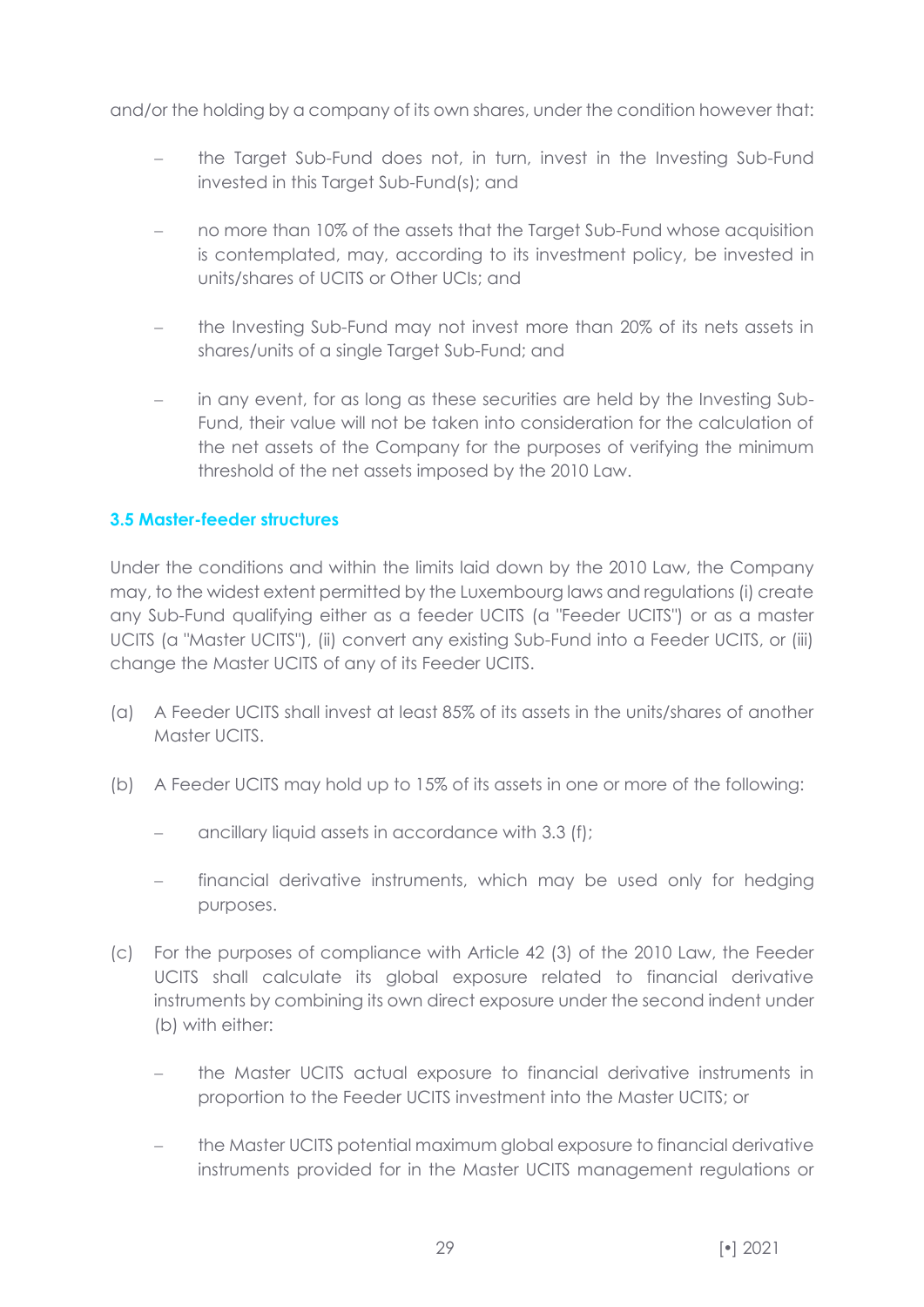instruments of incorporation in proportion to the Feeder UCITS investment into the Master UCITS.

(d) A Master UCITS may not invest in a Feeder UCITS.

# **3.6 Newly authorised Sub-Fund**

Similarly, if a new Sub-Fund is created, while ensuring observance of the principle of risk-spreading, the limits set forth in points 3.3 a) above do not have to be complied with by the newly created Sub-Fund for a period of six months after the date of its launch in accordance with article 49(1) of the 2010 Law.

# **3.7. Additional investment restrictions**

Unless provided for in the Appendix in relation to a Sub-Fund, the Company will not invest more than:

- − 20% of a Sub-Fund's net assets in
	- ABS/MBS
	- contingent convertible fixed income instruments
- − 10% directly in China A Shares

The maximum amounts a Sub-Fund can invest in the foregoing instruments is disclosed in the relevant appendix.

#### **3.8. General**

If these limits are exceeded for reasons beyond the control of the Company or as a result of the exercise of subscription rights, it must adopt as a priority objective for its sales transactions the remedying of that situation, taking due account the interests of its shareholders.

The Company reserves the right to introduce other investment restrictions at any time, provided that they are compatible with Part I of the 2010 Law and essential to compliance with laws and regulations in force in certain non-Member States where the shares of the Company may be offered or sold.

#### <span id="page-29-0"></span>**4. Financial Derivative Instruments**

Each Sub-Fund is authorised, in accordance with the investment restrictions and their relevant investment policy, as set out in the Appendix, to use financial derivative instruments for investment purposes as well as efficient portfolio management purposes. In addition, each Sub-Fund is entitled to use financial derivative instruments for currency, interest rate or other hedging purposes.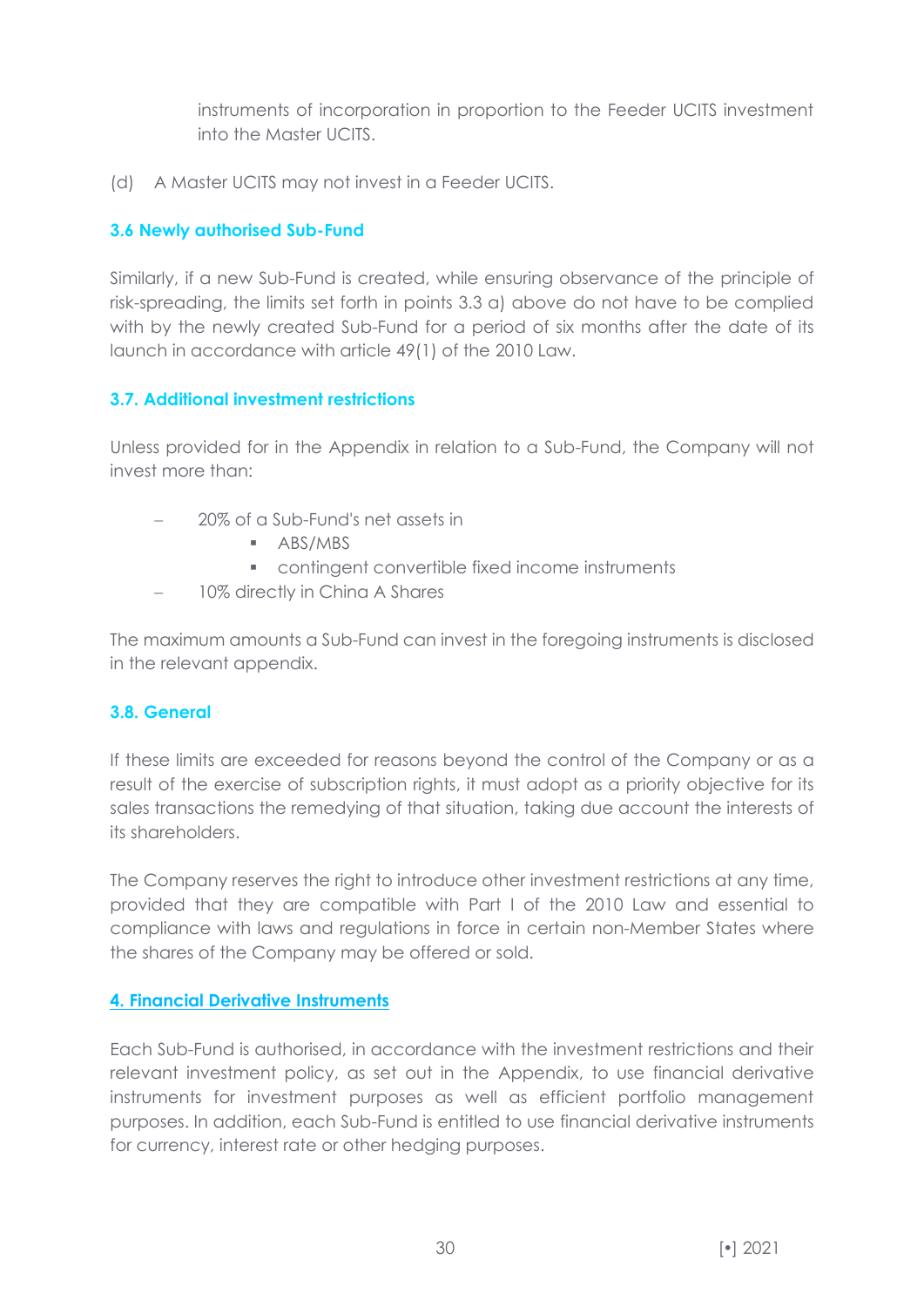Under no circumstances may the use of financial derivative instruments result in an investment policy diverging from that set out for each Sub-Fund in this Prospectus.

The global exposure of each Sub-Fund relating to financial derivative instruments shall not exceed the net assets of the Sub-Fund. Exposure is calculated taking into account the current value of underlying assets, counterparty risk, foreseeable market movements and the time available to liquidate positions. This also applies to the following paragraphs.

As indicated above, Sub-Funds may, within the framework of their investment policies and within the limits laid down in section 3.1. (g) above, invest in financial derivative instruments provided that the overall risks to which the underlying assets are exposed do not exceed the investment limits set out in section 3.3. (a) above. When the Company invests in index-based financial derivative instruments, these investments do not necessarily have to be combined for the purpose of the limits set out above in section 3.3 (a).

When a financial derivative instrument is embedded in a transferable security or money market instrument, this must be taken into account for the purposes of complying with the provisions of this section.

The risk of counterparty default and the effect on investors returns are described under paragraph "c) Swaps" of section "VII Risk Factors".

# **4.1. Management of Collateral and Collateral Policy**

#### **General**

In the context of OTC financial derivative transactions and efficient portfolio management techniques, the Company may receive collateral with a view to reduce its counterparty risk. This section sets out the collateral policy applied by the Company in such case. All assets received by the Company in the context of efficient portfolio management techniques shall be considered as collateral for the purpose of this section.

#### **Eligible Collateral**

Collateral received by the Company may be used to reduce its counterparty risk exposure if it complies with the criteria set out in applicable laws, regulations and CSSF-Circulars issued from time to time notably in terms of liquidity, valuation, issuer credit quality, correlation, risks linked to the management of collateral and enforceability. In particular, collateral should comply with the following conditions: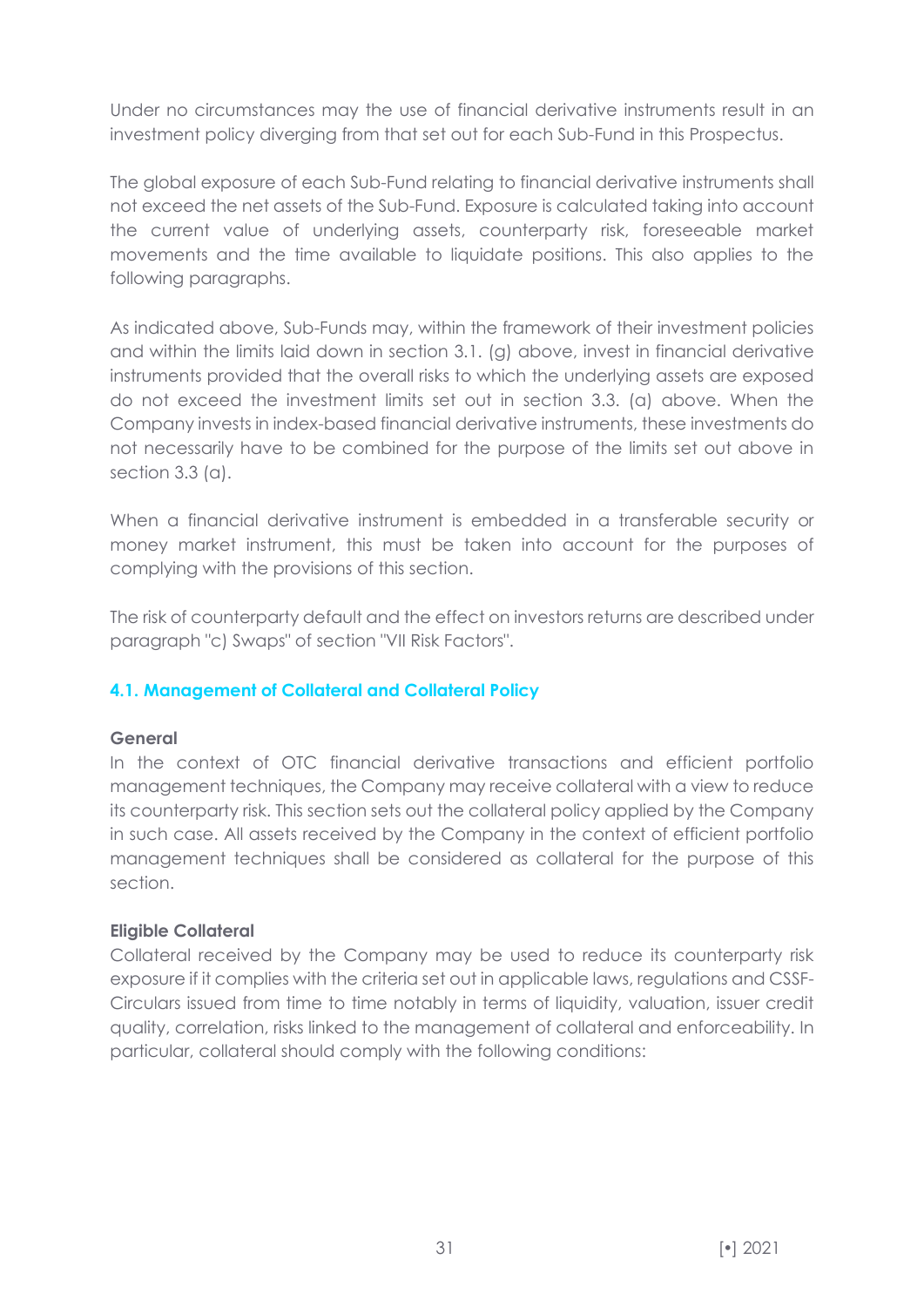- (i) Any collateral received other than cash should be of high quality, highly liquid and traded on a regulated market or multilateral trading facility with transparent pricing in order that it can be sold quickly at a price that is close to pre-sale valuation.
- (ii) It should be valued on at least a daily basis and assets that exhibit high price volatility should not be accepted as collateral unless suitably conservative haircuts are in place.
- (iii) It should be issued by an entity that is independent from the counterparty and is expected not to display a high correlation with the performance of the counterparty.
- (iv) It should be sufficiently diversified in terms of country, markets and issuers with a maximum exposure of 20% of the respective Sub-Fund's net asset value to any single issuer on an aggregate basis, taking into account all collateral received; deviating from the aforementioned diversification requirement, a Sub-Fund may be fully collateralised in different transferable securities and money market instruments issued or guaranteed by an issuer as described under point vi. Investment Objectives, policies and restriction, 3.3 a), last paragraph. Such Sub-Fund should receive securities from at least six different issues, but securities from any single issue should not account for more than 30% of the Sub-Fund's Net Asset Value. A Sub-Fund may accept as collateral for more than 20% of its Net Asset Value securities which are issued or guaranteed by an issuer as aforementioned.
- (v) Risks linked to the management of collateral, such as operational and legal risks, should be identified, managed and mitigated by the risk management process.
- (vi) Where there is a title transfer, the collateral received should be held by the Depositary Bank. For other types of collateral arrangement, the collateral can be held by a third party custodian which is subject to prudential supervision, and which is unrelated to the provider of the collateral.
- (vii) It should be capable of being fully enforced by the Company at any time without reference to or approval from the counterparty.

# **Reinvestment of Collateral**

Non-cash collateral received by the Company may not be sold, re-invested or pledged.

Cash collateral received by the Company can only be:

- (i) placed on deposit with credit institutions which have their registered office in Member State or, if their registered office is located in a third-country, are subject to prudential rules considered by the CSSF as equivalent to those laid down in Community law;
- (ii) invested in high-quality government bonds;
- (iii) used for the purpose of reverse repurchase transactions provided the transactions are with credit institutions subject to prudential supervision and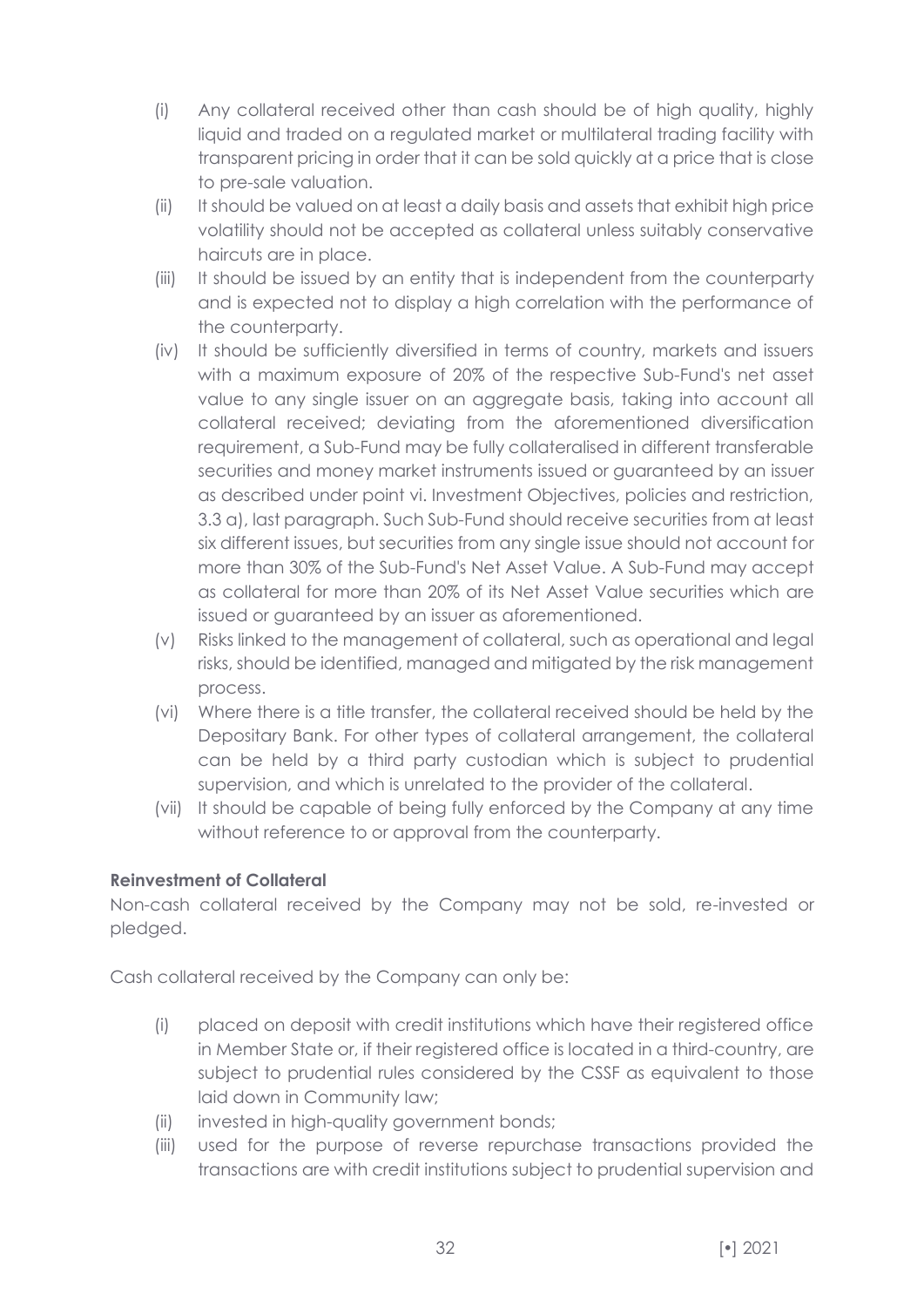the Company is able to recall at any time the full amount of cash on accrued basis; and/or

(iv) invested in short-term money market funds as defined in the ESMA-Guidelines 2010/049 on a Common Definition of European Money Market Funds.

Re-invested cash collateral should be diversified in accordance with the diversification requirements applicable to non-cash collateral as set out above.

The Sub-Fund concerned may incur a loss in reinvesting the cash collateral it receives. Such a loss may arise due to a decline in the value of the investment made with cash collateral received. A decline in the value of such investment of the cash collateral would reduce the amount of collateral available to be returned by the Company on behalf of such Sub-Fund to the counterparty at the conclusion of the transaction. The Sub-Fund would be required to cover the difference in value between the collateral originally received and the amount available to be returned to the counterparty, thereby resulting in a loss to the Sub-Fund.

Subject to the abovementioned conditions, collateral received by the Company may consist of:

- (i) Cash and cash equivalents, including short-term bank certificates and money market instruments.
- (ii) Bonds issued or guaranteed by a Member State of the OECD or by their local public authorities or by supranational institutions and undertakings with EU, regional or worldwide scope.
- (iii) Shares or units issued by money market UCIs calculating a daily net asset value and being assigned a rating of AAA or its equivalent.
- (iv) Shares or units issued by UCITS investing mainly in bonds/shares mentioned in lit. (e) and (f) of section 1 of Chapter 5, "Investment Restrictions", below.
- (v) Bonds issued or guaranteed by first class issuers offering adequate liquidity.
- (vi) Shares admitted to or dealt in on a regulated market of a Member State of the EU or on a stock exchange of a Member State of the OECD, on the condition that these shares are included in a main index.

# **Level of Collateral**

The Management Company will determine the required level of collateral for OTC financial derivatives transactions and efficient portfolio management techniques by reference to the applicable counterparty risk limits set out in this Prospectus and taking into account the nature and characteristics of transactions, the creditworthiness and identity of counterparties and prevailing market conditions. At least the following level of collateral will be required by the Management Company for the different types of transactions: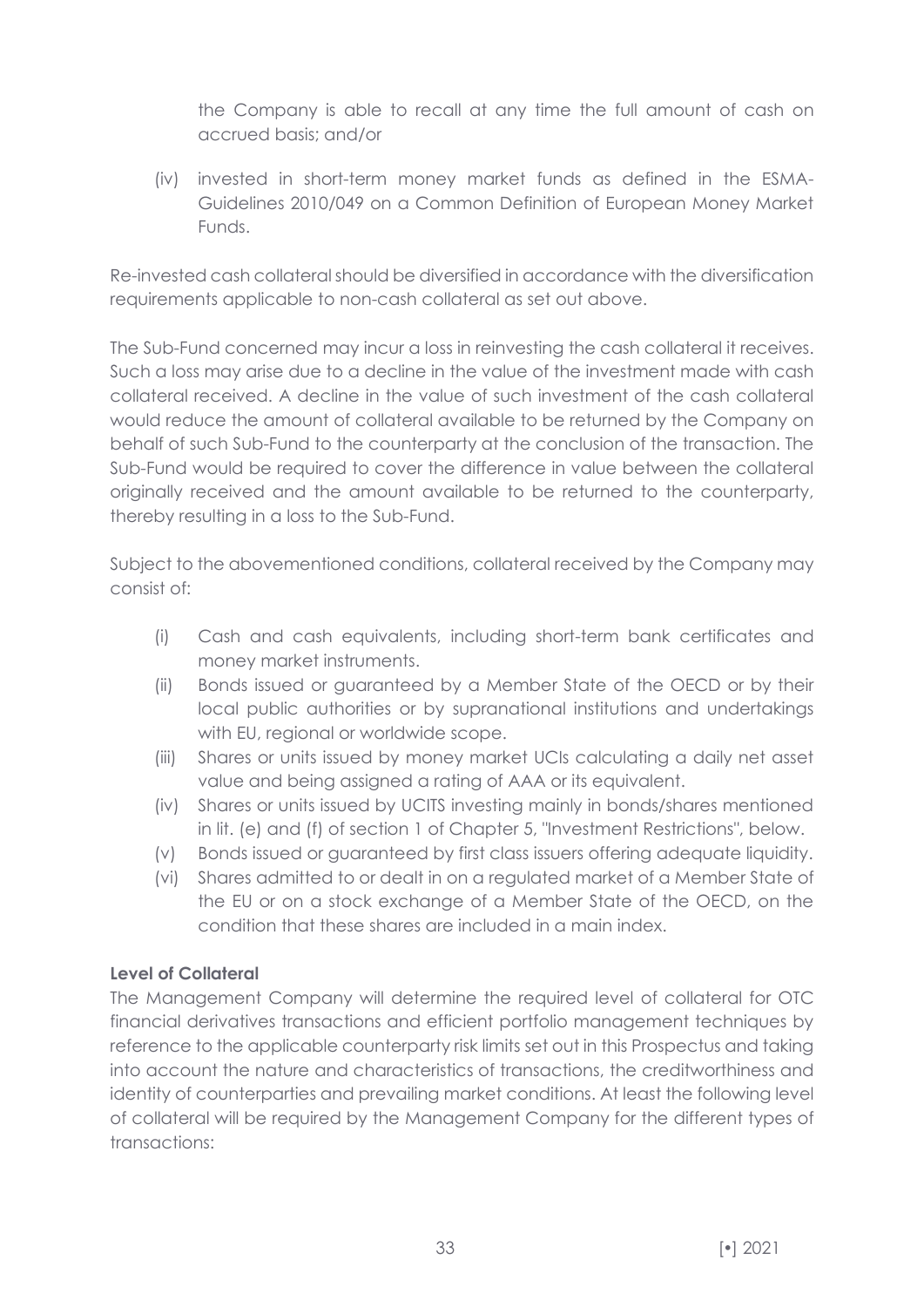| <b>Type of Transaction</b>      | Level of collateral                              |  |
|---------------------------------|--------------------------------------------------|--|
|                                 | (in relation to volume of transaction concerned) |  |
| <b>OTC</b> financial derivative | 100%                                             |  |
| transactions                    |                                                  |  |
| Securities lending transactions | 100%                                             |  |
| Repurchase transactions         | 100%                                             |  |
| Reverse repurchase              | 100%                                             |  |
| transactions                    |                                                  |  |

# **Haircut Policy**

Collateral will be valued, on a daily basis, using available market prices and taking into account appropriate discounts which will be determined by the Management Company for each asset class based on its haircut policy. The policy takes into account a variety of factors, depending on the nature of the collateral received, such as the issuer's credit standing, the maturity, currency, price volatility of the assets and, where applicable, the outcome of liquidity stress tests carried out by the Management Company under normal and exceptional liquidity conditions.

According to the Management Company's haircut policy currently the following discounts will be made:

| <b>Type of Collateral</b>                                    | Discount      |
|--------------------------------------------------------------|---------------|
| Cash and cash equivalents (only in currencies of G10         | $0.5\% - 1\%$ |
| member states), including short-term bank certificates and   |               |
| money market instruments; a discount will only be made with  |               |
| regard to collateral not denominated in the reference        |               |
| currency of the relevant Sub-Fund                            |               |
| Bonds issued or guaranteed by a Member State of the OECD     | $0.5\% - 5\%$ |
| or by their local public authorities or by supranational     |               |
| institutions and undertakings with EU, regional or worldwide |               |
| scope                                                        |               |
| Shares or units issued by money market UCIs calculating a    | $0.5\% - 1\%$ |
| daily net asset value and being assigned a rating of AAA or  |               |
| its equivalent                                               |               |
| Shares or units issued by UCITS investing mainly in          | 15%           |
| bonds/shares                                                 |               |
| Bonds issued or guaranteed by first class issuers offering   | $1\% - 8\%$   |
| adequate liquidity                                           |               |
| Shares admitted to or dealt in on a regulated market of a    | 15%           |
| Member State of the EU or on a stock exchange of a           |               |
| Member State of the OECD, on the condition that these        |               |
| shares are included in a main index                          |               |

The Management Company reserves the right, at its sole discretion to amend the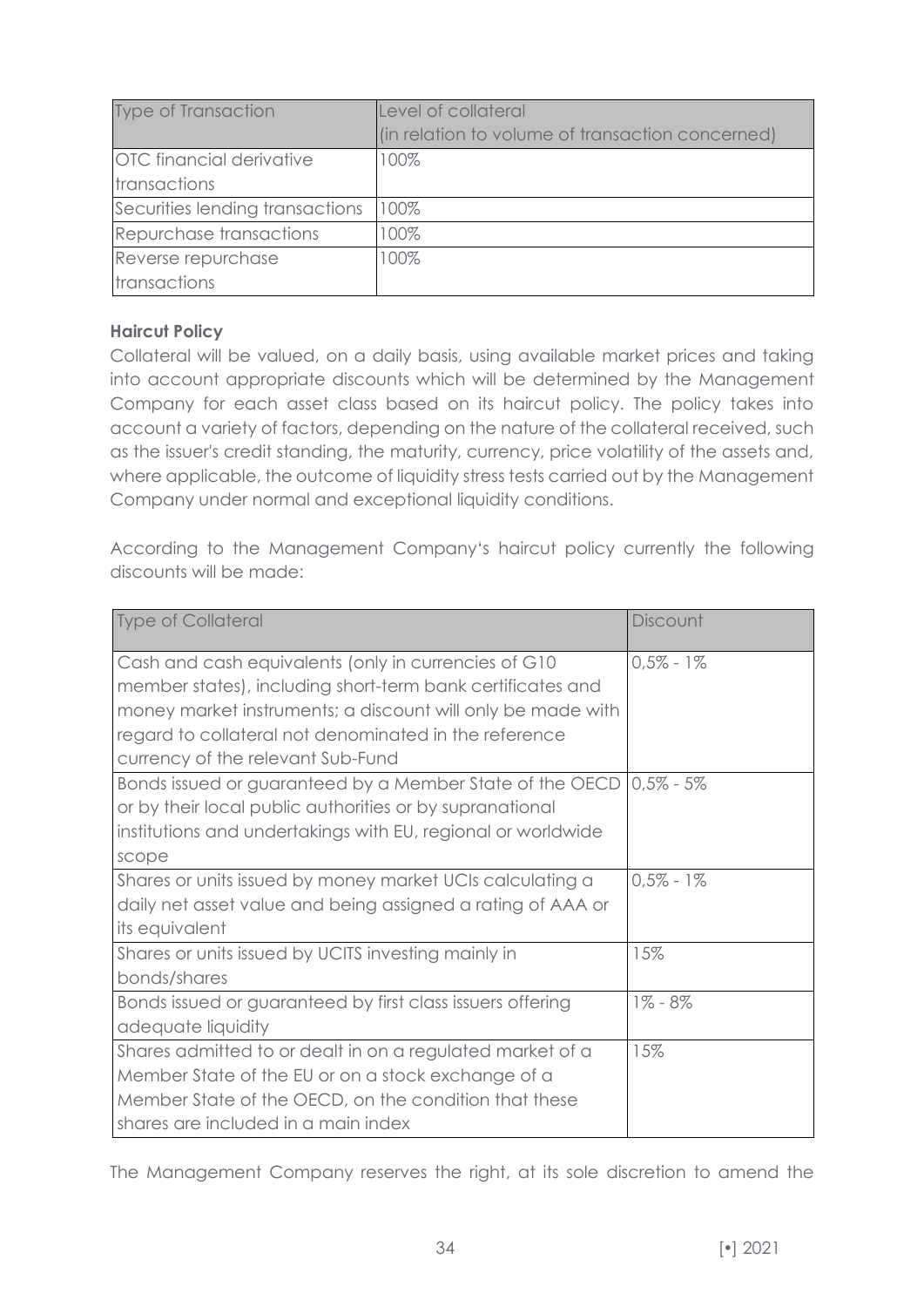discounts applied. The actual discounts applies may be obtained free of charge from the Management Company.

# <span id="page-34-0"></span>**5. Techniques and Instruments**

The Company may, on behalf of each Sub-Fund and subject to the conditions and within the limits laid down in the 2010 Law as well as any present or future related Luxembourg laws or implementing regulations, circulars and CSSF's positions, employ techniques and instruments relating to transferable securities and money market instruments provided that such techniques and instruments are used for efficient portfolio management purposes, investment purposes or to provide protection against risk. Such techniques and instruments may include, but are not limited to, engaging in transactions in financial derivative instruments such as futures, forwards, options, swaps and swaptions. New techniques and instruments may be developed which may be suitable for use by the Company and the Company (subject as aforesaid) may employ such techniques and instruments in accordance with the applicable laws and regulations.

To the extent permitted by, and within the limits of, the 2010 Law and any related Luxembourg law or any other regulation in force, circulars and positions of the CSSF and, in particular, the provisions of (i) Article 11 of the Grand Ducal regulation of 8 February 2008 relating to certain definitions of the amended Law of 20 December 2002 relating to undertakings for collective investment and (ii) CSSF circular 08/356 relating to rules applicable to undertakings for collective investment when they employ certain techniques and instruments relating to transferable securities and money market instruments and (iii) CSSF circular 14/592 relating to ESMA guidelines on ETFs and other UCITS issues (as amended or replaced from time to time), each Sub-Fund can, in order to generate capital or additional income or to reduce costs or risk (A) enter into repurchase transactions, either as a buyer or a seller, and (B) engage in securities lending transactions.

Where applicable, cash received as guarantee by each Sub-Fund in relation to one of these operations can be reinvested in a manner compatible with the investment objectives of the Sub-Fund in (a) shares or units issued by money market undertakings for collective investment calculating a daily net asset value and with a rating of AAA or equivalent, (b) short-term bank certificates, (c) money market instruments as defined within the Grand Ducal regulation mentioned above, (d) short-term bonds issued or guaranteed by a Member State, Switzerland, Canada, Japan or the United States or their local public authorities or supranational institutions and EU, regional or worldwide undertakings, (e) bonds issued or guaranteed by issuers of the first order offering adequate liquidity, and (f) reverse repurchase agreement transactions in accordance with the provisions described in section I.C. a) of the CSSF circular mentioned above. This reinvestment will be taken into account when calculating the overall risk of each Sub-Fund concerned, in particular if it creates leverage.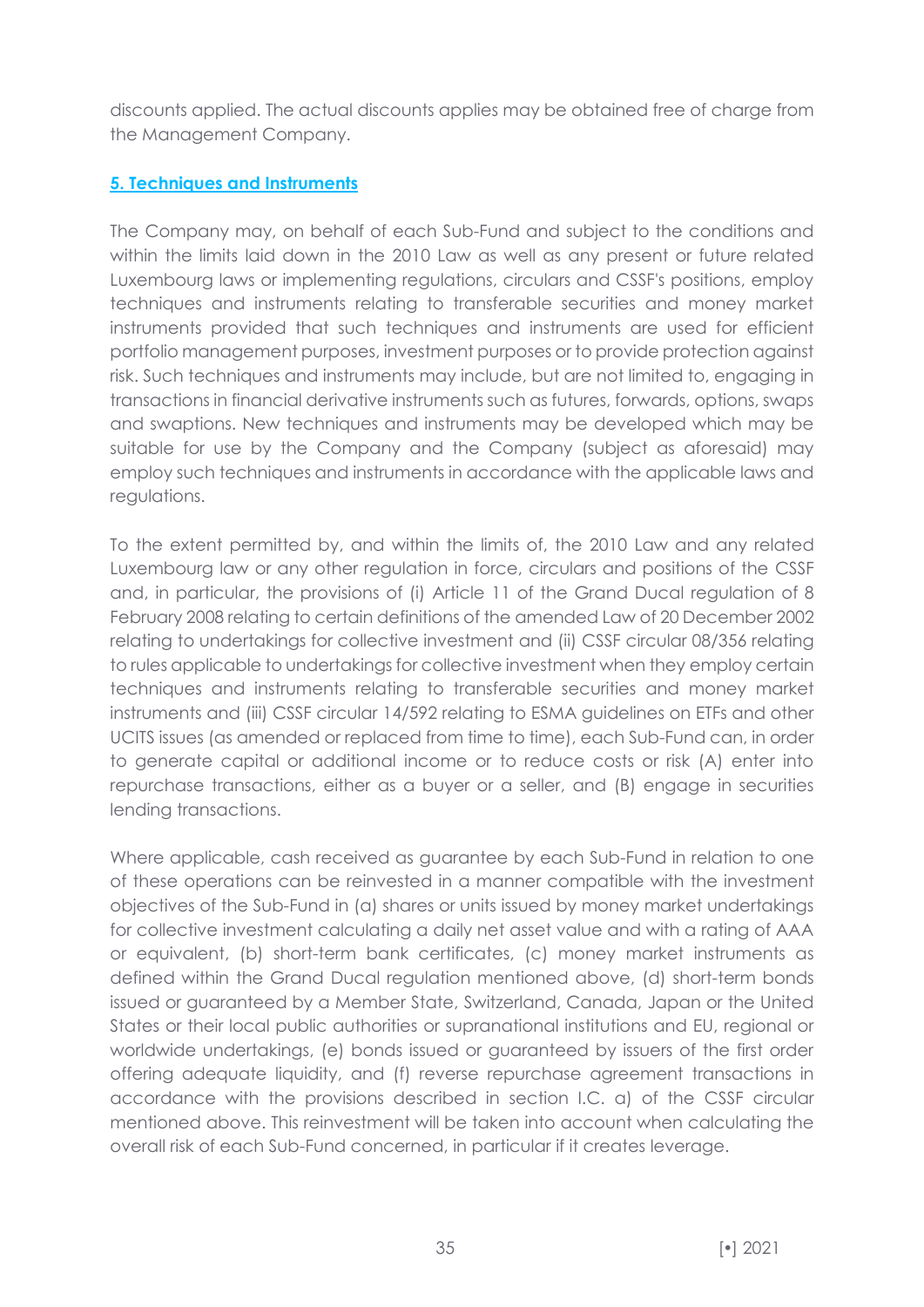Generally, no more than 20% of the gross revenue arising from securities lending transactions and efficient portfolio management transactions may be deducted from revenue delivered to the Company as direct and indirect operational expenses. Details of such amounts and the security clearing body or financial institution arranging the securities lending transaction will be disclosed in the financial report of the Fund.

Unless otherwise stipulated in the investment policy of a Sub-Fund, collateral received will not be reinvested.

# <span id="page-35-0"></span>**6. Pooling**

For the purpose of effective management, and subject to the provisions of the Articles and to applicable laws and regulations, the Board of Directors may invest and manage all or any part of the portfolio of assets established for two or more Sub-Funds (for the purposes hereof "Participating Funds") on a pooled basis. Any such asset pool shall be formed by transferring to it cash or other assets (subject to such assets being appropriate with respect to the investment policy of the pool concerned) from each of the Participating Funds. Thereafter, the Board of Directors may from time to time make further transfers to each asset pool. Assets may also be transferred back to a Participating Fund up to the amount of the participation of the share Class concerned. The share of a Participating Fund in an asset pool shall be measured by reference to notional units of equal value in the asset pool. On formation of an asset pool, the Board of Directors shall, in its discretion, determine the initial value of notional units (which shall be expressed in such currency as the Board of Directors consider appropriate) and shall allocate to each Participating Fund units having an aggregate value equal to the amount of cash (or to the value of other assets) contributed. Thereafter, the value of the notional unit shall be determined by dividing the net asset value of the asset pool by the number of notional units subsisting.

When additional cash or assets are contributed to or withdrawn from an asset pool, the allocation of units of the Participating Fund concerned will be increased or reduced, as the case may be, by a number of units determined by dividing the amount of cash or the value of assets contributed or withdrawn by the current value of a unit. Where a contribution is made in cash, it will be treated for the purpose of this calculation as reduced by an amount which the Board of Directors considers appropriate to reflect fiscal charges and dealing and purchase costs which may be incurred in investing the cash concerned; in the case of cash withdrawal, a corresponding addition will be made to reflect costs which may be incurred in realising securities or other assets of the asset pool.

Dividends, interest and other distributions of an income nature received in respect of the assets in an asset pool will be immediately credited to the Participating Funds in proportion to their respective participation in the asset pool at the time of receipt. Upon the dissolution of the Company, the assets in an asset pool will be allocated to the Participating Funds in proportion to their respective participation in the asset pool.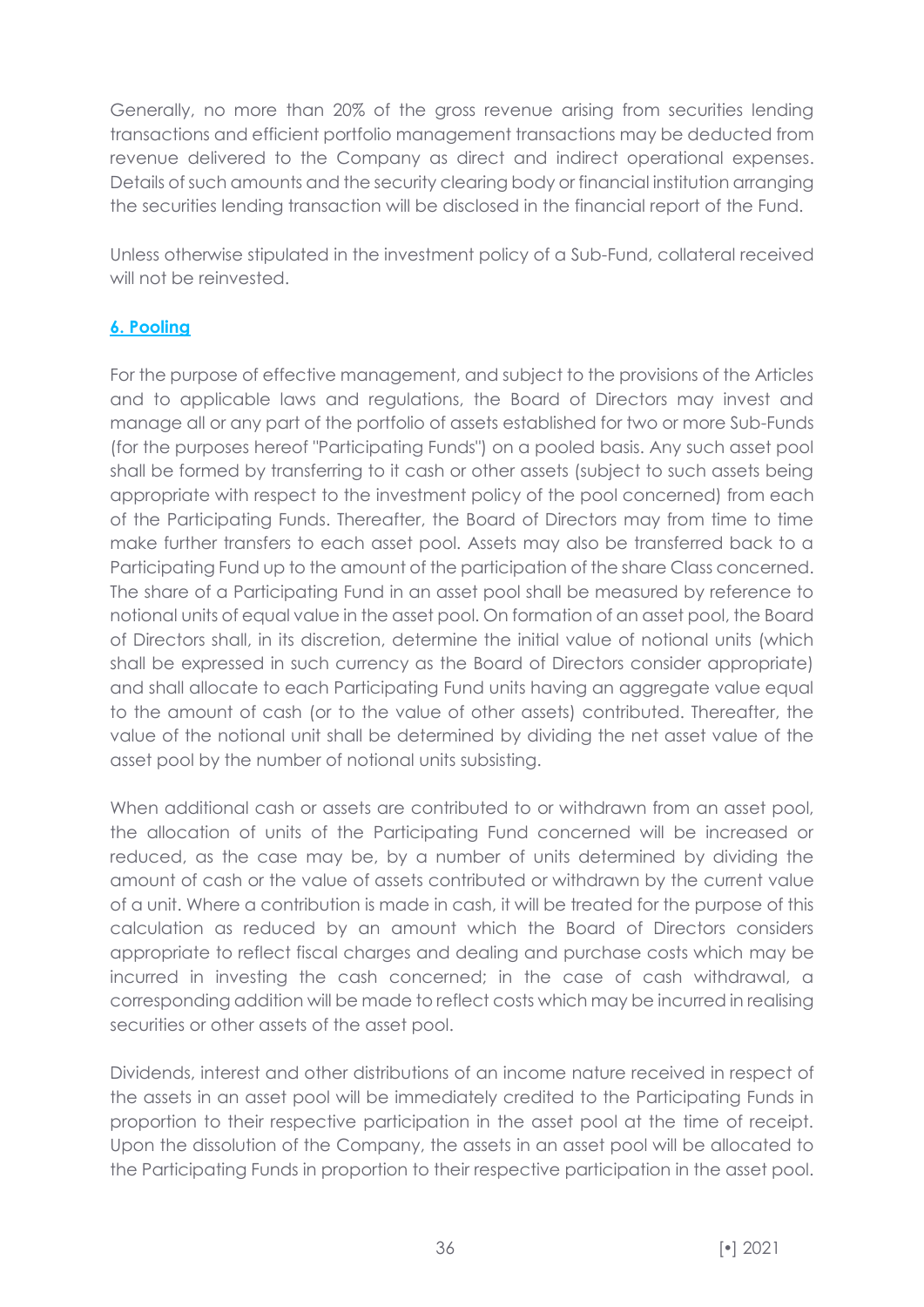# **7. Co-Management**

In order to reduce operational and administrative charges while allowing a wider diversification of the investments, the Company may decide that part or all of the assets of one or more Sub-Funds will be co-managed with assets belonging to other Luxembourg collective investment schemes always subject to and in accordance with applicable rules and regulations. In the following paragraphs, the words "co-managed entities" shall refer globally to such Sub-Funds and all entities with and between which there would exist any given co-management arrangement and the words "comanaged Assets" shall refer to the entire assets of these co-managed entities and comanaged pursuant to the same co-management arrangement.

Under the co-management arrangement, the Investment Manager, if appointed and granted the day-to-day management will be entitled to take, on a consolidated basis for the relevant co-managed entities, investment, disinvestment and portfolio readjustment decisions which will influence the composition of the relevant Sub-Fund's portfolio. Each co-managed entity shall hold a portion of the co-managed Assets corresponding to the proportion of its net assets to the total value of the co-managed Assets. This proportional holding shall be applicable to each and every line of investment held or acquired under co-management. In case of investment and/or disinvestment decisions these proportions shall not be affected and additional investments shall be allotted to the co-managed entities pursuant to the same proportion and assets sold shall be levied proportionately on the co-managed Assets held by each co-managed entity.

In case of new subscriptions in one of the co-managed entities, the subscription proceeds shall be allotted to the co-managed entities pursuant to the modified proportions resulting from the net asset increase of the co-managed entity which has benefited from the subscriptions and all lines of investment shall be modified by a transfer of assets from one co-managed entity to the other in order to be adjusted to the modified proportions. In a similar manner, in case of redemptions in one of the comanaged entities, the cash required may be levied on the cash held by the comanaged entities pursuant to the modified proportions resulting from the net asset reduction of the co-managed entity which has suffered from the redemptions and, in such case, all lines of investment shall be adjusted to the modified proportions. Shareholders should be aware that, in the absence of any specific action by the Company or any of the Management Company's appointed agents, the comanagement arrangement may cause the composition of assets of the relevant Sub-Fund to be influenced by events attributable to other co-managed entities such as subscriptions and redemptions. Thus, all other things being equal, subscriptions received in one entity with which the Sub-Fund is co-managed will lead to an increase of the Sub-Fund's reserve of cash.

Conversely, redemptions made in one entity with which any Sub-Fund is co-managed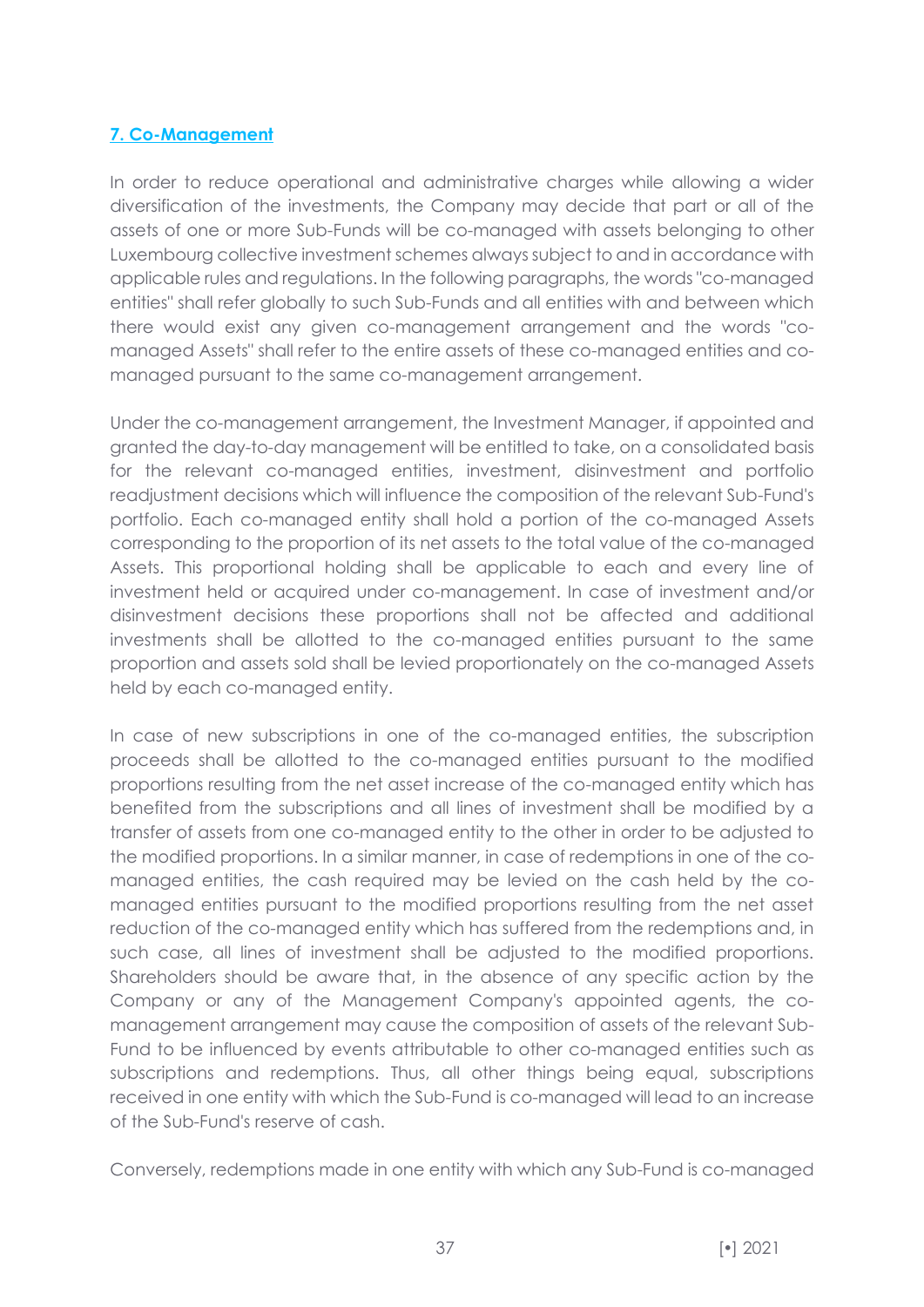will lead to a reduction of the Sub-Fund's reserve of cash. Subscriptions and redemptions may however be kept in the specific account opened for each comanaged entity outside the co-management arrangement and through which subscriptions and redemptions must pass. The possibility to allocate substantial subscriptions and redemptions to these specific accounts together with the possibility for the Company or any of the Management Company's appointed agents to decide at any time to terminate its participation in the co-management arrangement permit the relevant Sub-Fund to avoid the readjustments of its portfolio if these readjustments are likely to affect the interest of its shareholders.

If a modification of the composition of the relevant Sub-Fund's portfolio resulting from redemptions or payments of charges and expenses peculiar to another co-managed entity (i.e. not attributable to the Sub-Fund) is likely to result in a breach of the investment restrictions applicable to the relevant Sub-Fund, the relevant assets shall be excluded from the co-management arrangement before the implementation of the modification in order for it not to be affected by the ensuing adjustments.

Co-managed Assets of the Sub-Funds shall, as the case may be, only be co-managed with assets intended to be invested pursuant to investment objectives identical to those applicable to the co-managed Assets in order to assure that investment decisions are fully compatible with the investment policy of the relevant Sub-Fund. Comanaged Assets shall only be co-managed with assets for which the Depositary Bank is fully able to carry out its functions and responsibilities, with respect to the Company and its Sub-Funds, to fully carry out its functions and responsibilities pursuant to the 2010 Law. The Depositary Bank shall at all times keep the Company's assets, which are held in custody, segregated from the assets of other co-managed entities, and shall therefore be able at all time to identify the assets of the Company and of each Sub-Fund.

# **8. Risk Management Process**

The Management Company, on behalf of the Company, will employ a riskmanagement process which enables it to monitor and measure at any time the risk of the positions and their contribution to the overall risk profile of each Sub-Fund, in accordance with CSSF circular 11/512 or any other applicable circular of the Luxembourg supervisory authority. The Management Company, on behalf of the Company will employ, if applicable, a process for accurate and independent assessment of the value of any OTC derivative instruments.

# **9. Exposure to total return swaps, securities lending transactions, repurchase agreements and reverse repurchase agreements ("SFT Transactions")**

Unless prohibited for a Sub-Fund or unless other limits are disclosed in the relevant Appendix, the following provisions apply to SFT Transactions.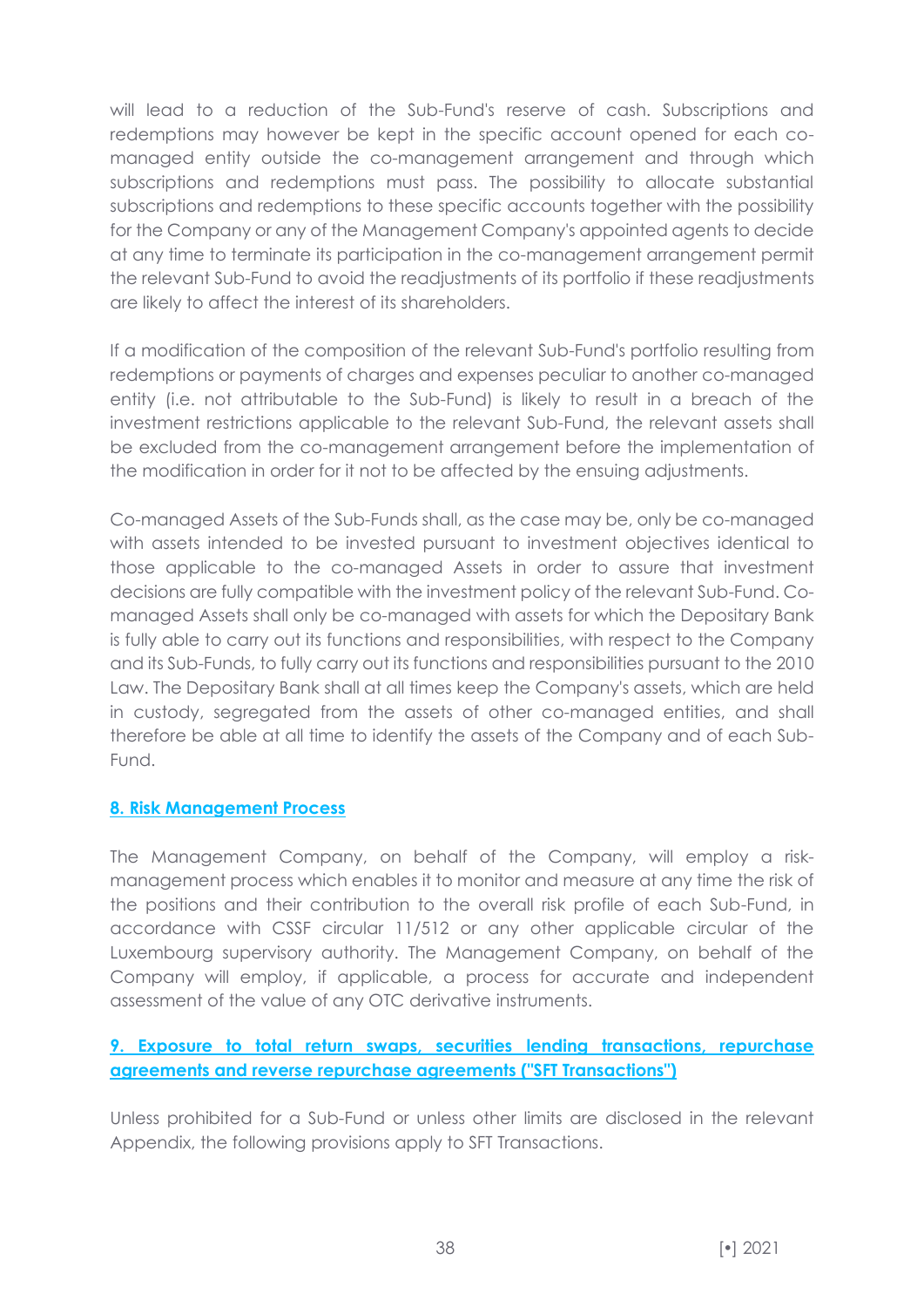# **General**

No more than 10% of the net assets of a Sub-Fund will be subject to total return swaps.

No Sub-Fund will enter into securities lending transactions.

No Sub-Fund will enter into repurchase and/or reverse repurchase agreements.

No Sub-Fund will enter into buy-sell back or sell-buy back transactions.

No Sub-Fund will enter into margin lending transactions.

All revenues generated by total return swaps are returned to the relevant Sub-Fund. Any operational costs generated by the total return swap transactions as well as the entity to which such costs are assigned shall be disclosed in the audited annual report of the Company.

The selection of counterparties to such transactions will generally be financial institutions based in an OECD member state of any legal form and have an investment grade credit rating. Details of the selection criteria and a list of approved counterparties are available from the registered office of the Management Company.

#### **Total return swaps**

Sub-Funds may use total return swap instruments in order to generate capital or additional income or to reduce costs or risks. In such cases, the counterparty to the transaction will be a counterparty approved and monitored by the Management Company or the Investment Manager. At no time will a counterparty in a transaction have discretion over the composition or the management of the Sub-Fund's investment portfolio or over the underlying of the total return swap.

The following types of assets can be subject to total return swaps: equity and equityrelated instruments, forwards and options, OTC derivatives, fixed income instruments, units of UCIs.

The risk of counterparty default and the effect on investors returns are described under section "VII. Risk Factors".

#### **Securities lending transaction**

The Company may enter into securities lending transactions in order to generate capital or additional income or to reduce costs or risks and provided that the following rules are complied with in addition to the above mentioned conditions: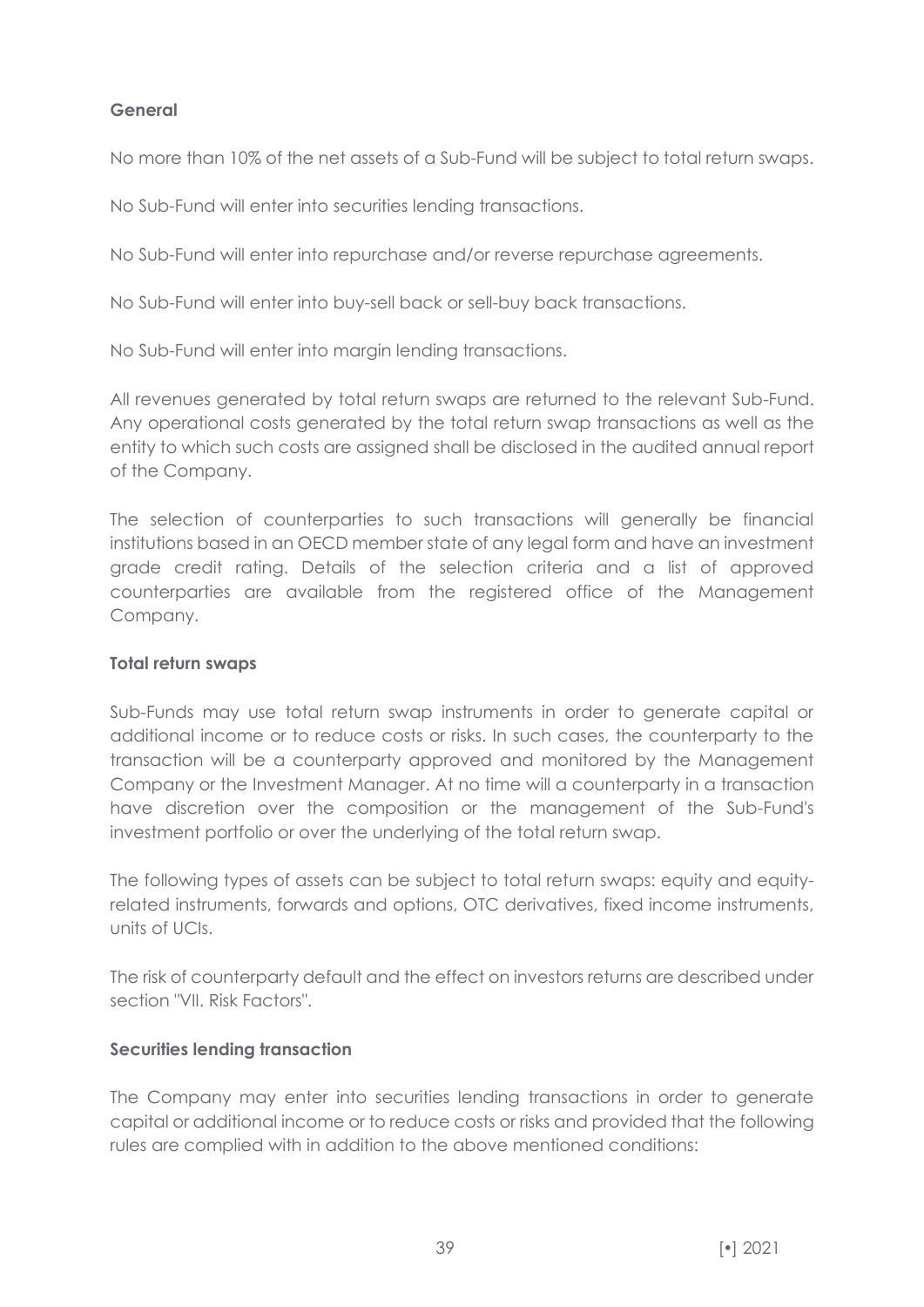(i) The borrower in a securities lending transaction must be subject to prudential supervision rules considered by the CSSF as equivalent to those prescribed by EU law.

(ii) The Company may only lend securities to a borrower either directly or through a standardised system organised by a recognised clearing institution or through a lending system organised by a financial institution subject to prudential supervision rules considered by the CSSF as equivalent to those provided by EU law and specialised in this type of transaction.

(iii) The Company may only enter into securities lending transactions provided that it is entitled at any time under the terms of the agreement to request the return of the securities lent or to terminate the agreement.

The following types of assets can be subject to securities lending transactions: equities and equity-related instruments, fixed income instruments and (if possible) shares/units of UCIs.

The risks related to the use of securities lending transactions and the effect on investors returns are described under section "VII. Risk Factors".

# **Repurchase and reverse repurchase transactions**

The Company may enter into repurchase and reverse repurchase agreements in order to generate capital or additional income or to reduce costs or risks. Repurchase agreements consist of forward transactions at the maturity of which the Company (seller) has the obligation to repurchase the assets sold and the counterparty (buyer) the obligation to return the assets purchased under the transactions. The Company may further enter into reverse repurchase agreements that consist of forward transactions at the maturity of which the counterparty (seller) has the obligation to repurchase the asset sold and the Company (buyer) the obligation to return the assets purchased under the transactions. The Company may also enter into transactions that consist in the purchase/sale of securities with a clause reserving for the counterparty/Company the right to repurchase the securities from the Company/counterparty at a price and term specified by the parties in their contractual arrangements.

The Company's involvement in such transactions is, however, subject to the additional following rules:

(i) The counterparty to these transactions must be subject to prudential supervision rules considered by the CSSF as equivalent to those prescribed by EU law.

(ii) The Company may only enter into reverse repurchase agreement and/or repurchase agreement transactions provided that it is able at any time (a) to recall the full amount of cash in a reverse repurchase agreement or any securities subject to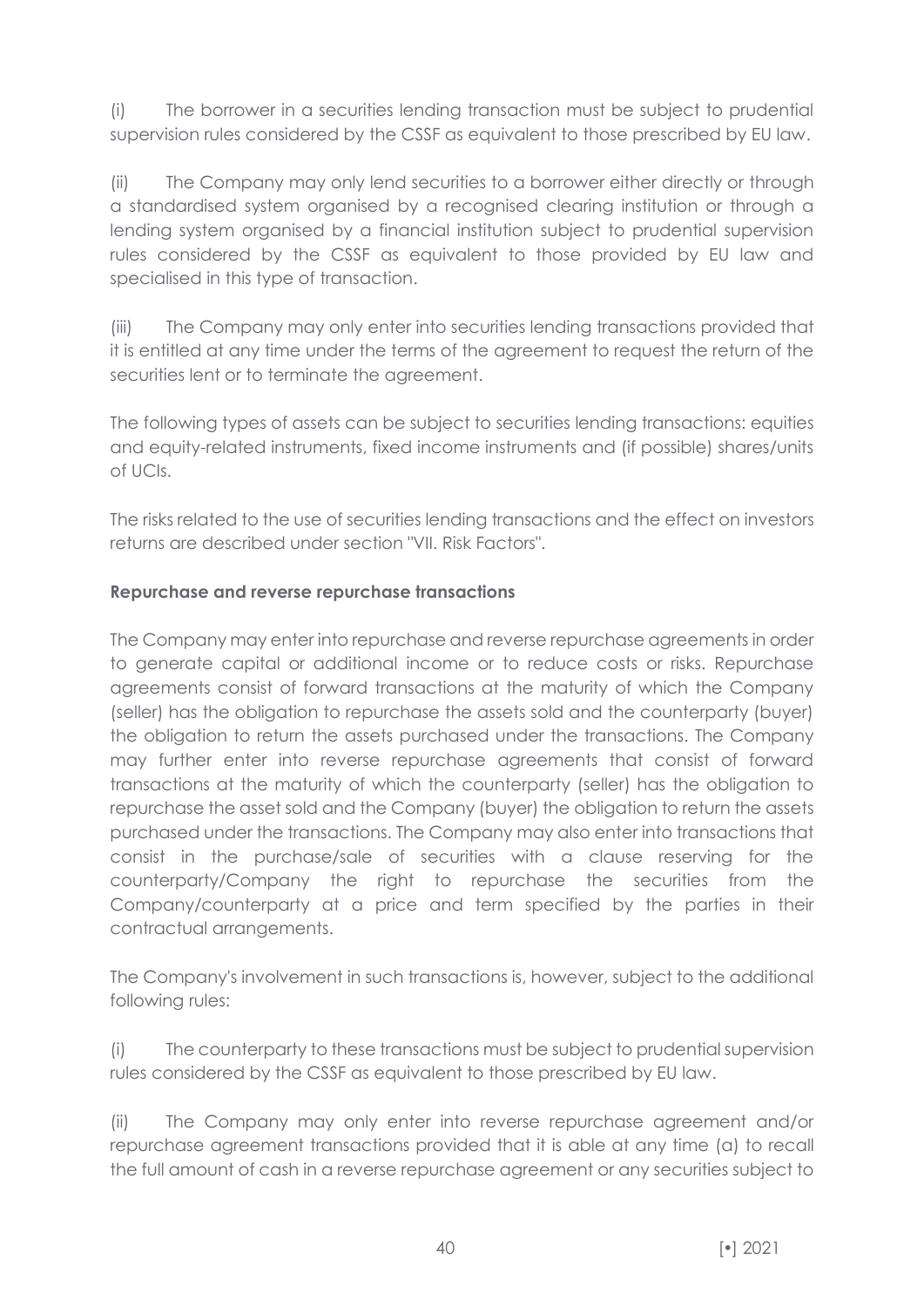a repurchase agreement or (b) to terminate the agreement in accordance with applicable regulations. However, fixed-term transactions that do not exceed seven days should be considered as arrangements on terms that allow the assets to be recalled at any time by the Company.

The following types of assets can be subject to repurchase and reverse repurchase transactions: equities and equity-related instruments, fixed income instruments and (if possible) shares/units of UCIs.

The risks related to the use of repurchase and reverse repurchase transactions and the effect on investors returns are described under section "VII. Risk Factors".

Notwithstanding anything to the contrary above, and unless provided otherwise for a Sub-Fund, the Company will not enter into any SFT Transactions as defined in Regulation (EU) 2015/2365 on transparency of securities financing transaction and of reuse (the "SFT Regulation").

If a Sub-Fund were to use repurchase or reverse repurchase transactions, securities lending transactions or any other transaction falling within the scope of the SFT Regulation in the future, the Prospectus will be updated prior to the use of any such transaction.

# **10. Sustainable Finance Disclosures**

The European Union has introduced a series of legal measures (the primary one being SFDR) requiring firms that manage investment funds to provide transparency on how they integrate sustainability considerations into the investment process with respect to the investment funds they manage.

This section of the Prospectus has been prepared for the purpose of meeting the specific financial product level disclosure requirements contained in SFDR.

It is noted that the regulatory technical standards to specify the details of the content and presentation of the information to be disclosed pursuant to SFDR have been delayed and will not be issued when the relevant disclosure obligations in SFDR become effective.

It is also noted in this respect that the European Commission has recommended, that from the effective date of SFDR, financial market participants seek to comply with the specific disclosure obligations in SFDR that are reliant on regulatory technical standards on a "high-level, principles-based approach".

The Company therefore seeks to comply on a best efforts basis with the relevant disclosure obligations and makes this disclosure as a means of achieving this objective. It is expected that this section of the Prospectus will be reviewed and updated once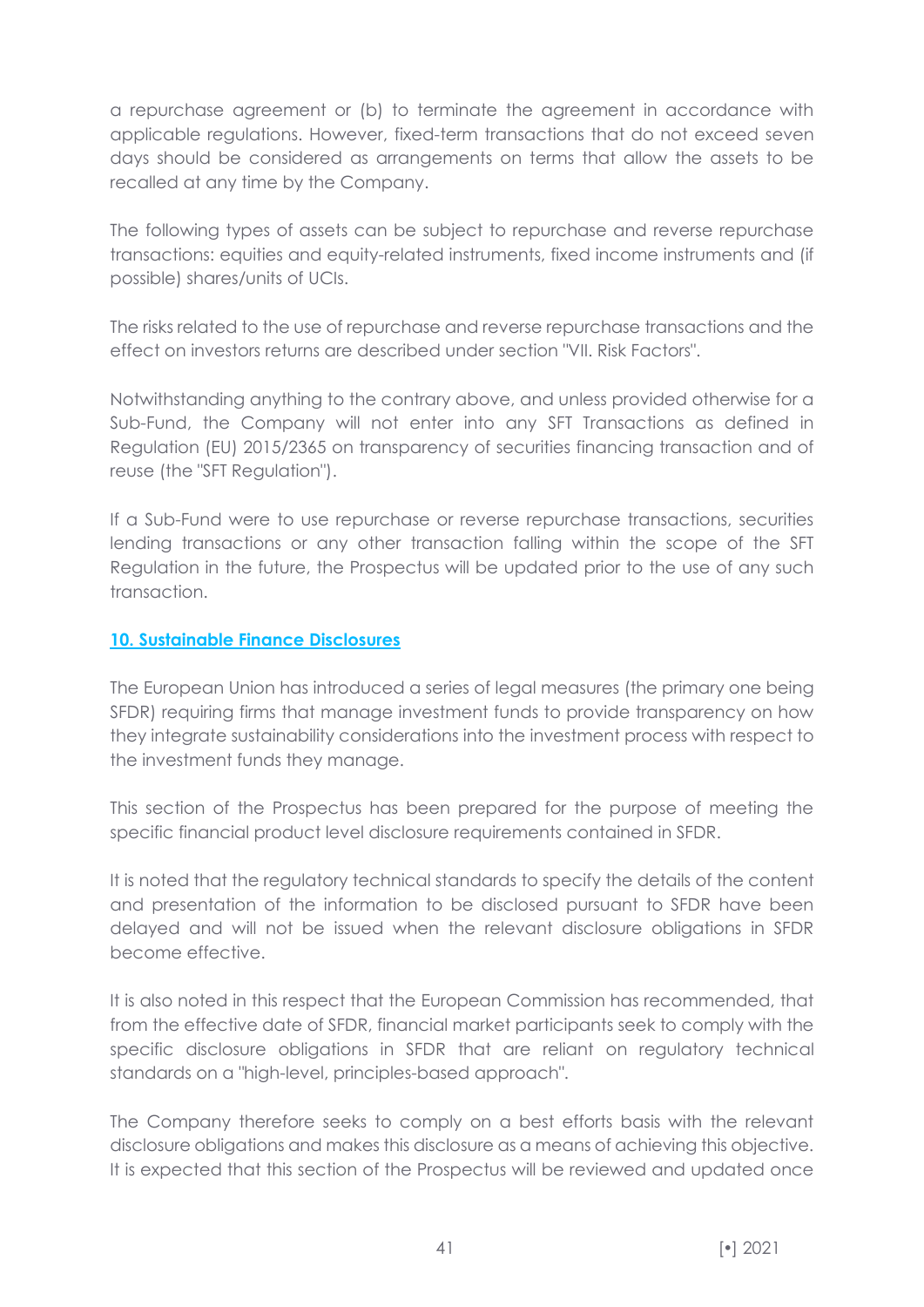the relevant regulatory technical standards come into effect, noting in particular that the regulatory technical standards are expected to contain details on the form and presentation of the information to be disclosed and this could therefore require a revised approach to how the Company seeks to meet the disclosure obligations in SFDR.

This section of the Prospectus may also be updated to take account of the provisions of the Taxonomy Regulation once it comes into effect (01 January 2022).

# **Fund Classification**

For SFDR purposes each Sub-Fund is classified as either (i) a Mainstream Fund; (ii) an ESG Orientated Fund; or (iii) a Sustainable Investment Fund.

If a Sub-Fund is classified as either an ESG Orientated Fund or a Sustainable Investment Fund, a clear indication of this classification (along with additional SFDR-related disclosure) will be made in the Appendix or the Information Card for the relevant Sub-Fund.

As a default, and in the absence of such clear indication, each Sub-Fund will be classified as a Mainstream Fund.

# **Mainstream Funds**

The investments underlying the Mainstream Funds do not take into account the EU criteria for environmentally sustainable economic activities.

The classification of a Sub-Fund as a Mainstream Fund means that the Sub-Fund does not promote environmental or social characteristics in a way that meets the specific criteria contained in Article 8 of SFDR or have sustainable investment as its objective in a way that meets the specific criteria contained in Article 9 of SFDR.

Accordingly, each Sub-Fund that is classified as a Mainstream Fund shall not be expected to pursue an investment approach that explicitly promotes environmental or social characteristics or to have sustainable investment as its objective.

Notwithstanding this classification, the Company still considers that the Mainstream Funds are managed responsibly. The Investment Managers evaluate and integrate Sustainability Risks and other relevant ESG factors at multiple stages throughout the investment process. This is considered as an important element in contributing towards long-term investment returns and an effective risk-mitigation technique and the Investment Managers do not expect that the assessment of likely impacts of Sustainability Risks will materially impact the expected risk or return characteristics of the relevant Mainstream Funds. The Investment Managers believe their respective ESG-related research capabilities can help enhance portfolio relative performance,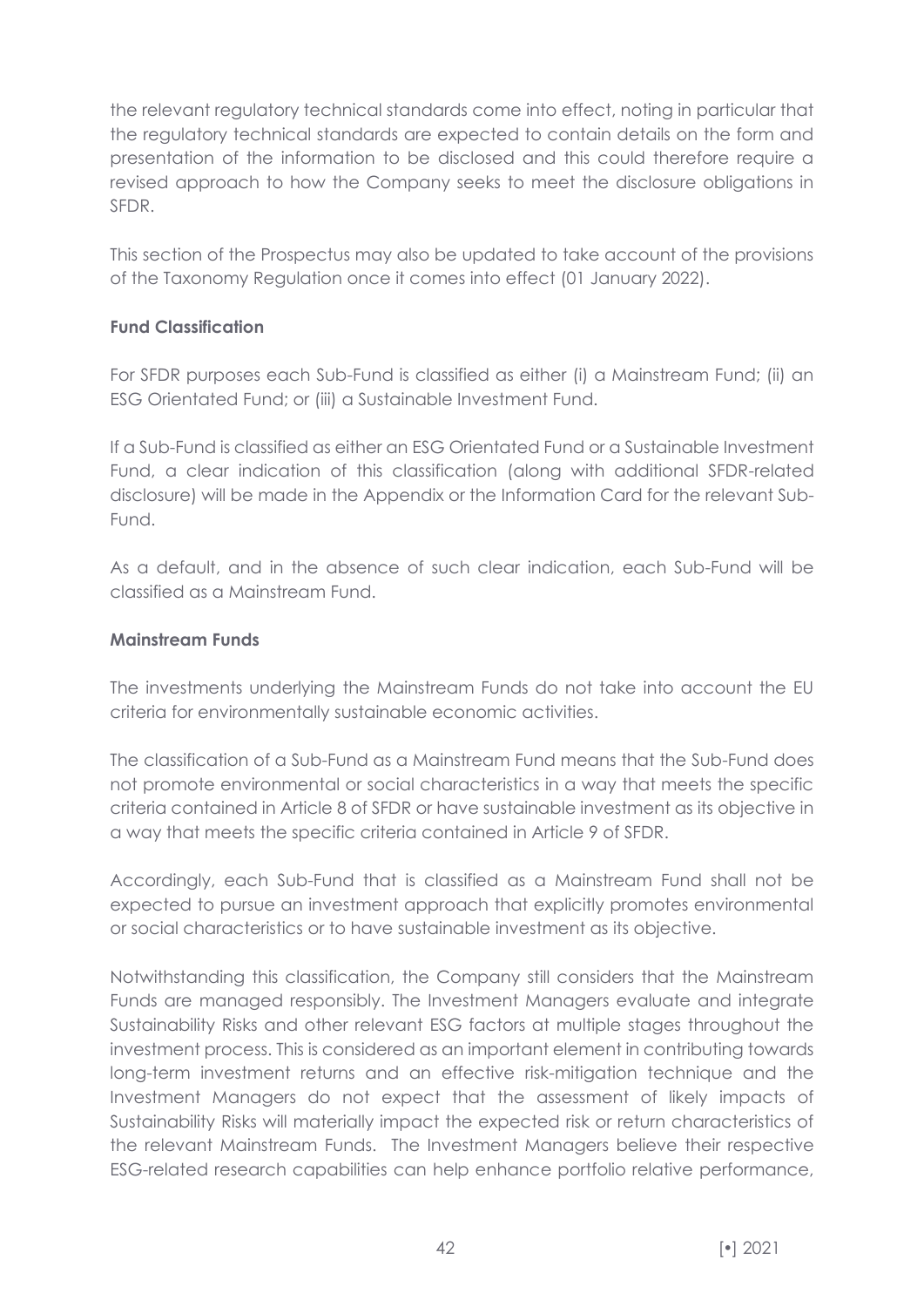particularly in reducing exposure to countries, industries, and securities with material negative ESG risks. For more details on how ESG factors are integrated into the investment process please refer to the relevant website of the relevant Investment Manager: (i) for Woodman Asset Management AG, please visit https://woodman.ch/; and (ii) for Green Ash Partners LLP, please visit https://www.greenash-partners.com/.

### **ESG Orientated Funds and Sustainable Investment Funds**

For any Sub-Funds that are classified as ESG Orientated Funds or Sustainable Investment Funds additional disclosures required under SFDR for such Sub-Funds shall be provided in the relevant Appendix.

# **Consideration of Principal Adverse Impacts on Investment Decisions on Sustainability Factors**

The Management Company delegates the portfolio management function of the Sub-Funds to the Investment Manager specified in the relevant Appendix and as such does not consider directly at its level adverse impacts of investment decisions on sustainability factors (PASI) according to Article 4 SFDR.

Neither Woodman Asset Management AG nor Green Ash Partners LLP, as the Investment Managers of the Sub-Funds, currently consider the principal adverse impacts of their respective investment decisions on Sustainability Factors. The rationale for not considering such adverse impacts is on the basis that the regulatory technical standards which will set out the content, methodology and information required in the principle adverse impact statement remain in draft form and the level two regulatory technical standards (the ''RTS''), which supplements SFDR, has not yet come into effect. Both Woodman Asset Management AG and Green Ash Partners LLP intend to make a decision on whether to consider the principal adverse impacts of investment decisions on Sustainability Factors once the regulatory technical standards come into effect.

# **11. Benchmark Regulation**

Regulation (EU) 2016/1011 of the European Parliament and of the Council of 8 June 2016 on indices used as benchmarks in financial instruments and financial contracts or to measure the performance of investment funds and amending Directives 2008/48/EC and 2014/17/EU and Regulation (EU) No 596/2014 (also known as the "EU Benchmark Regulation") requires the Management Company to produce and maintain robust written plans setting out the actions that it would take in the event that a benchmark (as defined by the EU Benchmark Regulation) materially changes or ceases to be provided. The Management Company shall comply with this obligation. Further information on the plan is available on request, free of charge, from the registered office of the Management Company.

The following benchmark is used for the purposes indicated in the table below.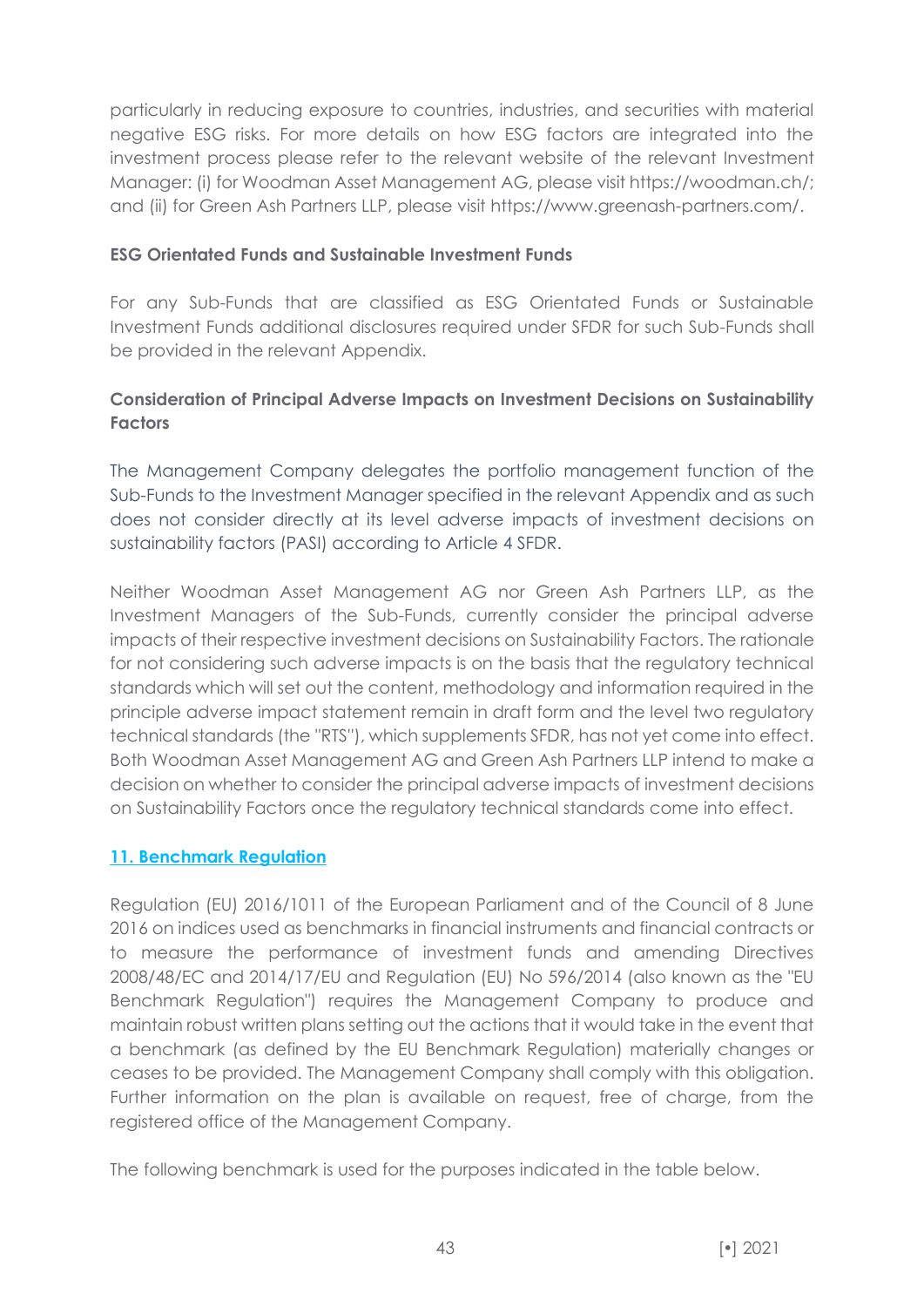| Sub-Fund<br>and  | <b>Benchmark</b>                      | <b>Benchmark</b>     | <b>Purpose</b> |
|------------------|---------------------------------------|----------------------|----------------|
| <b>Class</b>     |                                       | <b>Administrator</b> |                |
| Woodman SICAV    | MSCI World Net Total Return MSCI Inc. |                      | Performance    |
| Ash<br>Green     | USD Index (M1WO Index)                |                      | comparison;    |
| Sustainable      |                                       |                      | calculation of |
| Horizon Fund     |                                       |                      | performance    |
|                  |                                       |                      | fees           |
| other<br>Classes |                                       |                      |                |
| hedged<br>than   |                                       |                      |                |
| classes          |                                       |                      |                |
| Woodman SICAV    | MSCI World 100% Hedged to             | MSCI Inc.            | Performance    |
| Ash<br>Green     | <b>GBP Net Total Return Index</b>     |                      | comparison;    |
| Sustainable      | (MXWOHGBP Index);                     |                      | calculation of |
| Horizon Fund     | MSCI World 100% Hedged to             |                      | performance    |
|                  | EUR Net Total Return Index            |                      | fees           |
| Hedged classes   | (MXWOHEUR Index);                     |                      |                |
|                  | MSCI World 100% Hedged                |                      |                |
|                  | Net Total Return AUD Index            |                      |                |
|                  | (WHANOHAN Index)                      |                      |                |

For hedged share classes, the benchmark shall be expressed in the relevant hedged share class currency provided that an appropriate substitute, which the Investment Manager regards as best represents the performance of the relevant hedged share class, shall be used if the relevant benchmark is not available in the currency of the relevant hedged share class (the "**Substitute Benchmarks**"). For further details on the Substitute Benchmarks, please see the Appendix of the relevant Sub-Fund.

The benchmarks marked with (\*) are provided by an administrator which is currently not included in the ESMA register of benchmark administrators. However, the use of this benchmark is permitted during the transitional period provided for in article 51 of the EU Benchmark Regulation (i.e. until 31 December 2021). This Prospectus will be updated without undue delay once further information on the benchmark administrator's authorisation becomes available. The inclusion of any further administrator of a benchmark used by a Sub-Fund within the meaning of the EU Benchmark Regulation in the ESMA register of benchmark administrators will be reflected in the Prospectus at its next update.

# **VII. RISK FACTORS**

# **1. Overview**

Investors are reminded that the value of shares in any Sub-Fund and income from the same can fall as well as rise, and that they may not recover all of their initial investment.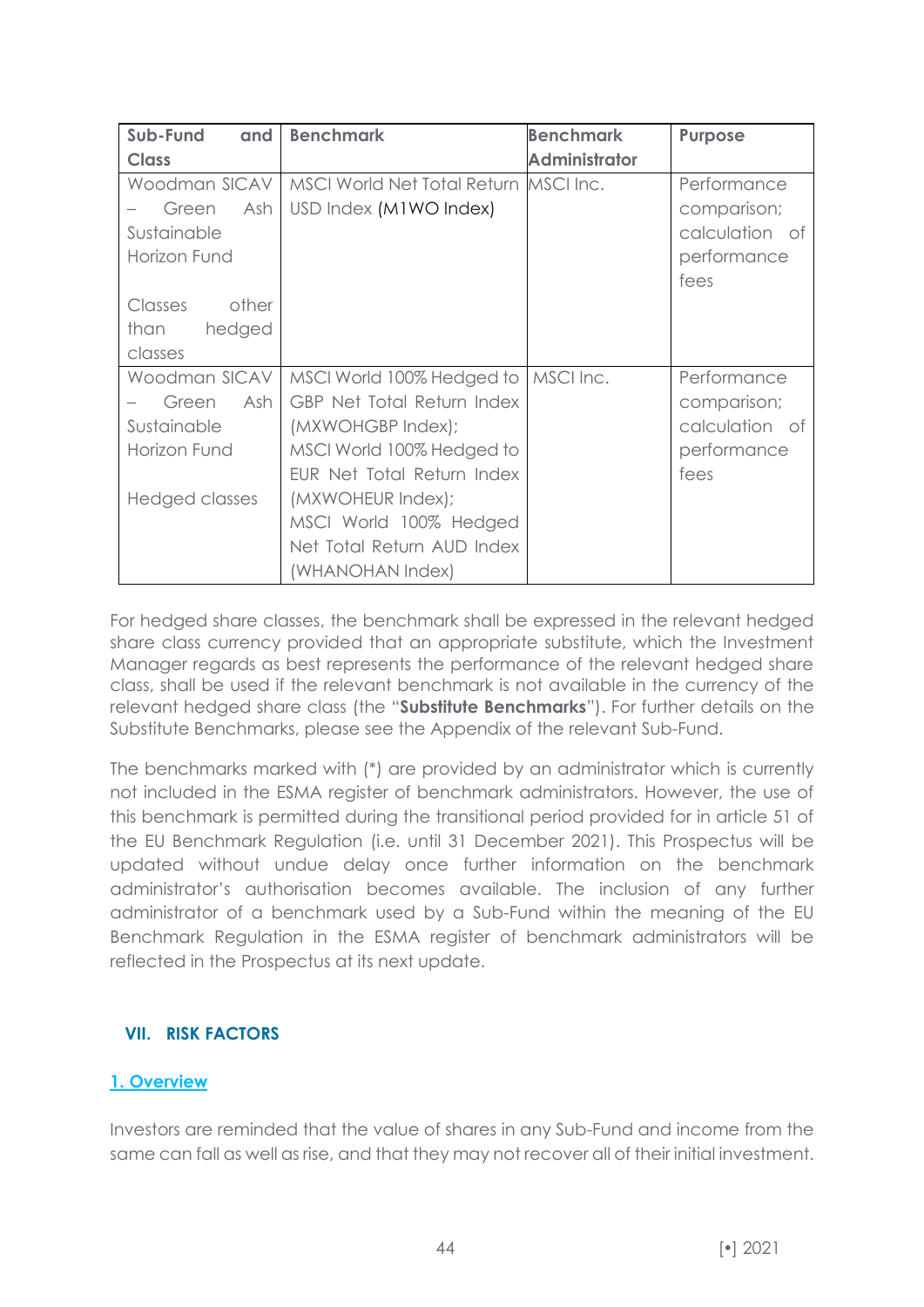Past performance is no guarantee of future results. Investments in Sub-Funds must be seen as medium- or long-term investments. When the currency of a Sub-Fund fluctuates against the currency in which an investment in this Sub-Fund is made or those of markets in which said Sub-Fund invests, the risk of an additional loss for the investor (or the possibility of a profit) is greater. Several of the risks described below deal with investments in other undertakings for collective investment in as much as Sub-Funds can carry out such investments. The descriptions below summarise certain risks. They are not exhaustive, and under no circumstances do they constitute advice on the suitability of investments.

#### **Regulatory provisions**

The Company being domiciled in Luxembourg, the protection provided by the respective local supervisory authorities may not apply. To obtain more information on this, investors are invited to consult their financial advisors.

#### **Investment objective**

No guarantee can be given in relation to the achievement of the investment objectives of the Sub-Funds. Investors will also be aware of the investment objectives of the Sub-Funds, which can specify that Sub-Funds can invest limited amounts in sectors or areas that are not directly associated with their name. These other markets may be more or less volatile than the main investment sector or area, and performance will in part depend on these investments. Therefore, investors must ensure (prior to investment) that they are prepared to incur this type of risk to achieve the stated objectives.

# **2. Risk factors**

Prospective investors should consider the following risk factors before investing in the Company. However, the risk factors set out below do not purport to be an exhaustive list of risks related to investments in the Company. Prospective investors should read the entire Prospectus, and where appropriate consult with their legal, tax and investment advisers, in particular regarding the tax consequences of subscribing, holding, converting, redeeming or otherwise disposing of Units under the law of their country of citizenship, residence or domicile.

Investors should be aware that the investments of the Company are subject to market fluctuations and other risks associated with investments in transferable securities and other financial instruments. The value of the investments and the resulting income may go up or down and it is possible that investors will not recoup the amount originally invested in the Company, including the risk of loss of the entire amount invested. There is no assurance that the investment objective of a particular Company will be achieved or that any increase in the value of the assets will occur. Past performance is not a reliable indicator of future results.

The net asset value of a Sub-Fund may vary as a result of fluctuations in the value of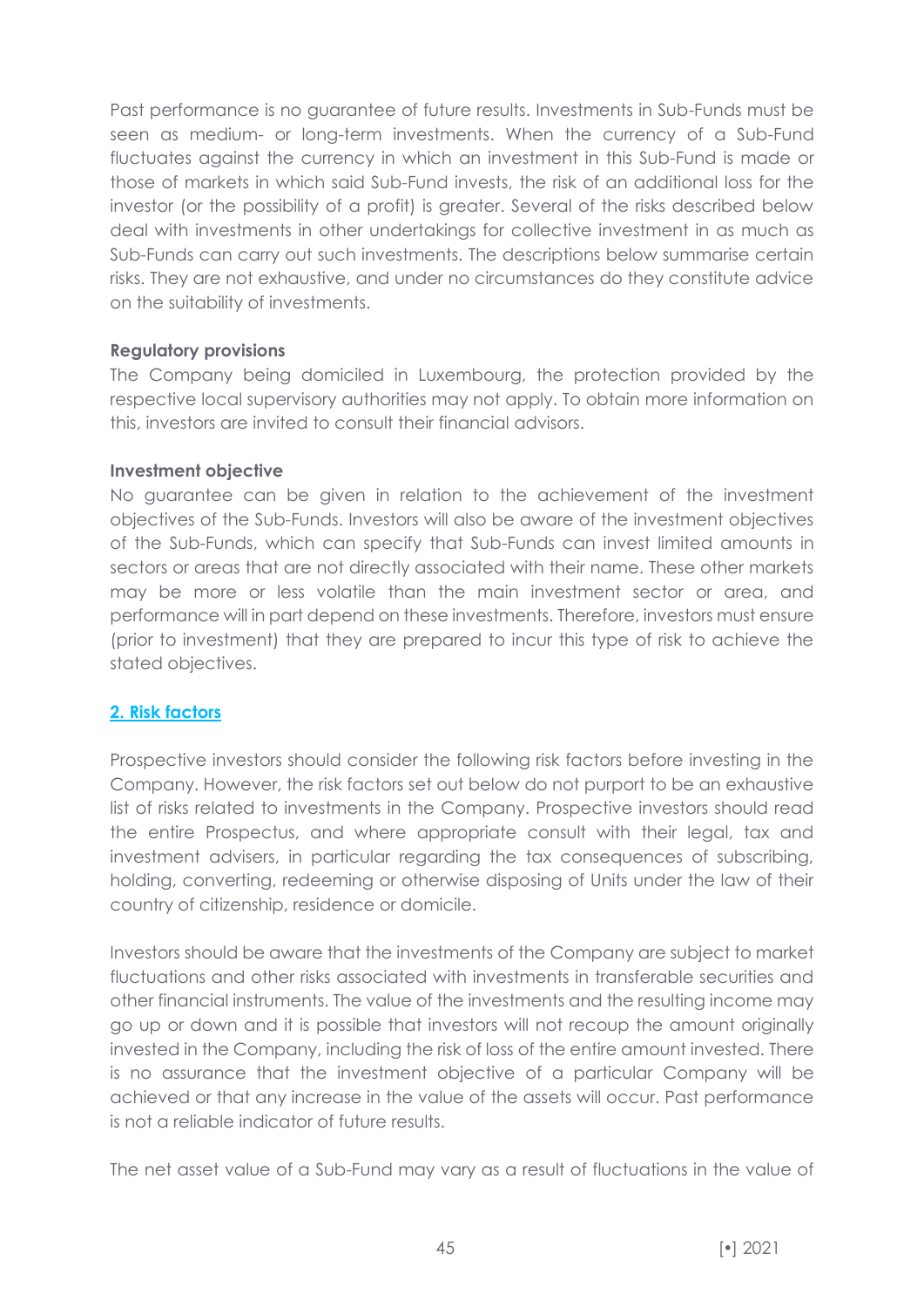the underlying assets and the resulting income. Investors are reminded that in certain circumstances their right to redeem Shares may be suspended.

Depending on the currency of the investor's domicile, exchange-rate fluctuations may adversely affect the value of an investment in one or more of the Sub-Funds. Moreover, in the case of an alternate currency class in which the currency risk is not hedged, the result of the associated foreign exchange transactions may have a negative influence on the performance of the corresponding Share Class.

### **Market Risk**

Market risk is a general risk which may affect all investments to the effect that the value of a particular investment could change in a way that is detrimental to the Company's interests. In particular, the value of investments may be affected by uncertainties such as international, political and economic developments or changes in government policies.

#### **Interest Rate Risk**

Sub-Funds investing in fixed income securities may fall in value due to fluctuations in interest rates. Generally, the value of fixed income securities rises when interest rates fall. Conversely, when interest rates rise, the value of fixed income securities can generally be expected to decrease. Long term fixed income securities will normally have more price volatility than short term fixed income securities.

### **Foreign Exchange Risk**

The Sub-Funds' investments may be made in other currencies than the relevant Reference Currency and therefore be subject to currency fluctuations, which may affect the net asset value of the relevant Sub-Funds favourably or unfavourably. Currencies of certain countries may be volatile and therefore may affect the value of securities denominated in such currencies. If the currency in which an investment is denominated appreciates against the Reference Currency of the relevant Sub-Fund, the value of the investment will increase. Conversely, a decline in the exchange rate of the currency would adversely affect the value of the investment. The Sub-Funds may enter into hedging transactions on currencies to protect against a decline in the value of investments denominated in currencies other than the Reference Currency, and against any increase in the cost of investments denominated in currencies other than the Reference Currency. However, there is no guarantee that the hedging will be successfully achieved. Although it is the policy of the Company to hedge the currency exposure of Sub-Funds against their respective Reference Currencies, hedging transactions may not always be possible and currency risks cannot therefore be excluded.

# **Credit Risk**

Sub-Funds investing in fixed income securities are subject to the risk that issuers may not make payments on such securities. An issuer suffering adverse change in its financial condition could lower the credit quality of a security, leading to greater price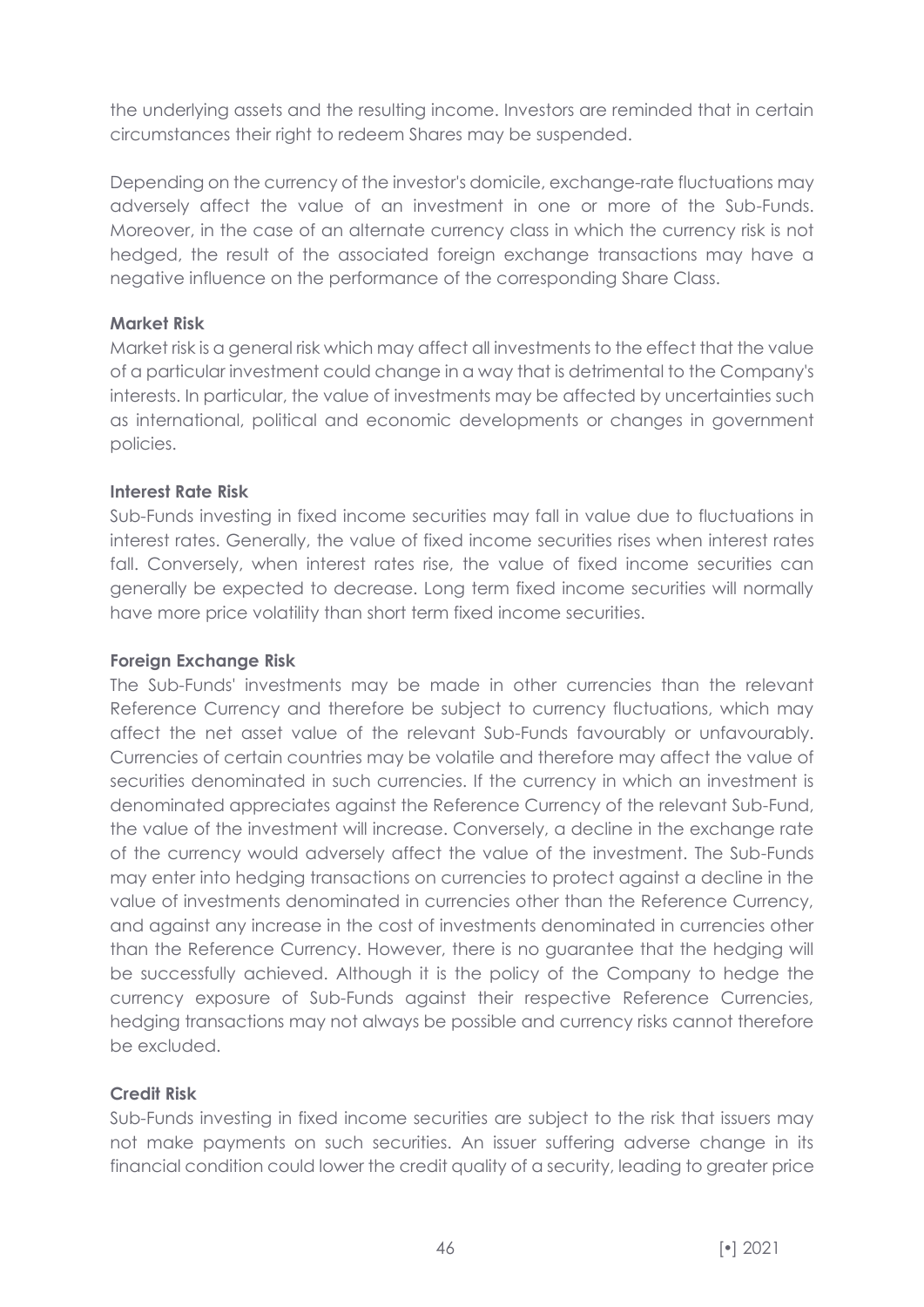volatility of the security. A lowering of the credit rating of a security may also offset the security's liquidity. Sub-Funds investing in lower quality debt securities are more susceptible to these problems and their value may be more volatile.

### **Counterparty Risk**

Sub-Funds may enter into over-the-counter transactions which will expose the Sub-Funds to the risk that the counterparty may default on its obligation to perform under such contracts. In the event of bankruptcy of counterparty, the Sub-Funds could experience delays in liquidating the position and significant losses.

# **Liquidity Risk**

There is a risk that the Sub-Funds will suffer liquidity issues because of unusual market conditions, an unusually high volume of redemption requests or other reasons. In such case the Sub-Funds may not be able to pay redemption proceeds within the time period stated in this Prospectus.

# **Management Risk**

The Company and the Sub-Funds are actively managed and therefore the Sub-Funds may be subject to management risks. The relevant Investment Manager will apply its investment strategy (including investment techniques and risk analysis) when making investment decisions for the Sub-Funds, however no assurance can be given that the investment decision will achieve the desired results. The relevant Investment Manager may in certain cases decide not to use investment techniques, such as derivative instruments, or they may not be available, even under market conditions where their use could be beneficial for the relevant Sub-Fund.

#### **Sustainable Finance Disclosures Risks**

#### *Sustainability Risk*

Pursuant to SFDR, the Sub-Funds are required to disclose the manner in which Sustainability Risks are integrated into the relevant Investment Manager's investment decisions and the results of the assessment of the likely impacts of Sustainability Risks on the returns of the Sub-Funds.

Sustainability Risks are principally linked to climate-related events resulting from climate change (the so-called physical risks) or to society's response to climate change (the so-called transition risks), which may result in unanticipated losses that could affect the Sub-Funds' investments and financial condition. Social events (e.g. inequality, inclusiveness, labour relations, investment in human capital, accident prevention, changing customer behaviour, etc.) or governance shortcomings (e.g. recurrent significant breach of international agreements, bribery issues, products quality and safety, selling practices, etc.) may also translate into Sustainability Risks.

The Sub-Fund could be exposed to a broad range of Sustainability Risks, which might be generic or specific depending on investment instruments, markets, sectors or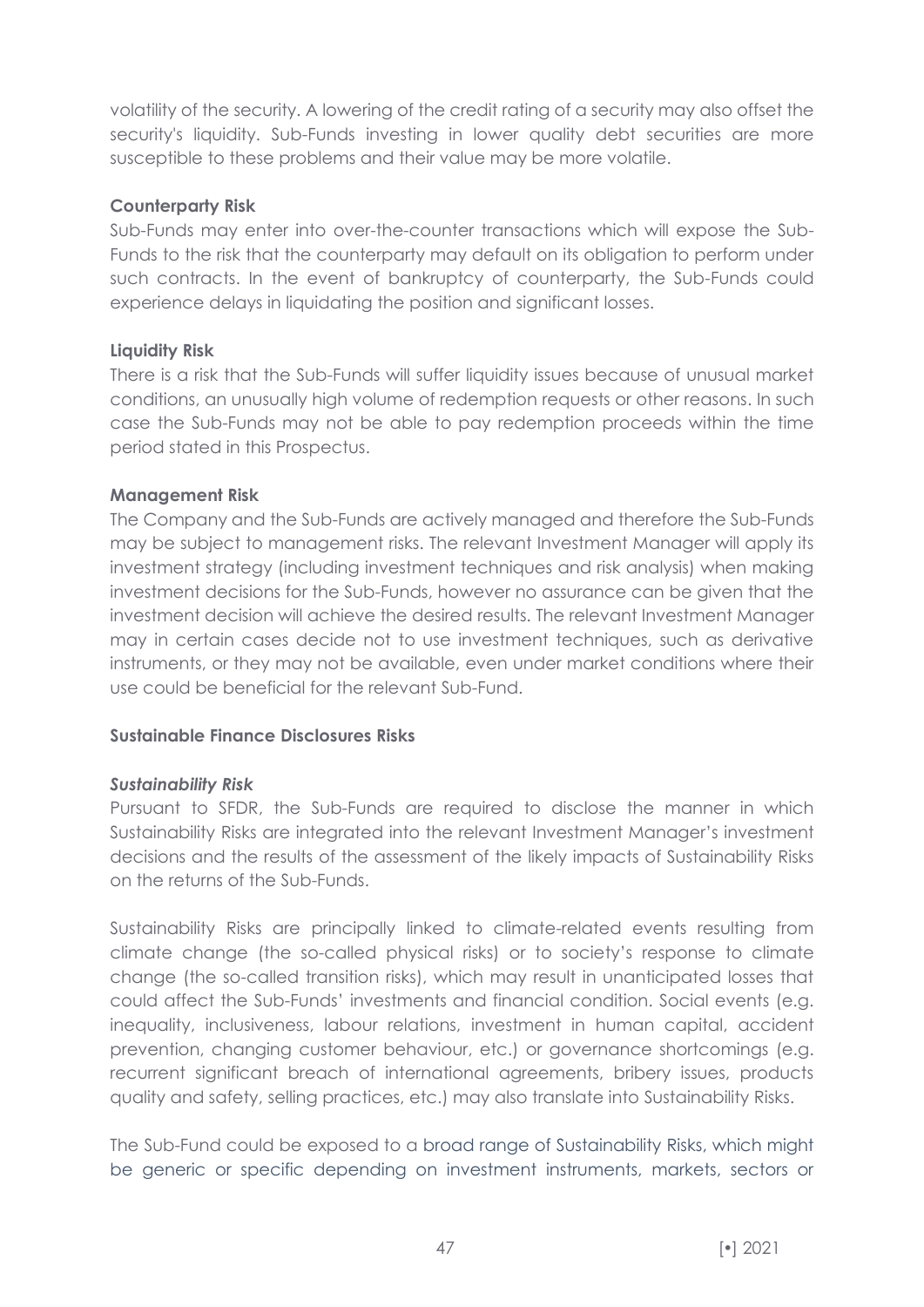companies. In particular, some companies, markets and sectors may have greater exposure to Sustainability Risks than others.

The Sub-Fund could be exposed to regions which might have relatively low governmental or regulatory oversight or low transparency or disclosure of sustainability factors.

Sustainability Risks are integrated in the investment decision-making process and risk monitoring to the extent that they represent potential or actual material risks and/or opportunities to maximising the long-term risk-adjusted returns.

The impacts following the occurrence of a Sustainability Risk may be numerous and vary depending on the specific risk, region and asset class. In general, where a Sustainability Risk occurs in respect of an asset, there will be a negative impact on, or an entire loss of, its value. Such assessment of the likely impact must, therefore, be conducted at portfolio level.

#### *SFDR - Legal risk*

The series of legal measures (including SFDR) requiring firms that manage investment funds to provide transparency on how they integrate sustainability considerations into the investment process with respect to the investment funds they manage (the EU sustainable finance action plan) is being introduced in the European Union on a phased basis and some elements (for example supporting regulatory technical standards) are subject to implementation delays.

The Company seeks to comply with all legal obligations applicable to it but notes there may be challenges in meeting all the requirements of these legal measures as they are introduced. The Company may be required to incur costs in order to comply with these new requirements as part of the initial implementation phase and to incur further costs as the requirements change and further elements are introduced. This could be the case in particular if there are adverse political developments or changes in government policies as the implementation phase progresses. These elements could impact on the viability of the Sub-Funds and their returns.

#### *ESG Data reliance*

The scope of SFDR is extremely broad, covering a very wide range of financial products and financial market participants. It seeks to achieve more transparency regarding how financial market participants integrate Sustainability Risks into their investment decisions and consideration of adverse sustainability impacts in the investment process. Data constraint is one of the biggest challenges when it comes to sustainability related information to end-investors, especially in the case of principal adverse impacts of investment decisions, and there are limitations on sustainability and ESG-related data provided by market participants in relation to comparability. Disclosures in this Prospectus may develop and be subject to change due to ongoing improvements in the data provided to, and obtained from, financial market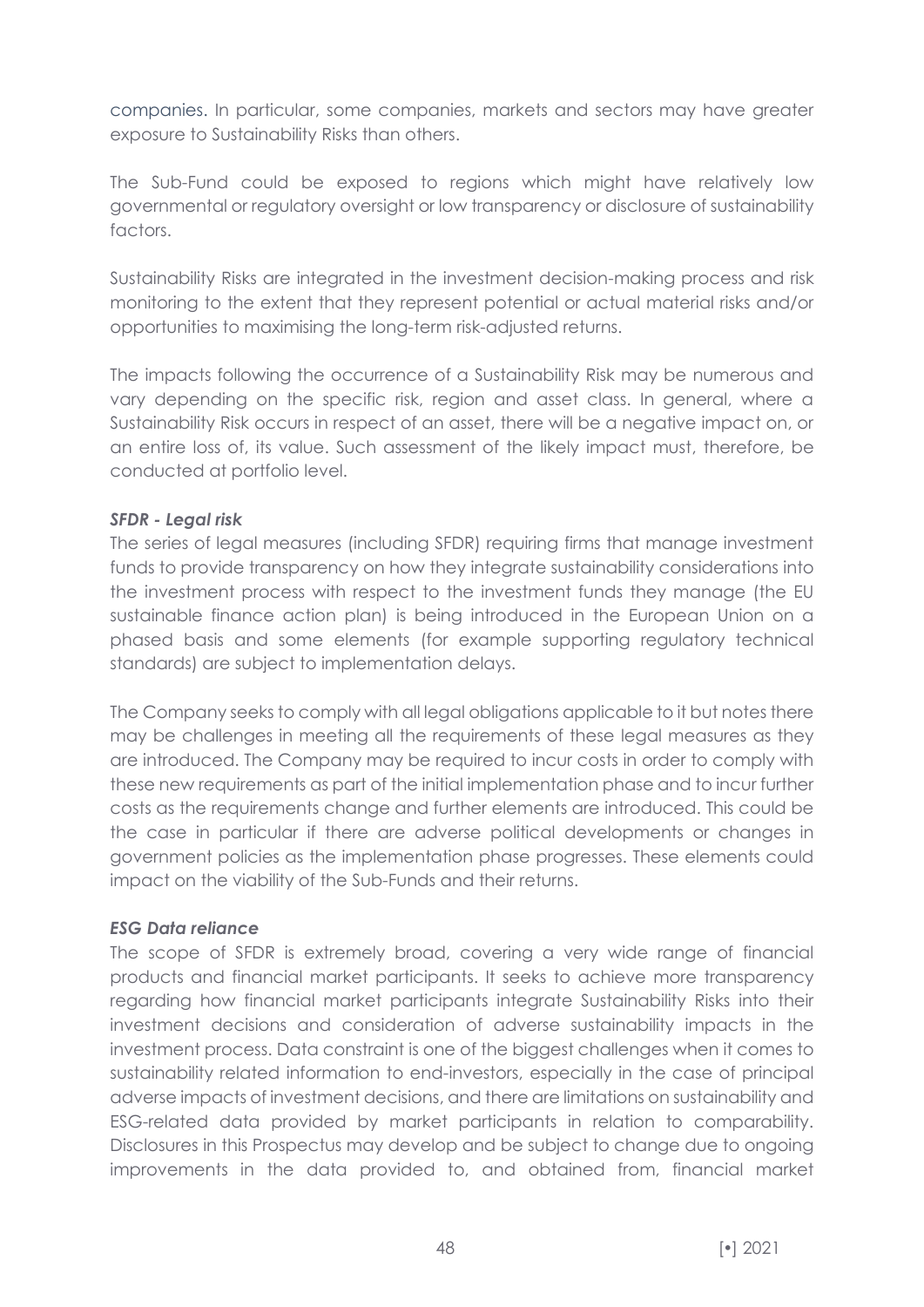participants and financial advisers to achieve the objectives of SFDR in order to make sustainability-related information available.

#### *Relative performance*

An ESG Orientated Fund or a Sustainable Investment Fund may underperform or perform differently relative to other comparable funds that do not promote environmental and/or social characteristics or pursue a sustainable investment objective.

#### **3. Investment Risks**

#### **Investments in Equities**

The risks associated with investments in equity (and equity-type) securities include in particular significant fluctuations in market prices, adverse issuer or market information and the subordinate status of equity compared to debt securities issued by the same company. Investors should also consider the risk attached to fluctuations in exchange rates, possible imposition of exchange controls and other restrictions.

#### **Investments in Fixed Income Securities**

Investments in securities of issuers from different countries and denominated in different currencies offer potential benefits not available from investments solely in securities of issuers from a single country, but also involve certain significant risks that are not typically associated with investing in the securities of issuers located in a single country. Among the risks involved are fluctuations in interest rates as well as fluctuations in currency exchange rates (as further described above under Chapter "Interest Rate Risk" and "Foreign Exchange Risk") and the possible imposition of exchange control regulations or other laws or restrictions applicable to such investments. A decline in the value of a particular currency in comparison with the Reference Currency of the Sub-Fund would reduce the value of certain portfolio securities that are denominated in such a currency. An issuer of securities may be domiciled in a country other than the country in whose currency the instrument is denominated. The values and relative yields of investments in the securities markets of different countries, and their associated risks, may fluctuate independently of each other. The performance of investments in fixed income securities denominated in a specific currency will also depend on the interest rate environment in the country issuing that currency. As the net asset value of a Sub-Fund is calculated in its Reference Currency, the performance of investments denominated in a currency other than the Reference Currency will depend on the strength of such currency against the Reference Currency and on the interest rate environment in the country issuing the currency. In the absence of other events that could otherwise affect the value of non-Reference Currency investments (such as a change in the political climate or an issuer's credit quality), an increase in the value of the non-Reference Currency can generally be expected to increase the value of a Sub-Fund's non-Reference Currency investments in terms of the Reference Currency.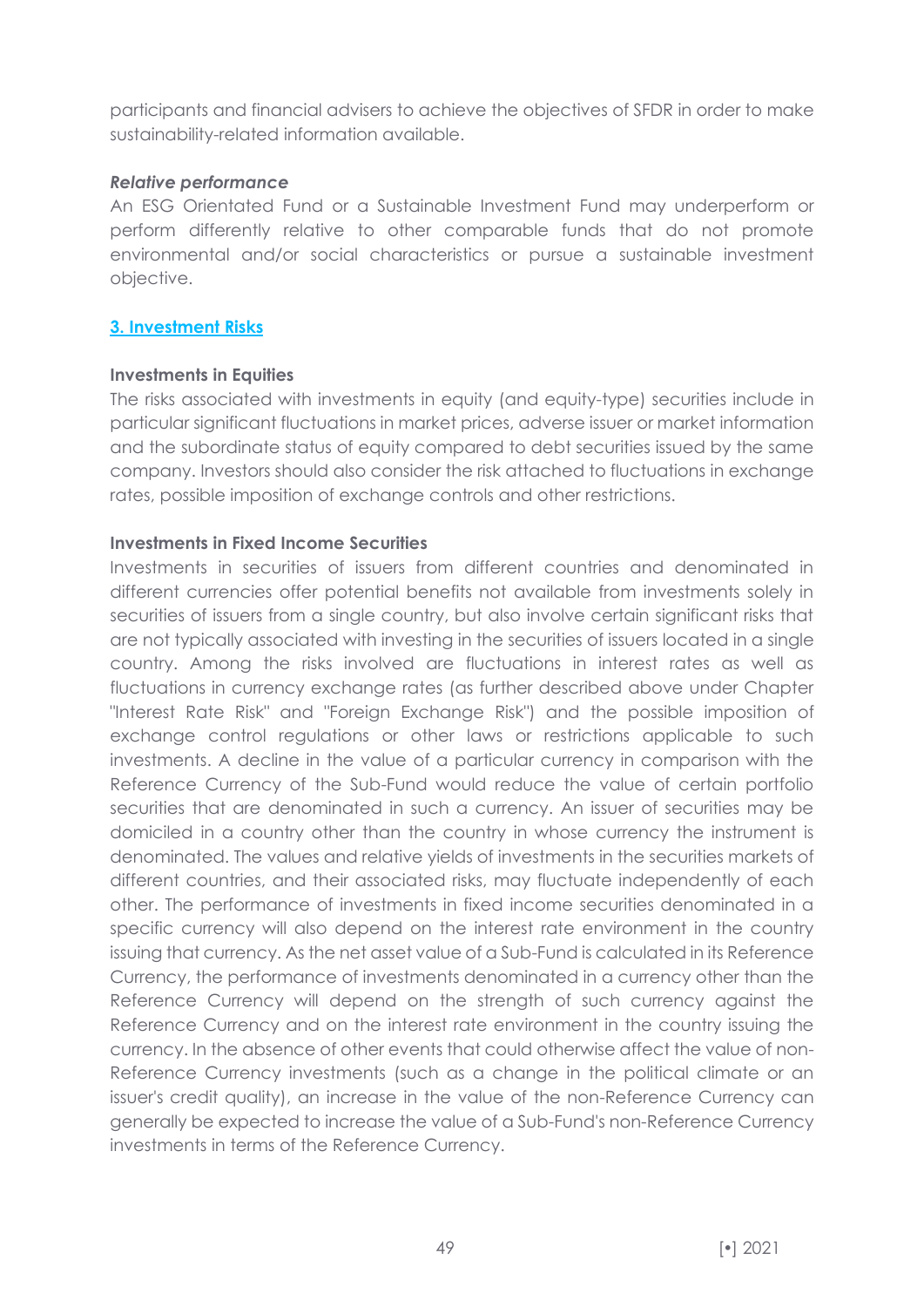The Sub-Funds may invest in investment grade debt securities. Investment grade debt securities are assigned ratings within the top rating categories by rating agencies on the basis of the creditworthiness or risk of default. Rating agencies review, from time to time, such assigned ratings and debt securities may therefore be downgraded in rating if economic circumstances impact the relevant debt securities issues.

Moreover, the Sub-Funds may invest in debt instruments in the non-investment grade sector (high yield debt securities). Compared to investment grade debt securities, high yield debt securities are generally lower-rated securities and will usually offer higher yields to compensate for the reduced creditworthiness or increased risk of default attached to these debt instruments.

# **Investments in High Yield Securities**

High yield securities (sometimes referred to as "junk bonds") are debt securities that are rated below investment grade, are unrated and deemed by the Investment Manager to be below investment grade, or are in default at the time of purchase. These securities are regarded as being predominately speculative as to the issuer's ability to make payments of principal and interest and have a much greater risk of default (or in the case of bonds currently in default, of not returning principal) and may be more volatile than higher-rated securities of similar maturity. The risk of loss due to default by these issuers is significantly greater because high yield securities generally are unsecured and frequently are subordinated to the prior payment of senior indebtedness. The market values of certain of these securities also tend to be more sensitive to individual corporate developments and changes in economic conditions than higher quality bonds. Issuers of high yield debt securities may be highly leveraged and may not have available to them more traditional methods of financing. An economic recession may adversely affect an issuer's financial condition and the market value of high yield debt securities issued by such entity. The issuer's ability to service its debt obligations may be adversely affected by specific issuer developments, or the issuer's inability to meet specific projected business forecasts, or the unavailability of additional financing. In the event of bankruptcy of an issuer, the relevant Sub-Fund may experience losses and incur costs. The value of these securities can be affected by overall economic conditions, interest rates, and the creditworthiness of the individual issuers. Additionally, these securities may be less liquid and more difficult to value than higher-rated securities. If an issuer of high yield securities calls the obligation for redemption, a Sub-Fund may have to replace the security with a lower yielding security, resulting in a decreased return for investors. Also, as the principal value of bonds moves inversely with movements in interest rates, in the event of rising interest rates the value of the securities held by a Sub-Fund may decline proportionately more than a portfolio consisting of higher rated securities. If a Sub-Fund experiences unexpected net redemptions, it may be forced to sell its higher rated bonds, resulting in a decline in the overall credit quality of the securities held by the Sub-Fund and increasing the exposure of the Sub-Fund to the risks of lower rated securities.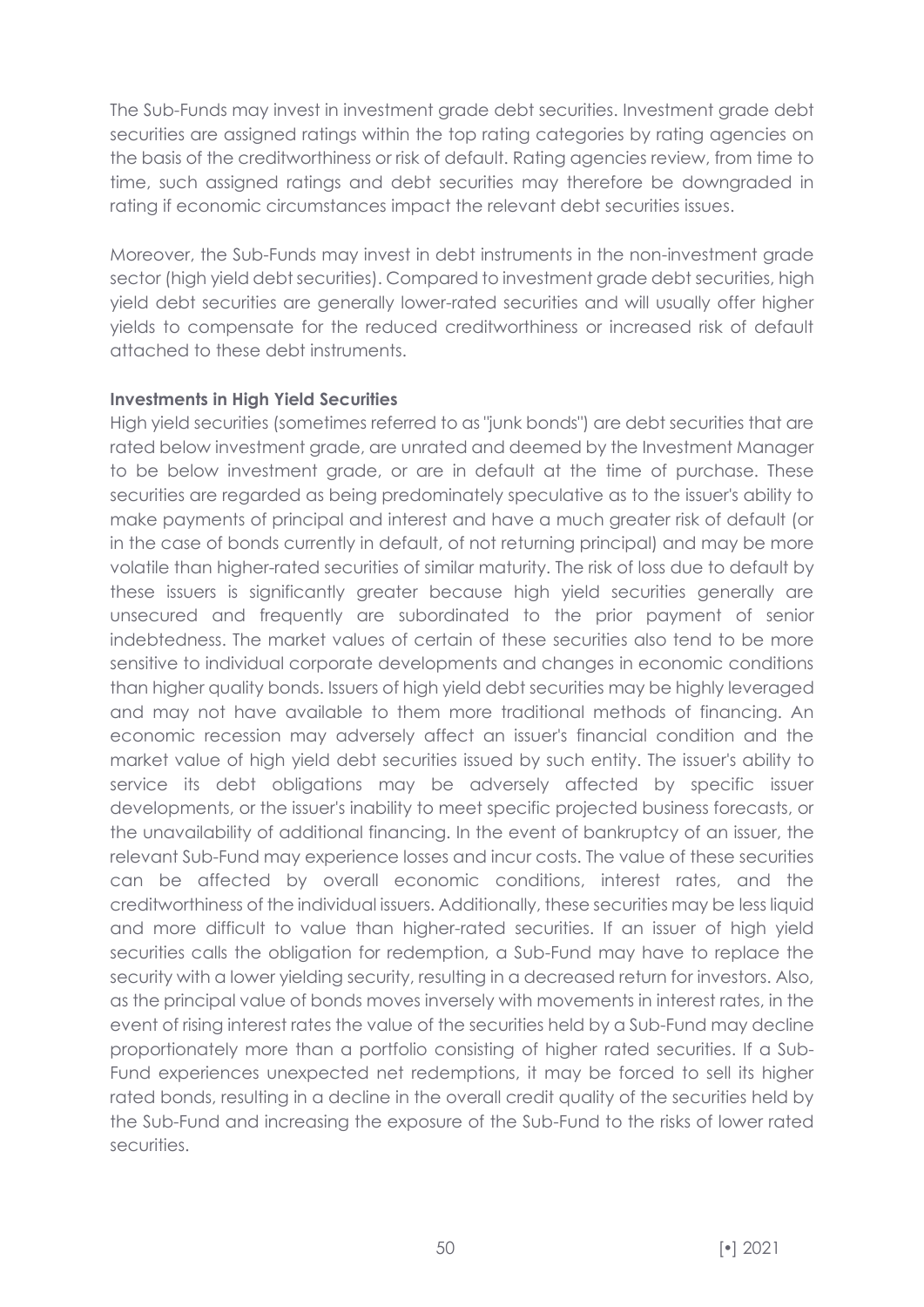Although a truly diversified global portfolio should include a certain level of exposure to high yield bonds, an investment in any one high yield securities Sub-Fund should not constitute a substantial portion of any investor's portfolio and may not be appropriate for all investors.

#### **Investments in Warrants**

The leveraged effect of investments in warrants and the volatility of warrant prices make the risks attached to investments in warrants higher than in the case of investment in equities. Because of the volatility of warrants, the volatility of the share price of any Sub-Fund investing in warrants may potentially increase.

# **Investments in Target Companies**

Investors should note that investments in target fund may incur the same costs both at the Sub-Fund level and at the level of the target funds. Furthermore, the value of the units or shares in the target funds may be affected by currency fluctuations, currency exchange transactions, tax regulations (including the levying of withholding tax) and any other economic or political factors or changes in the countries in which the target Company is invested, along with the risks associated with exposure to the emerging markets. The investment of the Sub-Fund's assets in units or shares of target funds entails a risk that the redemption of the units or shares may be subject to restrictions, with the consequence that such investments may be less liquid than other types of investment.

# **Use of Derivatives**

While the use of financial derivative instruments can be beneficial, derivatives also involve risks different from, and, in certain cases, greater than, the risks presented by more traditional investments. Derivatives are highly specialized financial instruments. The use of a derivative requires an understanding not only of the underlying instrument but also of the derivative itself, without there being any opportunity to observe the performance of the derivative under all possible market conditions.

If a derivative transaction is particularly large or if the relevant market is illiquid, it may not be possible to initiate a transaction or liquidate a position at an advantageous price. Since many derivatives have a leverage component, adverse changes in the value or level of the underlying asset, rate or index may result in a loss substantially greater than the amount invested in the derivative itself.

The other risks associated with the use of derivatives include the risk of mispricing or improper valuation of derivatives and the inability of derivatives to correlate perfectly with underlying assets, rates and indices. Many derivatives are complex and are often valued subjectively. Improper valuations can result in increased cash payment requirements to counterparties or a loss of value to the relevant Sub-Fund. Consequently, the Company's use of derivatives may not always be an effective means to achieve the Sub-Fund's investment objective and may sometimes even have the contrary effect.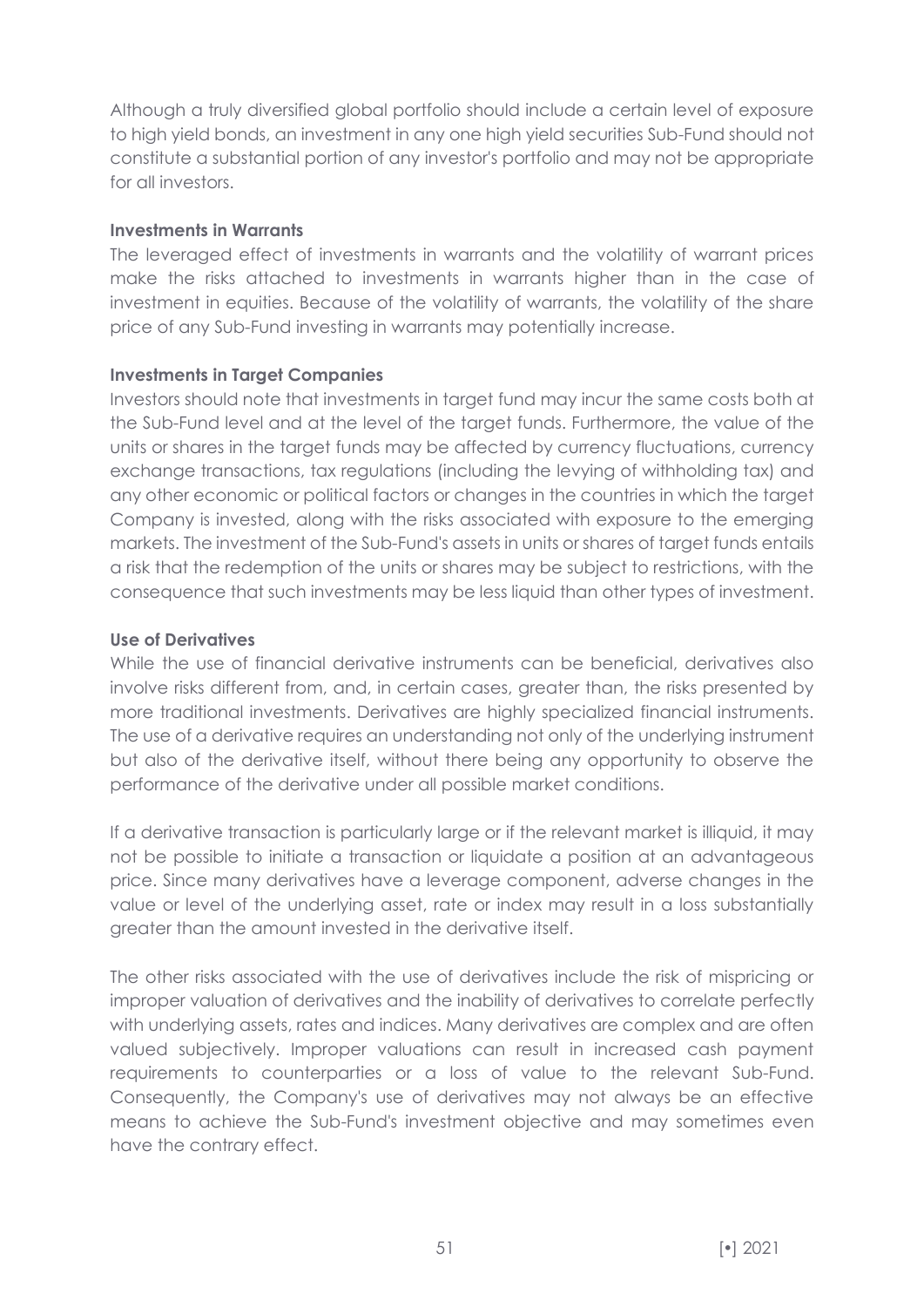Derivative instruments also carry the risk that a loss may be sustained by the Company as a result of the failure of the counterparty to a derivative to comply with the terms of the contract (as further described under "Counterparty Risk" above). The default risk for exchange-traded derivatives is generally less than for privately negotiated derivatives, since the clearing house, which is the issuer or counterparty to each exchange-traded derivative, assumes a guarantee of performance. In addition, the use of credit derivatives (credit default swaps, credit linked notes) carries the risk of a loss arising for the relevant Sub-Fund if one of the entities underlying the credit derivative defaults.

Moreover, OTC derivatives may bear liquidity risks. The counterparties with which the Sub-Fund effects transactions might cease making markets or quoting prices in certain of the instruments. In such cases, the Sub-Fund might not be in a position to enter into a desired transaction in currencies, credit default swaps or total return swaps or to enter into an offsetting transaction with respect to an open position which might adversely affect its performance. Unlike exchange-traded derivatives, forward, spot and option contracts on currencies do not provide the Management Company or the Investment Manager with the possibility to offset the Sub-Fund's obligations through an equal and opposite transaction. Therefore, through entering into forward, spot or options contracts, the Sub-Fund may be required, and must be able, to perform its obligations under these contracts. The use of derivative instruments may or may not achieve its intended objective.

### **Investments in Hedge Fund Indices**

In addition to the risks entailed in traditional investments (such as market, credit and liquidity risks), investments in hedge fund indices entail a number of specific risks that are set out below.

The hedge fund underlying the respective index, as well as their strategies, are distinguished from traditional investments primarily by the fact that their investment strategy may involve the short sale of securities and, on the other hand, by using borrowings and derivatives, a leverage effect may be achieved. The leverage effect entails that the value of a fund's assets increases faster if capital gains arising from investments financed by borrowing exceed the related costs, notably the interest on borrowed monies and premiums payable on derivative instruments. A fall in prices, however, causes a faster decrease in the value of the Sub-Fund's assets. The use of derivative instruments, and in particular of short selling, can in extreme cases lead to a total loss in value.

Most of the hedge fund underlying the respective index were established in countries in which the legal framework, and in particular the supervision by the authorities, either does not exist or does not correspond to the standards applied in western Europe or other comparable countries. The success of hedge fund depends in particular on the competence of the fund managers and the suitability of the infrastructure available to them.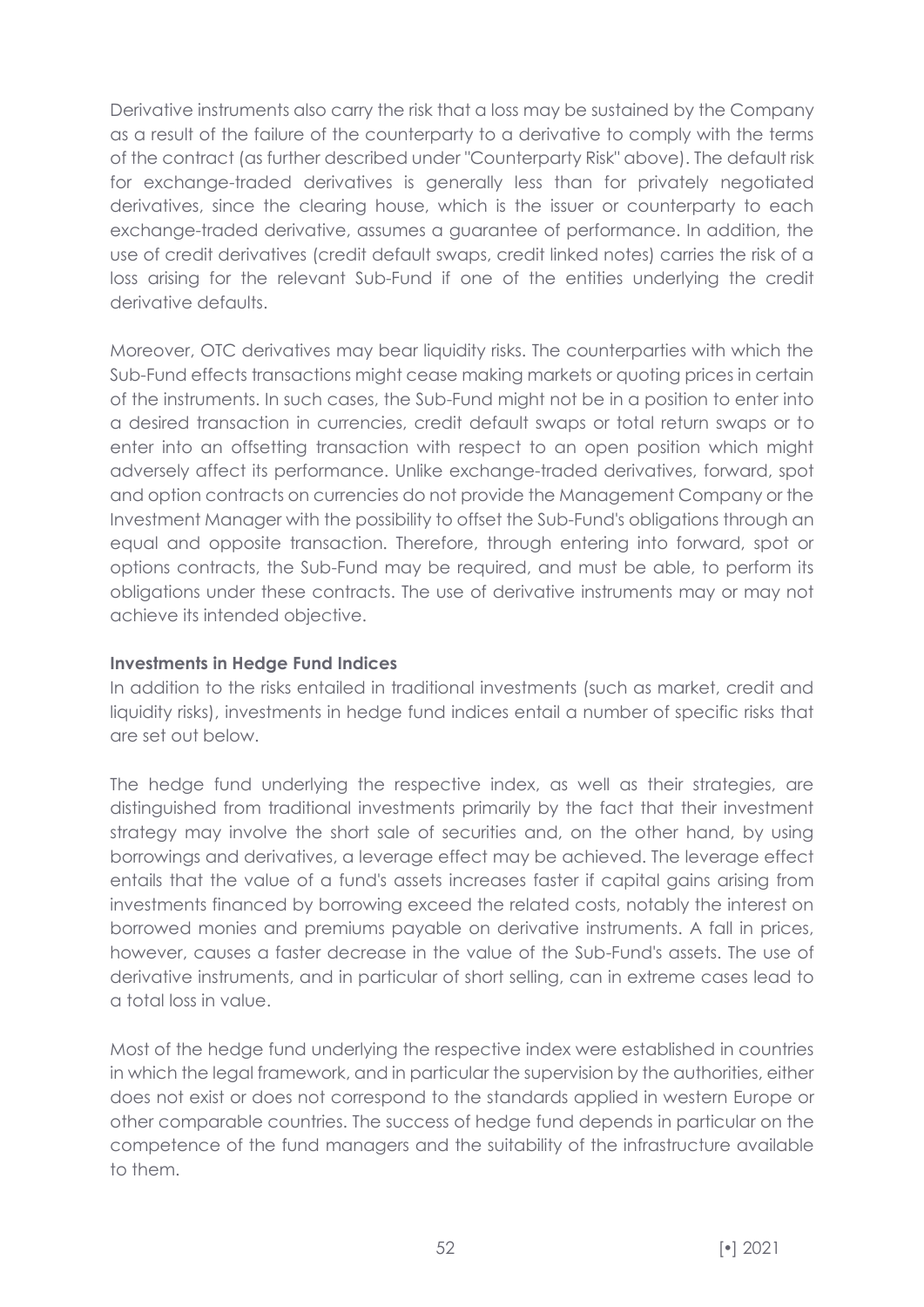These financial indices shall be chosen in accordance with the eligibility criteria as set out in Article 9 of the Grand Ducal Regulation of 8 February 8, 2008 clarifying Article 44 of the 2010 Law.

#### **Investments in Goods, Commodity and Real Estate Indices**

In addition to the risks entailed in traditional investments (such as market, credit and liquidity risks), investments in goods, commodity and real estate indices are subject to greater price fluctuations compared to traditional investments. When included in a broadly diversified portfolio, however, investments in goods, commodity and real estate indices generally show only a low correlation to traditional investments. These financial indices shall be chosen in accordance with the eligibility criteria as set out in Article 9 of the Grand Ducal Regulation of 8 February 2008 clarifying Article 44 of the 2010 Law.

#### **Investments in Illiquid Assets**

Sub-Funds may invest up to 10% of the total net assets of each Sub-Fund in securities which are not traded on stock exchanges or regulated markets. It may therefore be the case that the Sub-Fund cannot readily sell such securities. Moreover, there may be contractual restrictions on the resale of such securities. In addition, the Sub-Fund may under certain circumstances trade futures contracts or options thereon. Such instruments may also be subject to illiquidity in certain situations when, for example, market activity decreases, or when a daily fluctuation limit has been reached. Most futures exchanges restrict the fluctuations in future contract prices during a single day by regulations referred to as "daily limits". During a single trading day no trades may be executed at prices above or below these daily limits. Once the price of a futures contract has increased or decreased to the limit, positions can neither be purchased nor compensated. Futures prices have occasionally moved outside the daily limit for several consecutive days with little or no trading. Similar occurrences could prevent the Sub-Fund from promptly liquidating unfavourable positions and therefore result in losses.

For the purpose of calculating the net asset value, certain instruments, which are not listed on an exchange, for which there is limited liquidity, will be valued based upon the average price taken from at least two major primary dealers. These prices may affect the price at which Shares are redeemed or purchased. There is no guarantee that in the event of a sale of such instruments the price thus calculated can be achieved.

#### **Investments in Asset-Backed Securities and Mortgage-Backed Securities**

Sub-Funds may have exposure to asset-backed securities ("ABS") and mortgagebacked securities ("MBS"). ABS and MBS are debt securities issued by a special purpose vehicle (SPV) with the aim to pass through of liabilities of third parties other than the parent company of the issuer. Such securities are secured by an asset pool (mortgages in the case of MBS and various types of assets in the case of ABS). Compared to other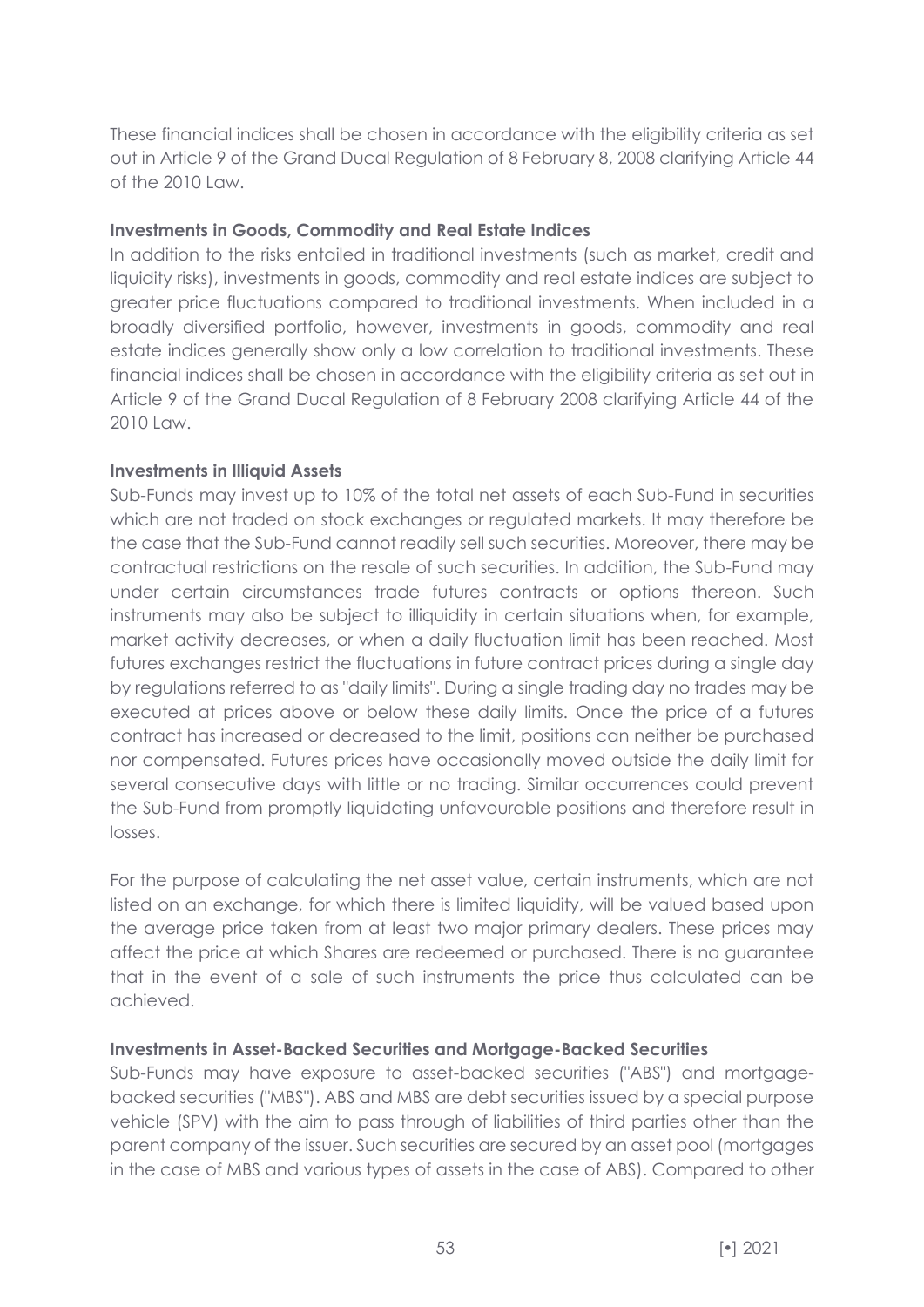traditional fixed income securities such as corporate or government issued bonds, the obligations associated with these securities may be subject to greater counterparty, liquidity and interest rate risks as well as other types of risks, such as reinvestment risk (arising from included termination rights, prepayment options), credit risks on the underlying assets and advance repayments of principal resulting in a lower total return (especially, if repayment of the debt is not concurrent with redemption of the assets underlying the claims).ABS and MBS assets may be highly illiquid and therefore prone to substantial price volatility.

# **Small to medium-sized Companies**

Sub-Funds may invest in small and medium-sized companies. Investing in the securities of smaller, lesser-known companies involves greater risk and the possibility of price volatility due to the specific growth prospects of smaller firms, the lower degree of liquidity of the markets for such stocks and the greater sensitivity of smaller companies to changing market conditions.

# **Hedged Share Class Risk**

The hedging strategy applied to hedged Share Classes may vary from one Sub-Fund to another. Each Sub-Fund will apply a hedging strategy which aims to reduce currency risk between the Reference Currency of the respective Sub-Fund and the nominal currency of the hedged Share Class while taking various practical considerations into account. The hedging strategy aims to reduce, however may not totally eliminate, currency exposure.

Investors should note that there is no segregation of liabilities between the individual Share Classes with a Sub-Fund. Hence, there is a risk that under certain circumstances, hedging transactions in relation to a hedged Share Class could result in liabilities affecting the net asset value of the other Share Classes of the same Sub-Fund. In such case assets of other Share Classes of such Sub-Fund may be used to cover the liabilities incurred by the hedged Share Class.

Share Classes issued in currencies with limited or non-convertibility could be subject to a higher volatility compared to hedged Classes issued in freely convertible currencies.

Any currency hedging applied to hedged share Classes will comply with ESMA Opinion 34-43-296 as may be implemented in Luxembourg.

#### **Clearing and Settlement Procedures**

Different markets also have different clearing and settlement procedures. Delays in settlement may result in temporary periods when a portion of the assets of a Sub-Fund is uninvested and no return is earned thereon. The inability of the Management Company and Investment Manager to make intended security purchases due to settlement problems could cause a Sub-Fund to miss attractive investment opportunities. Inability to dispose of portfolio securities due to settlement problems could result either in losses to a Sub-Fund due to subsequent declines in value of the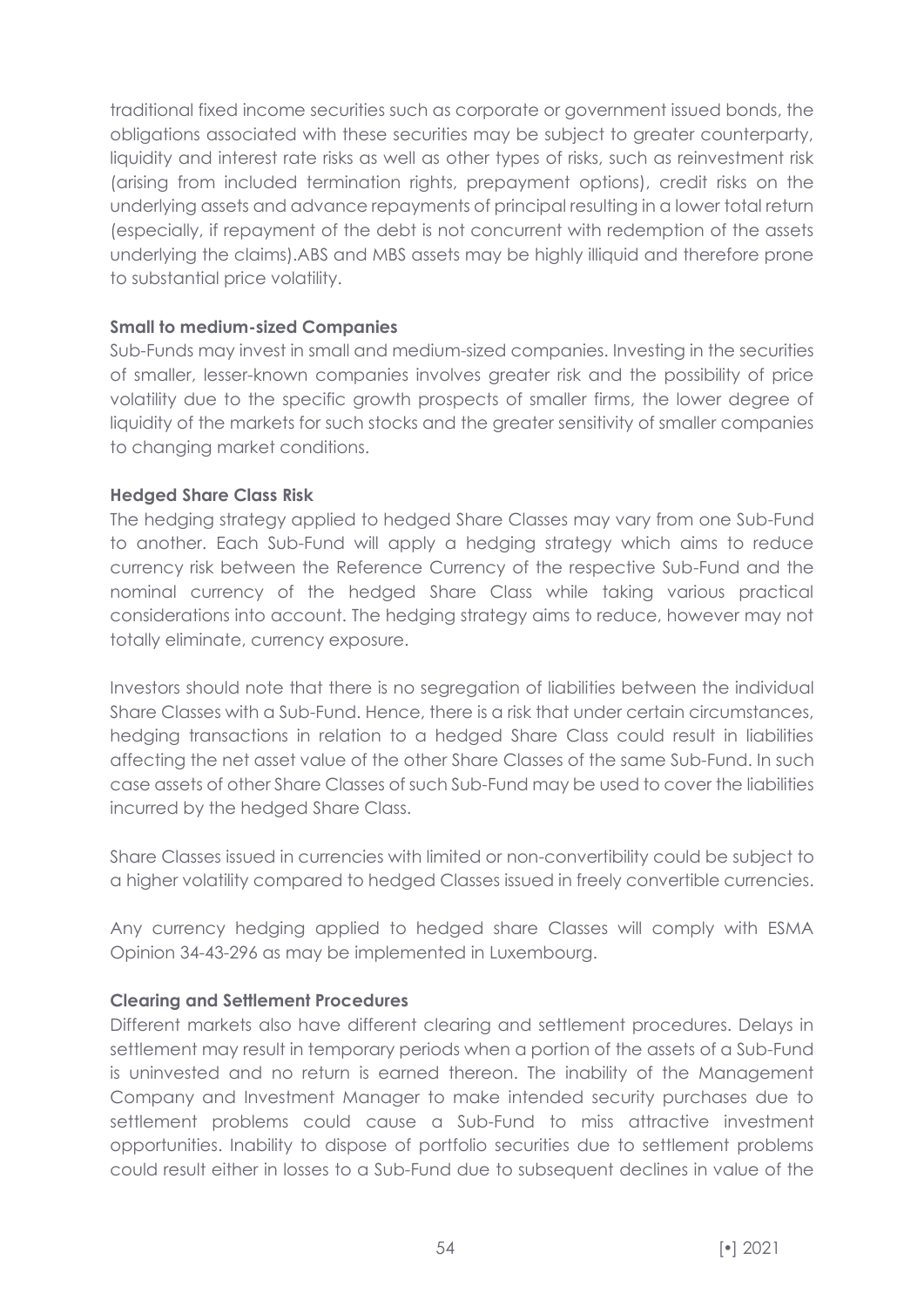portfolio security or, if a Sub-Fund has entered into a contract to sell the security, could result in possible liability to the purchaser.

### **Investment Countries**

The issuers of fixed income securities and the companies, the shares of which are purchased, are generally subject to different accounting, auditing and financial reporting standards in the different countries of the world. The volume of trading, volatility of prices and liquidity of issuers may vary from one market or country to another. In addition, the level of government supervision and regulation of securities exchanges, securities dealers and listed and unlisted companies is different throughout the world. The laws of some countries may limit the Sub-Fund's ability to invest in securities of certain issuers located in those countries.

# **Concentration in certain Countries**

Where a Sub-Fund restricts itself to investing in securities of issuers located in a particular country or group of countries, such concentration will expose the Sub-Fund to the risk of adverse social, political or economic events which may occur in that country or countries. The risk increases if the country in question is an emerging market. Investments in such Sub-Funds are exposed to the risks described below, which may be exacerbated by the special factors pertaining to this emerging market.

# **Investments in Emerging Countries**

Investors should note that certain Sub-Funds may invest in less developed or emerging markets. Investing in emerging markets may carry a higher risk than investing in developed markets. The securities markets of less developed or emerging markets are generally smaller, less developed, less liquid and more volatile than the securities markets of developed markets. In addition, there may be a higher than usual risk of political, economic, social and religious instability and adverse changes in government regulations and laws in less developed or emerging markets, which could affect the investments in those countries. The assets of Sub-Funds investing in such markets, as well as the income derived from the Sub-Fund, may also be effected unfavourably by fluctuations in currency rates and exchange control and tax regulations and consequently the net asset value of Shares of these Sub-Funds may be subject to significant volatility. Some of these markets may not be subject to accounting, auditing and financial reporting standards and practices comparable to those of more developed countries and the securities markets of such markets may be subject to unexpected closure.

In addition, there may be less government supervision, legal regulation and less well defined tax laws and procedures than in countries with more developed securities markets. Moreover, settlement systems in emerging markets may be less well organised than in developed markets. Thus, there may be a risk that settlement may be delayed and that cash or securities of the concerned Sub-Funds may be in jeopardy because of failures or of defects in the systems. In particular, market practice may require that payment shall be made prior to receipt of the security which is being purchased or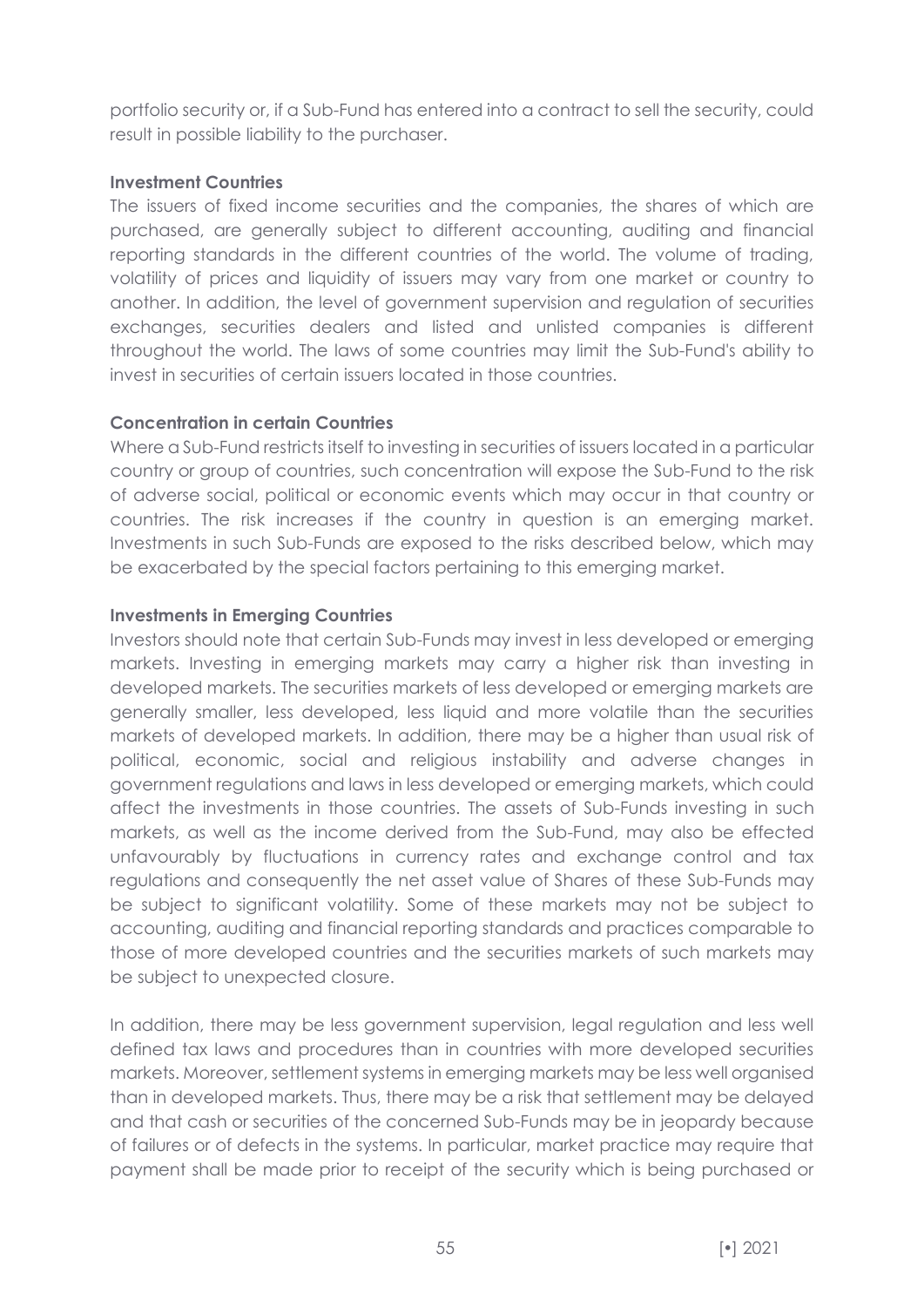that delivery of a security must be made before payment is received. In such cases, default by a broker or bank through whom the relevant transaction is effected might result in a loss being suffered by the Sub-Funds investing in emerging market securities.

### **Industry/Sector Risk**

Sub-Funds may invest in specific industries or sectors or a group of related industries. These industries or sectors may, however, be affected by market or economic factors, which could have a major effect on the value of the Sub-Fund's investments.

# **Specific risks linked to securities lending and repurchase transactions**

In relation to repurchase transactions, investors must notably be aware that (A) in the event of the failure of the counterparty with which cash of a Sub-Fund has been placed there is the risk that collateral received may yield less than the cash placed out, whether because of inaccurate pricing of the collateral, adverse market movements, a deterioration in the credit rating of issuers of the collateral, or the illiquidity of the market in which the collateral is traded; that (B) (i) locking cash in transactions of excessive size or duration, (ii) delays in recovering cash placed out, or (iii) difficulty in realising collateral may restrict the ability of the Company to meet redemption requests, security purchases or, more generally, reinvestment; and that (C) repurchase transactions will, as the case may be, further expose a Sub-Fund to risks similar to those associated with optional or forward derivative financial instruments, which risks are further described in other sections of this prospectus.

In relation to securities lending transactions, investors must notably be aware that (A) if the borrower of securities lent by a Sub-Fund fail to return these there is a risk that the collateral received may realise less than the value of the securities lent out, whether due to inaccurate pricing, adverse market movements, a deterioration in the credit rating of issuers of the collateral, or the illiquidity of the market in which the collateral is traded; that (B) in case of reinvestment of cash collateral such reinvestment may (i) create leverage with corresponding risks and risk of losses and volatility, (ii) introduce market exposures inconsistent with the objectives of the Sub-Fund, or (iii) yield a sum less than the amount of collateral to be returned; and that (C) delays in the return of securities on loans may restrict the ability of a Sub-Fund to meet delivery obligations under security sales

As regards securities lending transactions, investors must be aware in particular that (A) if the borrower of the securities lent by a Sub-Fund does not return them, there is a risk that the guarantee received will realise a value that is less than that of the securities lent, due to an inaccurate valuation of the guarantee, unfavourable fluctuations in the market, a deterioration in the credit rating of the issuers of the guarantee or the illiquidity of the market on which the guarantee is traded; and that (B) delays in the return of securities lent can limit the ability of a Sub-Fund to honour delivery obligations by virtue of sales of securities.

# **Investment in Russia and the Commonwealth of Independent States**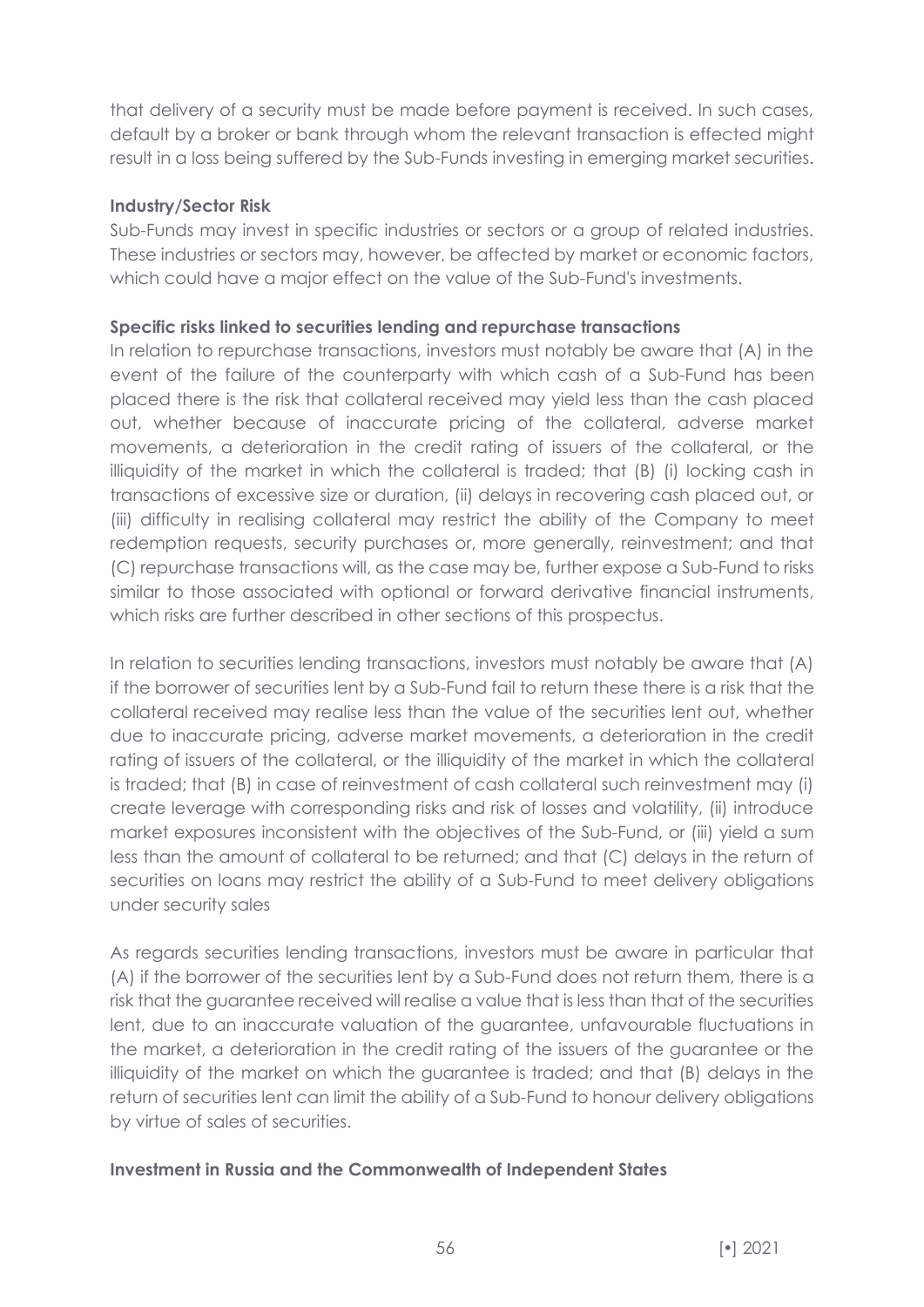Investment in Russia and Countries number of the Commonwealth of Independent States ("CIS") CIS through the MICEX-RTS stock exchange or other outside markets are exposed to greater risk in terms of ownership and custody of securities. The MICEX-RTS stock exchange is currently the sole Regulated Market in Russia. Investment in Russia by a Sub-Fund through a non-Regulated Market cannot exceed 10% of the net assets of the relevant Sub-Fund.

There are significant risks inherent to investment in Russia and the CIS that include: (a) Delays in the settlement of transactions and the risk of losses resulting from systems for the registration and custody of securities; (b) the lack of provisions in terms of corporate governance and rules and regulations relating to investor protection; (c) omnipresent corruption, insider trading and criminality in the economic systems of Russia and the CIS; (d) difficulties associated with obtaining precise market values of shares in numerous companies in Russia and the CIS, in part due to the limited volume of information available to the public; (e) tax regulations are ambiguous and obscure, and there is a risk of being subject to arbitrary or heavy taxes; (f) the overall financial situation of Russian companies and companies from the CIS, which can mean particularly large volumes of debt between companies; (g) banks and other financial systems are not well-developed or regulated and, therefore, tend not to be tested and have low credit ratings; and (h) the risk that the governments of Russia and member states of the CIS or other executive or legislative bodies can decide to withdraw support for economic reform programs in place since the fall of the Soviet Union.

As a rule, the concept of fiduciary duty among company managers does not exist. Local laws and regulations cannot prevent or limit a major amendment to the structure of a company by its managers without the consent of its shareholders. Recourse to the courts for foreign investors in the event of a breach of local laws, regulations or contracts cannot be guaranteed. Regulations governing investments in transferable securities may not exist, or may be applied in an arbitrary and inconsistent manner.

In a number of cases, proof of legal claim will be kept in the form of a deed and a Sub-Fund could lose the record of ownership of its securities as a result of fraud, negligence or even omission. In Russia and the CIS, securities are issued only in the form of a deed and records of ownership are kept by registrars who are under contract with the issuers. Register agents are not agents of the Company, the Depositary Bank or their local agents in Russia or the CIS, and are not of their responsibility. Assignees have no right of ownership to the securities, since their names do not appear in the register of owners of securities of the issuer. Laws and practices relating to the registration of holders of securities are not well-developed in Russia and the CIS, and the registration of securities can be delayed or not occur at all. Although custodians in Russia and the CIS retain copies of the records of the register agent (the "Records") in their premises, these records may not, however, be sufficient in a legal sense to establish ownership of securities. Moreover, a large number of securities, records and other forged and fraudulent documents are in circulation in the markets of Russia and the CIS and, as a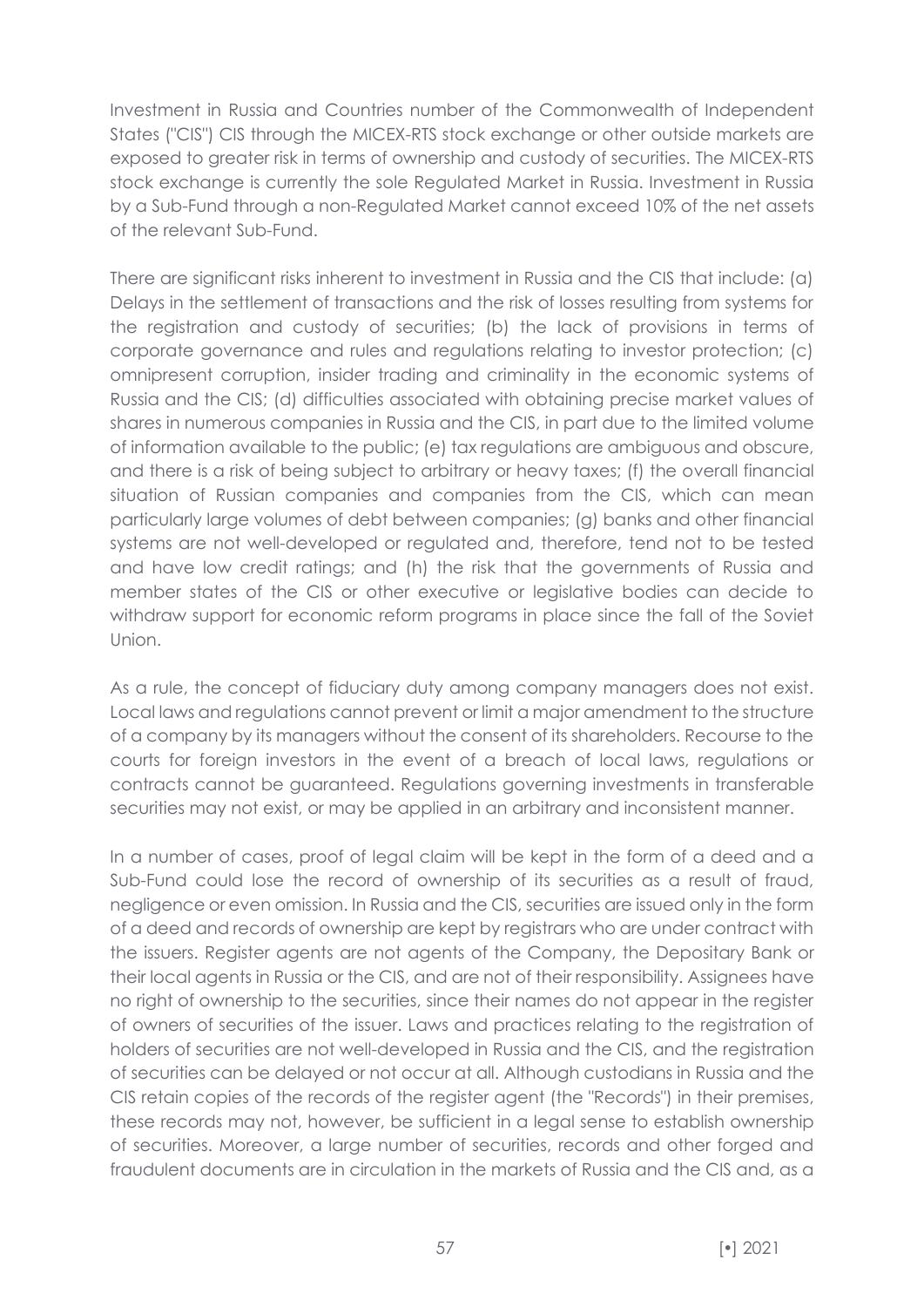result, there is a significant risk that the purchases of a Sub-Fund may be settled by these forged or fraudulent securities. As it is the case with other emerging markets, Russia and the CIS do not have a central point of reference for the issue or publication of information on company shares. Consequently, the Depositary Bank cannot guarantee the exhaustiveness or speed of dissemination of communications in relation to company shares.

While exposure to these share markets is to a large extent covered by the use of ADR (American Depository Receipts) and GDR (Global Depository Receipts), Sub-Funds can, in accordance with their investment policy, invest in securities that require the recourse to local deposit or custody services.

# **Contingent Convertible Fixed Income Instruments**

Contingent convertible bonds are fixed income instruments that, when certain predefined events occur ("Trigger Event"), trigger their conversion from debt into equity. Such Trigger Events may occur when the issuer of the contingent convertible bonds is in crisis, as determined either by regulatory assessment or objective losses (e.g. measure of the issuer's core tier 1 capital ratio).

In addition to the liquidity risk mentioned above, investment in contingent convertible bonds may entail the following risks (non-exhaustive list):

Capital structure inversion risk: contrary to classical capital hierarchy, contingent convertible bonds' investors may suffer a loss of capital when equity holders do not.

Trigger level risk: trigger levels differ and determine exposure to conversion risk depending on the distance of the capital ratio to the trigger level. It might be difficult for the Investment Manager of the relevant Sub-Fund to anticipate the Trigger Events that would require the debt to convert into equity.

Conversion risk: it might be difficult for the Investment Manager of the relevant Sub-Fund to assess how the securities will behave upon conversion. In case of conversion into equity, the Investment Manager might have to sell all or part of these new equity shares in order to ensure compliance with the investment policy of the Sub-Fund. This sale may itself lead to liquidity issue for these shares.

Coupon cancellation: for some contingent convertible bonds, coupon payments are entirely discretionary and may be cancelled by the issuer at any point, for any reason and for any length of time.

Call extension risk: some contingent convertible bonds are issued as perpetual instruments, callable at pre-determined levels only with the approval of the competent authority.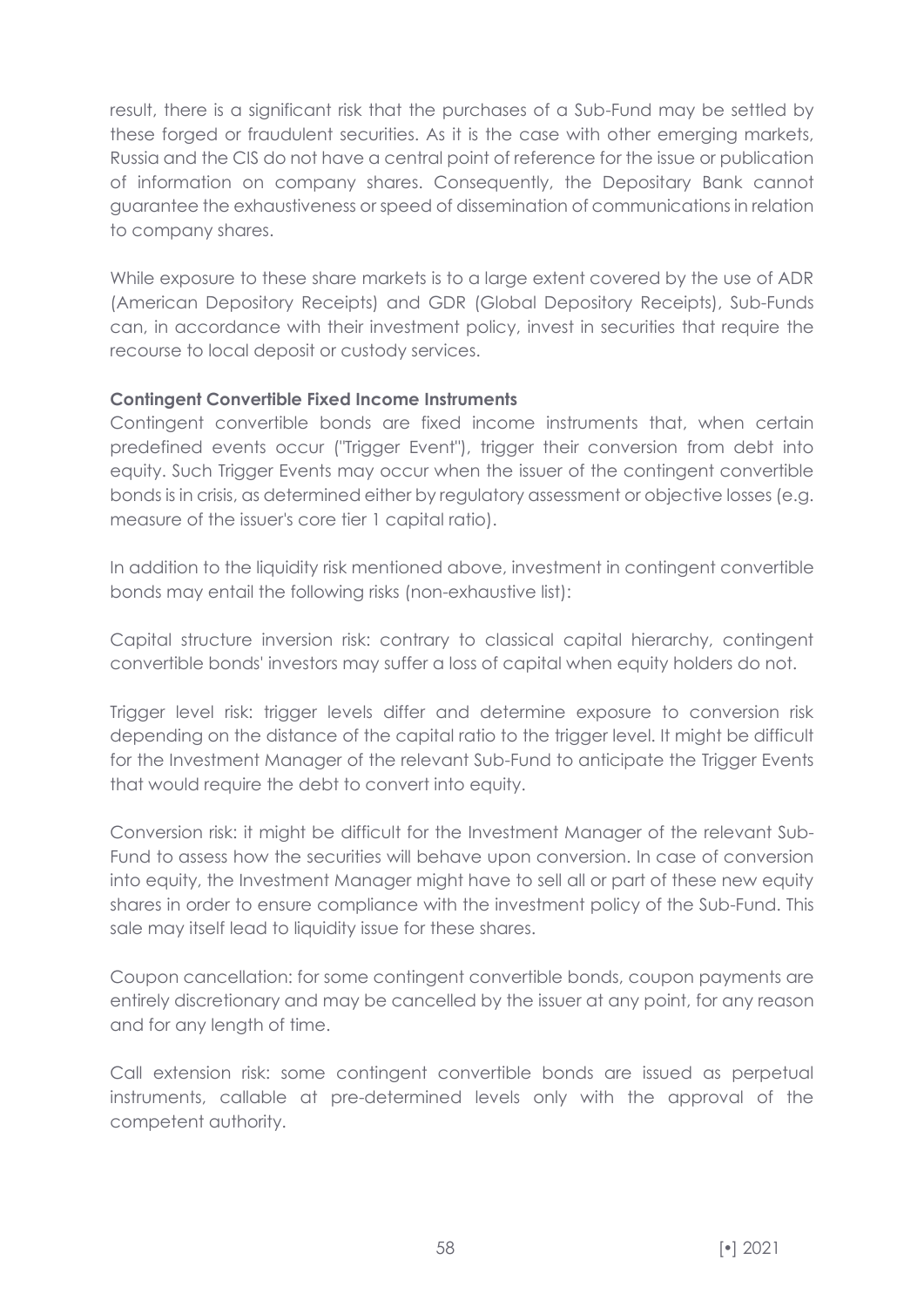Unknown risk: the structure of contingent convertible bonds is innovative yet untested.

Valuation and Write-down risks: the value of contingent convertible bonds may need to be reduced due to a higher risk of overvaluation of such asset class on the relevant eligible markets. Therefore, a Sub-Fund may lose its entire investment or may be required to accept cash or securities with a value less than its original investment.

Industry concentration risk: investment in contingent convertible bonds may lead to an increased industry concentration risk as such securities are issued by a limited number of banks.

General: Contingent convertible instruments are currently still untested. In a stressed environment, when the underlying features of these instruments will be put to the test, it is uncertain how they will perform. In the event a single issuer activates a trigger or suspends coupons, it is uncertain whether the market will view the issue as an idiosyncratic event or systemic. In the latter case, potential price contagion and volatility to the entire asset class is possible. This risk may in turn be reinforced depending on the level of underlying instrument arbitrage. Furthermore, activation of a trigger or suspension of coupon payments could cause a broader sell-off of contingent convertible instruments, thereby decreasing liquidity in the market. In an illiquid market, price formation may be increasingly stressed.

# **4. Risks related to investment in China A Shares through Shanghai Hong Kong Stock Connect**

A Sub-Fund may invest and have direct access to certain eligible China A Shares via the Shanghai-Hong Kong Stock Connect ("Stock Connect").

# **Dependence upon Trading Market for China A Shares**

The existence of a liquid trading market for China A Shares may depend on whether there is supply of, and demand for, China A Shares. Investors should note that the Shanghai Stock Exchange and Shenzhen Stock Exchange on which China A Shares are traded are undergoing development and the market capitalisation of, and trading volumes on, those exchanges may be lower than those in more developed financial markets. Market volatility and settlement difficulties in the China A Share markets may result in significant fluctuation in the prices of the securities traded on such markets and thereby changes in the Net Asset Value of the Sub-Fund.

#### **China A Shares Investment Risks**

Because restrictions continue to exist and capital cannot therefore flow freely into the China A Share market, it is possible that in the event of a market disruption, the liquidity of the China A Share market and trading prices of China A Shares could be more severely affected than the liquidity and trading prices of markets where securities are freely tradable and capital therefore flows more freely. In addition, the repatriation of the sale price of China A Shares may be subject to restrictions that can change at the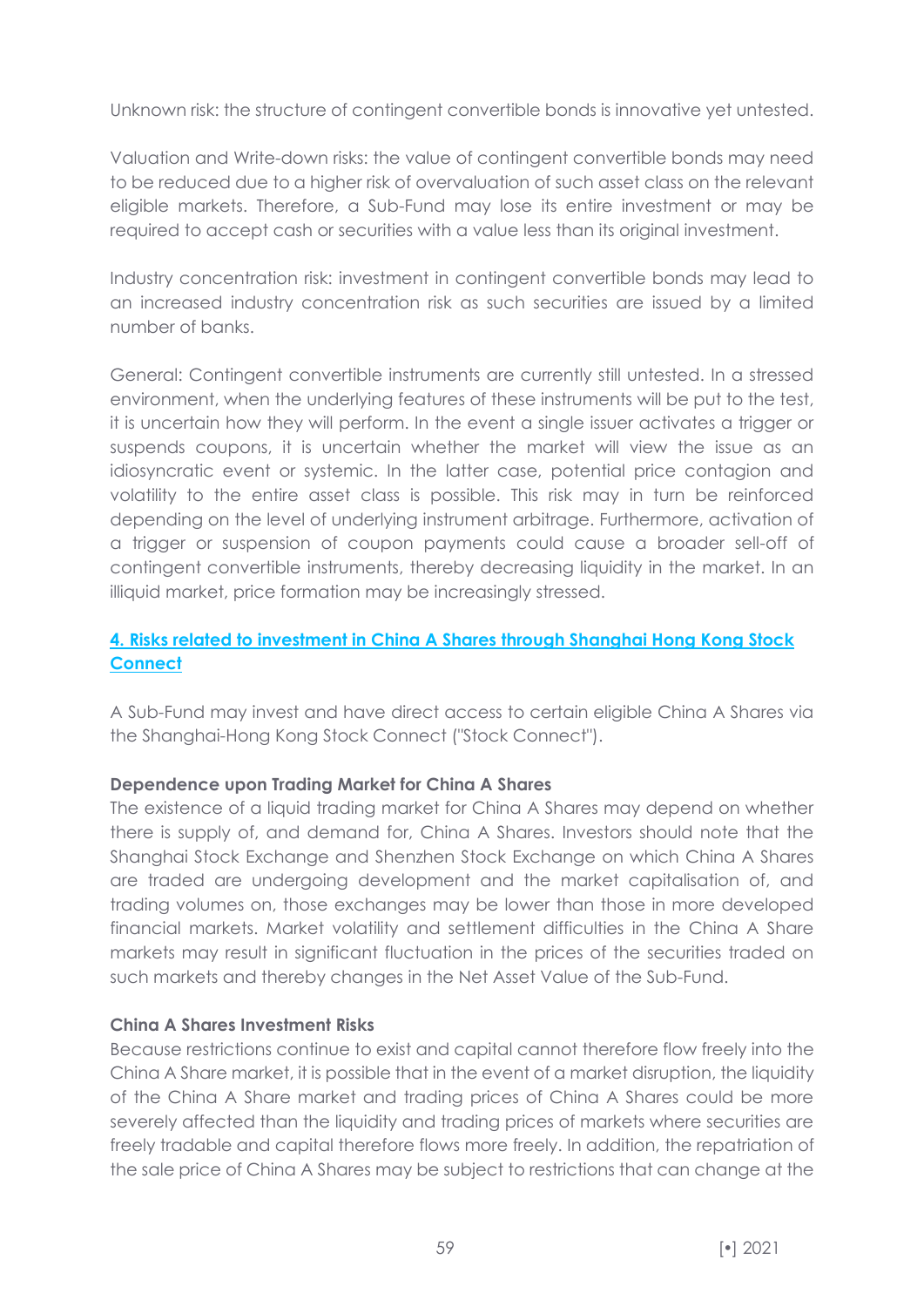behest of Chinese authorities.

# **Shanghai-Hong Kong Stock Connect Risks**

A Sub-Fund may invest and have direct access to certain eligible China A Shares via the Stock Connect upon approval by the relevant regulatory authority. Stock Connect is a securities trading and clearing linked program developed by Hong Kong Exchanges and Clearing Limited ("HKEx"), SSE and China Securities Depository and Clearing Corporation Limited ("ChinaClear"), with an aim to achieve mutual stock market access between the mainland China and Hong Kong.

Stock Connect comprises a Northbound Trading Link and a Southbound Trading Link. Hong Kong and overseas investors (including the Sub-Funds), through their Hong Kong brokers and a securities trading service company established by the Stock Exchange of Hong Kong Limited ("SEHK"), may be able to place orders to trade eligible shares listed on SSE by routing orders to SSE.

Under Stock Connect, overseas investors (including the Sub-Funds) may be allowed, subject to rules and regulations issued/amended from time to time, to trade certain China A Shares listed on the SSE (the "SSE Securities") through the Northbound Trading Link. Initially, the eligible SSE Securities under Stock Connect include all the constituent stocks from time to time of the SSE 180 Index and SSE 380 Index, and all the SSE-listed China A Shares that are not included as constituent stocks of the relevant indices but which have corresponding H-Shares listed on SEHK, except (i) those SSE-listed shares which are not traded in Renminbi and (ii) those SSE-listed shares which are included in the "risk alert board". The list of eligible securities may be changed subject to the review and approval by the relevant Chinese regulators from time to time.

Hong Kong and overseas investors (including the Sub-Funds) may only trade and settle SSE Securities in RMB (CNH).

Further information about Stock Connect is available online at the website: http://www.hkex.com.hk/eng/market/sec\_tradinfra/chinaconnect/chinaconnect.ht m

# **Quota Limitations Risk**

Stock Connect is subject to both a daily quota and an "aggregate" quota measuring total purchases and sales of securities via Stock Connect. Buy orders and sell orders offset each other for purposes of the quota. If either the daily or aggregate quota is exceeded, further buy orders will be rejected, either until the next trading day (in the case of the daily quota) or until the next trading day when sufficient aggregate quota is available. These quotas are not particular to either the Sub-Funds or the Investment Manager; instead, they apply to all market participants generally. Thus, the Investment Manager of the Sub-Funds will not be able to control the use or availability of the quota. If the Investment Manager is unable to purchase additional Stock Connect securities, it may affect the Investment Manager's ability to implement the Sub-Funds'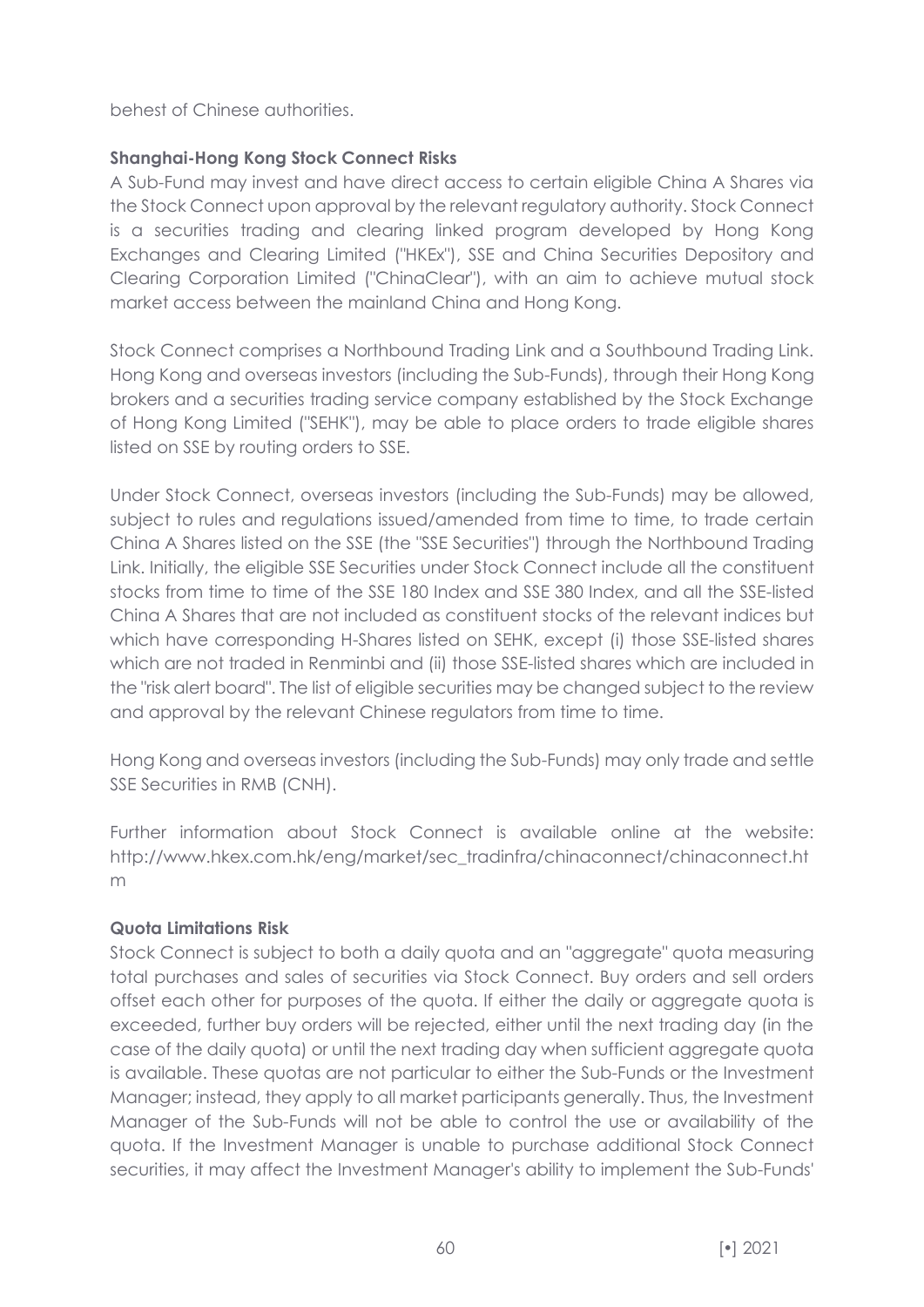respective investment strategies.

# **Suspension Risk**

Both SEHK and SSE reserve the right to suspend trading if necessary for ensuring an orderly and fair market and managing risks prudently which could adversely affect the relevant Sub-Funds' ability to access the mainland China market.

# **Differences in Trading Day**

Stock Connect only operates on days when both the mainland China and Hong Kong markets are open for trading and when banks in both markets are open on the corresponding settlement days. So it is possible that there are occasions when it is a normal trading day for the mainland China market but Hong Kong and overseas investors (such as the Sub-Funds) cannot carry out any China A Shares trading because it is not a day when the Hong Kong market is open for trading. The Sub-Funds may be subject to a risk of price fluctuations in China A Shares during the time when Stock Connect is not trading as a result.

# **Clearing and Settlement and Custody Risks**

The Hong Kong Securities Clearing Company Limited, a wholly-owned subsidiary of HKEx ("HKSCC") and ChinaClear establish the clearing links and each is a participant of each other to facilitate clearing and settlement of cross-boundary trades. As the national central counterparty of China's securities market, ChinaClear operates a comprehensive network of clearing, settlement and stock holding infrastructure. ChinaClear has established a risk management framework and measures that are approved and supervised by the China Securities Regulatory Commission ("CSRC"). The chances of ChinaClear default are considered to be remote.

Should the remote event of ChinaClear default occur and ChinaClear be declared as a defaulter, HKSCC will in good faith, seek recovery of the outstanding stocks and monies from ChinaClear through available legal channels or through ChinaClear's liquidation. In that event, the relevant Sub-Fund(s) may suffer delay in the recovery process or may not be able to fully recover its losses from ChinaClear.

The China A Shares traded through Stock Connect are issued in scripless form, so investors such as the Sub-Funds will not hold any physical China A Shares. Hong Kong and overseas investors, such as the Sub-Fund, who have acquired SSE Securities through the Northbound Trading Link, should maintain the SSE Securities with their brokers' or custodians' stock accounts with the Central Clearing and Settlement System operated by HKSCC for the clearing securities listed or traded on SEHK.

Further information on the custody set-up relating to Stock Connect is available upon request at the registered office of the Management Company.

# **Operational Risk**

Stock Connect provides a new channel for investors from Hong Kong and overseas,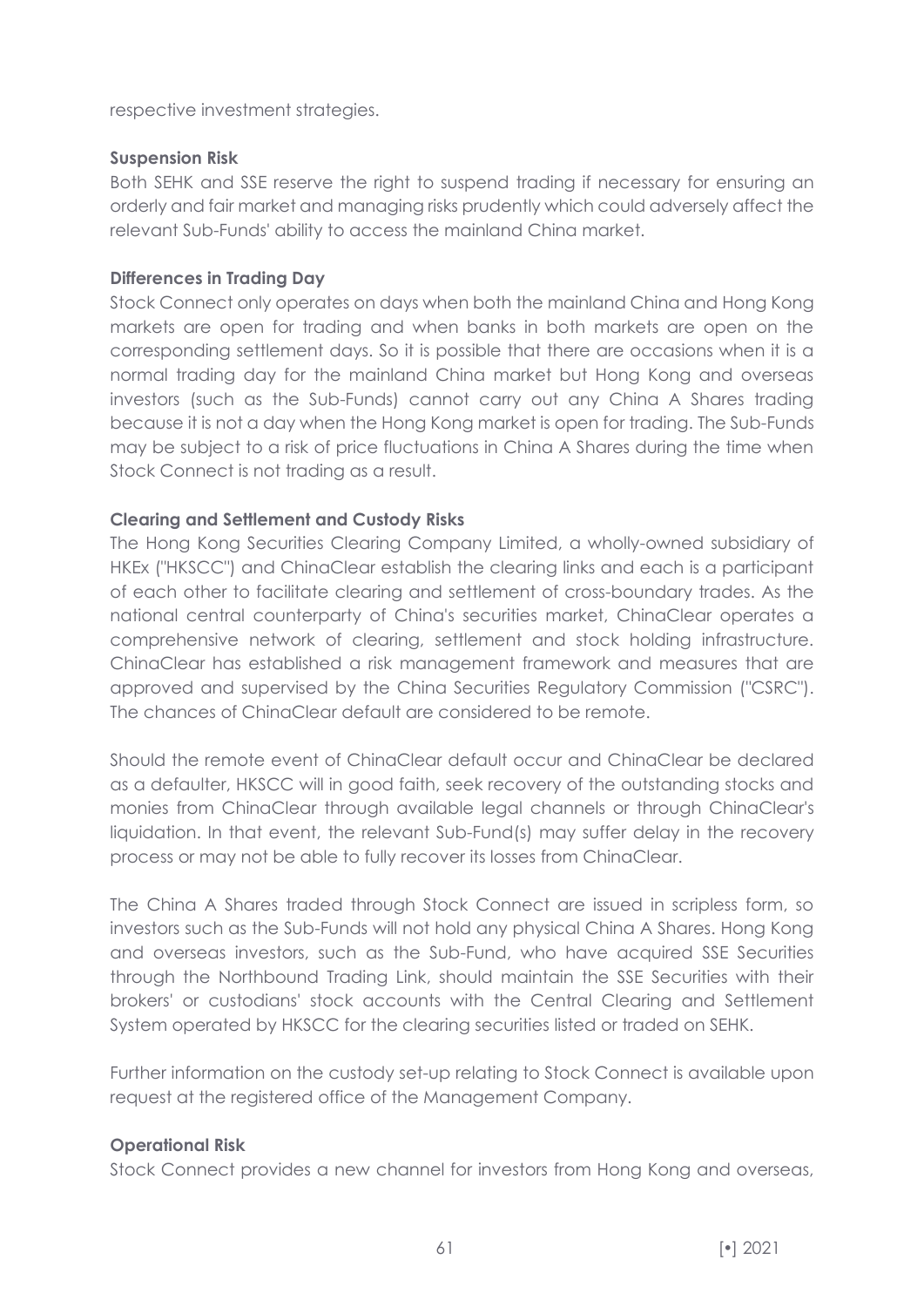such as the Sub-Funds, to access the China stock market directly.

Stock Connect is premised on the functioning of the operational systems of the relevant market participants. Market participants are able to participate in this program subject to meeting certain information technology capability, risk management and other requirements as may be specified by the relevant exchange and/or clearing house.

It should be appreciated that the securities regimes and legal systems of the two markets differ significantly and in order for the trial program to operate, market participants may need to address issues arising from the differences on an on-going basis.

Further, the "connectivity" in the Stock Connect program requires routing of orders across the border. This requires the development of new information technology systems on the part of the SEHK and exchange participants (i.e. a new order routing system ("China Stock Connect System") to be set up by SEHK to which exchange participants need to connect). There is no assurance that the systems of the SEHK and market participants will function properly or will continue to be adapted to changes and developments in both markets. In the event that the relevant systems failed to function properly, trading in both markets through the program could be disrupted. The Sub-Fund's ability to access the China A Share market (and hence to pursue their investment strategy) will be adversely affected.

#### **Recalling Risk and Trading Restrictions**

A stock may be recalled from the scope of eligible SSE Securities for trading via Stock Connect for various reasons, and in such event the stock can only be sold but is restricted from being bought. The Investment Manager's ability to implement the Sub-Funds' investment strategies may be adversely affected.

# **Nominee Arrangements in Holding China A Shares**

HKSCC is the "nominee holder" of the SSE securities acquired by overseas investors (including the relevant Sub-Fund(s)) through Stock Connect. The CSRC Stock Connect rules expressly provided that investors enjoy the rights and benefits of the SSE securities acquired through Stock Connect in accordance with applicable laws. However, the courts in China may consider that any nominee or custodian as registered holder of SSE securities would have full ownership thereof, and that even if the concept of beneficial owner is recognized under Chinese law those SSE securities would form part of the pool of assets of such entity available for distribution to creditors of such entities and/or that a beneficial owner may have no rights whatsoever in respect thereof. Consequently, the Sub-Fund and the Depositary Bank cannot ensure that the Sub-Fund's ownership of these securities or title thereto is assured in all circumstances.

Under the rules of the Central Clearing and Settlement System operated by HKSCC for the clearing of securities listed or traded on SEHK, HKSCC as nominee holder shall have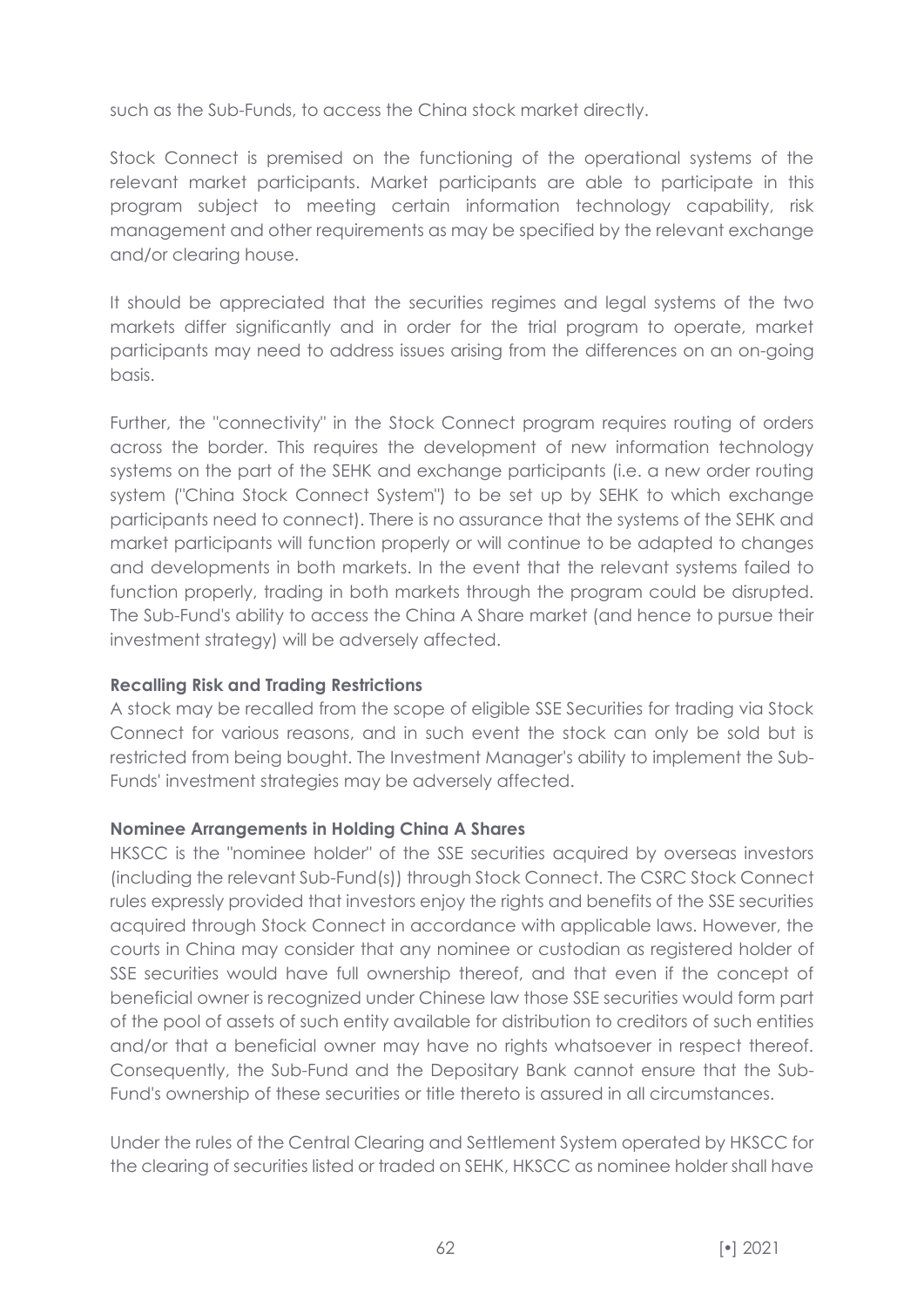no obligation to take any legal action or court proceeding to enforce any rights on behalf of the investors in respect of the SSE securities in China or elsewhere. Therefore, although the relevant Sub-Funds' ownership may be ultimately recognised, these Sub-Funds may suffer difficulties or delays in enforcing their rights in China A Shares.

To the extent that HKSCC is deemed to be performing safekeeping functions with respect to assets held through it, it should be noted that the Depositary Bank and the Sub-Fund will have no legal relationship with HKSCC and no direct legal recourse against HKSCC in the event that the Sub-Fund suffers losses resulting from the performance or insolvency of HKSCC.

#### **Investor Compensation**

Investments of the Sub-Fund through Northbound trading under Stock Connect will not be covered by Hong Kong's Investor Compensation Fund. Hong Kong's Investor Compensation Company is established to pay compensation to investors of any nationality who suffer pecuniary losses as a result of default of a licensed intermediary or authorised financial institution in relation to exchange-traded products in Hong Kong.

Since default matters in Northbound trading via Stock Connect do not involve products listed or traded in SEHK or Hong Kong Futures Exchange Limited, they will not be covered by the Investor Compensation Company. On the other hand, since the Sub-Fund is carrying out Northbound trading through securities brokers in Hong Kong but not mainland Chinese brokers, therefore they are not protected by the China Securities Investor Protection Company in China.

#### **Local Market Rules, Foreign Shareholding Restrictions and Disclosure Obligations**

Under Stock Connect, China listed companies and trading of China A Shares are subject to market rules and disclosure requirements in the China stock market. Any changes in laws, regulations and policies of the China A Shares market or rules in relation to Stock Connect may affect share prices. The Investment Manager should also take note of the foreign shareholding restrictions and disclosure obligations applicable to China A Shares.

The Sub-Funds will be subject to restrictions on trading (including restriction on retention of proceeds) in China A Shares as a result of its interest in the China A Shares. The Investment Manager is solely responsible for compliance with all notifications, reports and relevant requirements in connection with its interests in China A Shares.

Under the current mainland China rules, once an investor holds more than 5% of the shares of a company listed on the SSE, the investor is required to disclose his interest within three working days and during which he cannot trade the shares of that company. The investor is also required to disclose any change in his shareholding and comply with related trading restrictions in accordance with the Mainland China rules. According to existing Mainland China practices, the Sub-Funds as beneficial owners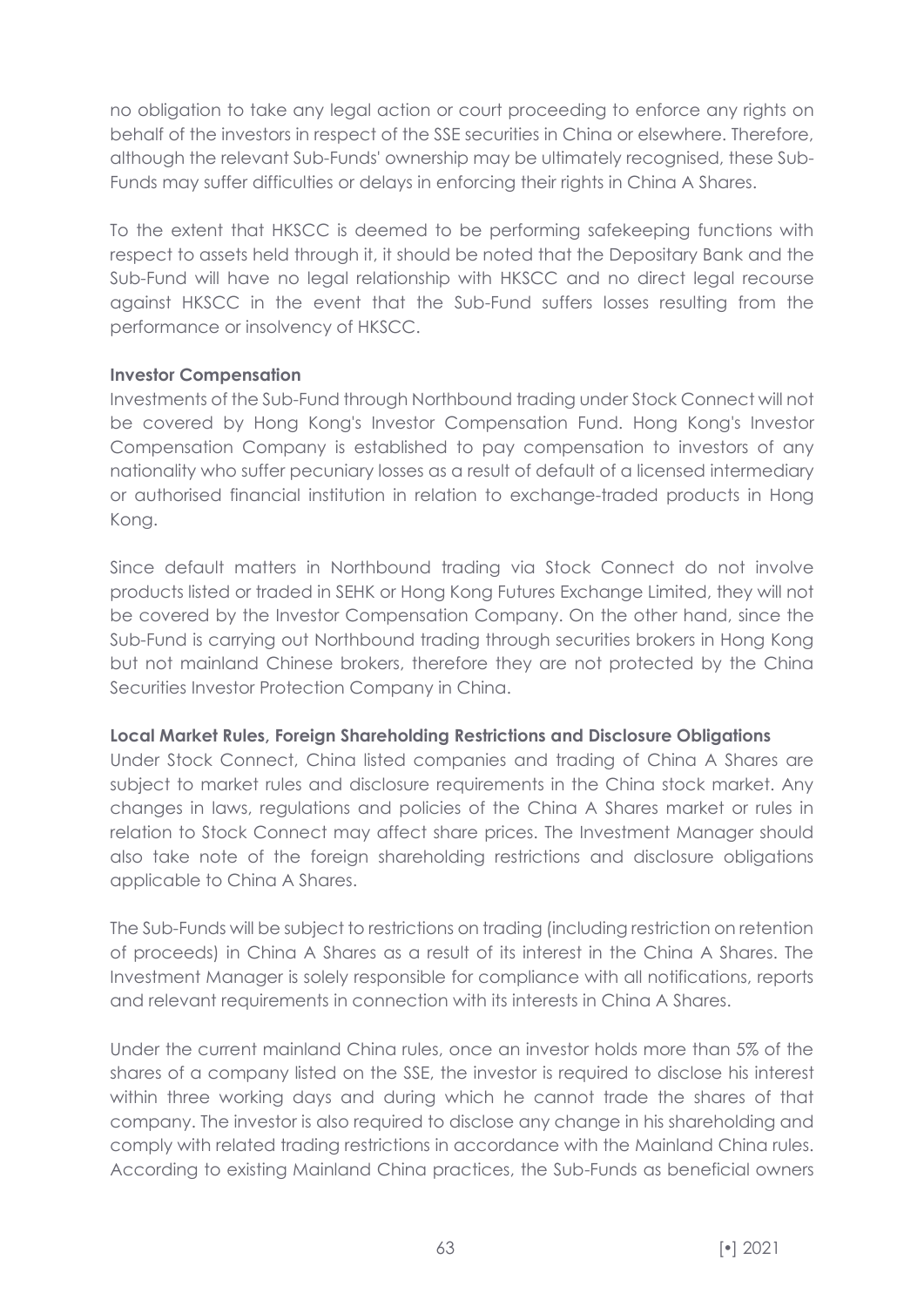of China A Shares traded via Stock Connect cannot appoint proxies to attend shareholders' meetings on its behalf.

# **Regulatory Risk**

The CSRC Stock Connect rules are departmental regulations having legal effect in China. However, the application of such rules is untested, and there is no assurance that Chinese courts will recognise such rules, e.g. in liquidation proceedings of Chinese companies.

Stock Connect is novel in nature, and is subject to regulations promulgated by regulatory authorities and implementation rules made by the stock exchanges in the mainland China and Hong Kong. Further, new regulations may be promulgated from time to time by the regulators in connection with operations and cross-border legal enforcement in connection with cross-border trades under Stock Connect.

The regulations are untested so far and there is no certainty as to how they will be applied. Moreover, the current regulations are subject to change. There can be no assurance that Stock Connect will not be abolished. The relevant Sub-Funds which may invest in mainland China markets through Stock Connect may be adversely affected as a result of such changes.

# **PRC tax consideration**

The Management Company and/or Investment Managers reserve the right to provide for tax on gains of the relevant Sub-Fund that invests in PRC securities thus impacting the valuation of the relevant Sub-Funds. With the uncertainty of whether and how certain gains on PRC securities are to be taxed, the possibility of the laws, regulations and practice in the PRC changing, and the possibility of taxes being applied retrospectively, any provision for taxation made by the Management Company and/or the Investment Managers may be excessive or inadequate to meet final PRC tax liabilities on gains derived from the disposal of PRC securities. Consequently, investors may be advantaged or disadvantaged depending upon the final outcome of how such gains will be taxed, the level of provision and when they purchased and/or sold their shares in/from the relevant Company.

On 14 November 2014, the Ministry of Finance, State of Administration of Taxation and CSRC jointly issued a notice in relation to the taxation rule on the Stock Connect under Caishui 2014 No.81 ("Notice No.81"). Under Notice No.81, Corporate income tax, individual income tax and business tax will be temporarily exempted on gains derived by Hong Kong and overseas investors (such as the Companies) on the trading of China A-Shares through the Stock Connect with effect from 17 November 2014. However, Hong Kong and overseas investors (such as the Companies) are required to pay tax on dividends and/or bonus shares at the rate of 10% which will be withheld and paid to the relevant authority by the listed companies.

# **5. Risk related to Contingent Convertible Bonds**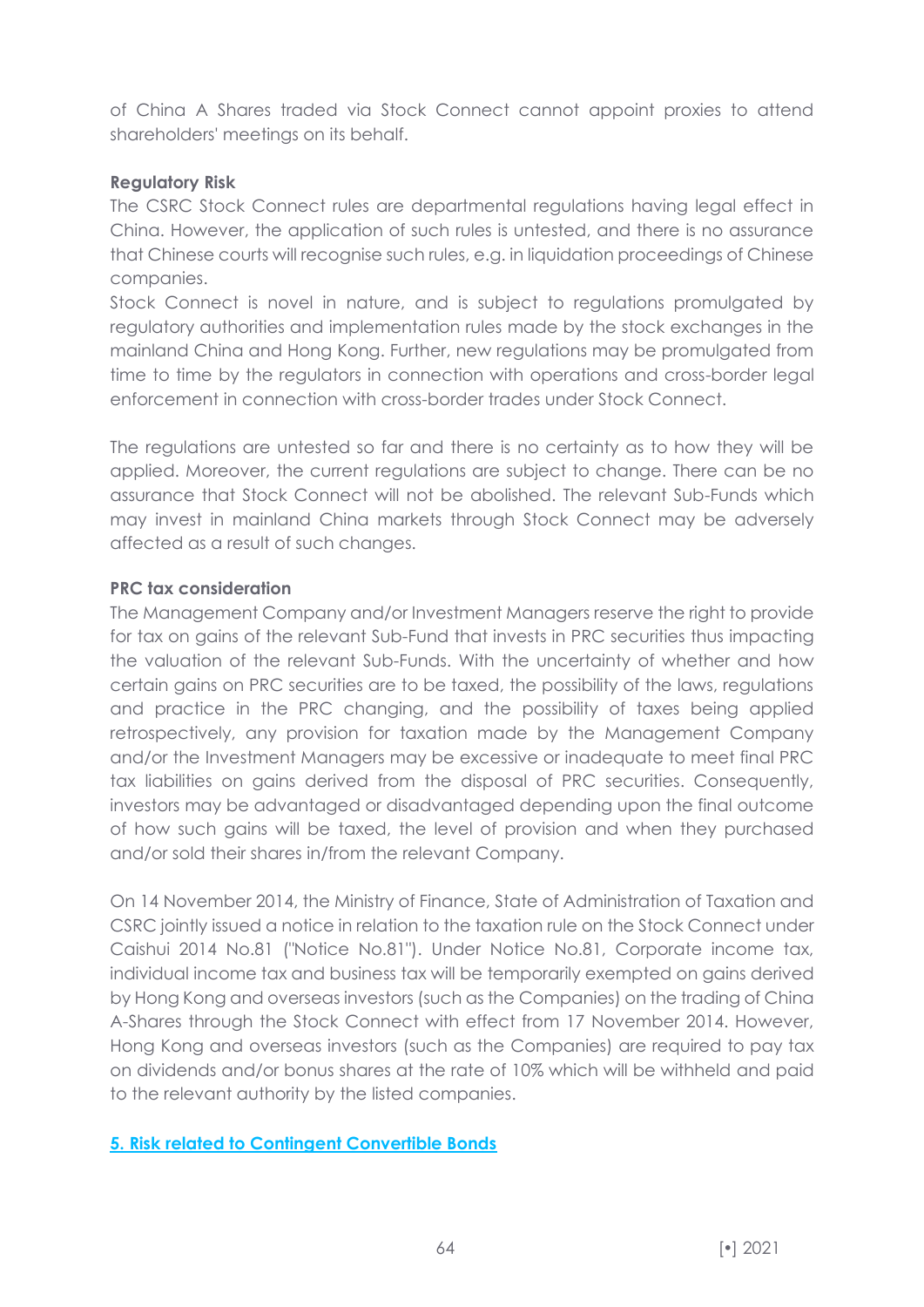### **Capital structure inversion risk**

Contrary to classical capital hierarchy, contingent convertible bonds' investors may suffer a loss of capital when equity holders do not.

### **Trigger level risk**

Trigger levels differ and determine exposure to conversion risk depending on the distance of the capital ratio to the trigger level. It might be difficult for the Investment Manager to anticipate the triggering events that would require the debt to convert into equity.

#### **Coupon cancellation**

For some contingent convertible bonds, coupon payment are entirely discretionary and may be cancelled by the issuer at any point for any reason and for any length of time.

# **Call extension risk**

Some contingent convertible bonds are issued as perpetual instruments, callable at predetermined levels only with the approval of the competent authority.

# **Unknown risk**

The structure of the instruments is innovative yet untested.

#### **Conversion risk**

It might be difficult for the Investment Manager to assess how the securities will behave upon conversion. In case of conversion into equity, the Investment Manager might be forced to sell these new equity shares because the investment policy of the Sub-Fund does not allow equity in its portfolio. This forced sale may itself lead to liquidity issue for these shares.

#### **Write-down risk**

Should a contingent convertible bonds undergo a write-down, the contingent convertible bonds' investors may lose some or all of its original investment.

#### **Industry concentration risk**

To the extent that the investments are concentrated in a particular industry, the contingent convertible bonds' investors will be susceptible to loss due to adverse occurrences affecting that industry

#### **Yield/Valuation risk**

Investors have been drawn to the instrument as a result of the contingent convertible bonds' often attractive yield which may be viewed as a complexity premium.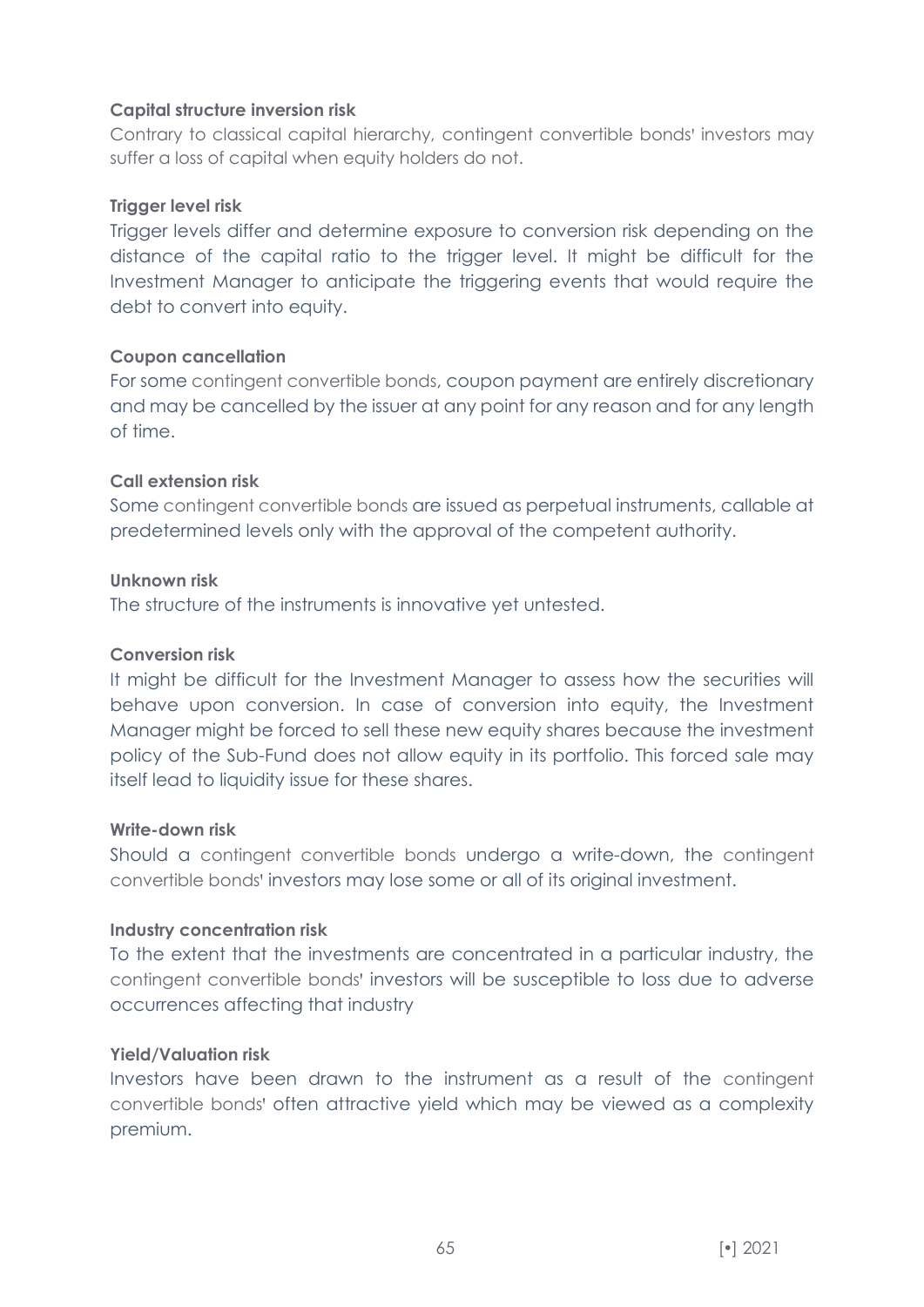Yield has been a primary reason this asset class has attracted strong demand, yet it remains unclear whether investors have fully considered the underlying risks. Relative to more highly rated debt issues of the same issuer or similarly rated debt issues of other issuers, contingent convertible bonds tend to compare favourably from a yield standpoint. The concern is whether investors have fully considered the risk of conversion or, for Additional Tier 1 contingent convertible bonds, coupon cancellation.

# **Liquidity risk**

In certain circumstances finding a ready buyer for contingent convertible bonds may be difficult and the seller may have to accept a significant discount to the expected value of the contingent convertible bond in order to sell it.

# **VIII. SHARES**

The Board of Directors may, for a single Sub-Fund, issue one or more Class of Shares distinguished either by a particular distribution policy, sales or redemptions commission structure, management and advisory commission structures, specific distribution commissions structures or by any other distinctive criteria.

The subscription price for shares in each Class is invested in the assets of the relevant Sub-Fund. In principle, all assets and liabilities related to a specific Class of Shares are allocated to that Class. To the extent that costs and expenses are not directly chargeable to a specific Class, they shall be shared proportionally among the various Classes of Shares according to their net asset values or, if circumstances warrant it, allocated equally among the Classes of Shares. The same applies *mutatis mutandis* to Sub-Funds. The assets of a specific Sub-Fund will only meet the liabilities, commitments and obligations relating to such Sub-Fund.

All shares, of whichever Sub-Fund or Class of Shares, will be issued in registered form only. No certificate will be issued. All holders of the shares will have their names entered into the shareholders' register which will be held at the Company's registered office. Investors subscribing through a nominee may, unless prevented by applicable rules and regulations, request to be inscribed directly in the shareholders' register.

Shareholders will only receive confirmation that their names have been recorded in the shareholders' register.

Fractions of shares up to three decimals will be issued.

Fractions of shares do not carry voting rights but entitle to the relevant fraction of the net assets attributable to the relevant Class of Shares.

All shares must be fully paid-up and do not confer any preferential or pre-emption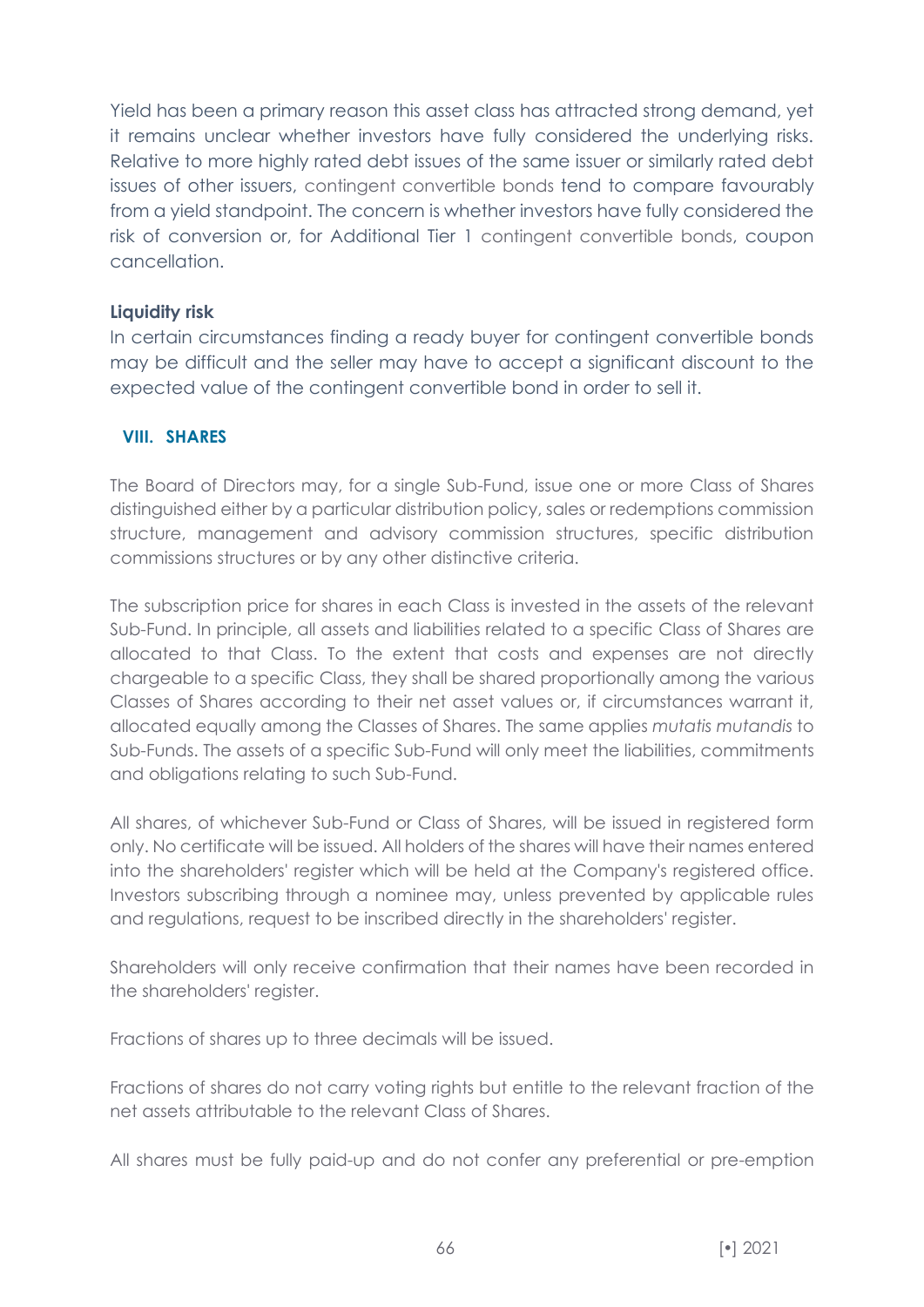rights. Each whole share of the Company carries one vote in all general meetings of shareholders, in accordance with Luxembourg law and the Articles.

# **Hedged Classes**

Classes not denominated in the reference currency of the Sub-Fund (the "Reference Currency") and designated as hedged ("H") will systematically and fully (as described below) hedge their currency exposure to the Reference Currency (the "Hedged Classes"), in the forward currency market, whether the exposure is declining or increasing in value relative to the Reference Currency.

Any fees relating to the hedging strategy will be borne by the relevant Hedged Class. Any gains or losses from the currency hedging shall accrue to the relevant Hedged Class. The costs and effects of this hedging will be reflected in the Net Asset Value and in the performance of the relevant Class.

Whilst holding hedged shares may substantially protect the investor against losses due to unfavorable movements in the exchange rates of the Reference Currency against the reference currency of a Class, holding such shares may also substantially limit the benefits of the investor in case of favorable movements. Investors should note that it will not be possible to always fully hedge the total Net Asset Value of the Hedged Class against currency fluctuations of the Reference Currency, the aim being to implement a currency hedge equivalent to between 95% and 105% of the Net Asset Value of the respective Hedged Class. Changes in the value of the portfolio or the volume of subscriptions and redemptions may however lead to the level of currency hedging temporarily surpassing the limits set out above. In such cases, the currency hedge will be adjusted without undue delay. The Net Asset Value per Class of the Hedged Classes does therefore not necessarily develop in the same way as that of the Classes in Reference Currency. It is not the intention of the Company to use the hedging arrangements to generate a further profit for the Hedged Classes.

Investors should note that there is no segregation of liabilities between the individual Classes within a Sub-Fund. Hence, there is a risk that under certain circumstances, hedging transactions in relation to a Hedged Class could result in liabilities affecting the Net Asset Value of the other Classes of the same Sub-Fund. In such case assets of other Classes of such Sub-Fund may be used to cover the liabilities incurred by the Hedged Class.

An up-to-date list of Share Classes with a contagion risk can be obtained from the Management Company upon request.

# **IX. ISSUANCE OF SHARES**

The Company may for each Sub-Fund issue shares at a price calculated as of each Valuation Day (see section "Calculation and Publication of the Net Asset Value of Shares and the Issue, Redemption and Conversion Prices of Shares").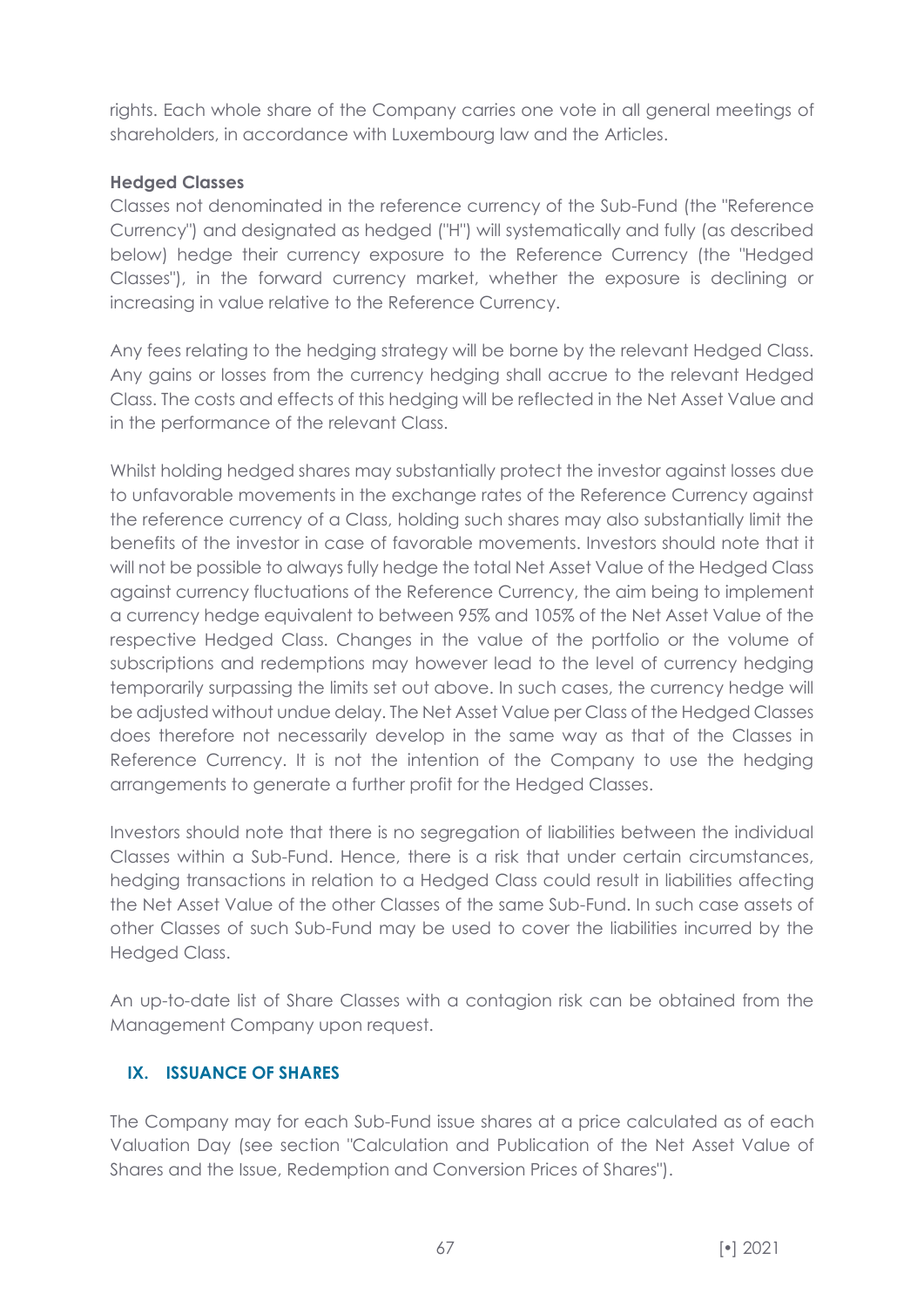For each Class of Shares, the subscription price shall be equal to the Net Asset Value of a share as of the relevant Valuation Day, plus any charges as described for each Sub-Fund in the Appendix.

The Board of Directors may impose a minimum subscription and minimum holding requirement for each registered shareholder in the different Sub-Funds and/or different Classes of Shares within each Sub-Fund as set out in the Appendix. The Board of Directors may also impose subsequent minimum subscription requirements. It may decide to waive, at its discretion, any such minimum subscription, minimum holding and subsequent minimum subscription amounts.

Shareholders wishing to subscribe for shares in the Company must make an irrevocable subscription request by sending such request to the Registrar and Transfer Agent or the Company.

Shares will be allotted as of the relevant Valuation Day.

The subscription price will be payable in the Reference Currency of the shares being subscribed.

Shares may be issued, at the discretion of the Board of Directors, against contributions in kind. However, assets so contributed have to comply with the investment policies of the Sub-Fund concerned as disclosed in the present Prospectus. The assets contributed to the Sub-Funds at the conditions mentioned above will be subject, if required by applicable laws and regulations, to a special report of the approved statutory auditor of the Company.

Any costs relating to such contributions in kind including the aforementioned report are borne by the relevant investor or by a third party, but will not be borne by the Company unless the Board of Directors considers that the subscription in kind is in the interest of the Company or made to protect the interests of the Company

Unless otherwise provided in the Appendix, the subscription price for each share must be available to the Company on an account of the Depositary Bank in cleared monies within two Business Days following the relevant Valuation Day applicable to such subscription (unless otherwise stated in the relevant Appendix), otherwise the subscription may be cancelled.

No shares of a given Sub-Fund will be issued in case the calculation of the Net Asset Value per share of this Sub-Fund is temporarily suspended by the Company.

#### **Institutional Investors**

As detailed in the Appendix, the sale of shares of certain Classes of Shares may be restricted to Institutional Investors and the Company will not issue or give effect to any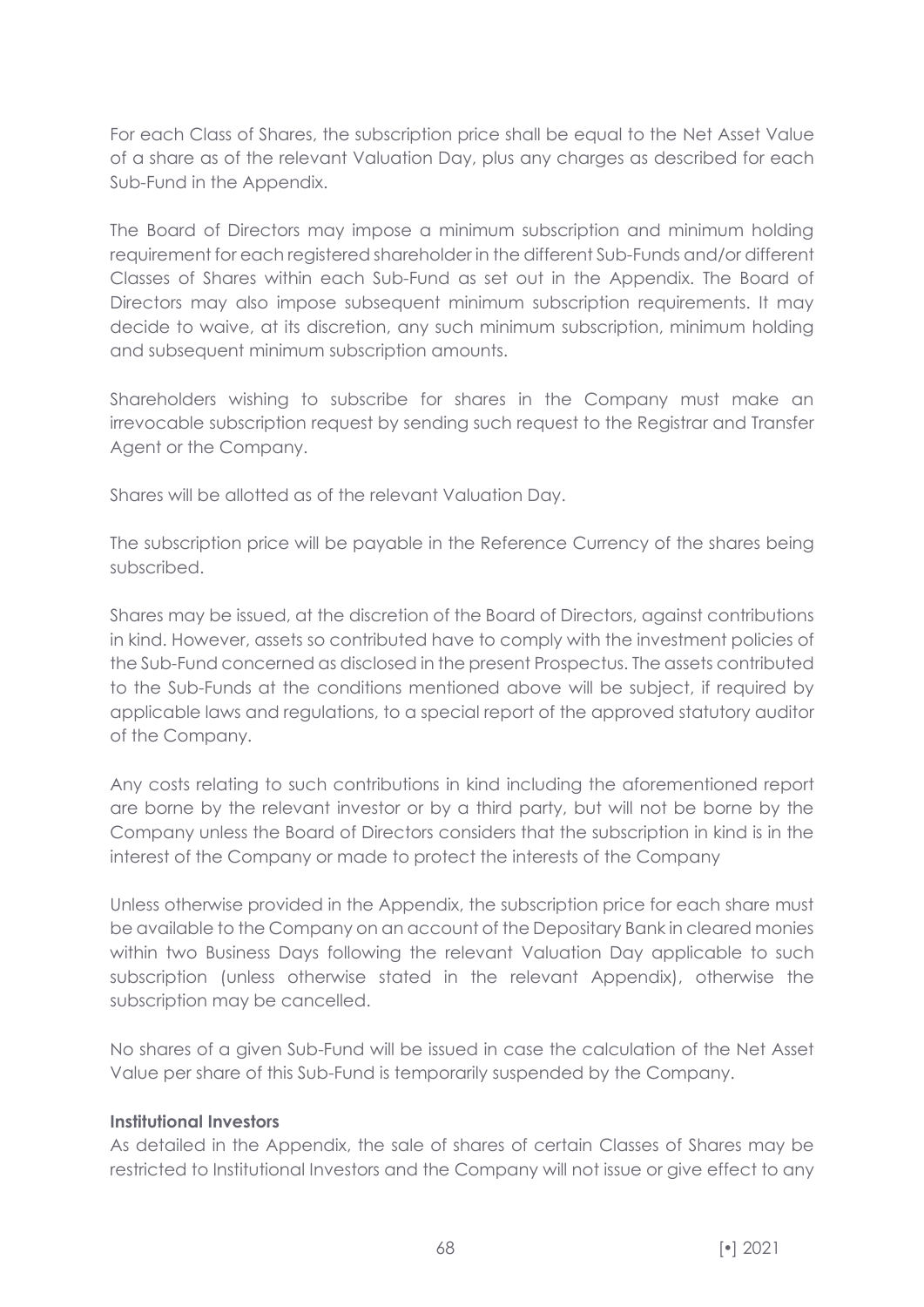transfer of shares of such Classes to any investor who may not be considered an Institutional Investor.

The Company may, at its discretion, delay the acceptance of any subscription for shares of a class restricted to Institutional Investors until such date as it has received sufficient evidence on the qualification of the investor as an Institutional Investor.

#### **Ineligible Applicants**

The Company requires each prospective applicant for shares to represent and warrant to the Company that, among other things, he is able to acquire and hold shares without violating applicable laws and that he fulfils any eligibility requirements in relation to such shares as detailed in the Appendix for each Sub-Fund.

The shares may not be offered, issued or transferred to any person in circumstances which, in the opinion of the Board of Directors, might result in the Company incurring any liability to taxation or suffering any other disadvantage which the Company might not otherwise incur or suffer, or would result in the Company being required to register under any applicable foreign (including US) securities laws or would result in the Shares being held directly or indirectly by a US Person.

The Administrative Agent is entitled to refuse any subscription, transfer or conversion application accordingly.

Subject as mentioned above, shares are freely transferable. The Board of Directors may refuse to register a transfer which would result in (i) a breach of the applicable sale and transfer restrictions (including not fulfilling the relevant eligibility requirements of a Class of Shares), (ii) either the transferor or the transferee remaining or being registered (as the case may be) as the holder of shares in a Sub-Fund valued at less than the minimum holding requirement, or (iii) a US Person holding shares, either as an immediate consequence or in the future.

The Company will require from each registered shareholder acting on behalf of other investors that any assignment of rights to shares be made in compliance with applicable securities laws in the jurisdictions where such assignment is made and that in unregulated jurisdictions such assignment be made in compliance with the applicable sale and transfer restrictions and minimum holding requirement.

#### **Prevention of money laundering and terrorist financing**

In accordance with international regulations and Luxembourg laws and regulations (including, but not limited to, the amended Law of 12 November 2004 on the fight against money laundering and financing of terrorism), the Grand Ducal Regulation dated 1 February 2010, CSSF Regulation 12-02 of 14 December 2012, CSSF Circulars 13/556 and 15/609 concerning the fight against money laundering and terrorist financing, and any respective amendments or replacements, obligations have been imposed on all professionals of the financial sector in order to prevent undertakings for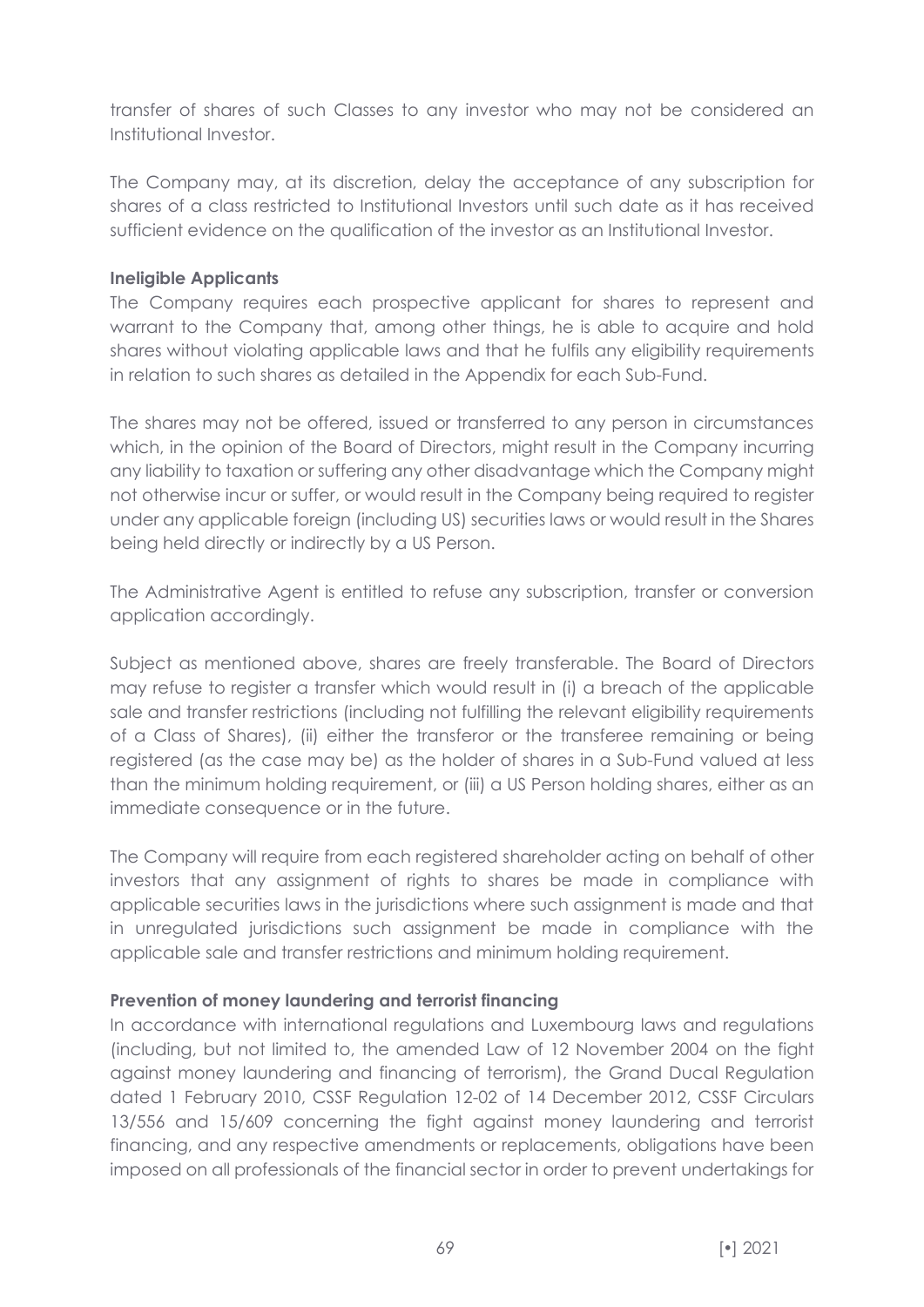collective investment from occurences of money laundering and financing of terrorism. As a result of such provisions the register and transfer agent of a Luxembourg undertaking for collective investment must ascertain the identity of the subscriber in accordance with Luxembourg laws and regulations. The register and transfer agent may require subscribers to provide any document it deems necessary to effect such identification. In addition, the register and transfer agent, as delegate of the Company, may require any other information that the Company may require in order to comply with its legal and regulatory obligations, including but not limited to the CRS Law and the FATCA Law.

In case of delay or failure by an applicant to provide the required documentation, the subscription request will not be accepted and in the event of redemption, payment of redemption proceeds delayed. Neither the undertaking for collective investment nor the register and transfer agent will be held responsible for said delay or for failure to process deals resulting from not providing documentation or providing incomplete documentation.

From time to time, shareholders may be asked to supply additional or updated identification documents in accordance with clients' on-going due diligence obligations according to the relevant laws and regulations.

# **X. REDEMPTION OF SHARES**

Pursuant to the Articles and subject as provided below, each shareholder of the Company has the right to request the Company to redeem all or some of the shares he/she/it holds as of any Valuation Day.

Shareholders who wish all or some of their shares to be redeemed by the Company must make an irrevocable redemption request by sending such request to the Registrar and Transfer Agent or the Company.

The Redemption Price for each Class of Shares is equal to the Net Asset Value per share as of the applicable Valuation Day less any charges set forth in the Appendix for the relevant Sub-Fund.

Unless otherwise provided for in the Appendix, the Redemption Price will in principle be paid no later than three (3) Business Days after the relevant Valuation Day.

Payment will be made by bank transfer to the account specified by the relevant shareholder.

The Redemption Price will be paid in the Reference Currency of the relevant Class of Shares.

With the consent of or upon request of the shareholder(s) concerned, the Board of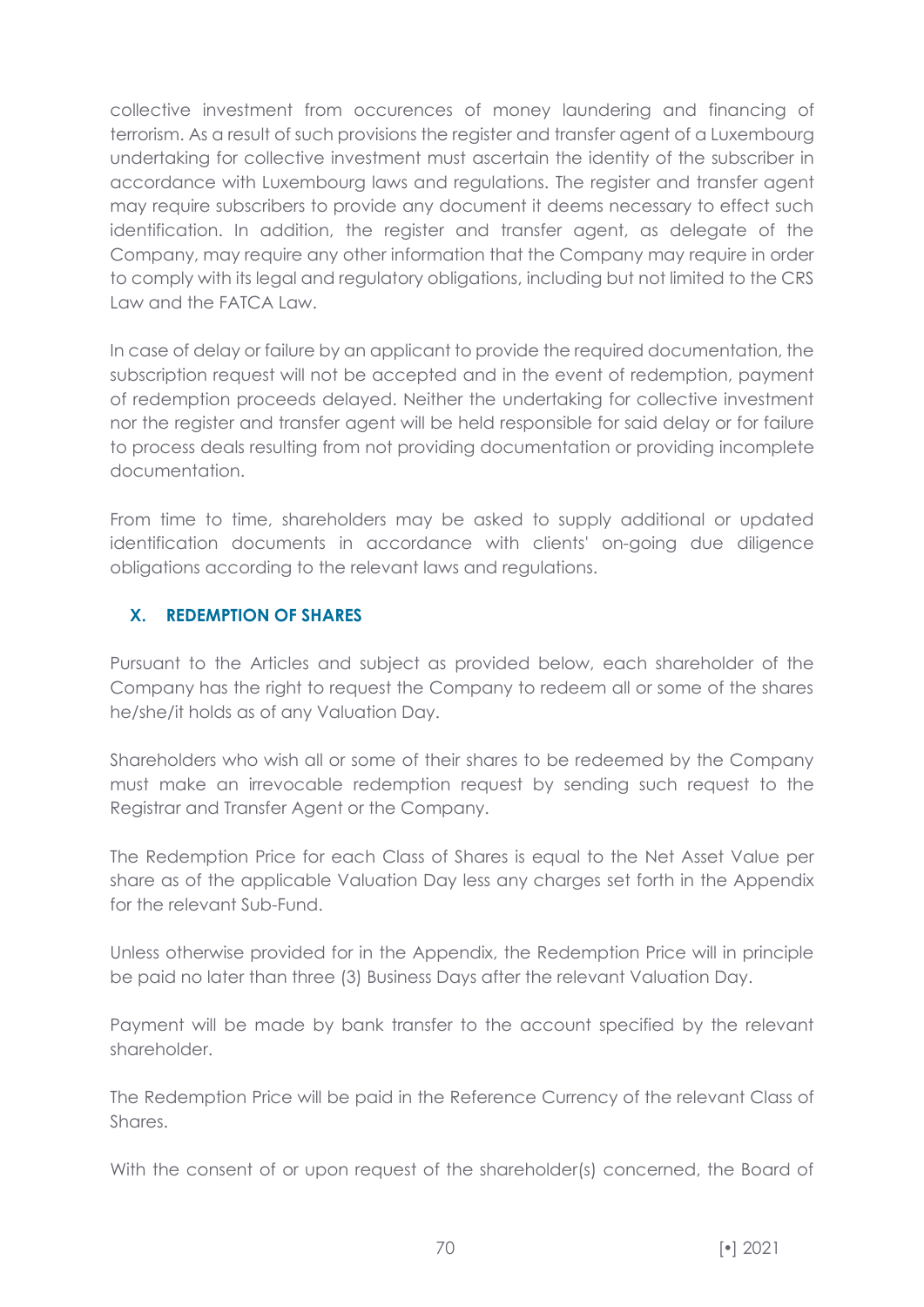Directors may (subject to the principle of equal treatment of shareholders) satisfy redemption requests in whole or in part in kind by allocating to the redeeming shareholders investments from the portfolio in value equal to the Net Asset Value attributable to the shares to be redeemed. Such redemption will, if required by law or regulation, be subject to a special audit report by the statutory approved auditor of the Company confirming the number, the denomination and the value of the assets which the Board of Directors will have determined to be allocated in counterpart of the redeemed shares. The costs for such redemptions in kind, in particular the costs of the special audit report, will be borne by the shareholder requesting the redemption in kind or by a third party, but will not be borne by the Company unless the Board of Directors considers that the redemption in kind is in the interest of the Company or made to protect the interests of the Company.

If, because of applications for redemption or conversion, it is necessary on a given Valuation Day to repurchase or convert more than 10% of the shares issued in a particular Sub-Fund, the Board of Directors may decide that redemptions or conversions exceeding such threshold have to be postponed to the next Valuation Day for that Sub-Fund. On that Valuation Day, applications for redemption or conversion which had been postponed shall be given priority over applications for redemption or conversion received in relation to that Valuation Day (and which had not been postponed).

# **Compulsory Redemptions**

The Board of Directors have the right to require the compulsory redemption of all shares held by or for the benefit of a shareholder if the Board of Directors determine that the shares are held by or for the benefit of any shareholder who is or becomes an Ineligible Applicant as described under "Subscriptions". The Company also reserves the right to require compulsory redemption of all shares held by a shareholder in a Sub-Fund if the Net Asset Value of the shares held in such Sub-Fund by the shareholder is less than the applicable minimum holding requirement, as specified in the Appendix.

Shareholders are required to notify the Company immediately if at any time they become US Persons, hold shares for the account or benefit of US Persons or otherwise become Ineligible Applicants.

When the Board of Directors become aware that a shareholder (A) is a US Person or is holding shares for the account or benefit of a US Person; (B) is holding shares in breach of any law or regulation or otherwise in circumstances having or which may have adverse regulatory, tax, pecuniary or material administrative disadvantages for the Company or its shareholders; or (C) has failed to provide any information or declaration required by the Board of Directors within ten days of being requested to do so, the Board of Directors will either (i) direct such shareholders to redeem or to transfer the relevant shares to a person who is qualified or entitled to own or hold such shares or (ii) redeem the relevant shares.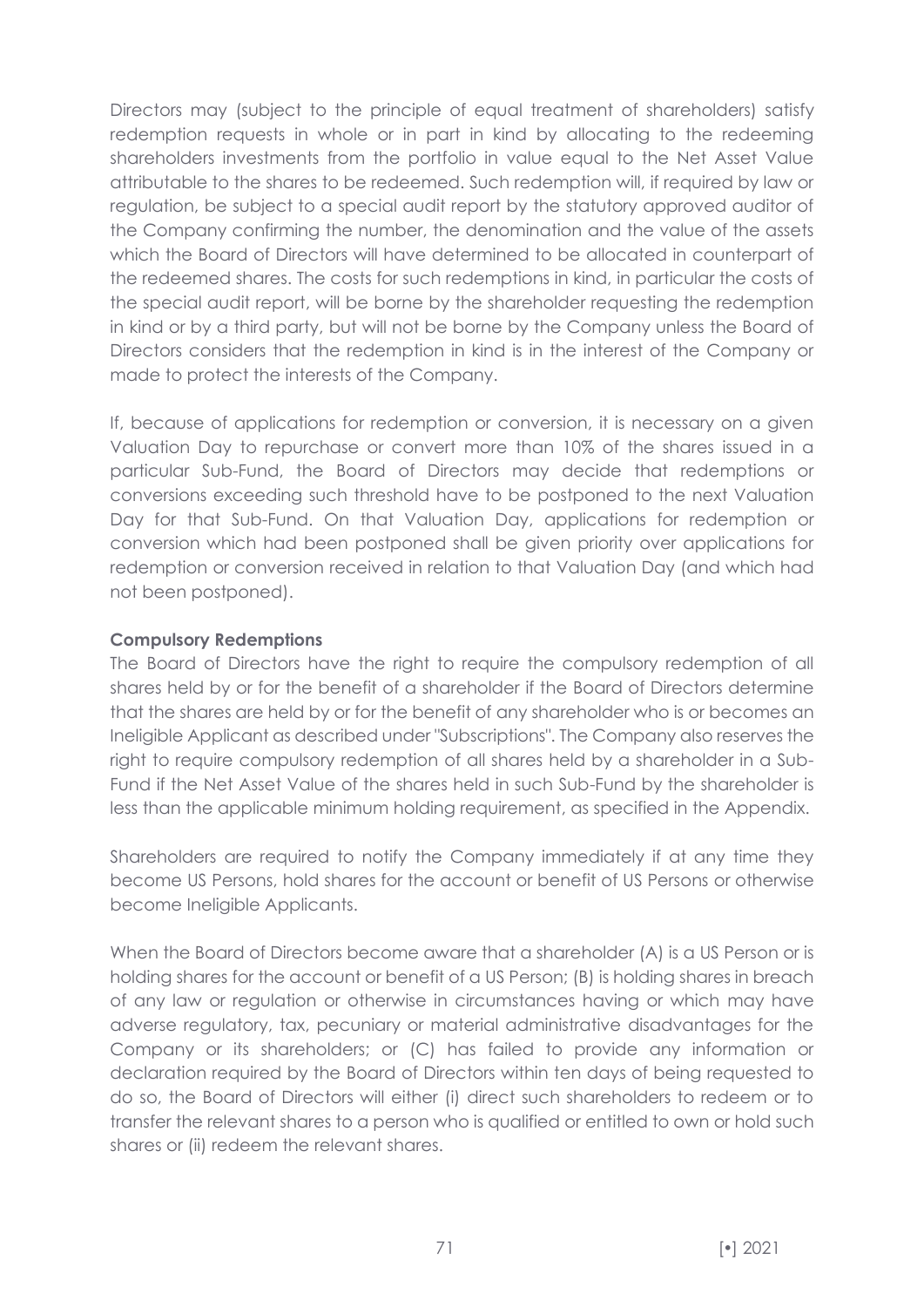If it appears at any time that a holder of shares of a Class restricted to Institutional Investors is not an Institutional Investor or that a holder of shares does not fulfil the eligibility requirements for the relevant Class of Shares, the Company will either redeem the relevant shares in accordance with the above provisions or convert such shares into shares of a Class which is not restricted to Institutional Investors or into a Class of Shares for which the holder of shares fulfils the eligibility requirements (provided there exists such a Class with similar characteristics) and notify the relevant shareholder of such conversion.

Any person who becomes aware that he is holding shares in contravention of any of the above provisions and who fails to transfer or redeem his shares pursuant to the above provisions shall indemnify and hold harmless the Management Company, each of the Directors, the Company, the Depositary, the Administration Agent, the Investment Adviser (if any), the Investment Manager and the shareholders of the Company (each an "Indemnified Party") from any claims, demands, proceedings, liabilities, damages, losses, costs and expenses directly or indirectly suffered or incurred by such Indemnified Party arising out of or in connection with the failure of such person to comply with his obligations pursuant to any of the above provisions.

# **XI. CONVERSION OF SHARES**

Pursuant to the Articles and the provisions below, each shareholder has the right to request the Company to convert the shares it holds in one given Class of Shares to shares of another Class within the same Sub-Fund or in another Sub-Fund, provided that the shareholder satisfies the conditions for subscription and holding of the relevant Class of Shares.

The rate at which the shares are converted is calculated by reference to the Net Asset Values of the relevant shares, as determined on the relevant Valuation Day and pursuant to the following formula:

$$
A = \underline{B \times C \times D}
$$
  

$$
E
$$

where:

A: Represents the number of shares to be allocated upon conversion.

B: Represents the number of shares to be converted.

C: Represents the Net Asset Value, as at the applicable Valuation Day, of the shares to be converted.

D: Represents, if appropriate, the average exchange rate, as at the applicable Valuation Day, between the reference currencies of the two relevant Classes of Shares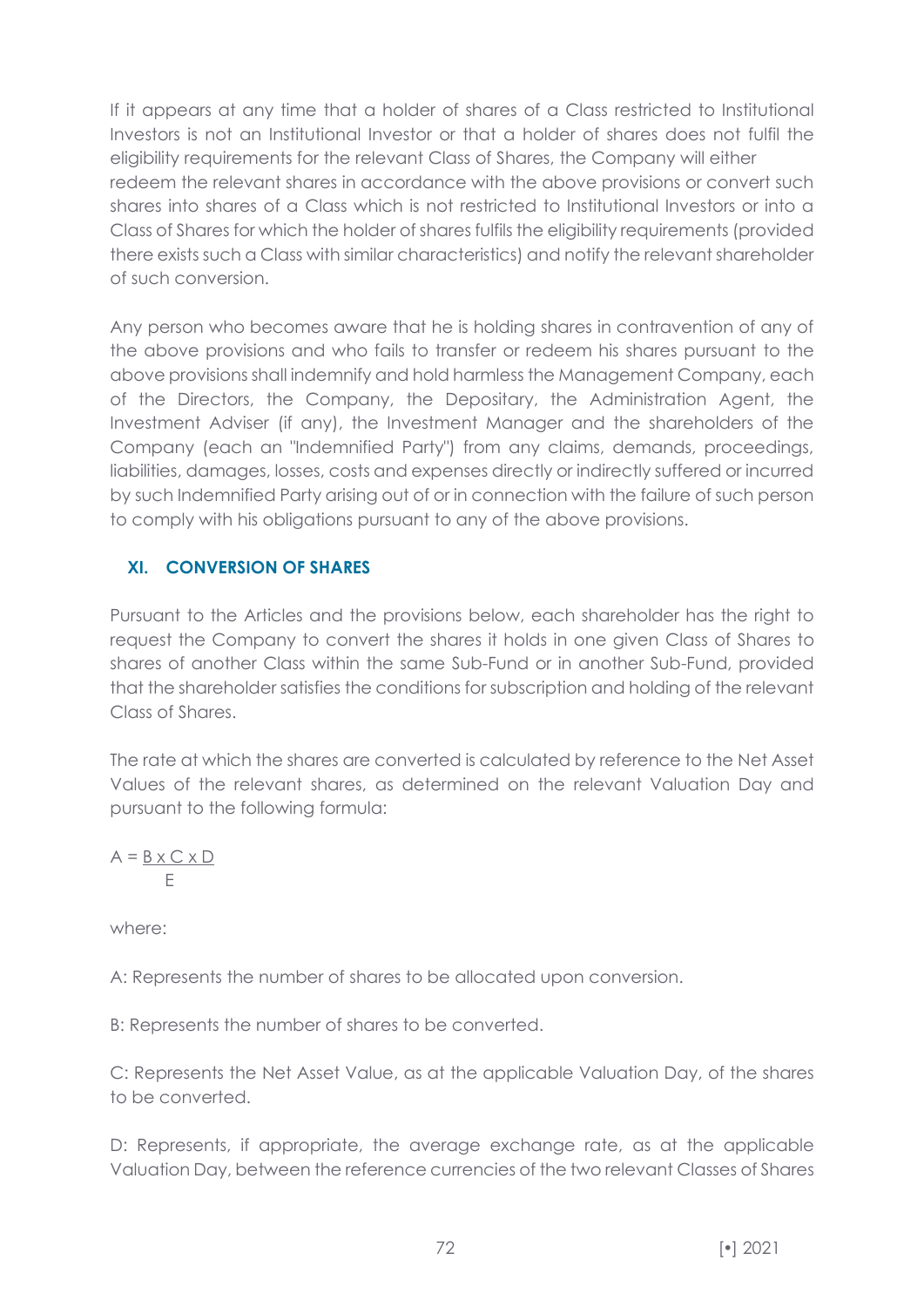or Sub-Funds.

E: Represents the Net Asset Value, as at the applicable Valuation Day, of the shares to be allotted upon conversion.

Shares may be converted as of each Valuation Day in the relevant Class of Shares or Sub-Fund.

The conditions and notice formalities applicable to the redemption of shares shall apply *mutatis mutandis* to the conversion of shares.

A conversion charge, at the rate disclosed in the Appendix for the relevant Sub-Fund may be charged to shareholders. In case the conversion charge shall be for the benefit of a Sub-Fund, the conversion fee shall be identical for all conversion requests received on the same Valuation Day of that Sub-Fund.

## **XII. PREVENTION OF MARKET TIMING AND LATE TRADING RISKS**

The Board of Directors will not knowingly authorise any practice associated with *market timing* and *late trading,* and reserves the right to reject any request for the subscription or conversion of shares received from investors that the Board of Directors suspects of employing these practices or practices associated with the same and, where applicable, to take any measures necessary to protect other investors in the Company.

*Market timing* refers to the arbitrage technique whereby an investor systematically subscribes to and redeems or converts shares in the Company over a short period of time by exploiting time differences and/or imperfections or deficiencies of a system for calculating the Net Asset Value of shares in the Company.

*Late trading* refers to the acceptance of an order for the subscription, conversion or redemption of shares received after the deadline for the acceptance of orders as of the applicable Valuation Day and its execution at the price based on the Net Asset Value of the shares as of the applicable Valuation Day.

### **XIII. LISTING**

The shares of the Company may, at the sole discretion of the Directors of the Company, be listed on the Luxembourg Stock Exchange. A list of shares so listed is available upon request from the registered office of the Company.

# **XIV. CALCULATION AND PUBLICATION OF THE NET ASSET VALUE OF SHARES AND THE ISSUE, REDEMPTION AND CONVERSION PRICES OF SHARES**

The Net Asset Value per share for each Class of Shares is determined in each Sub-Fund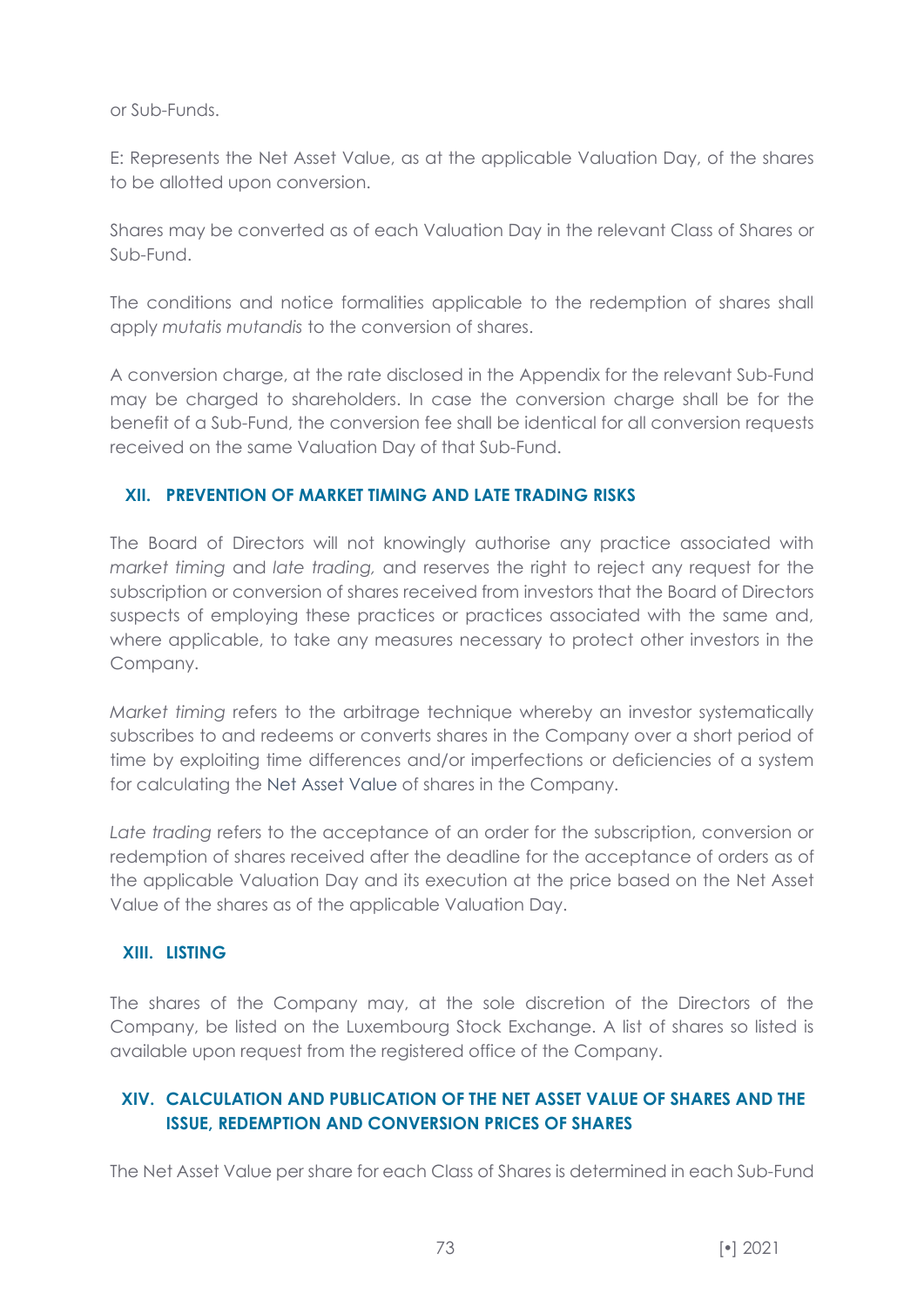under the responsibility of the Board of Directors, in the currency in which the Class of Shares is denominated.

The Net Asset Value of a share of a particular Class of Shares or from a particular Sub-Fund will be equal to the value obtained by dividing the net assets attributable to this Class of Shares or Sub-Fund by the total number of shares issued and in circulation in this Class of Shares or Sub-Fund.

The Net Asset Value per share is calculated as of each Valuation Day as determined for each Sub-Fund in the Appendix. The assets and liabilities of the Company will be determined according to the principles below:

- (a) The value of cash at hand and on deposit, bills and demand notes and accounts receivable, prepaid expenses, dividends and interest declared or due but not yet collected, shall be deemed to be the full value thereof. However, if it is unlikely that this value will be received in full, the value thereof will be determined deducting the amount the Company considers appropriate to reflect the true value thereof.
- (b) The value of all transferable securities listed or traded on a stock exchange will be determined based on the last available price published on the market considered to be the main market for trading the transferable securities in question.
- (c) The value of all transferable securities traded on another regulated market, operating regularly, recognised and open to the public shall be assessed based on the most recent price available.
- (d) Inasmuch as transferable securities in a portfolio are not traded or listed on a stock exchange or another Regulated Market or if, for securities listed or traded on such an exchange or other market, the price determined in accordance with (b) or (c) above is not representative of the real value of these transferable securities, these will be valued based on their probable realisation value, which will be estimated in a prudent manner and in good faith.
- (e) The liquidation value of financial derivative instruments not traded on stock exchanges will be determined in accordance with the rules set by the Board of Directors in a prudent manner and in good faith.
- (f) Undertakings for collective investment are valued at the latest known Net Asset Value or sale price in the event that prices are listed.
- (g) All other securities and assets are valued at their probable realisation value estimated in a prudent manner and in good faith according to procedures established by the Board of Directors.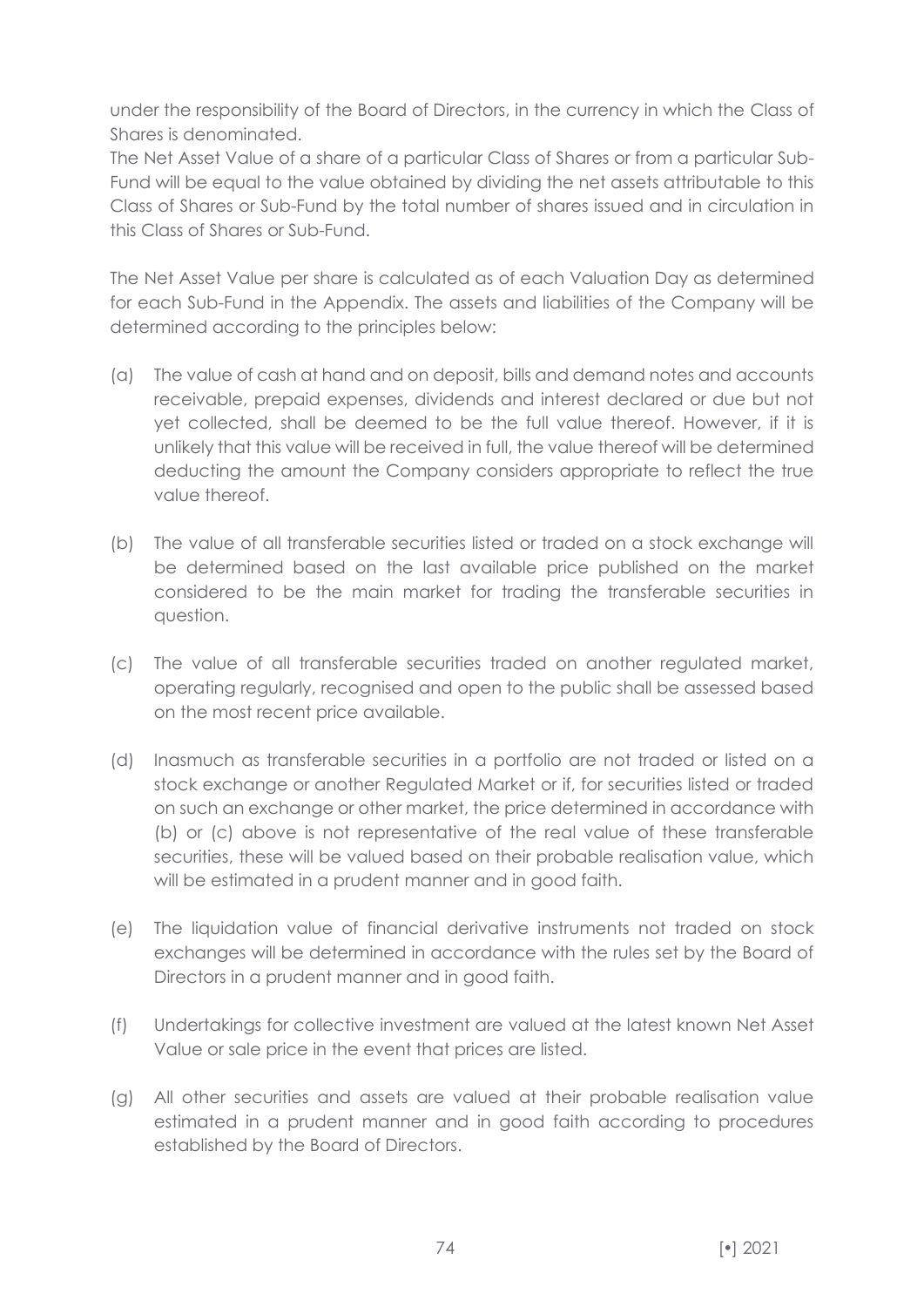The value of all assets and commitments not denominated in the reference currency of the Sub-Fund will be converted into the reference currency of the Sub-Fund at the prevailing market rate of exchange as set by the Depositary Bank. If these prices are not available, the rate of exchange will be determined in a prudent manner and in good faith according to the procedures put in place by the Board of Directors.

The Board of Directors can, at its sole discretion, allow the use of any other valuation method if it considers that aforementioned valuation principles do not reflect the probable realisation value or fair value of an asset held by the Company.

## **Dilution**

A Sub-Fund may suffer a reduction in value as a result of the transaction costs incurred in the purchase and sale of its underlying investments and of the spread between the buying and selling prices of such investments caused by subscriptions, redemptions and/or switches in and out of the Sub-Fund. This is known as "dilution". In order to counter this and to protect Shareholders' interests, the Board of Directors may apply "swing pricing" as part of its daily valuation policy. This will mean that in certain circumstances the Board of Directors may make adjustments in the calculations of the Net Asset Values per Share, to counter the impact of dealing and other costs on occasions when these are deemed to be significant.

The Board of Directors may alternatively decide to charge a dilution levy on subscriptions or redemptions, as described below.

### **Swing Pricing**

If on any Valuation Day the aggregate value of transactions in shares of a Sub-Fund results in a net increase or decrease of shares which exceeds a threshold set by the Board of Directors from time to time for that Sub-Fund (relating to the cost of market dealing for that Sub-Fund), the Net Asset Value of the Sub-Fund will be adjusted by an amount (not exceeding 2% of that Net Asset Value) which reflects both the estimated fiscal charges and dealing costs that may be incurred by the Sub-Fund and the estimated bid/offer spread of the assets in which the Sub-Fund invests. The adjustment will be an addition when the net movement results in an increase of all Shares of the Company and a deduction when it results in a decrease.

# **Dilution Levy**

The Company has the power to charge a "dilution levy" of up to 1% of the applicable NAV on individual subscriptions or redemptions, such "dilution levy" to accrue to the affected Sub-Fund. The Company will operate this measure in a fair and consistent manner to reduce dilution and only for that purpose and such dilution levy will not be applied if the swing pricing mechanism is used.

# **XV. TEMPORARY SUSPENSION OF THE CALCULATION OF THE NET ASSET VALUE OF SHARES AND THE ISSUE, REDEMPTION AND CONVERSION PRICES OF SHARES**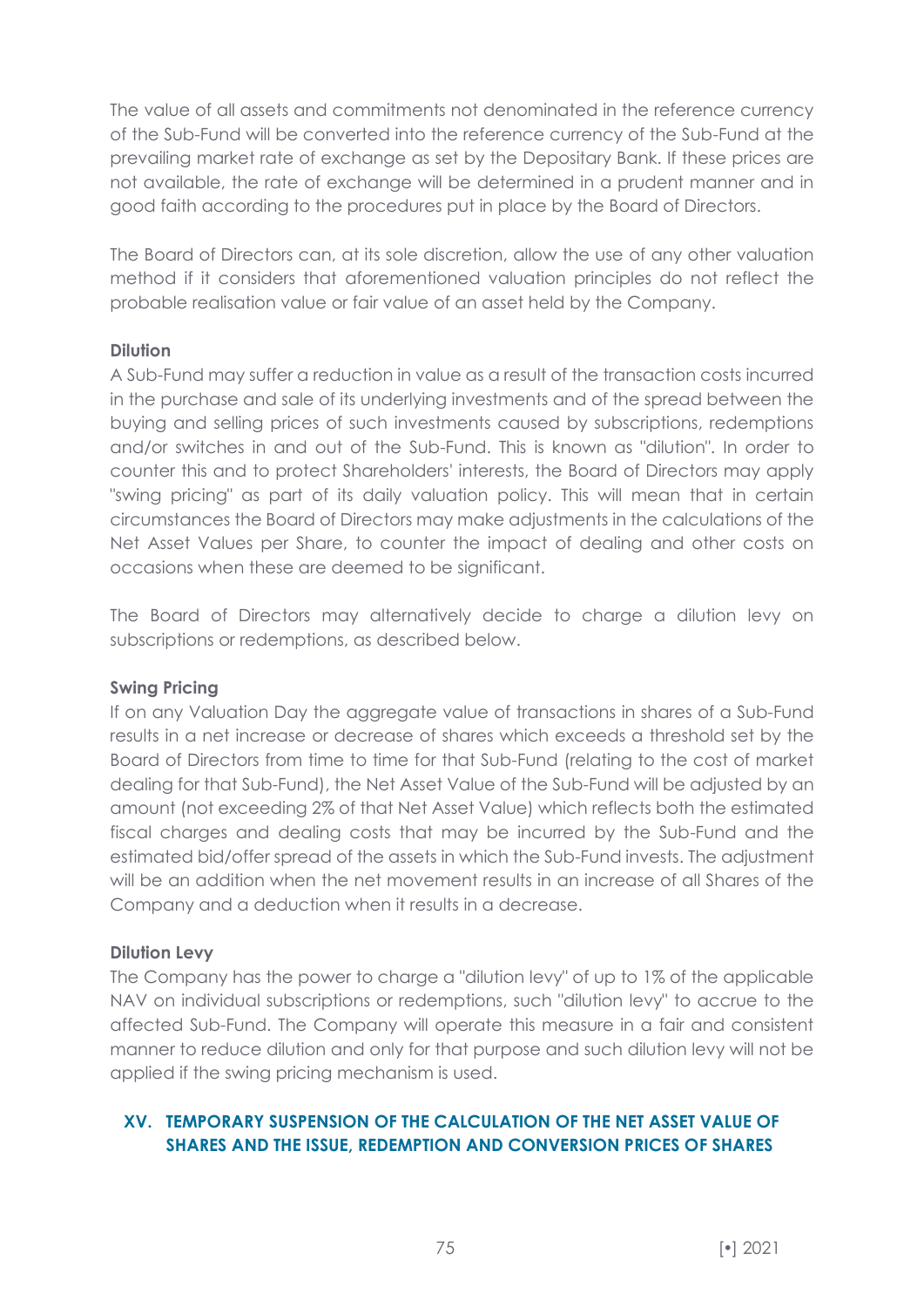The Company may suspend the calculation of the Net Asset Value per share of a given Sub-Fund or Class of Shares and, if necessary, the issue, redemption and conversion of shares of this Sub-Fund or Class of Shares under certain circumstances. These circumstances may include:

- a) during any period when any market or stock exchange, on which a material part of the investments of the relevant Sub-Fund for the time being is quoted, is closed, or during which dealings are substantially restricted or suspended.
- b) during the existence of any state of affairs which constitutes an emergency as a result of which disposal or valuation of assets owned by the Company attributable to such Sub-Fund would be impracticable.
- c) during any breakdown or restriction in the use of the means of communication normally employed to determine the price or value of any of the investments attributable to such Sub-Fund or the current prices or values of any stock exchange.
- d) during any period when the Company is unable to repatriate monies for the purpose of making payments on the redemption of such shares or during which any transfer of monies involved in the realisation or acquisition of investments or payments due on redemption of such shares cannot, in the opinion of the Board of Directors, be effected at normal rates of exchange.
- e) during any period when in the opinion of the Board of Directors there exist unusual circumstances where it would be impracticable or unfair towards the shareholders to continue dealing with shares of any Sub-Fund or any other circumstance where a failure to do so might result in the shareholders of the Company, a Sub-Fund or a Class of Shares incurring any liability to taxation or suffering other pecuniary disadvantages or other detriment which the shareholders of the Company, a Sub-Fund or a Class of Shares might not otherwise have suffered.
- f) in the event of the publication (i) of the convening notice to a general meeting of shareholders at which a resolution to wind up the Company or a Sub-Fund is to be proposed, or of the decision of the Board of Directors to wind up one or more Sub-Funds, or (ii) to the extent that such a suspension is justified for the protection of the shareholders, of the notice of the general meeting of shareholders at which the merger of the Company or a Sub-Fund is to be proposed, or of the decision of the Board of Directors to merge one or more Sub-Funds.
- g) in the case of the suspension of the calculation of the net asset value of one or several funds in which a Sub-Fund has invested a substantial portion of assets.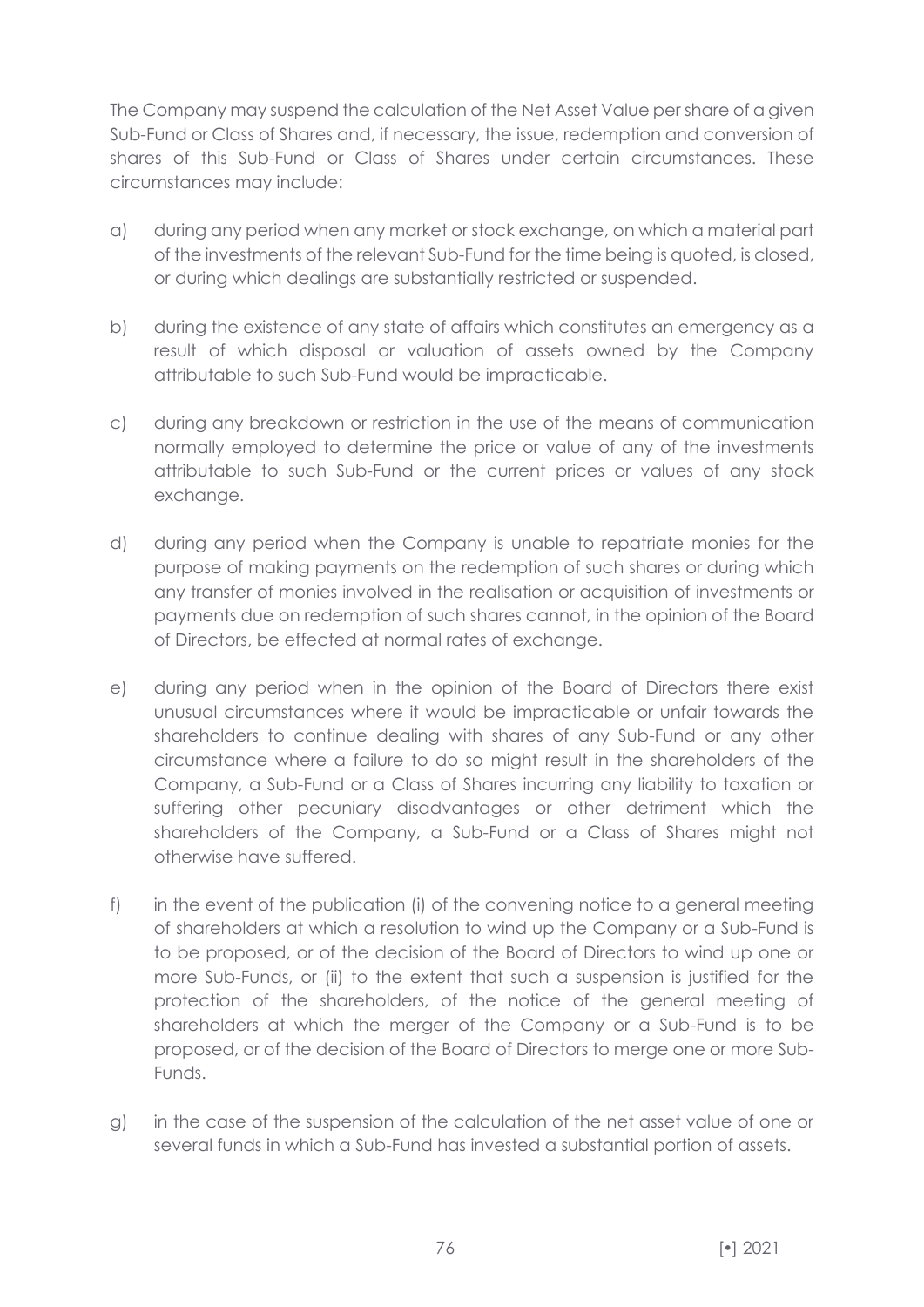Notice of any suspension will be published by the Company, if it considers it appropriate, and notified to shareholders that have made a request for subscription, redemption or conversion of shares in respect of which calculation of the Net Asset Value has been suspended.

During any suspension of the calculation of the Net Asset Value, requests for subscription, redemption or conversion of shares may be revoked provided such requests reach the Company prior to the lifting of the suspension period. Failing revocation, the issue, redemption or conversion price shall be based on the Net Asset Value calculated as of the first Valuation Day after the end of the suspension period.

Any suspension relating to a Sub-Fund shall have no effect on the calculation of the Net Asset Value, and, if applicable, the issue, redemption or conversion price of the shares of any other Sub-Fund.

## **XVI. GENERAL MEETINGS OF SHAREHOLDERS AND FINANCIAL YEAR**

The annual general shareholders' meeting is held at the registered office of the Company or any other location in Luxembourg specified in the convening notice, on the third Tuesday of June or, if that day is not a Business Day, on the next following Business Day.

If permitted by and under the conditions set forth in Luxembourg laws and regulations, the annual general meeting of shareholders may be held at a date, time or place other than those set forth in the preceding paragraph, that date, time or place to be decided by the Board of Directors.

Shareholders will meet upon call by the Board of Directors or upon the written request of shareholders representing at least one tenth of the share capital of the Company, pursuant to a notice setting forth the agenda, sent in accordance with Luxembourg laws.

Under the conditions set forth in Luxembourg laws and regulations, the notice of any general meeting of shareholders may provide that the quorum and the majority at this general meeting shall be determined according to the shares issued and outstanding at a certain date and time preceding the general meeting (the "Record Date"), whereas the right of a shareholder to attend a general meeting of shareholders and to exercise the voting rights attaching to his/its/her shares shall be determined by reference to the shares held by this shareholder as at the Record Date.

The financial year of the Company starts on January 1 and ends on December 31 of the same year.

The first financial year ended on 31 December 2016.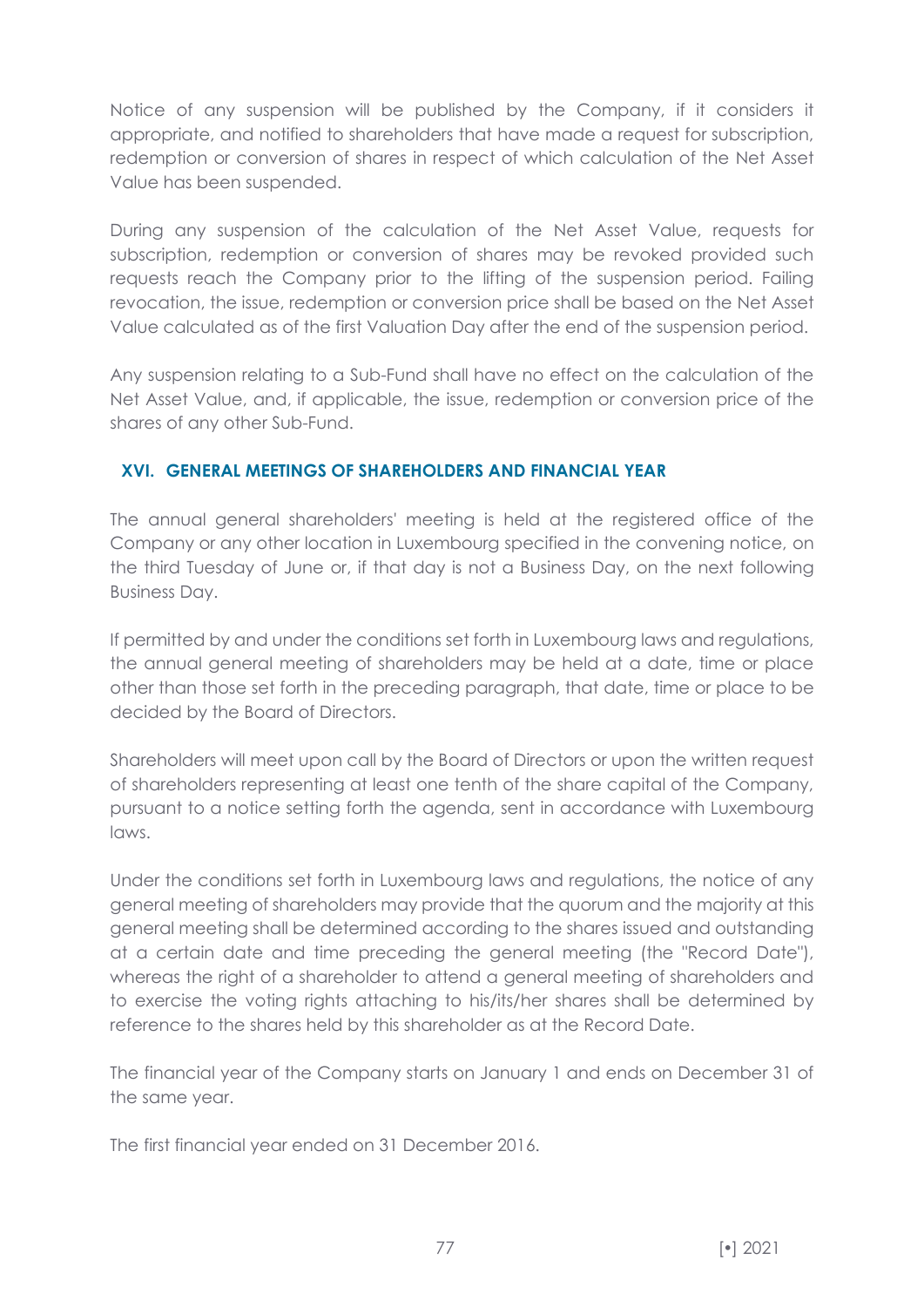## **XVII. PERIODICAL REPORTS AND PUBLICATIONS**

The Company publishes an audited annual report and an unaudited semi-annual report. These reports include financial information relating to the various Sub-Funds of the Company as well as the composition and progression of the price of their assets. Each report also contains a consolidated statement of the assets of each Sub-Fund expressed in Euros. Annual reports are published within four months following the close of the financial year. Semi-annual reports are published within two months of the end of the semester. The first semi-annual report was published as of 30 June 2016. The first audited annual report was published as of 31 December 2016.

All these reports will be made available to shareholders at the registered office of the Company, by the Administrative Agent and by any appointed distributor or intermediary.

The Net Asset Value per share of each Sub-Fund as well as the issue and redemption prices will be made public at the registered office of the Administrative Agent and of the Company.

The following documents may be consulted free of charge on each Business Day during normal business hours at the Company's registered office:

- The Articles;
- The Prospectus;
- The Key Investor Information Documents;
- The Depositary Bank agreement;
- The Central Administration Agreement;
- The Investment Management Agreements;
- The Management Company Agreement; and
- Annual and semi-annual reports.

A copy of the Articles, the Prospectus and copies of the annual and semi-annual reports of the Company may be requested free of charge from the registered office of the Company.

In addition, the Prospectus and the Key Investor Information Documents, as appropriate, are available under [www.woodman.ch](http://www.mirabaud.lu/) or http://www.creditsuisse.com/Multiconcept.

### **XVIII. DISTRIBUTION POLICY**

The Board of Directors may decide to issue capitalisation or distribution shares within each Sub-Fund, at the option of the Shareholders, as further described in the relevant Appendix to this Prospectus.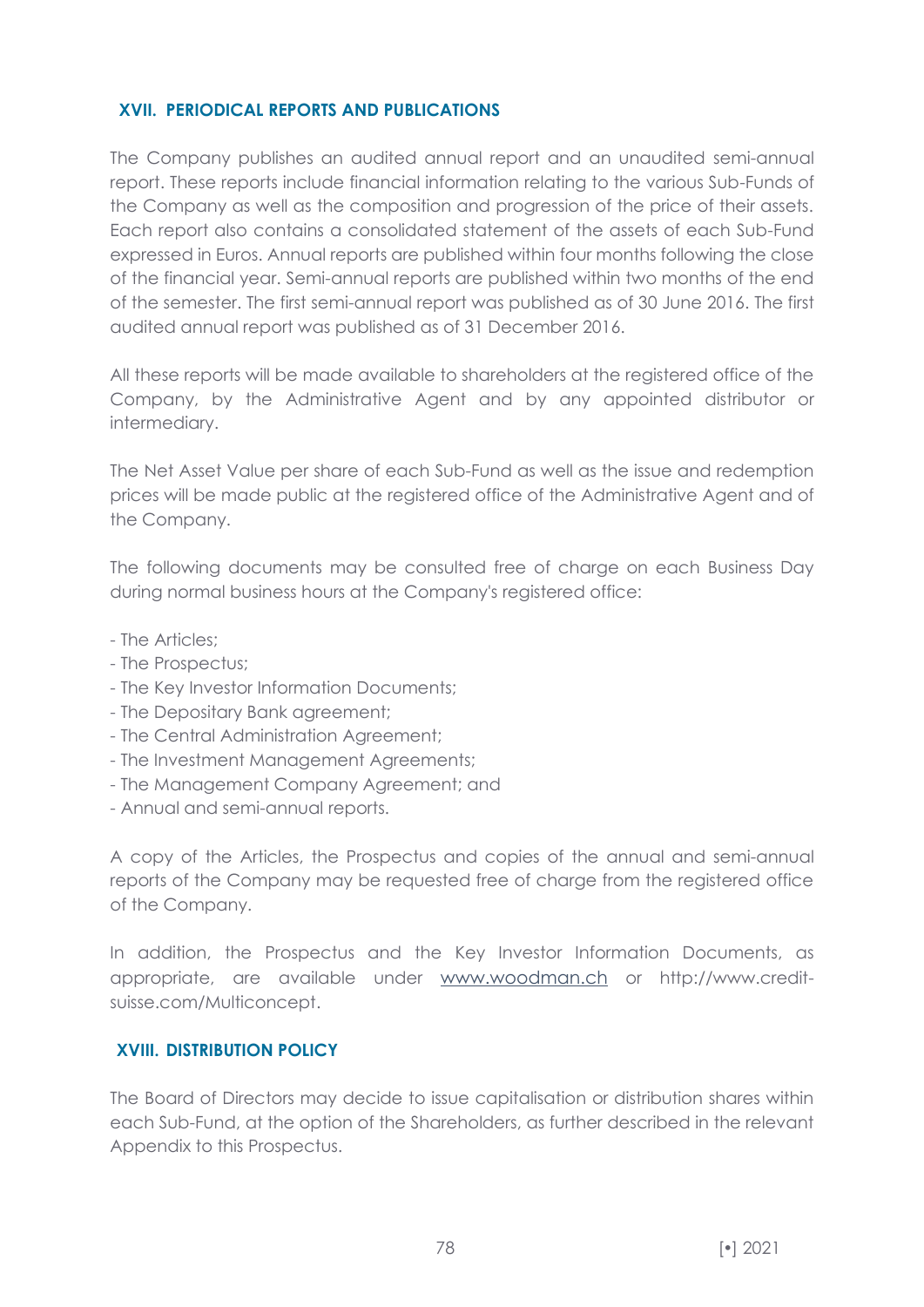Capitalisation shares, in principle, do not entitle their holder to receive a dividend but the amount attributable to the holder from the amount to be distributed is capitalised in the Sub-Fund to which these capitalisation shares belong.

Distribution shares, in principle, give their owners the right to receive a dividend. In case of distributing Classes of Shares, the Board of Directors may decide to distribute dividends at any time either in the form of cash in the relevant Reference Currency or in the form of reinvestment by the purchase of shares of the same class. The Board of Directors may, at its sole discretion, declare annual or interim distributions out of the investment income gains and realised capital gains and, if considered necessary to maintain a reasonable level of dividends, out of any other funds available for distribution such as income, e.g. dividend income and interest income. Distributions may also be made by redemption of shares, at the discretion of the Board of Directors.

Following each distribution, the proportion of the net assets to be attributed to such distribution shares shall be reduced by an amount equal to the amount of the distribution, thus resulting in a reduction of the net assets attributable to such distribution shares.

To the extent that distributions are paid out of sources other than income, such payment of distribution amounts to a return or withdrawal of part of an investor's original investment or from any capital gains attributable to that share class. Shareholders may receive a higher distribution than they would have otherwise received in a share class where fees and expenses are deducted from the distributable income.

Investors should note that the charging of fees and expenses to sources other than income as described above may constrain future capital growth for such shares together with the likelihood that the value of future returns would be diminished.

The payment of fees and expenses out of sources other than income may result in distributions paid effectively out of the capital of such Shares. In these circumstances, distributions made in respect of such shares should be understood by investors as a form of capital reimbursement.

Investors in certain countries may be subject to higher tax rates on distributions than on capital gains from the sale of Company shares. Some investors may therefore prefer to subscribe to capitalising rather than distributing share classes. Investors are advised to consult their tax adviser on this matter.

No distribution shall reduce the share capital of the Company to an amount less than the minimum provided by the 2010 Law.

In the event that a dividend is declared and is not claimed by the beneficiary within five (5) years from the date of declaration, it may no longer be claimed and shall be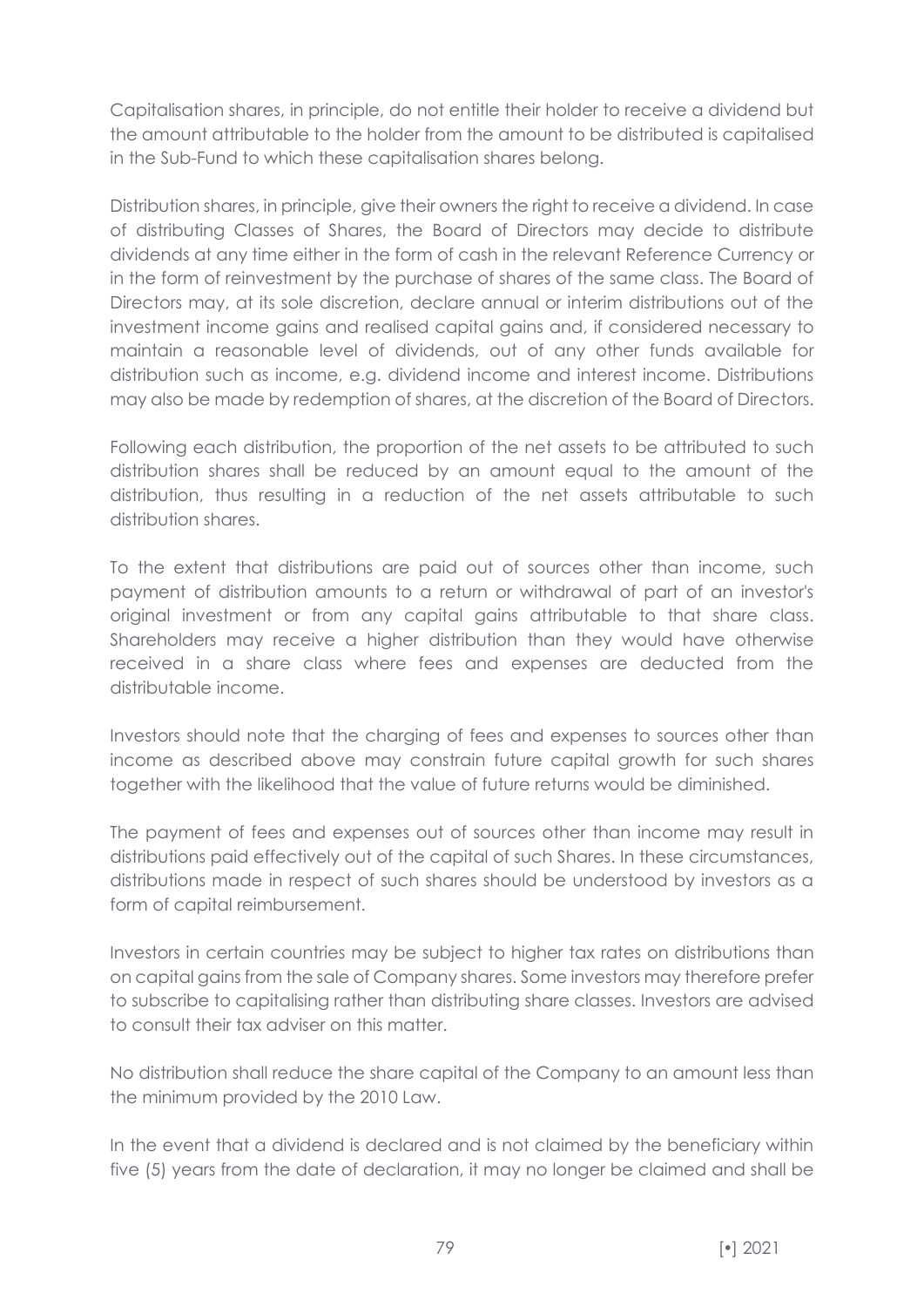returned to the relevant Sub-Fund for the benefit of the relevant Class of Shares. No interest will be payable on any dividend declared by the Company and held at the disposal of the beneficiary.

### **XIX. TAX TREATMENT OF THE COMPANY AND ITS SHAREHOLDERS**

The following information is based on the laws, regulations, decisions and practice currently in force in Luxembourg and is subject to changes therein, possibly with retrospective effect. This summary does not purport to be a comprehensive description of all Luxembourg tax laws and Luxembourg tax considerations that may be relevant to a decision to invest in, own, hold, or dispose of shares and is not intended as tax advice to any particular investor or potential Investor. Prospective Investors should consult their own professional advisers as to the implications of buying, holding or disposing of shares and to the provisions of the laws of the jurisdiction in which they are subject to tax. This summary does not describe any tax consequences arising under the laws of any state, locality or other taxing jurisdiction other than Luxembourg.

## **1. Tax treatment of the Company**

The Company is not subject to taxation in Luxembourg on its income, profits or gains.

The Company is not subject to net wealth tax in Luxembourg.

No stamp duty, capital duty or other tax will be payable in Luxembourg upon the issue of the shares of the Company.

The Sub-Funds are, nevertheless, in principle, subject to a subscription tax (*taxe d'abonnement*) levied at the rate of 0.05% *per annum* based on their net asset value at the end of the relevant quarter, calculated and paid quarterly.

A reduced subscription tax rate of 0.01% *per annum* is however applicable to:

- any Sub-Fund whose exclusive object is the collective investment in money market instruments, the placing of deposits with credit institutions, or both;
- any Sub-Fund or Class provided that their shares are only held by one or more Institutional Investor(s).

A subscription tax exemption applies to:

- The portion of any Sub-Fund's assets (*prorata*) invested in a Luxembourg investment fund or any of its sub-fund to the extent it is subject to the subscription tax;
- Any Sub-Fund (i) whose securities are only held by Institutional Investor(s), and (ii) whose sole object is the collective investment in money market instruments and the placing of deposits with credit institutions, and (iii) whose weighted residual portfolio maturity does not exceed 90 days, and (iv) that have obtained the highest possible rating from a recognised rating agency. If several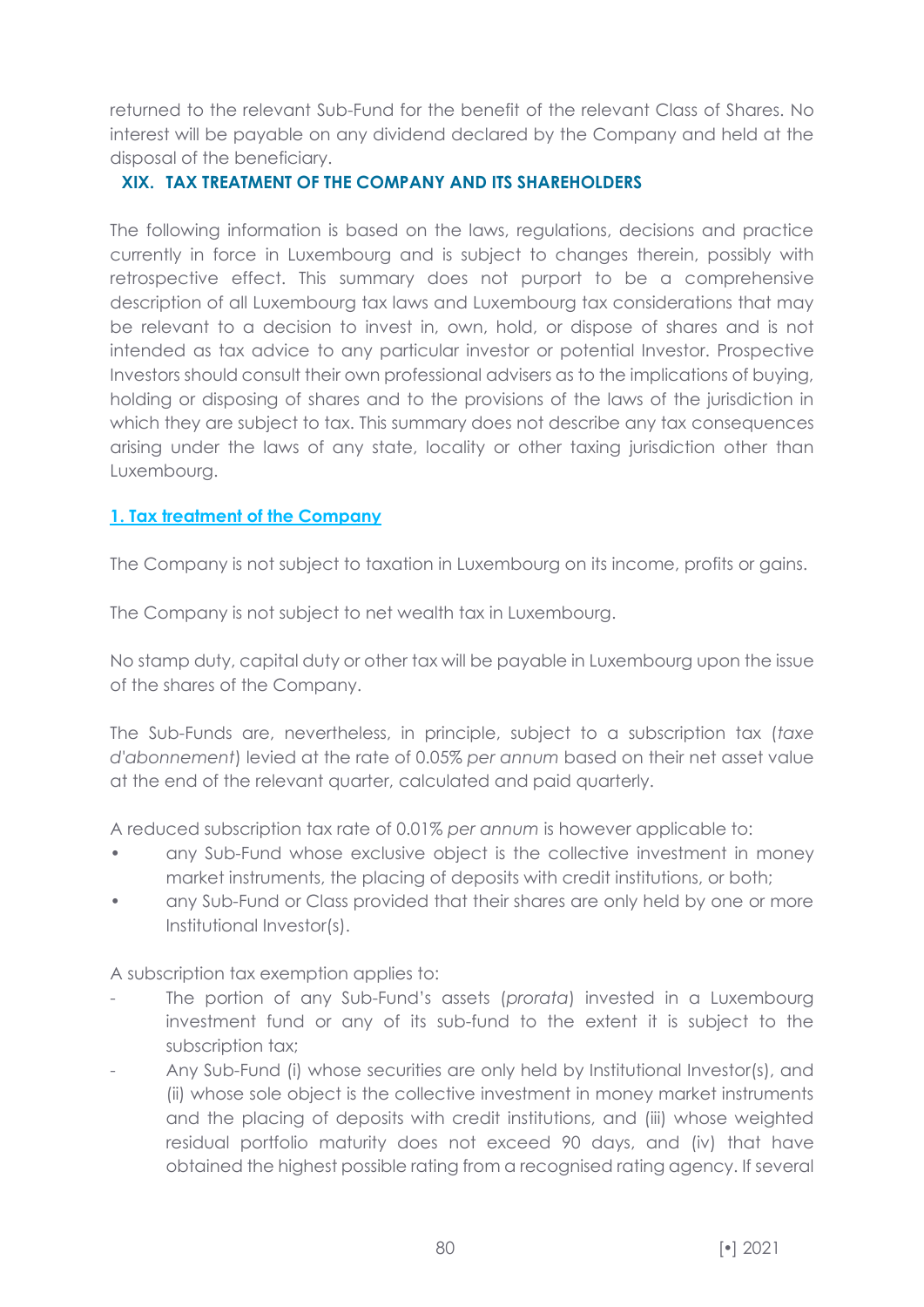Classes are in issue in the relevant Sub-Fund meeting (ii) to (iv) above, only those Classes meeting (i) above will benefit from this exemption;

- Any Sub-Fund, whose main objective is the investment in microfinance institutions:
- Any Sub-Fund, (i) whose securities are listed or traded on a stock exchange and (ii) whose exclusive object is to replicate the performance of one or more indices. If several Classes are in issue in the relevant Sub-Fund meeting (ii) above, only those Classes meeting (i) above will benefit from this exemption; and
- Any Sub-Fund whose securities are reserved for (i) institutions for occupational retirement pension or similar investment vehicles, set-up on initiative of one or more employers and (ii) companies of one or more employers investing funds they hold to provide retirement benefits to their employees.

### **Withholding tax**

Interest and dividend income received by the Company may be subject to nonrecoverable withholding tax in the source countries. The Company may further be subject to tax on the realised or unrealised capital appreciation of its assets in the countries of origin. The Company may benefit from double tax treaties entered into by Luxembourg, which may provide for exemption from withholding tax or reduction of withholding tax rate.

Distributions made by the Company as well as liquidation proceeds and capital gains derived therefrom are not subject to withholding tax in Luxembourg.

# **2. Tax treatment of shareholders**

### **Luxembourg resident individuals**

Capital gains realised on the sale of the shares by Luxembourg resident individuals Investors who hold the shares in their personal portfolios (and not as business assets) are generally not subject to Luxembourg income tax except if:

- (i) the shares are sold within 6 months from their subscription or purchase; or
- (ii) if the shares held in the private portfolio constitute a substantial shareholding. A shareholding is considered as substantial when the seller holds or has held, alone or with his/her spouse and underage children, either directly or indirectly at any time during the five years preceding the date of the disposal, of more than 10% of the share capital of the Company.

Distributions received from the Company will be subject to Luxembourg personal income tax. Luxembourg personal income tax is levied following a progressive income tax scale, and increased by the solidarity surcharge (*contribution au fonds pour l'emploi*).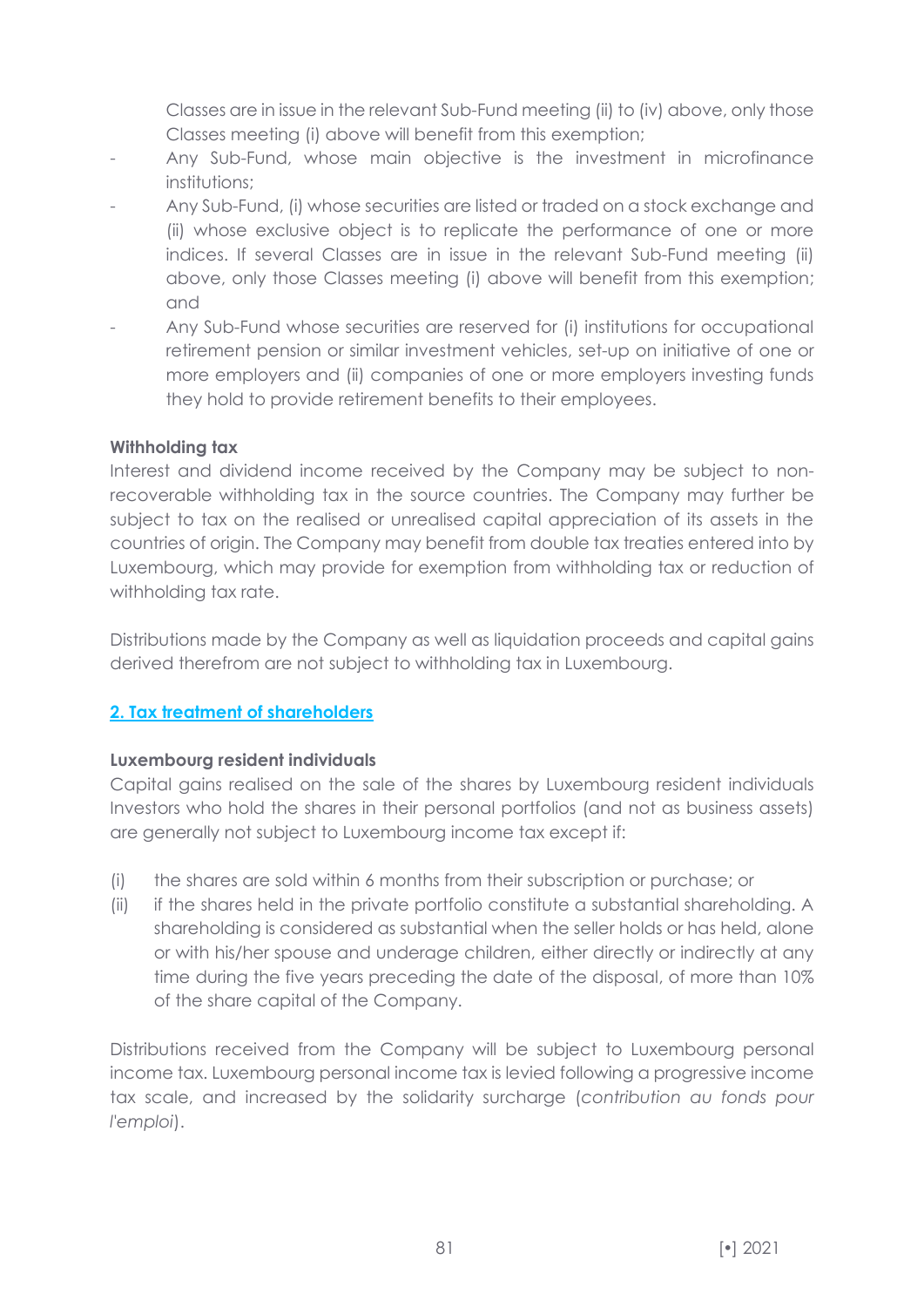### **Luxembourg resident corporate**

Luxembourg resident corporate Investors will be subject to corporate taxation at the applicable rates on capital gains realised upon disposal of shares and on the distribution received from the Company.

Luxembourg resident corporate Investors who benefit from a special tax regime, such as, for example, (i) an undertaking for collective investment subject to the 2010 Law, (ii) specialized investment funds subject to the amended law of 13 February 2007 on specialised investment funds, or (ii) a reserved alternative investment funds subject to the law of 23 July 2016 on reserved alternative investment funds (to the extent they have not opted to be subject to general corporation taxes), or (iv) a family wealth management company subject to the amended law of 11 May 2007 related to family wealth management companies, are exempt from income tax in Luxembourg, but are instead subject to an annual subscription tax (*taxe d'abonnement*) and thus income derived from the shares, as well as gains realized thereon, are not subject to Luxembourg income taxes.

The shares shall be part of the taxable net wealth of the Luxembourg resident corporate Investors except if the holder of the shares is (i) a UCI subject to the 2010 Law, (ii) a vehicle governed by the amended law of 22 March 2004 on securitization, (iii) an investment company in risk capital subject to the amended law of 15 June 2004 on the investment company in risk capital, (iv) a specialized investment fund subject to the amended law of 13 February 2007 on specialised investment funds or (v) a reserved alternative investment fund subject to the law of 23 July 2016 on reserved alternative investment funds, or (vi) a family wealth management company subject to the amended law of 11 May 2007 related to family wealth management companies. The taxable net wealth is subject to tax on a yearly basis at the rate of 0.5%. A reduced tax rate of 0.05% is due for the portion of the net wealth exceeding EUR 500 million.

### **Non-Luxembourg residents**

Shareholders not domiciled, resident or not having a permanent establishment or permanent representative in Luxembourg for taxation purposes are not liable to any corporation, income, transfer, capital or other taxes on holding, sale, purchase or repurchase of Shares in the Fund.

The tax consequences for Shareholders wishing to purchase, subscribe, acquire, hold, convert, sell, redeem or dispose of Shares will depend on the relevant laws of any jurisdiction to which the Shareholder is subject.

# **Automatic Exchange of information**

The Organisation for Economic Co-operation and Development ("OECD") has developed a common reporting standard ("CRS") to achieve a comprehensive and multilateral automatic exchange of information on a global basis.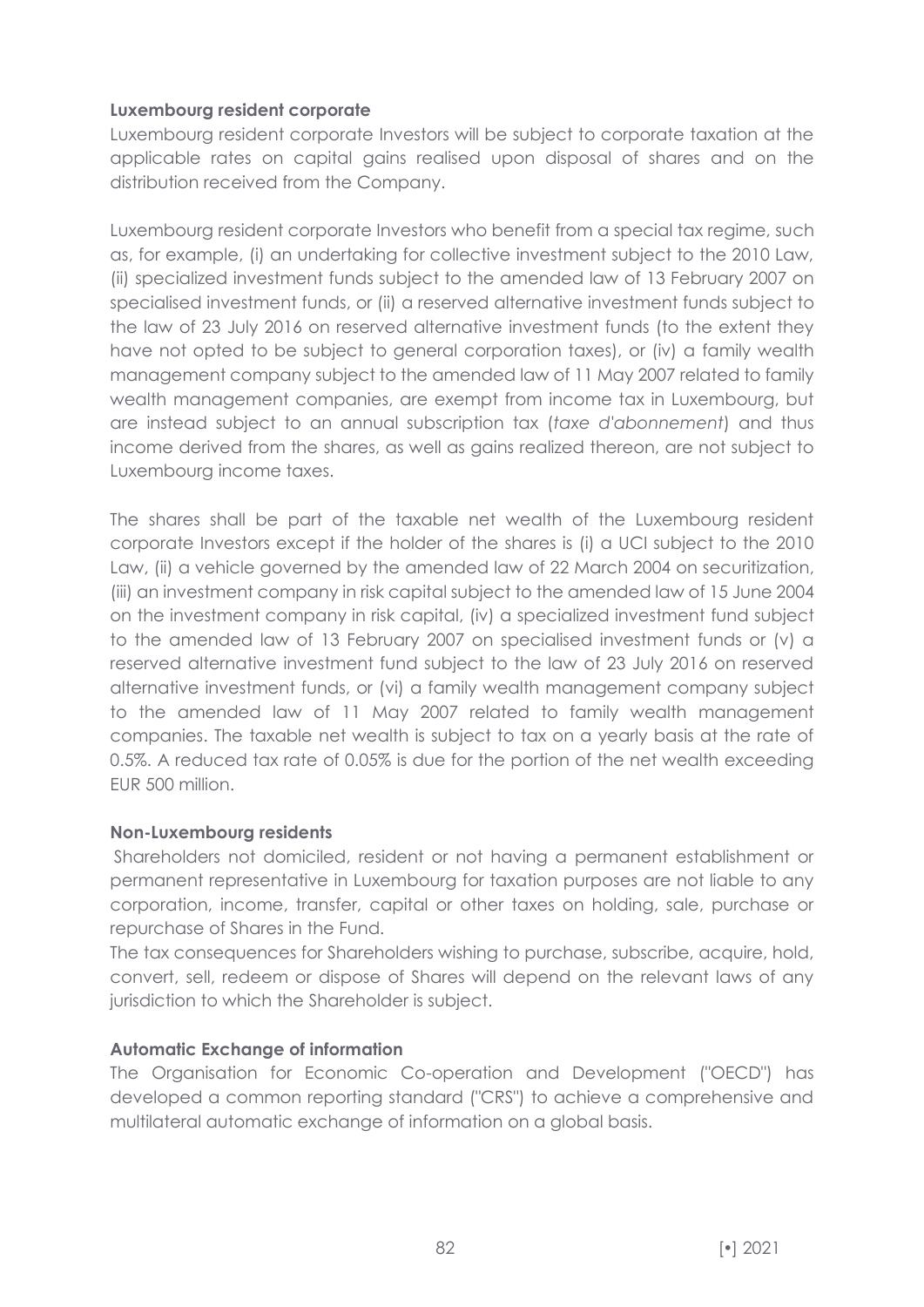On 29 October 2014, Luxembourg signed the OECD's multilateral competent authority agreement ("Multilateral Agreement") to automatically exchange information under the CRS. On 9 December 2014, Council Directive 2014/107/EU amending Directive 2011/16/EU as regards mandatory automatic exchange of information in the field of taxation ("DAC2") was adopted to implement the CRS among the EU Member States. The CRS and the DAC2 were implemented into Luxembourg law by the law of 18 December 2015 on the automatic exchange of financial account information in the field of taxation ("CRS Law").

The CRS Law requires Luxembourg financial institutions to identify their financial account holders (including certain entities and their controlling persons) and establish if they are fiscally resident in (i) an EU Member State other than Luxembourg or (ii) a jurisdiction which has signed the Multilateral Agreement and which is identified in the list of reportable jurisdictions published by Grand Ducal Decree ("CRS Reportable Accounts"). The first official list of CRS reportable jurisdictions was published on 24 March 2017 and is updated from time to time. Luxembourg financial institutions will then report the information on such CRS Reportable Accounts to the Luxembourg tax authorities (Administration des Contributions Directes), which will thereafter automatically transfer this information to the competent foreign tax authorities on a yearly basis.

Accordingly, the Company may require its Shareholders to provide information or documentation in relation to the identity and fiscal residence of financial account holders (including certain entities and their controlling persons) in order to ascertain their CRS status; and report information regarding a Shareholder and his/her/its account holding in the Company to the Luxembourg tax authorities (Administration des Contributions Directes) if such an account is deemed a CRS Reportable Account under the CRS Law.

By investing in the Company, the Shareholders acknowledge that (i) the Company and the Management Company are responsible for the treatment of the personal data provided for in the CRS Law; (ii) the personal data will inter alia be used for the purposes of the CRS Law; (iii) the personal data may be communicated to the Luxembourg tax authorities (Administration des Contributions Directes) and to the tax authorities of CRS reportable jurisdictions; (iv) responding to CRS-related questions is mandatory; and (v) the Shareholders have a right of access to and rectification of the data communicated to the Luxembourg tax authorities (Administration des Contributions Directes).

The Company reserves the right to refuse any subscription for Shares if the information provided or not provided does not satisfy the requirements under the CRS Law.

**Investors should consult their professional advisors on the possible tax and other consequences with respect to the implementation of the CRS.**

**3. United States ("US") Tax Withholding and Reporting under the Foreign Account Tax Compliance Act ("FATCA")**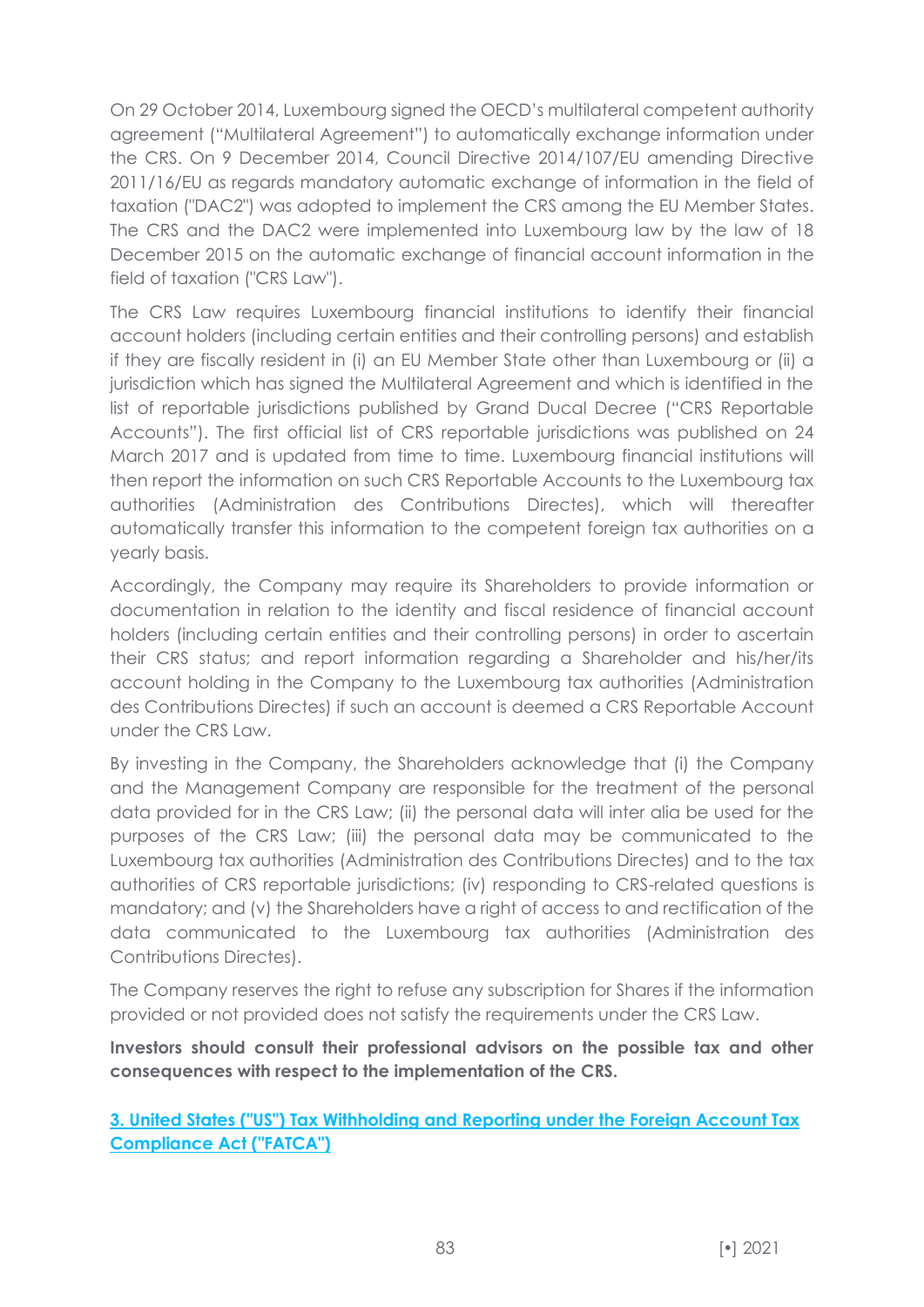The Foreign Account Tax Compliance Act ("FATCA") requires financial institutions outside the U.S. ("foreign financial institutions" or "FFIs") to pass information about "Financial Accounts" held by "Specified U.S. Persons", directly or indirectly, to the U.S. tax authorities (the Internal Revenue Service, "IRS") on an annual basis. A 30% withholding tax is imposed on certain U.S. source income of any FFI that fails to comply with this requirement.

On 28 March 2014, the Grand Duchy of Luxembourg entered into a Model 1 Intergovernmental Agreement ("Luxembourg IGA") with the United States of America and a memorandum of understanding in respect thereof. The Company would hence have to comply with this Luxembourg IGA as implemented into Luxembourg law by the Law of 24 July 2015 relating to FATCA ("FATCA Law") in order to comply with the provisions of FATCA rather than directly complying with the U.S. Treasury Regulations implementing FATCA. Under the FATCA Law and the Luxembourg IGA, the Company may be required to collect information aiming to identify its financial account holders (including certain entities and their controlling persons) that are Specified U.S. Persons for FATCA purposes ("FATCA Reportable Accounts"). Any such information on FATCA Reportable Accounts provided to the Company will be shared with the Luxembourg tax authorities (Administration des Contributions Directes) which will exchange that information on an automatic basis with the IRS.

The Company intends to comply with the provisions of the FATCA Law and the Luxembourg IGA to be deemed compliant with FATCA and will thus not be subject to the 30% withholding tax with respect to its share of any such payments attributable to actual and deemed U.S. investments of the Company. The Company will continually assess the extent of the requirements that FATCA, and notably the FATCA Law, place upon it.

To ensure the Company's compliance with FATCA, the FATCA Law and the Luxembourg IGA in accordance with the foregoing, the Company may:

a) request information or documentation, including W-9 or W-8 tax forms, a Global Intermediary Identification Number, if applicable, or any other valid evidence of a Shareholder's FATCA registration with the IRS or a corresponding exemption, in order to ascertain that Shareholder's FATCA status;

b) report information concerning a Shareholder and his/her/its account holding in the Company to the Luxembourg tax authorities (Administration des Contributions Directes) if such account is deemed a FATCA Reportable Account under the FATCA Law and the Luxembourg IGA;

c) report information to the Luxembourg tax authorities (Administration des Contributions Directes) concerning payments to Shareholders with FATCA status of a non-participating foreign financial institution;

d) deduct applicable U.S. withholding taxes from certain payments made to a Shareholder by or on behalf of the Company in accordance with FATCA, the FATCA Law and the Luxembourg IGA; and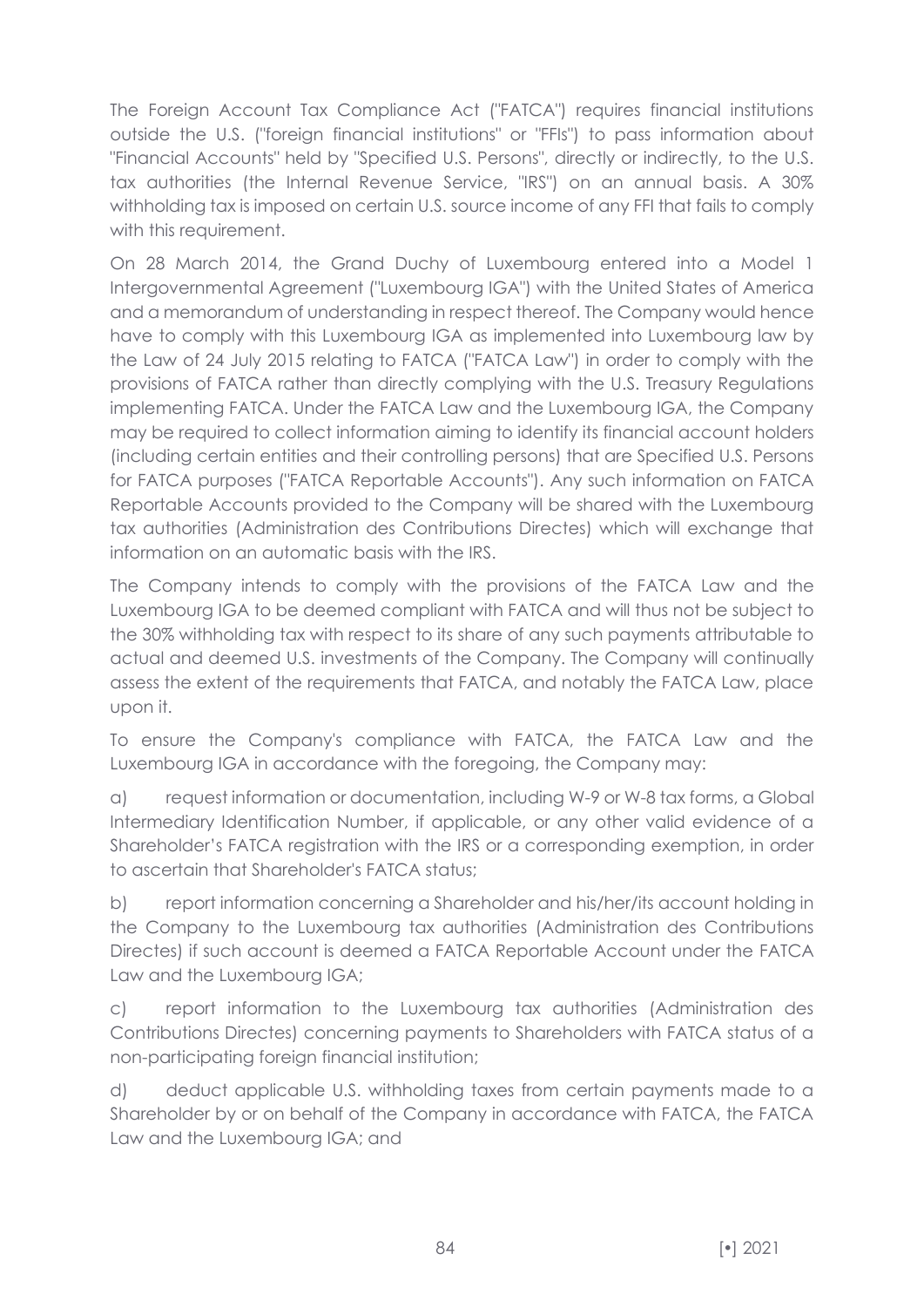e) divulge any such personal information to any immediate payer of certain U.S. source income as may be required for withholding and reporting to occur with respect to the payment of such income.

By investing in the Company, the Shareholders acknowledge that (i) the Company and the Management Company are responsible for the treatment of the personal data provided for in the FATCA Law; (ii) the personal data will inter alia be used for the purposes of the FATCA Law; (iii) the personal data may be communicated to the Luxembourg tax authorities (Administration des Contributions Directes) and to the IRS; (iv) responding to FATCA-related questions is mandatory; and (v) the Shareholders have a right of access to and rectification of the data communicated to the Luxembourg tax authorities (Administration des Contributions Directes).

The Company reserves the right to refuse any subscription for Shares if the information provided or not provided does not satisfy the requirements under FATCA, the FATCA Law and the Luxembourg IGA.

**Prospective investors should consult their professional advisor on the individual impact of FATCA.**

# **XX. CHARGES AND EXPENSES**

The Company will pay all the expenses to be borne by it, including without limitation, expenses relating to the incorporation and subsequent amendment of the Articles, commissions payable to the Management Company, the Investment Managers and/or the Investment Adviser (if any) (as provided in the Prospectus), the Depositary Bank, the Administrative Agent and other agents of the Company, to the members of the Board of Directors and to representatives in those places where the Company is registered, expenses relating to legal advice and auditing of the Company's accounts, expenses associated with fund structuring, regulatory, risk, reporting and fund governance support payable by the Company, expenses in connection with the preparation, advertising, printing and publication of marketing documents, filing or registration expenses, all taxes and duties levied by governmental authorities and stock exchanges, expenses relating to the publication of issue, redemption and conversion prices, all other operating expenses, including finance, banking or brokerage fees incurred on the purchase or sale of assets or otherwise, and all other administrative expenses. In addition, directors may obtain reimbursement of travel, hotel and other expenses incurred in connection with their attendance at Board of Directors' meetings or general shareholders' meetings of the Company.

Expenses relating to the creation of a new Sub-Fund will be amortised over a period of no more than five years on the assets of this Sub-Fund.

Credit Suisse Fund Services (Luxembourg) S.A. and Credit Suisse (Luxembourg) S.A. will be paid a remuneration for their depositary bank respectively central administration services as disclosed in the relevant Appendix. The depositary bank and central administration commissions are payable in arrears and may vary from one Sub-Fund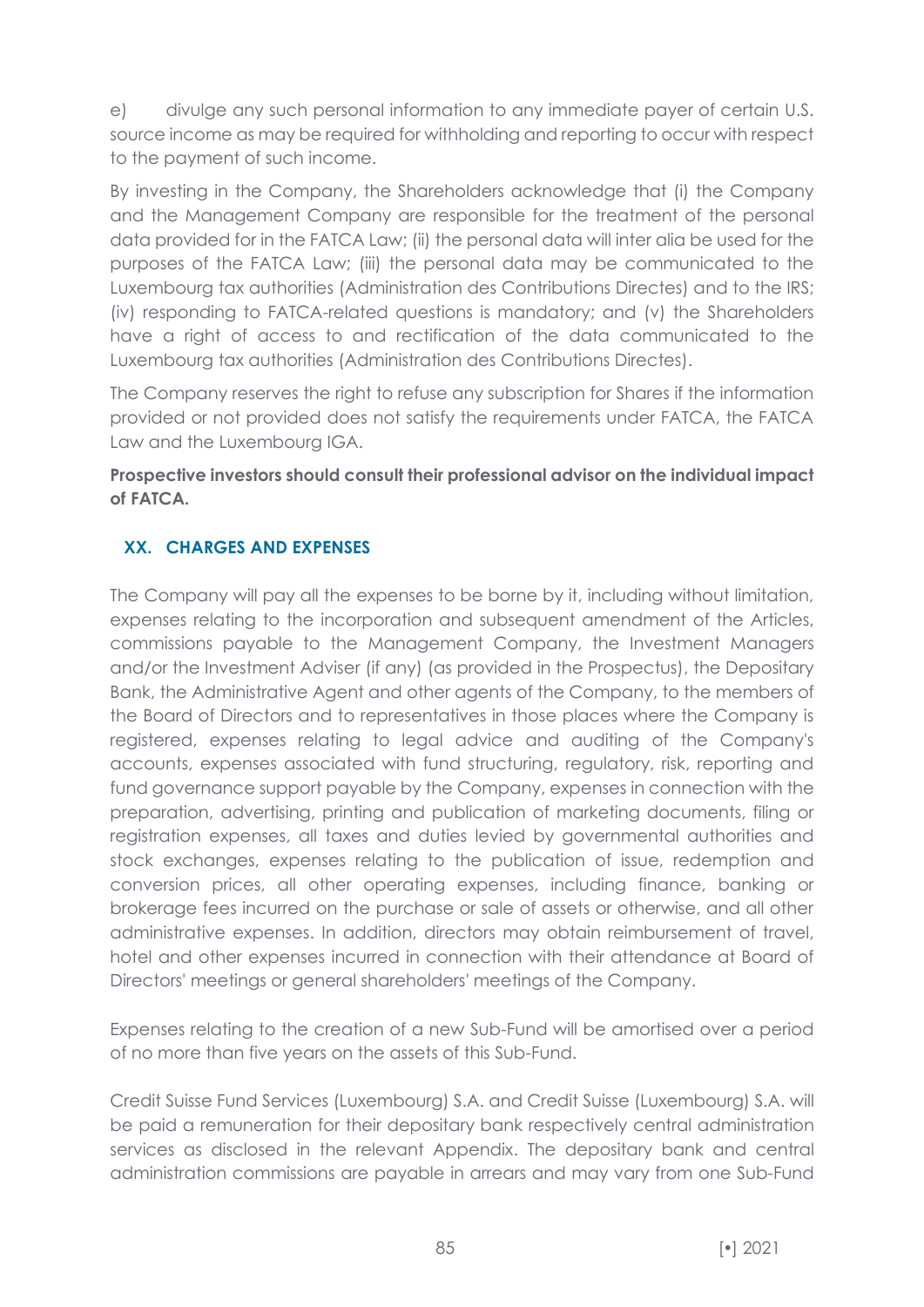to another.

Each of the Management Company, the Depositary Bank and the Administrative Agent is entitled to an annual minimum fee from the Company in the amount of EUR 145,000, EUR 110,000 and EUR 150,000 respectively (each a "**Minimum Fee**"). As such, each Sub-Fund will be required to bear its pro rata portion of such Minimum Fees based on the relevant Sub-Fund's net asset value. The actual fees that are borne by each Sub-Fund will be disclosed in the annual report.

The fees payable to the Investment Managers and/or Investment Adviser (if any) are disclosed in the Appendix for each Sub-Fund.

# **XXI. DISSOLUTION OF THE COMPANY**

The Company may be dissolved at any time by decision of the general meeting of shareholders deciding with the same quorum and majority requirements as for the amendment of the Articles.

The question of the dissolution of the Company must also be submitted to the general meeting of shareholders if the share capital falls below two-thirds of the minimum share capital required by the 2010 Law; in this case, the general meeting shall deliberate with no quorum requirement and shall decide by a simple majority of the votes cast.

The question of the dissolution of the Company must also be submitted to the general meeting of shareholders if the share capital falls below one quarter of the minimum share capital required by the 2010 Law; in this case, the general meeting shall deliberate with no quorum requirement and the dissolution may be resolved by shareholders holding a quarter of the shares at the meeting.

Such general meeting of shareholders shall be convened so that it is held within 40 days from the ascertainment that the net assets of the Company have fallen below two-thirds or one quarter of the minimum share capital, as the case may be.

# **XXII. LIQUIDATION AND MERGER OF SUB-FUNDS**

# **1. Liquidation of a Sub-Fund**

The Board of Directors may decide to close one or more Sub-Funds in the interests of the shareholders, if, in the opinion of the Board of Directors, significant changes in the political or economic situation render this decision necessary or if for any reason the value of the net assets of one or more Sub-Funds falls below an amount considered by the Board of Directors to be the minimum threshold for the Sub-Fund to be managed properly.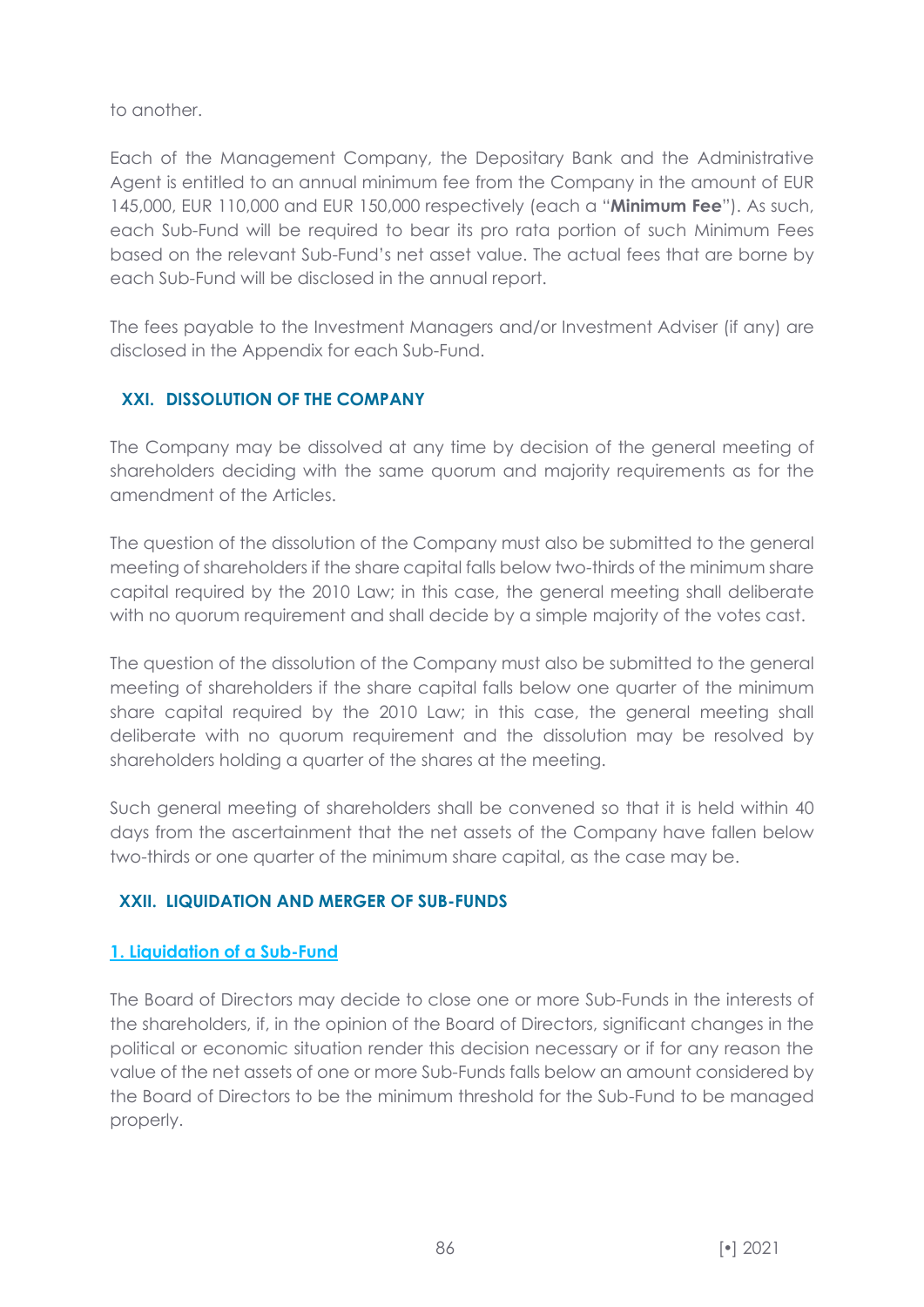The Board of Directors may also decide to convene a general shareholders' meeting for a Sub-Fund for the purpose of deciding its dissolution. This general meeting will deliberate without any quorum requirement and the decision to dissolve the Sub-Fund will be taken by a majority of the votes cast.

In the event of the dissolution of a Sub-Fund or the Company, the liquidation will be carried out pursuant to the provisions of the 2010 Law, governing undertakings for collective investment, which sets out the procedures to enable shareholders to benefit from liquidation proceeds and in this context provides for the depositing of any amount that could not be distributed to shareholders when the liquidation is complete with the *Caisse de Consignation* in Luxembourg.

# **2. Merger with another Sub-Fund or with another undertaking for collective investment**

The Board of Directors may decide to merge any Sub-Fund with another undertaking for collective investment qualifying as a UCITS (whether subject to Luxembourg law or not) or with another Sub-Fund of the Company.

Any such merger shall be decided by the Board of Directors unless the Board of Directors decides to submit the decision for a merger to a meeting of shareholders of the Sub-Fund concerned. No quorum is required for such a meeting and decisions are taken by a simple majority of the votes cast. In case of a merger of a Sub-Fund where, as a result, the Company ceases to exist, the merger shall be decided by a meeting of shareholders resolving in accordance with the quorum and majority requirements for changing the Articles.

Any such merger will be undertaken in accordance with the 2010 Law which provides, inter alia, that shareholders will be informed of such mergers and have the possibility to redeem their shares free of charge during 30 days prior to the last day on which such redemptions will be accepted.

# **3. Consolidation / Split of Classes of Shares**

The Board of Directors may also decide to split or consolidate different Classes of Shares within a Sub-Fund. Such decision will be published in accordance with applicable laws and regulations.

# **4. Split of Sub-Funds**

The Board of Directors may decide the reorganisation of a Sub-Fund, by means of a division into two or more Sub-Funds. Such decision will be published in accordance with applicable laws and regulations. Such publication will normally be made one month before the date on which the reorganisation becomes effective in order to enable the shareholders to request redemption of their shares, free of charge, before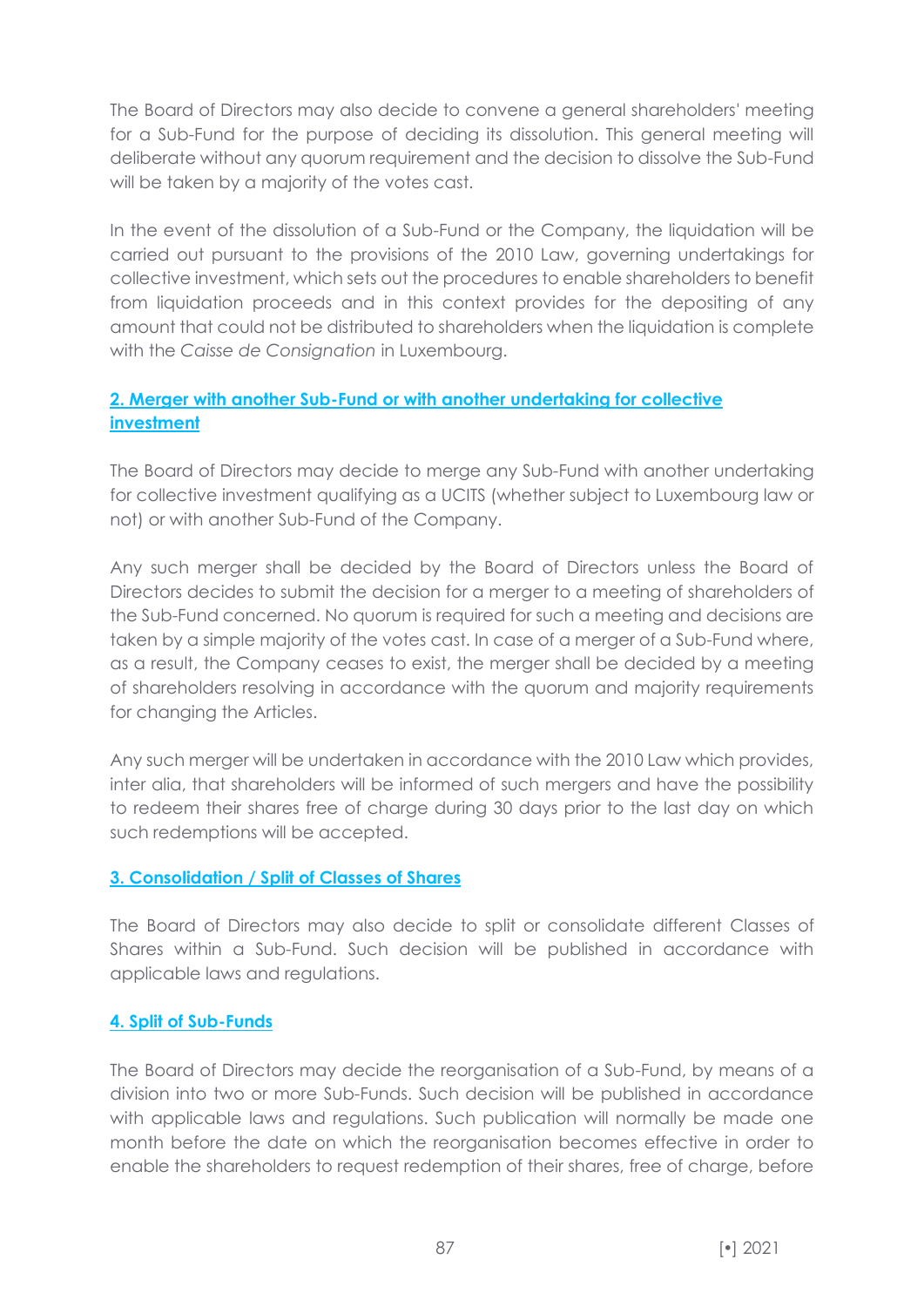the operation involving division into two or more Sub-Funds becomes effective.

## **XXIII. DATA PROTECTION**

The Company and the Management Company (the "Controllers") jointly process information relating to several categories of identified or identifiable natural persons (including, in particular but not limited to, prospective or existing investors, their beneficial owners and other natural persons related to prospective or existing investors) who are hereby referred to as the "Data Subjects". This information has been, is and/or will be provided to, obtained by, or collected by or on behalf of, the Controllers directly from the Data Subjects or from other sources (including prospective or existing investors, intermediaries such as distributors, wealth managers and financial advisers, as well as public sources) and is hereby referred to as the "Data".

Detailed and up-to-date information regarding the processing of Data by the Controllers is contained in a data protection notice (the "Data Protection Notice"). Investors and any persons contacting, or otherwise dealing directly or indirectly with, any of the Controllers or their service providers in relation to the Company are invited to obtain and take the time to carefully consider and read the Data Protection Notice.

#### **Obtaining and accessing the Privacy Notice**

The Data Protection Notice will be made available in the application form issued by the Company to the investors and can be accessed or obtained online at https://www.credit-suisse.com/media/assets/microsite/docs/multiconcept/mcfmfunds-investors-notice-en.pdf.

The Data Protection Notice notably sets out and describes in more detail:

- the legal basis for processing the Data; and where applicable the categories of Data processed, from which source the Data originate, and the existence of automated decision-making, including profiling (if any).
- that Data will be disclosed to several categories of recipients; that certain of these recipients (the "Processors") are processing the Data on behalf of the Controllers; that the Processors include most of the service providers of the Controllers; and that the Processors will act as processors on behalf of the Controllers and may also process Data as controllers for their own purposes.
- that Data will be processed by the Controllers and the Processors for several purposes (the "Purposes") and that these Purposes include (i) the general holding, maintenance, management and administration of prospective and existing investment and interest in the Company, (ii) enabling the Controllers and the Processors to perform their services for the Fund, and (iii) enabling the Controllers and the Processors to comply with legal, regulatory and/or tax (including FATCA/CRS) obligations.
- that Data may, and where appropriate will, be transferred outside of the European Economic Area, including to countries whose legislation does not ensure an adequate level of protection as regards the processing of personal data.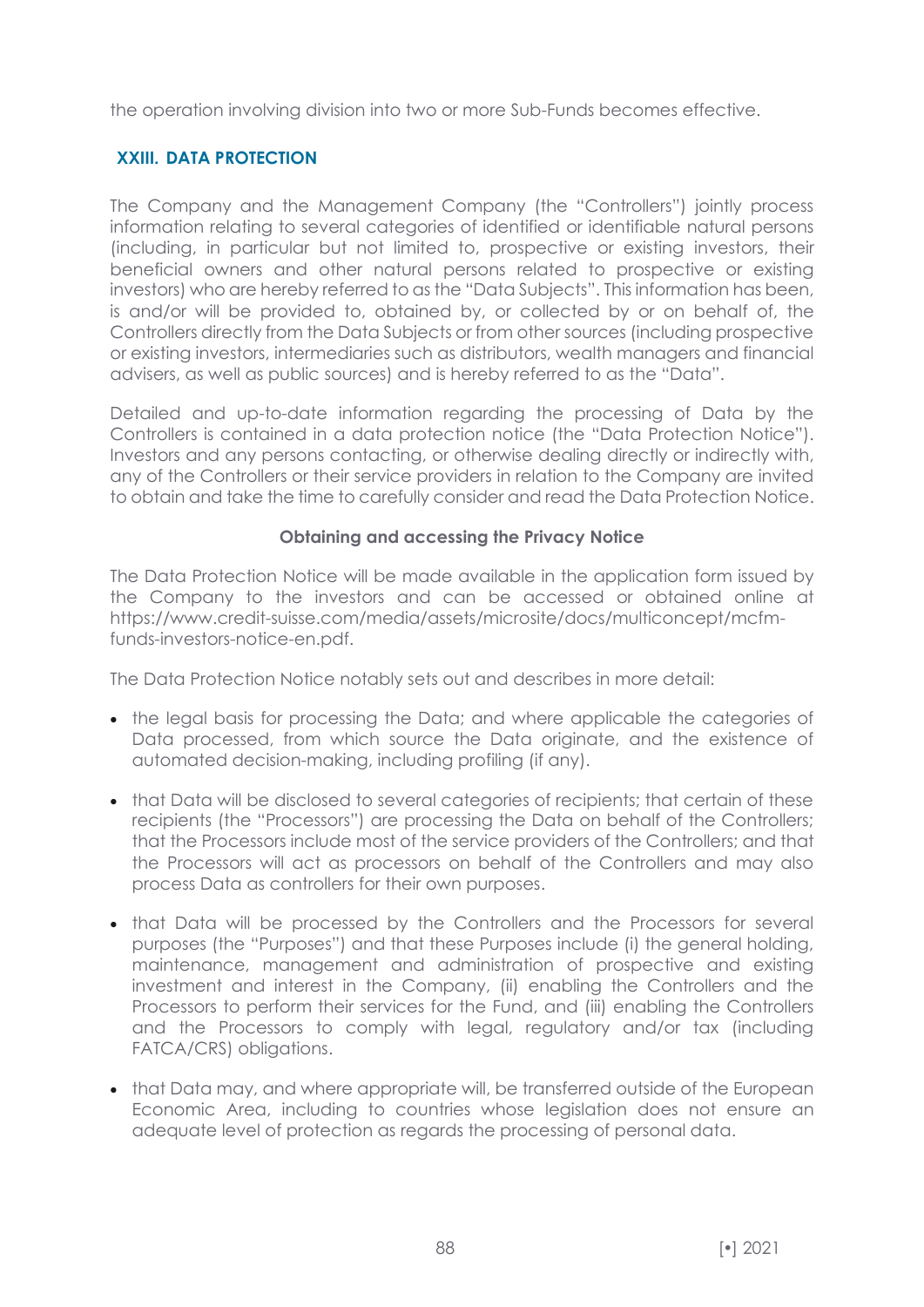- that any communication (including telephone conversations) (i) may be recorded by the Controllers and the Processors and (ii) will be retained for a period of 10 years from the date of the recording.
- that Data will not be retained for longer than necessary with regard to the Purposes, in accordance with applicable laws and regulations, subject always to applicable legal minimum retention periods.
- that failure to provide certain Data may result in the inability to deal with, invest or maintain an investment or interest in, the Company.
- that Data Subjects have certain rights in relation to the Data relating to them, including the right to request access to such Data, or have such Data rectified or deleted, the right to ask for the processing of such Data to be restricted or to object thereto, the right to portability, the right to lodge a complaint with the relevant data protection supervisory authority, or the right to withdraw any consent after it was given.
- That the Data Protection Notice may be updated from time to time and the investors will be notified in writing in case of any changes.
- That the Data Protection Notice applies to the investors of the Fund and to any natural persons (including, but not limited to, directors, representatives, agents or employees) whose information the investors provide to the Controllers and the Processors in connection with the relationship with the investors, and that it is the responsibility of the investors to ensure that any of these natural persons whose personal data the investors provide are aware of their rights in this regard and are provided with a copy of the Data Protection Notice.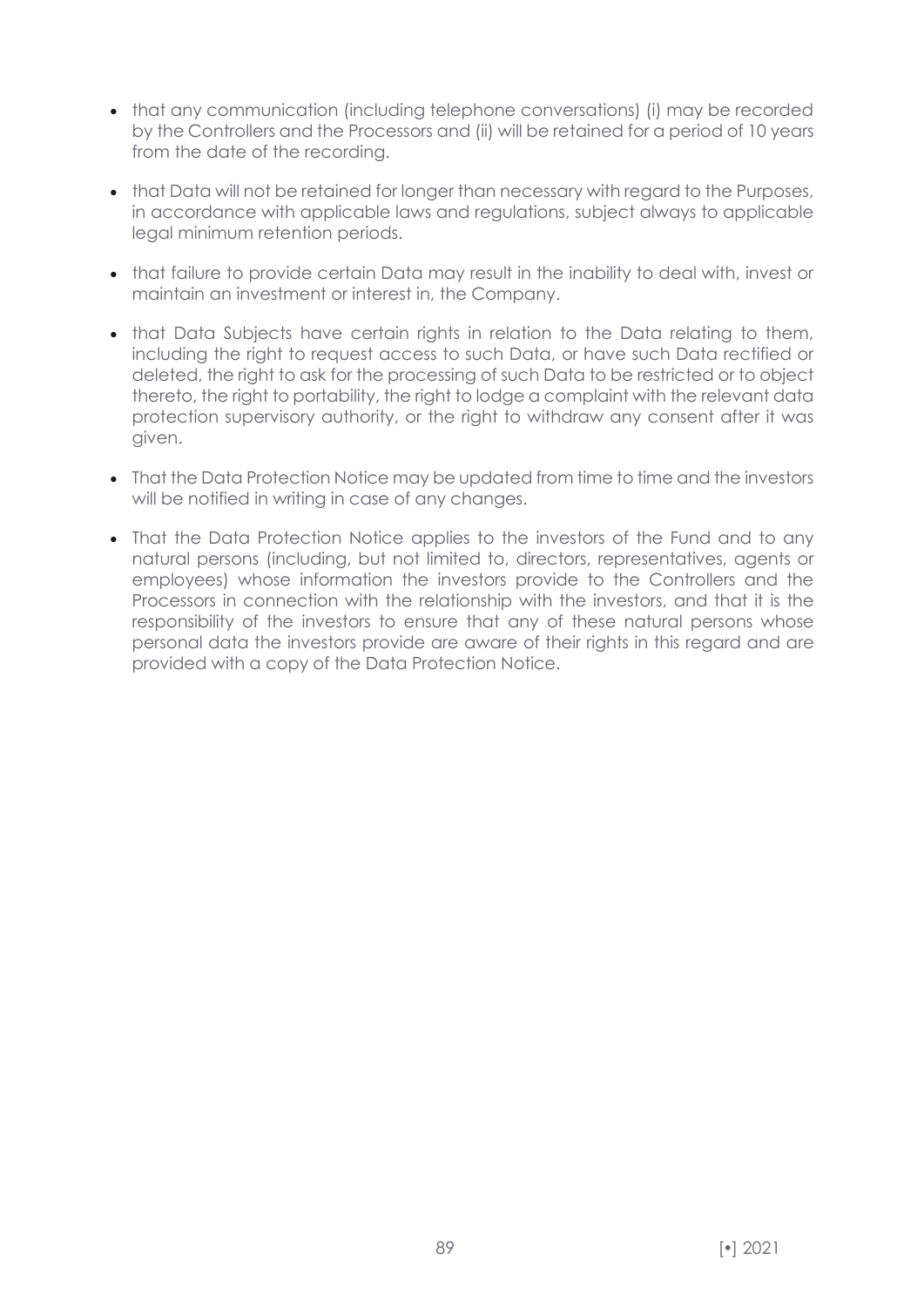## **APPENDIX: THE SUB-FUNDS**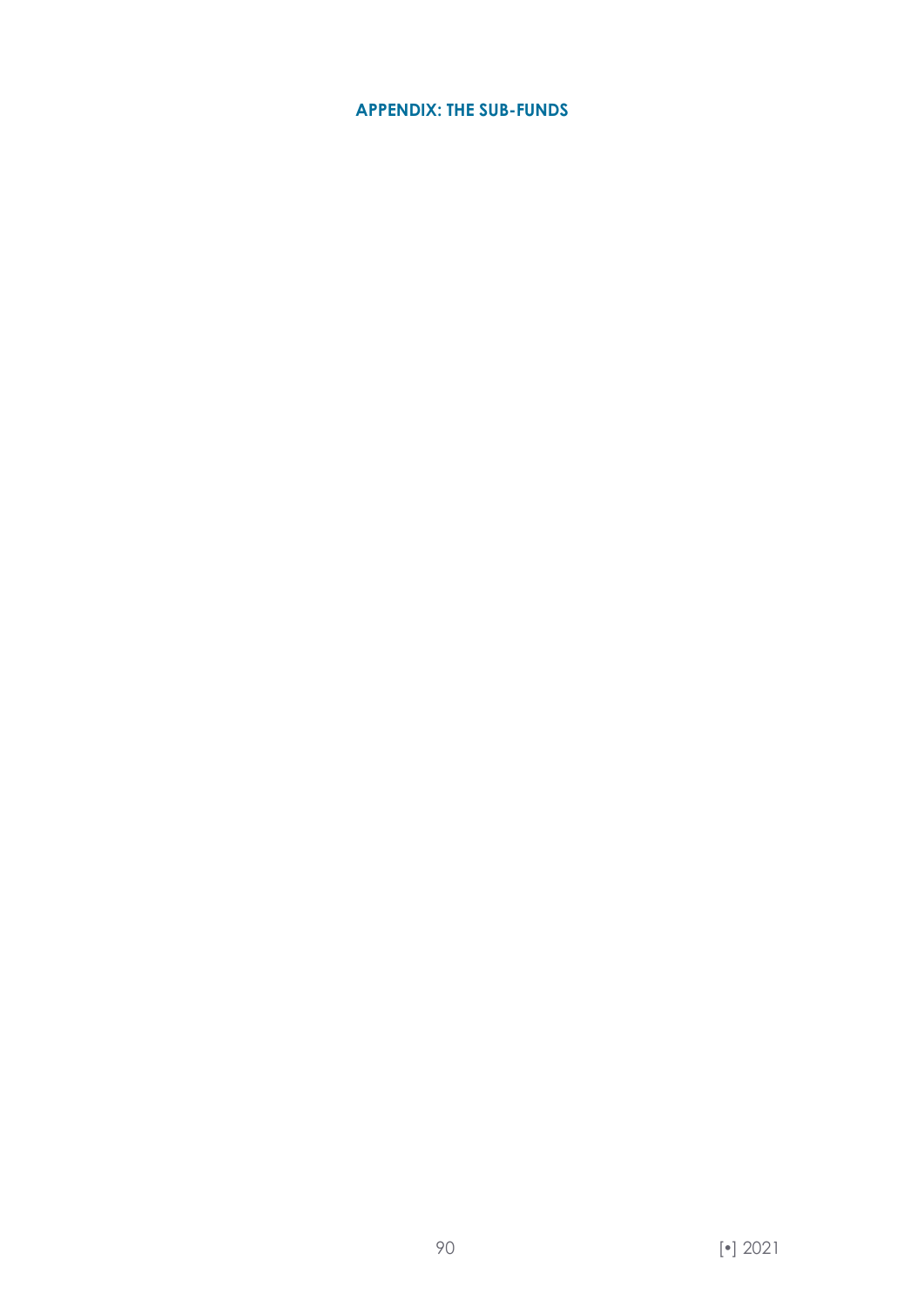### **I. WOODMAN SICAV – WOODMAN EUROPE DYNAMIC FUND**

## **1. Reference currency**

The reference currency of the Sub-Fund is the Euro (EUR).

### **2. Objectives of the Compartment**

The objective of the Sub-Fund is to achieve medium to long term capital growth.

## **3. Investment Policy**

The Sub-Fund will primarily invest, directly or indirectly (for example through derivatives, structured products or Other UCIs and/or UCITS) in equities and equity-type transferable securities (such as American depositary receipts ("ADR"s) or global depositary receipts ("GDRs") instruments) of small and medium-sized companies that have at the time of their purchase a market capitalisation which is below EUR 20 billion and either have their registered office in a Member State or in an EFTA member state (hereafter "Europe") or carry out the majority of their activities in Europe or generate the majority of their revenue from Europe or are listed on a European Regulated Market. These companies may include European emerging markets companies.

The Sub-Fund may invest up to 49% of its net assets in other equity and equity-type related transferable securities worldwide which do not fulfil the above requirements.

The Sub-Fund may invest up to 49% in liquidities (including fixed income instruments or treasury bills issued by a government of any OECD country or supra national organisations, money market instruments and cash).

The portfolio may be concentrated in a single economic sector, a single currency, a single geographic region or a limited number of investments.

The Sub-Fund may use derivatives on eligible equity indices irrespective of the market capitalization of their constituents for the aim to hedge its equity exposure, which do not need to fulfil the hedging criteria.

### **Indirect exposures through derivatives and structured products**

Within the limits of the investment restrictions disclosed in the Prospectus, the Sub-Fund may use derivative and structured products. Only derivative products linked to equity and currency instruments may be used for leverage purpose.

The structured products that may be used include, but are not limited to, notes, certificates or any other eligible transferable security whose returns are linked, inter alia, to an index that complies with the provisions of Article 9 of the Grand Ducal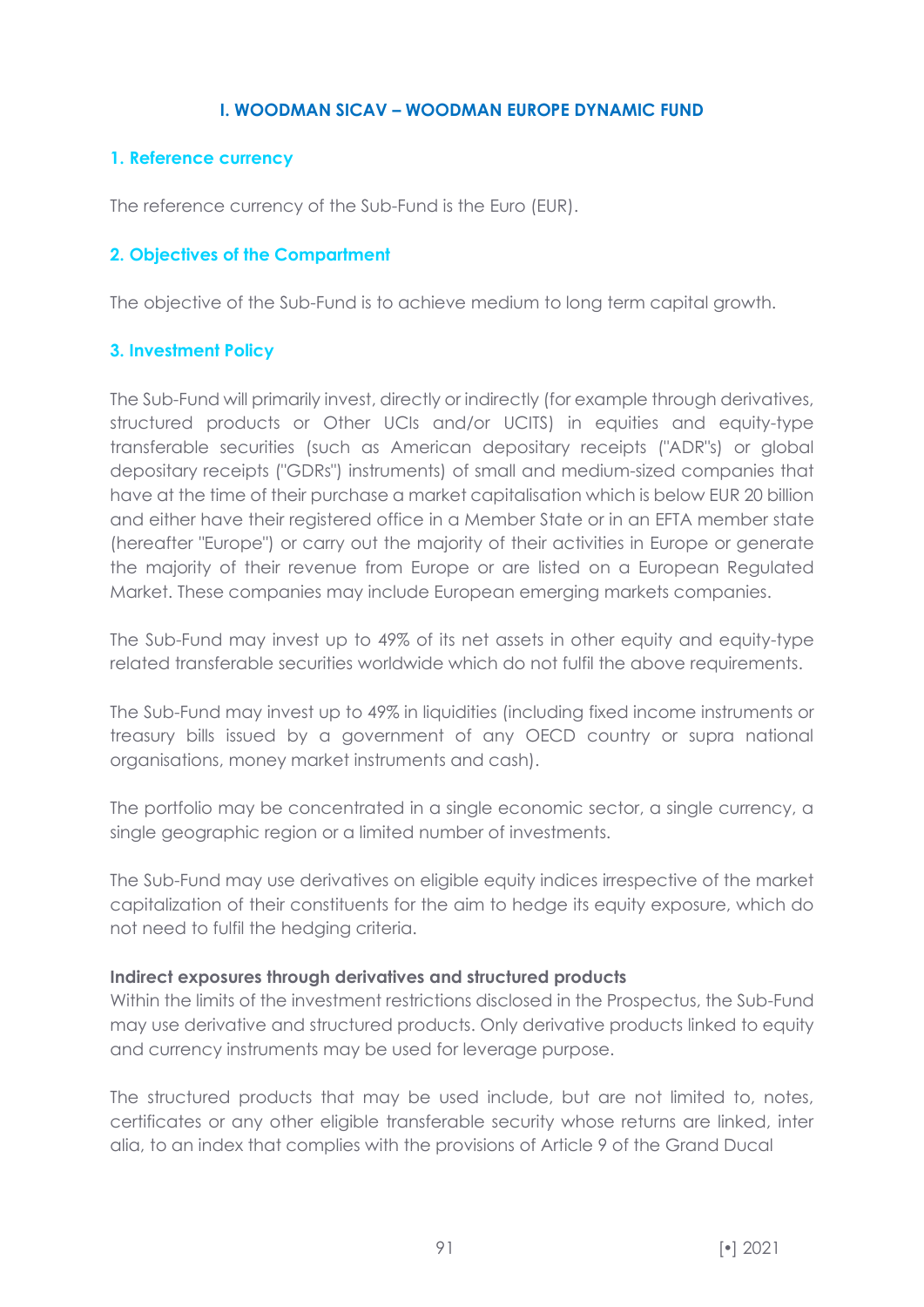regulation of 8 February 2008 (including indices on commodities, precious metals, volatility, etc.), currencies, interest rates, transferable securities, a basket of transferable securities, or a UCI, in compliance with the 2010 Law and the Grand Ducal regulation of 8 February 2008 and CSSF Circular 14/592.

The Sub-Fund may use any type of financial derivative instrument traded on a Regulated Market and/or over-the-counter (OTC), provided that they are entered into with leading financial institutions specialised in this type of transaction. In particular, the Sub-Fund may, *inter alia* but not exclusively, invest in warrants, futures, options, swaps (such as total return swaps, contracts for difference, credit default swaps) and forward contracts on currencies (including non-delivery forwards), interest rates, transferable securities, a basket of transferable securities, indices (such as on commodities, precious metals, volatility, etc.) or UCIs.

Derivatives (including but not limited to futures, options, forwards and credit default swaps) and structured instruments may be used to implement the investment strategy, for hedging purposes and for the efficient management of the portfolio.

Structured products and derivatives may for example be used to implement the following strategies:

- Investing in equity index or single equity futures, options or total return swaps that generate an exposure to the underlying equity or equity index or for hedging purposes.
- Purchasing equity linked notes to gain exposure to a specific stock or basket of stocks.

# **Additional Investment Restrictions**

The Sub-Fund may invest up to 10% of its net assets in fixed income instruments. The Sub-Fund is explicitly allowed to invest in convertible bonds.

In response to exceptional circumstances, the Sub-Fund may invest on a temporary basis up to 100% of its net assets in liquidities (including bonds or treasury bills issued by a government of any OECD country or supra national organisations, money market instruments and cash) if the Investment Manager believes that this is in the best interest of shareholders.

The Sub-Fund may be leveraged up to 100% through the use of derivatives linked to equity and currencies as follows:

### *Equity*

The Sub-Fund may be leveraged up to 100% through long and short equity positions via derivatives.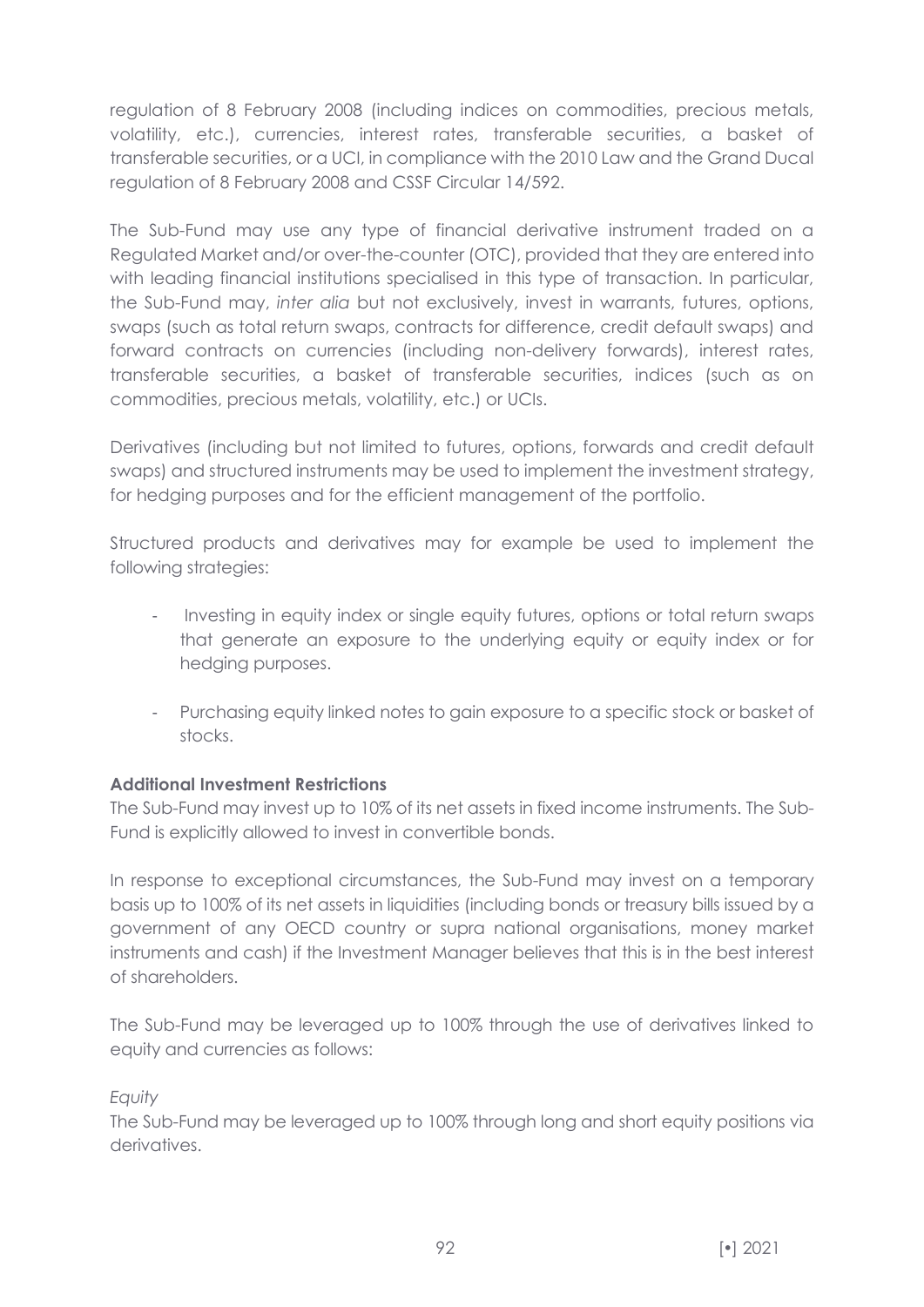### *Currency*

The Sub-Fund may use currency derivatives such as forwards, futures options or swaps for hedging purposes, to reallocate currency exposures as well as to take currency bets. In relation to the latter, the Sub-Fund may generate up to 50% leverage.

# **4. Investment Manager of the Sub-Fund**

The Management Company has appointed Woodman Asset Management AG, Poststrasse 26, CH-6300 Zug, Switzerland as Investment Manager of the Sub-Fund. For this purpose, an agreement was signed which may be terminated at any time by either party subject to a three months' notice.

# **5. Valuation Day**

The net asset value of every share class in the Sub-Fund is calculated as at each Business Day.

# **6. Deadline for receipt of subscription, redemption and conversion orders**

16:00 (Luxembourg time) one Business Day before the relevant Valuation Day.

# **7. Value date for receipt of the subscription price and payment of the redemption price for shares**

The subscription price for each share must reach the Depositary Bank two Business Days following the applicable Valuation Day.

The redemption price for each share will, in principle, be paid to the shareholder within three (3) Business Days from the applicable Valuation Day.

# **8. Classes of Shares**

The Sub-Fund issues Class R and I capitalisation ("cap.") and distribution ("dist.") shares in such currencies as specified below:

| R H cap. USD | I H cap. USD   |
|--------------|----------------|
| R cap. EUR   | $ $ I cap. EUR |
| R H cap. CHF | I H cap. CHF   |

All share classes denominated in a currency other than the reference currency of the Sub-Fund will be hedged ("H") against this reference currency. Investors should consult Section VIII "Hedged Classes" of this Prospectus.

Class R shares are available to all investors. Class R shares are not subject to any minimum initial or subsequent subscription amount nor to a minimum holding amount.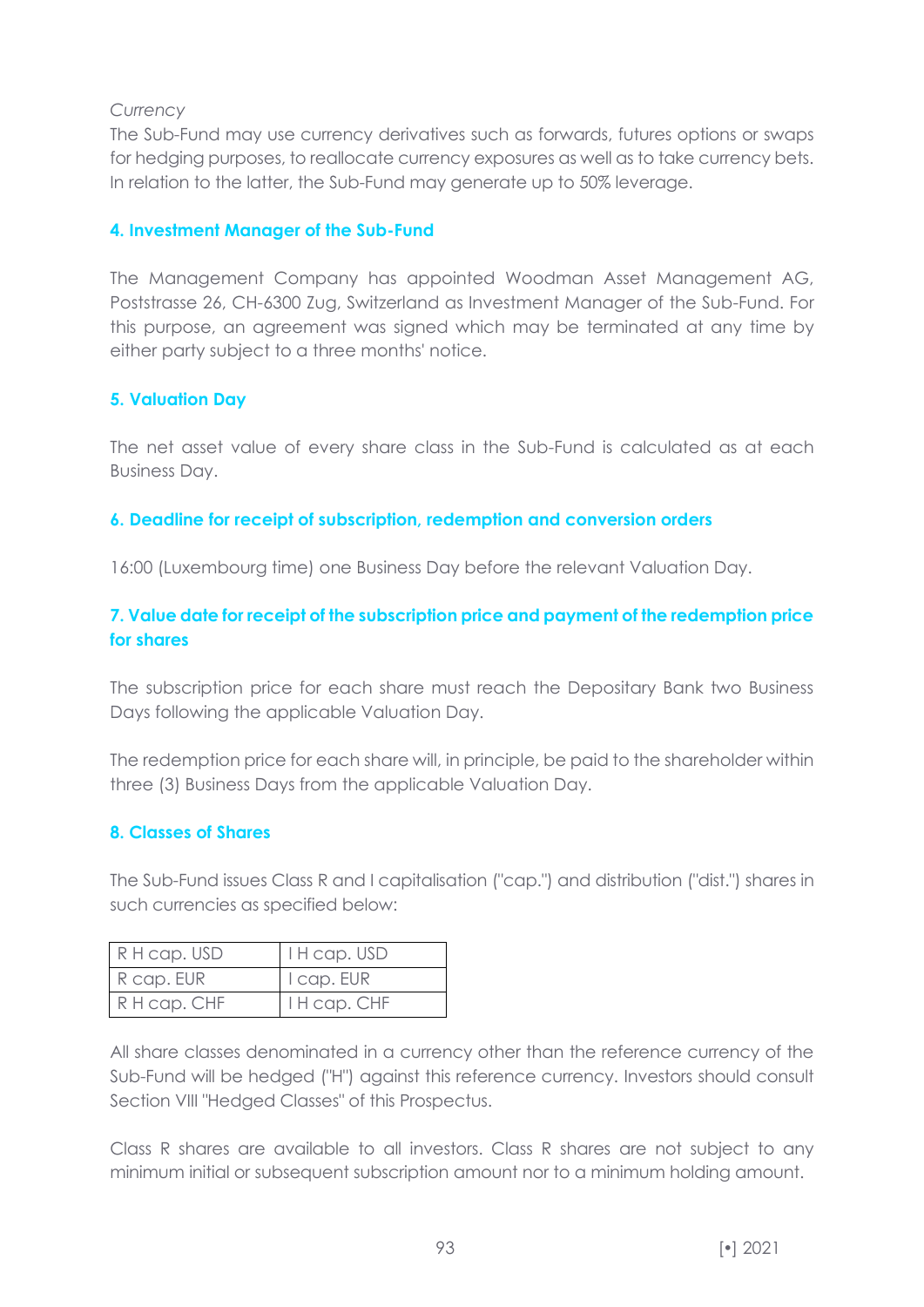Class I shares are reserved to Institutional Investors. Class I shares shall be subject to a minimum initial subscription and holding amount of 1'000'000 USD (or equivalent in another currency). There is no minimum subsequent subscription amount.

#### **9. Distribution policy**

It is anticipated that the capitalisation shares issued in this Sub-Fund will not distribute any dividends.

### **10. Subscription, redemption and conversion fees**

A subscription fee of up to 5% of the Net Asset Value per share subscribed may be charged in relation to Class R and I shares for the benefit of the financial intermediaries and other persons involved in the distribution of shares.

No redemption or conversion fee shall be charged for Class R or I shares.

# **11. Management Fee, Investment Management Fee, Central Administration Fee and Depositary Bank Fee**

The maximum management fee for all Shares of all Classes paid out of the assets of the Sub Fund is calculated monthly on the basis of the average Net Asset Value of the respective Class and amounts to (i) up to 1.55% p.a. (plus any applicable taxes, if any) for Shares of Classes R and (ii) up to 0.85% p.a. (plus any applicable taxes, if any) for Shares of Classes I, subject to a Minimum Fee (each plus any applicable taxes, if any).

The maximum investment management fee for the Investment Manager paid out of the management fee amounts to (i) up to 1.50% p.a. (plus any applicable taxes, if any) for Shares of Classes R and (ii) up to 0.80% p.a. (plus any applicable taxes, if any) for Shares of Class I.

In addition to such management fee, the Administrative Agent is entitled to receive a central administration fee paid out of the assets of the Sub Fund for its central administration services up to 0.06% p.a. calculated monthly on the basis of the average Net Asset Value of the respective Class (each plus any applicable taxes, if any), subject to a Minimum Fee (each plus any applicable taxes, if any).

The Depositary Bank is entitled to receive an annual depositary bank fee paid out of the assets of the Sub Fund for its depositary bank services which is calculated monthly on the basis of the average Net Asset Value of the respective Class and amounts to (i) up to 0.05% p.a. subject to a Minimum Fee (each plus any applicable taxes, if any) plus (ii) a variable amount for transactions depending on the actual number of transactions (plus any applicable taxes, if any) plus (iii) a fixed amount for the services rendered for Depository Bank monitoring & control of USD 11,000 p.a. (plus any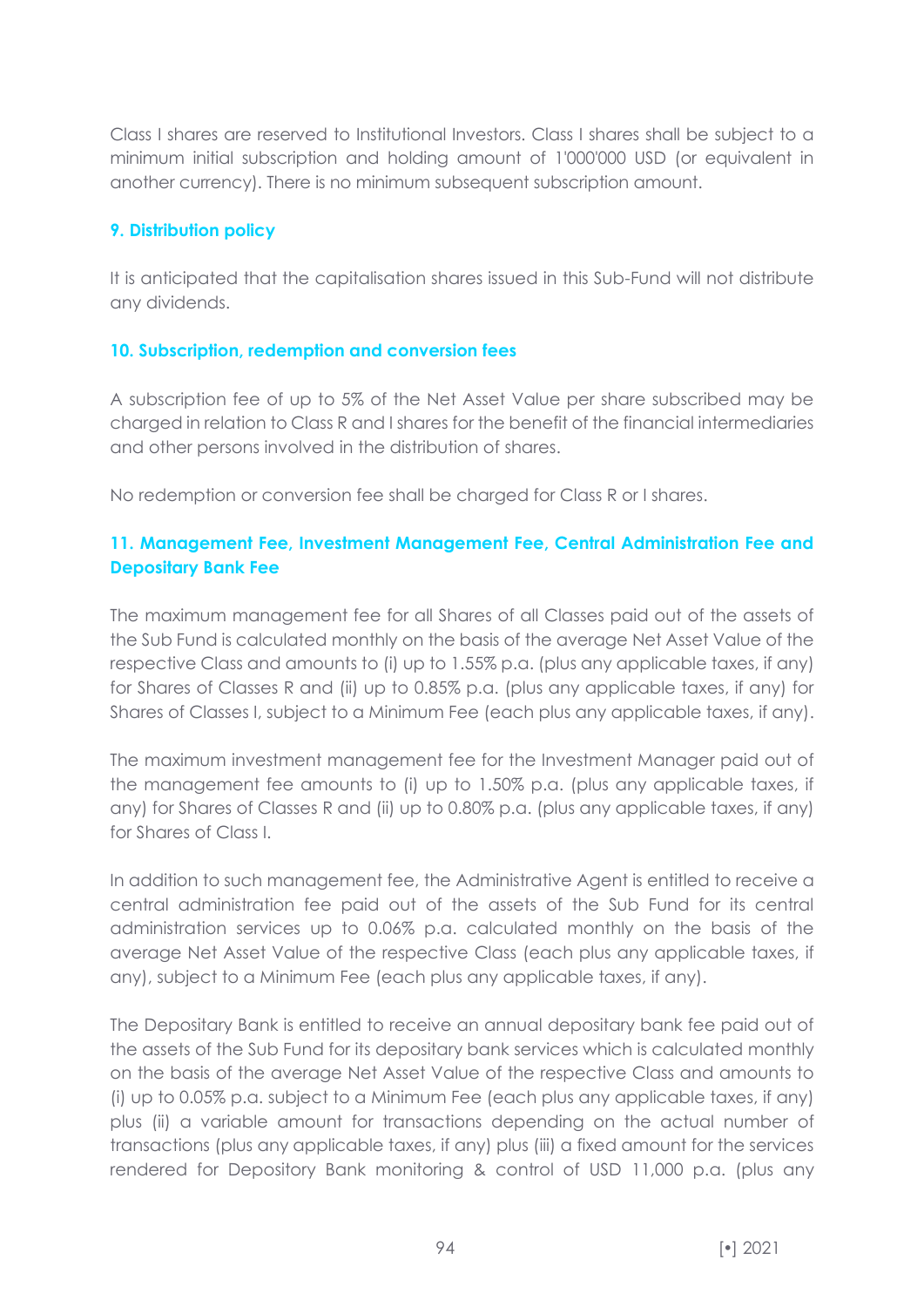applicable taxes, if any).

The actual fees that are charged shall be disclosed in the respective annual or semiannual report.

### **12. Risk Measurement Approach**

The global exposure of the Sub-Fund is measured and controlled using the Commitment Approach.

#### **13. SFT Disclosures**

This Sub-Fund will not enter into SFT Transactions except total return swaps (for more details please consult section VI, point 9 of the main part of the Prospectus) as defined the in the SFT Regulation.

The expected proportion of net assets of the Sub-Fund which will be subject to total return swaps is 10%.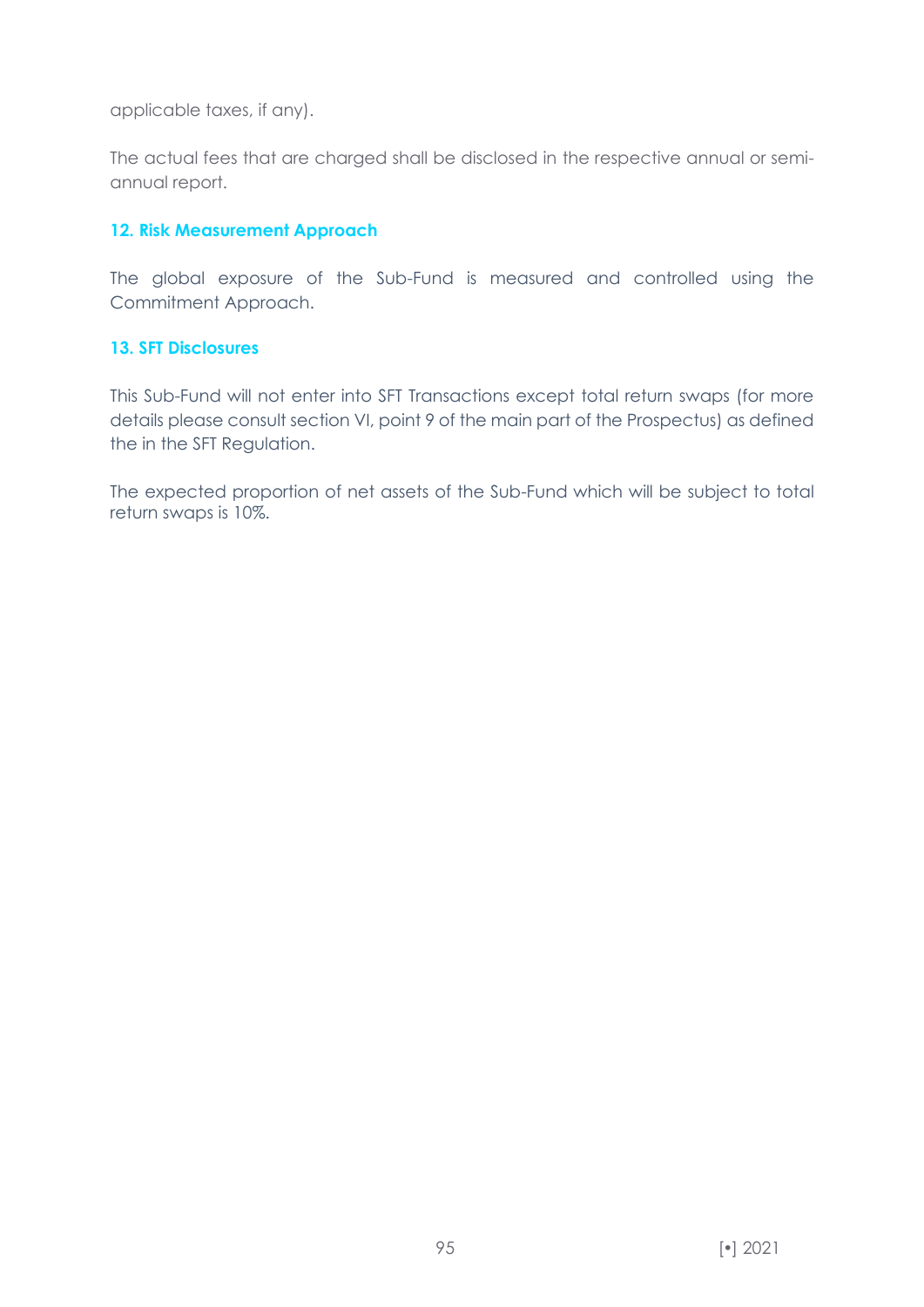#### **II. WOODMAN SICAV – GREEN ASH GLOBAL HIGH YIELD**

### **1. Reference currency**

The reference currency of the Sub-Fund is the US Dollar (USD).

#### **2. Objectives of the Compartment**

The investment objective of the Sub-Fund is to achieve income and capital appreciation by investing in bonds and other debt securities denominated in any currency issued by sub-investment grade issuers worldwide including emerging market countries.

#### **3. Investment Policy**

The process of security selection is driven both from the top down, using macro, sector and thematic inputs and bottom up, where the focus is on financial and operational trends and credit metrics. The process begins by searching through a large pool of securities and filtering the pool based on specific quantitative criteria including, country of origin, leverage, interest coverage or free cash flow etc. Once the number of securities is reduced further, the qualitative process begins and the individual credits are carefully examined. When a security is selected, a credit template is generated, containing key credit metrics and highlight the major financial and operational business trends.

The Sub-Fund will invest its assets in a diversified portfolio of predominantly high yield fixed income securities that are denominated in any currency and rated "subinvestment grade" (i.e. lower than Baa by Moody's or BBB by S&P or equivalent rating issued by Fitch or considered as such by the Investment Manager) at the time of investment. In addition, the Sub-Fund may also invest in fixed income securities that are rated as investment grade.

The Sub-Fund will invest directly and indirectly (such as via Other UCIs and/or UCITS, derivatives and structured products) in debt and money market related eligible assets, such as, but not limited to money market instruments, floating rate bonds, fixed rate bonds, convertible bonds, contingent convertible fixed income instruments or inflation-linked bonds of issuers worldwide and denominated in any convertible currency as well as time deposit, interest rate or credit default swap ("CDS") instruments.

The Sub-Fund may invest up to 10% of its assets in debt securities that are rated as "distressed" (i.e. CCC or lower by S&P or equivalent rating from Fitch or Moody's or considered as such by the Investment Manager) at the time of investment.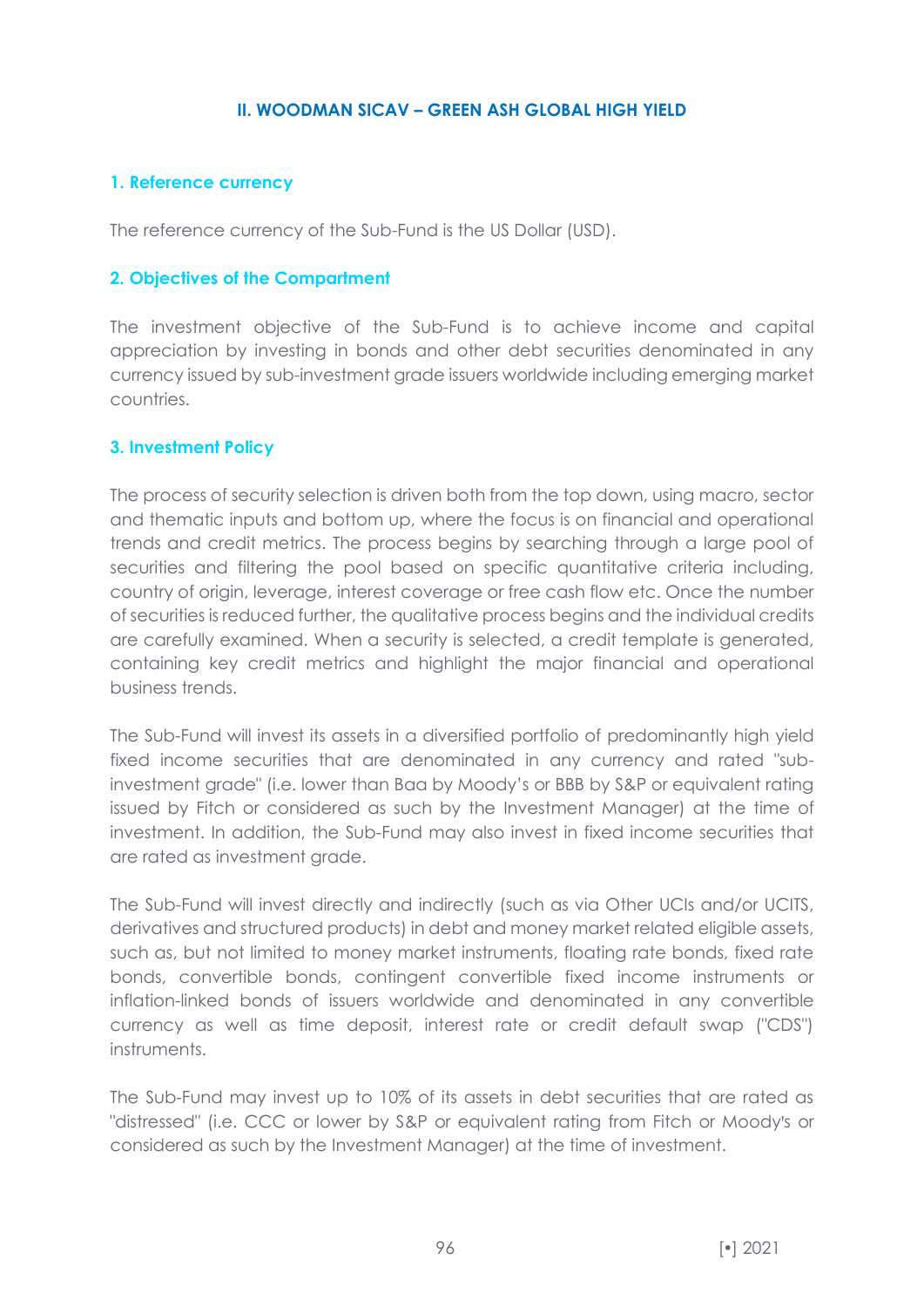The Sub-Fund may invest up to 20% of its assets in debt securities that do not hold a rating from any one of the following 3 ratings agencies: Moody's, S&P and Fitch. For the avoidance of doubt, in case of split ratings, the higher rating shall be considered at the time of investment.

With respect to emerging market countries, the Sub-Fund may invest up to 30% of its assets in fixed income securities issued by issuers domiciled in these countries.

The Sub-Fund may invest up to 20% of its net assets in contingent convertible fixed income instruments regardless of rating. Equities received as the result of conversions of such instruments or of convertible instruments will be sold taking into account the best interest of shareholders.

Further, in relation to contingent convertible fixed income instruments investors should consult the specific risk factors relating thereto as disclosed in the "Risk Factor" section of the main part of this Prospectus.

The Sub-Fund may indirectly invest in ABS/MBS (such as Other UCIs and/or UCITS) but such investments will not exceed more than 10% of the Sub-Fund's net assets.

The Sub-Fund may invest up to 10% of its net assets in UCITS and/or Other UCIs.

The Sub-Fund may hold up to 100% of its assets in cash and cash equivalents if the Investment Manager considers this to be in the best interests of the Shareholders.

The composition of the Sub-Fund will be determined by the Investment Manager at its sole discretion and is based on its proprietary analysis of markets and market trends.

The Investment Manager seeks to utilise its investment process which focuses on a combination of both top-down and bottom-up analysis and security selection.

### **Equity related assets**

The Sub-Fund may in addition invest up to 10% of its net assets directly or indirectly (such as via Other UCIs and/or UCITS, derivatives and structured products in equities and country, regional, sectorial or style equity indices) in equity and equity related instruments (such as American depositary receipts ("ADR"s) or global depositary receipts ("GDRs") instruments). Equities held following the conversion of contingent convertible fixed income instruments or convertible bonds are not included in this limit.

### **Indirect exposures through derivatives and structured products**

Within the limits of the investment restrictions disclosed in the Prospectus, the Sub-Fund may use derivative and structured products. Only derivative products linked to debt/credit and currency instruments may be used for leverage purpose.

The structured products that may be used include, but are not limited to, notes,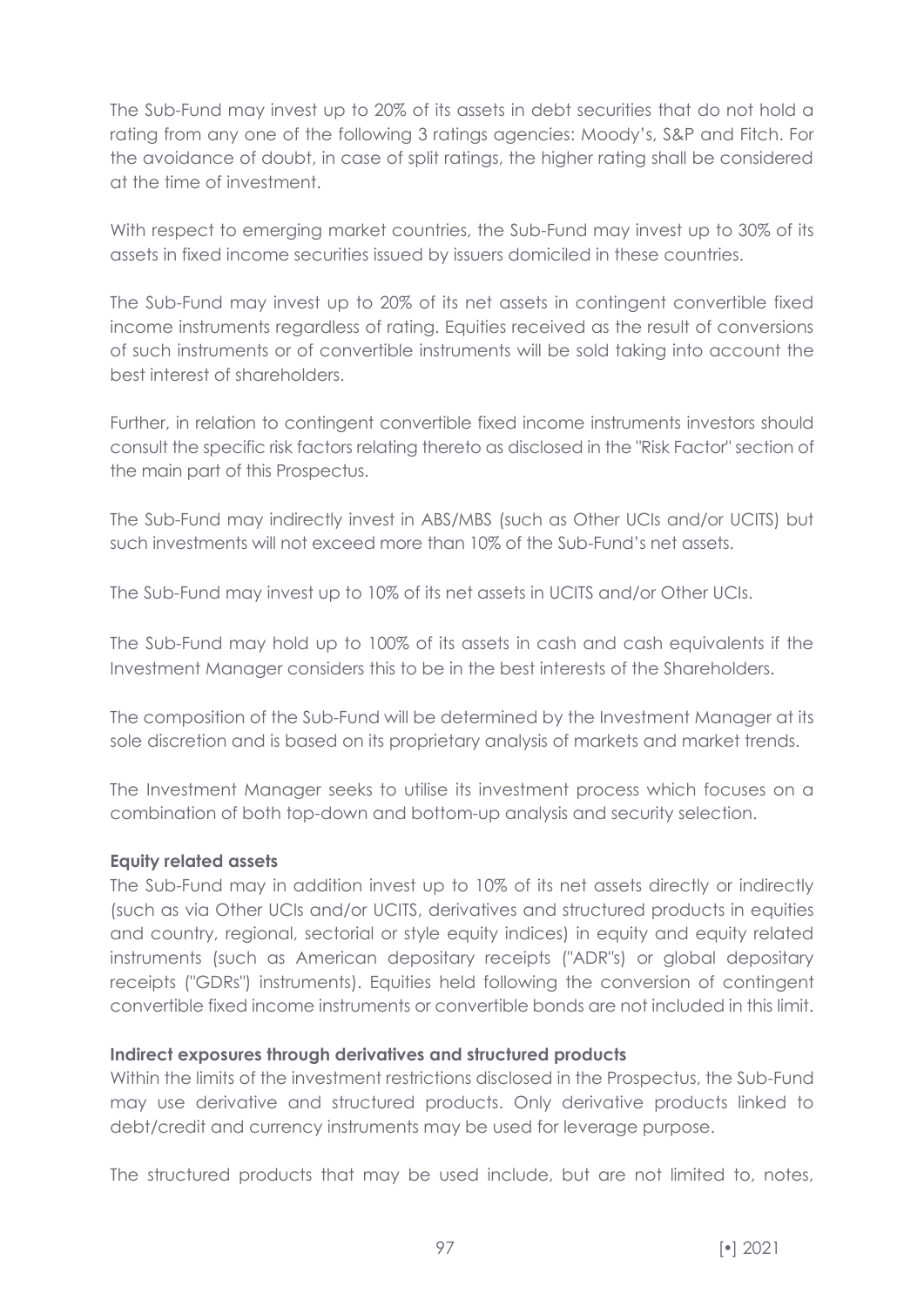certificates or any other eligible transferable security whose returns are linked, inter alia, to an index that complies with the provisions of Article 9 of the Grand Ducal regulation of 8 February 2008 (including indices on commodities, precious metals, volatility, etc.), currencies, interest rates, transferable securities, a basket of transferable securities, or a UCI, in compliance with the 2010 Law and the Grand Ducal regulation of 8 February 2008 and CSSF Circular 14/592.

The Sub-Fund may use any type of financial derivative instrument traded on a Regulated Market and/or over-the-counter ("OTC"), provided that they are entered into with leading financial institutions specialised in this type of transaction. In particular, the Sub-Fund may, *inter alia* but not exclusively, invest in warrants, futures, options, swaps (such as total return swaps, contracts for difference, credit default swaps) and forward contracts on currencies (including non-delivery forwards), interest rates, transferable securities, a basket of transferable securities, indices (such as on commodities, precious metals, volatility, etc.) or UCIs.

Derivatives (including but not limited to futures, options, forwards, credit default swaps and total return swaps) and structured instruments may be used to implement the investment strategy for hedging purposes and for the efficient management of the portfolio.

Structured products and derivatives may for example be used to implement the following strategies:

- Selling or purchasing index or single bond CDS in order to generate a long exposure to that index or bond credit risk or for hedging purposes
- Purchasing or selling bond index or interest rate futures or options and interest rate swaps in order to generate an exposure to that index or bond and its specific duration segment or for hedging purposes
- Purchasing credit linked notes to gain exposure to a specific bond or basket of bonds

### **Additional Investment Restrictions**

The Sub-Fund may be leveraged up to 100% through derivatives linked to currencies, interest rates or credit.

### *Currency*

The Sub-Fund may use currency derivatives such as forwards, futures options or swaps for hedging purposes, to reallocate currency exposures as well as to take currency bets. In relation to the latter, the Sub-Fund may generate up to 30% leverage.

The Sub-Fund may have a non-USD currency exposure of up to 30% of its net assets.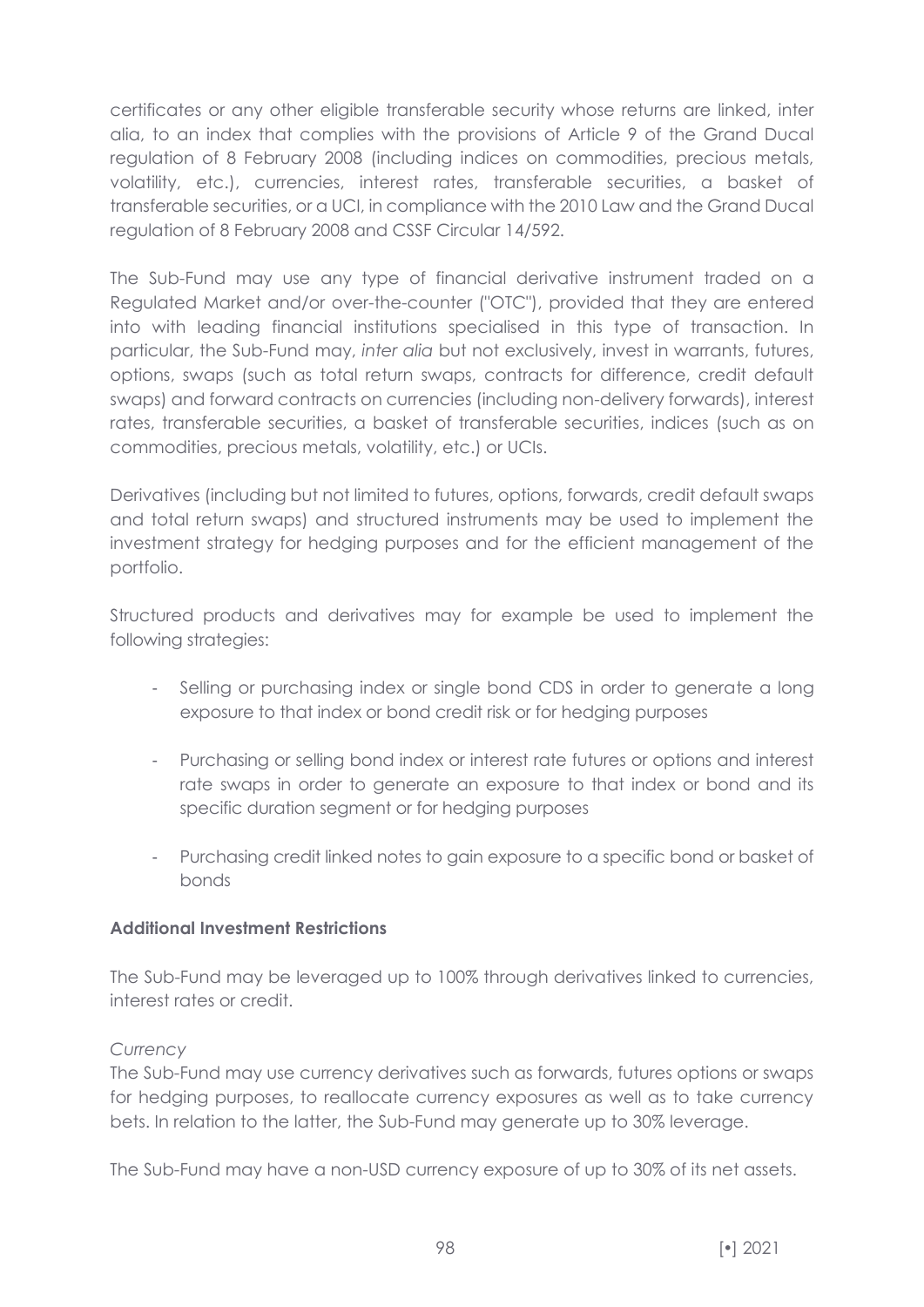### *Debt (interest rate and credit)*

The Sub-Fund may use interest rate and bond futures, interest rates swaps and credit default swaps for duration and credit risk management. The use of such derivatives may result in up to 100% leverage.

#### **Sub-Fund Specific Risk Factors**

Investors should read the risk factors in the main part of the Prospectus and more particularly the following risk factors: "Investments in Fixed Income Securities", "Investments in High Yield Securities", "Investments in Asset-Backed Securities and Mortgage-Backed Securities", "Contingent Convertible Fixed Income Instruments" as well as "Investments in Emerging Countries".

### **4. Investment Manager of the Sub-Fund**

The Management Company has appointed Green Ash Partners LLP, 11 Albemarle Street, London, W1S 4HH, United Kingdom, as Investment Manager of the Sub-Fund. For this purpose, an agreement was signed which may be terminated at any time by either party subject to a three months' notice.

#### **5. Valuation Day**

The net asset value of every share class in the Sub-Fund is calculated as at each Business Day.

#### **6. Deadline for receipt of subscription, redemption and conversion orders**

16:00 (Luxembourg time) one Business Day before the relevant Valuation Day.

## **7. Value date for receipt of the subscription price and payment of the redemption price for shares**

The subscription price for each share must reach the Depositary Bank two Business Days following the applicable Valuation Day.

The redemption price for each share will, in principle, be paid to the shareholder within three (3) Business Days from the applicable Valuation Day.

### **8. Classes of Shares**

The Sub-Fund issues Class R and I capitalisation ("cap.") and distribution ("dist.") shares in such currencies as specified below: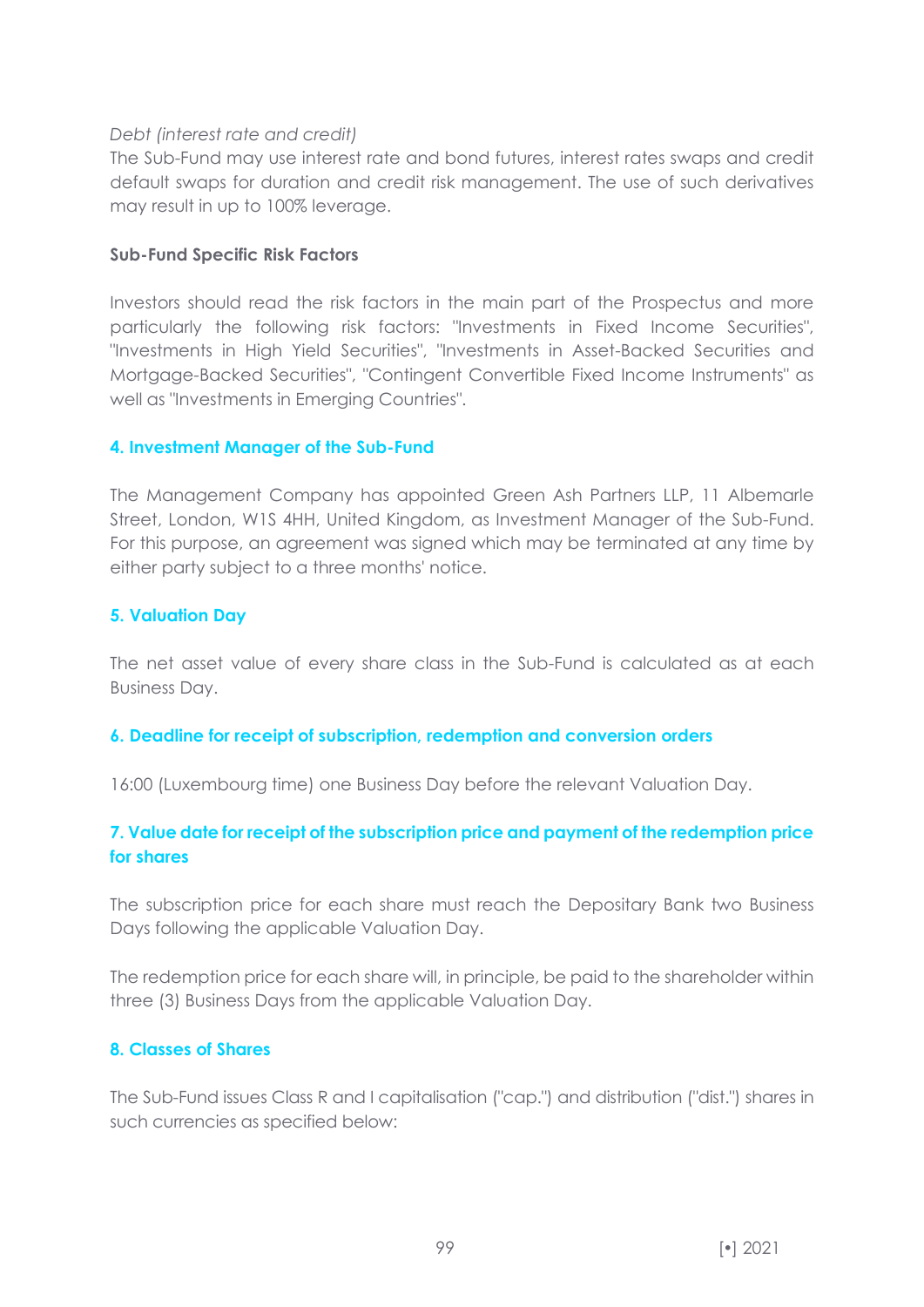| R cap. USD   | I cap. USD   | I dist. USD          |
|--------------|--------------|----------------------|
| R H cap. EUR | I H cap. EUR | <b>I H dist. EUR</b> |
| R H cap. CHF | I H cap. CHF | I H dist. CHF        |
| R H cap. GBP | I H cap. GBP | <b>I H dist. GBP</b> |

All share classes denominated in a currency other than the reference currency of the Sub-Fund will be hedged ("H") against this reference currency. Investors should consult Section VIII "Hedged Classes" of this Prospectus.

Class R shares are available to all investors. Class R shares shall be subject to a minimum initial subscription and minimum holding amount of USD 100,000 (or the equivalent in another currency).

Class I shares are reserved to Institutional Investors. Class I shares shall be subject to a minimum initial subscription and holding amount of 1'000'000 USD (or equivalent in another currency). There is no minimum subsequent subscription amount.

## **9. Distribution policy**

It is anticipated that the capitalisation shares issued in this Sub-Fund will not distribute any dividends.

In relation to the distribution policy of the distribution shares issued in this Sub-Fund, please refer to Section XVIII "Distribution Policy" of this Prospectus for further information.

### **10. Subscription, redemption and conversion fees**

A subscription fee of up to 5% of the Net Asset Value per share subscribed may be charged in relation to Class R and I shares for the benefit of the financial intermediaries and other persons involved in the distribution of shares.

No redemption or conversion fee shall be charged for Class R or I shares.

# **11. Management Fee, Investment Management Fee, Central Administration Fee and Depositary Bank Fee**

The maximum management fee for all Shares of all Classes paid out of the assets of the Sub Fund is calculated monthly on the basis of the average Net Asset Value of the respective Class and amounts to (i) up to 1.50% p.a. (plus any applicable taxes, if any) for Shares of Classes R and (ii) up to 0.85% p.a. (plus any applicable taxes, if any) for Shares of Classes I, subject to a Minimum Fee (each plus any applicable taxes, if any).

The maximum investment management fee for the Investment Manager paid out of the management fee amounts to (i) up to 1.45% p.a. (plus any applicable taxes, if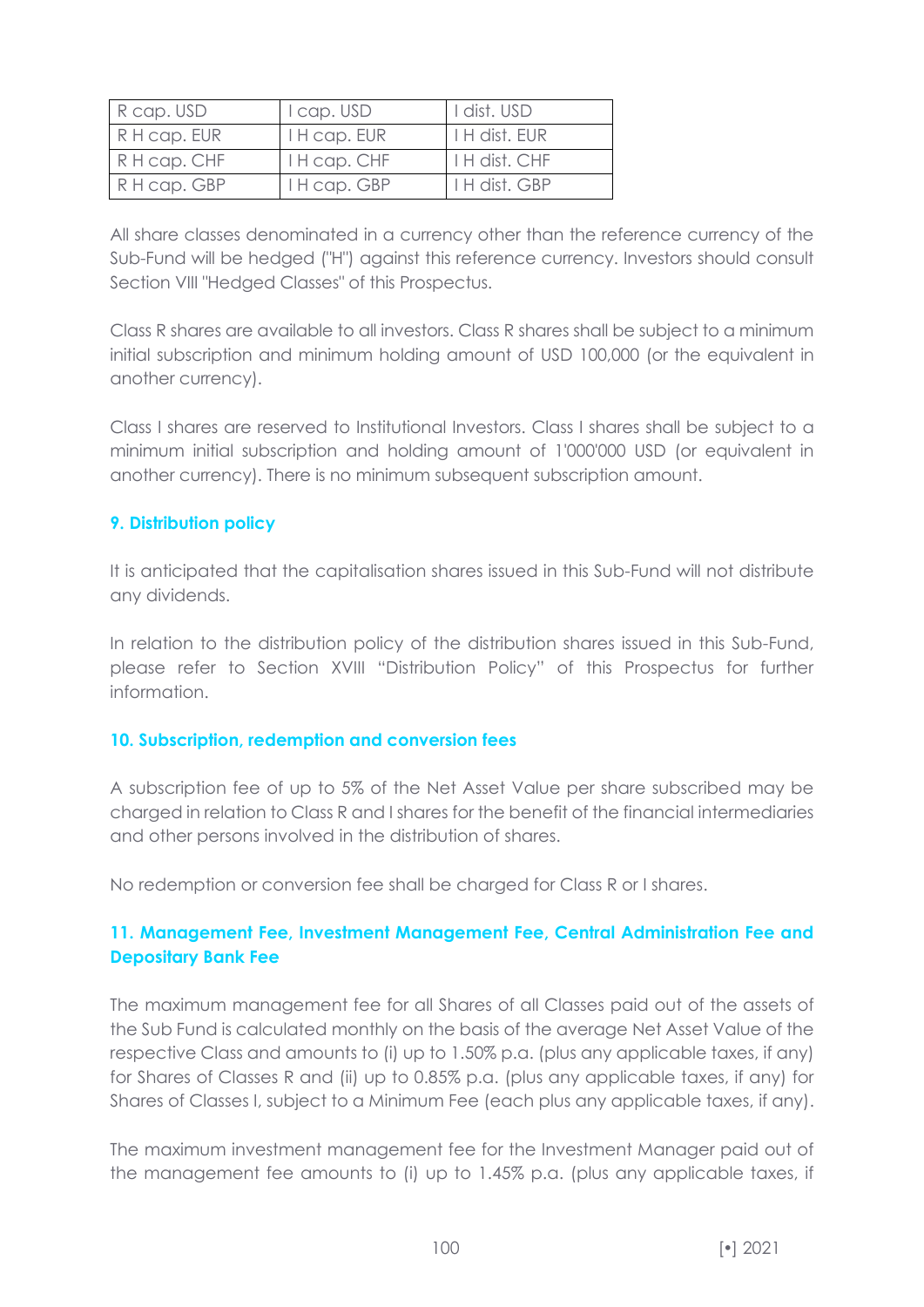any) for Shares of Classes R and (ii) up to 0.80% p.a. (plus any applicable taxes, if any) for Shares of Class I.

In addition to such management fee, the Administrative Agent is entitled to receive a central administration fee paid out of the assets of the Sub Fund for its central administration services up to 0.06%p.a. calculated monthly on the basis of the average Net Asset Value of the respective Class (each plus any applicable taxes, if any), subject to a Minimum Fee (each plus any applicable taxes, if any).

The Depositary Bank is entitled to receive an annual depositary bank fee paid out of the assets of the Sub Fund for its depositary bank services which is calculated monthly on the basis of the average Net Asset Value of the respective Class and amounts to (i) up to 0.05% p.a. subject to a Minimum Fee (each plus any applicable taxes, if any) plus (ii) a variable amount for transactions depending on the actual number of transactions (plus any applicable taxes, if any) plus (iii) a fixed amount for the services rendered for Depository Bank monitoring & control of USD 11,000 p.a. (plus any applicable taxes, if any).

The actual fees that are charged shall be disclosed in the respective annual or semiannual report.

### **12. Risk Measurement Approach**

The global exposure of the Sub-Fund is measured and controlled using the Commitment Approach.

### **13. SFT Disclosures**

This Sub-Fund will not enter into SFT Transactions except total return swaps (for more details please consult section VI, point 9 of the main part of the Prospectus) as defined the in the SFT Regulation.

The expected proportion of net assets of the Sub-Fund which will be subject to total return swaps is 10%.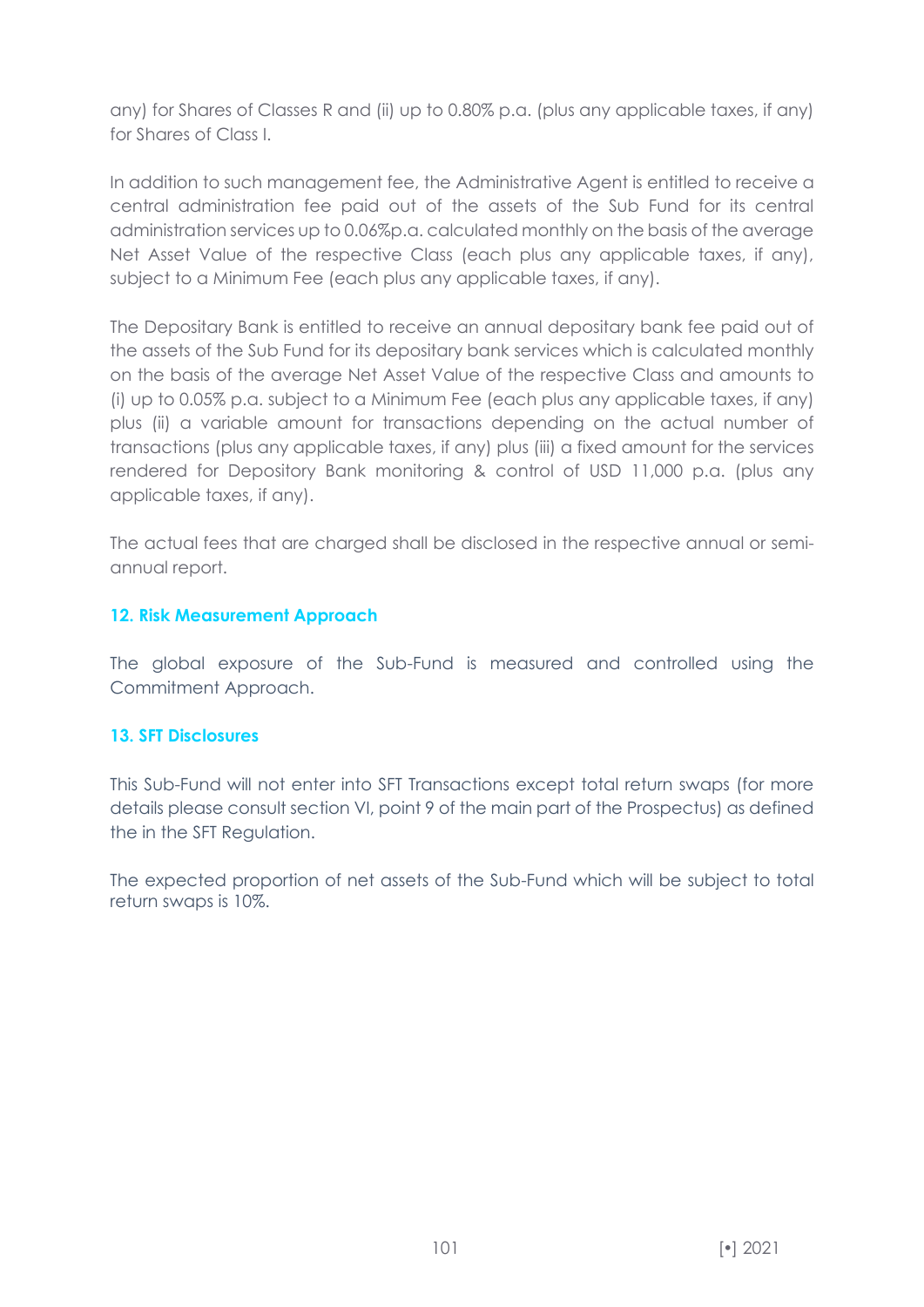#### **III. WOODMAN SICAV – GREEN ASH SUSTAINABLE SHORT DURATION CREDIT FUND**

#### **1. Reference currency**

The reference currency of the Sub-Fund is the US Dollar (USD).

#### **2. Objectives of the Compartment**

The investment objective of the Sub-Fund is to achieve income and capital appreciation by investing in bonds and other debt securities denominated in any currency issued by issuers worldwide including emerging market countries.

#### **3. Investment Policy**

The Sub-Fund incorporates ESG criteria into the selection of its holdings. All three (3) criteria of the ESG policy, including environmental, social and governance, will be used by the Investment Manager in order to screen for companies that are taking positive steps to meet and exceed ESG and sustainability goals, whilst excluding industries and companies that do not, including companies involved in the weapons, coal or tobacco industry. For this purpose, external ESG metrics are used to rate the relevant ESG risk of each security, as well as to decide the weightings or exclusions of the relevant securities.

The ESG metrics provided by the external ESG provider are developed on the basis of screening and ranking potential constituents according to their ESG credentials relative to their industry peers. The Investment Manager integrates these ESG metrics into its investment approach and ESG investment methodology which the Investment Manager then applies when selecting securities and constructing the Sub-Fund's portfolio.

The process of security selection is driven both from the top down, using macro, sector and thematic inputs and bottom up, where the focus is on financial and operational trends and credit metrics. The process begins by searching through a large pool of eligible securities and filtering the pool based on specific quantitative criteria including, country of origin, leverage, interest coverage or free cash flow etc. Once the number of securities is reduced further, the qualitative process begins and the individual credits are carefully examined. When a security is selected, a credit template is generated, containing key credit metrics and highlighting the major financial and operational business trends.

The Sub-Fund will, at the time of purchase, invest 100% of its assets in accordance with the ESG policy.

The Sub-Fund will invest its assets in a diversified portfolio consisting of predominantly investment grade fixed income securities and on an ancillary basis in high yield fixed income securities, all with a short duration profile. Investment grade securities are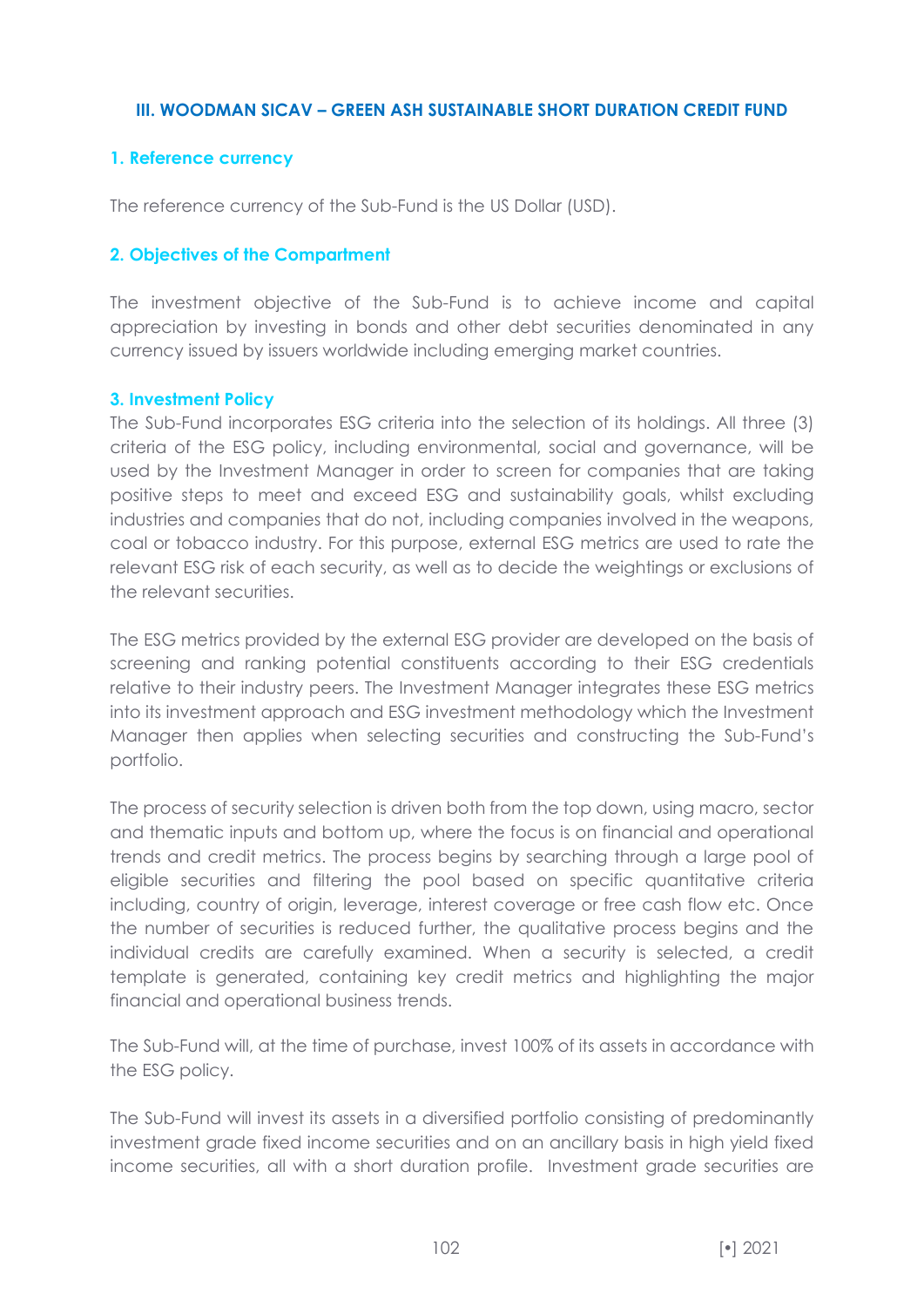those that are denominated in any currency and rated "investment grade" (i.e. including and higher than Baa3 by Moody's or BBB- by S&P or equivalent rating issued by a recognized rating agency or considered as such by the Investment Manager . High yield securities are those that are rated "sub-investment grade" (i.e. lower than Baa3 by Moody's or BBB- by S&P or equivalent rating issued by or considered as such by the Investment Manager). The Sub-Fund will not invest in any securities which are unrated or rated lower than B3 by Moody's or B- by S&P.

The Sub-Fund will invest a minimum of 55% of its net assets in investment grade securities. The Sub-Fund will invest a maximum of 45% of its net assets in high yield securities.

The Sub-Fund will hold securities that collectively have a laddered maturity profile. The aim of the Investment manager is to target a duration of the portfolio not exceeding 2.5 years. The Sub-Fund will invest a maximum of 25% of the portfolio in securities which have a legal final maturity exceeding 4 years but less than 5 years.

The Sub-Fund will invest directly and indirectly (such as via Other UCIs and/or UCITS, derivatives and structured products) in debt and money market related eligible assets, such as, but not limited to Money Market Instruments, floating rate bonds, and fixed rate bonds of issuers worldwide and denominated in any convertible currency as well as time deposit or interest rate instruments.

The Sub-Fund will not invest in contingent convertible bonds nor in ABS/MBS.

With respect to emerging market countries, the Sub-Fund may invest up to 25% of its assets in fixed income securities issued by issuers domiciled in these countries. For this purpose, emerging countries are those defined as not being a high-income economy by the World Bank.

The Investment Manager will endeavour to limit the currency exposure of the Sub-Fund's portfolio to currencies other than USD to 10%. The Sub-Fund may invest in non-USD denominated assets whilst implementing a currency hedge thereon equivalent to between 95% and 105% of the value of such assets. Changes in the value of the non-USD denominated assets or the volume of subscriptions and redemptions may however lead to the level of currency hedging temporarily surpassing the limits set out above. In such cases, the currency hedge will be adjusted without undue delay.

The Sub-Fund may invest up to 10% of its net assets in UCITS and/or Other UCIs.

The Sub-Fund may also invest up to 100% of its net assets in bonds or treasury bills issued by a government of any OECD country or supra national organisations, in Money Market Instruments and in units and/or shares of UCITS and/or Other UCIs investing in Money Market Instruments or in cash or Money Market Funds if the Investment Manager believes that this is in the best interest of shareholders; however, such investments may only be made on a temporary basis and in response to exceptional circumstances.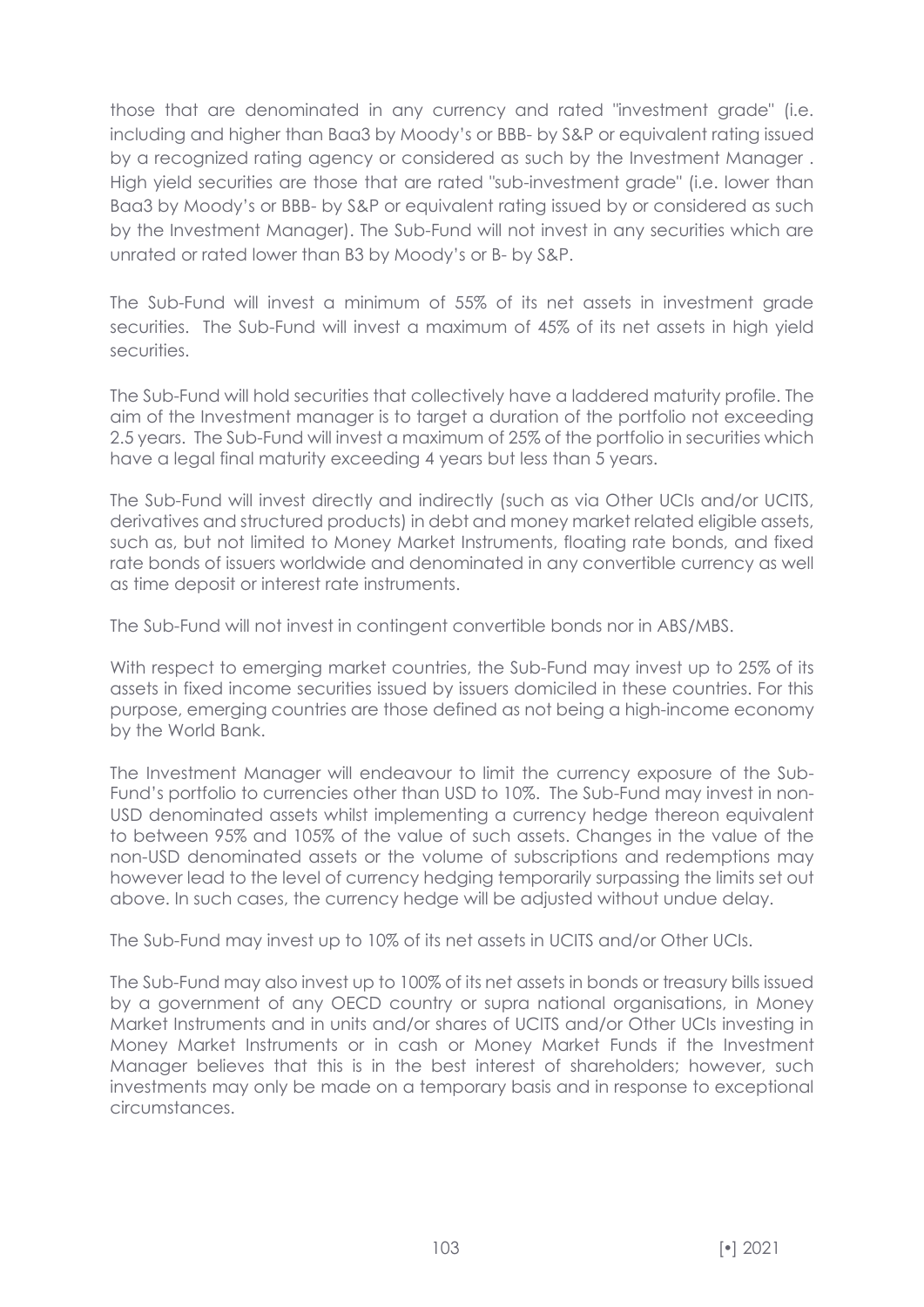The composition of the Sub-Fund's portfolio will be determined by the Investment Manager at its sole discretion and is based on its proprietary analysis of markets and market trends.

The Investment Manager seeks to utilise its investment process which focuses on a combination of both top-down and bottom-up analysis and security selection. **Additional Investment Restrictions** 

#### *Indirect exposures through derivatives and structured products*

Within the limits of the investment restrictions disclosed in the Prospectus, the Sub-Fund may use derivatives. Derivative products linked to debt/credit may be used for duration and credit management, and currency instruments may be used for currency allocation

The Sub-Fund may use any type of financial derivative instrument, traded on a Regulated Market and/or over-the-counter ("OTC"), provided that they are entered into with leading financial institutions specialised in this type of transaction. In particular, the Sub-Fund may, inter alia but not exclusively, employ futures, options, swaps (such as total return swaps or credit default swaps) and forward contracts (including non-deliverable forwards) on interest rates, transferable securities, a basket of transferable securities, indices (such as on commodities, precious metals, volatility, etc.) or on UCIs.

Derivatives (including but not limited to futures, options, forwards, credit default swaps and total return swaps) and structured instruments may be used to implement the investment strategy, for hedging purposes and for the efficient management of the portfolio.

Structured products and derivatives may for example be used to implement the following strategies:

- Selling or purchasing index or single bond CDS in order to generate a long or short exposure to that index or bond credit risk for the management of credit risk.
- Purchasing or selling bond index or interest rate futures or options and interest rate swaps in order to generate an exposure to that index or bond and its specific duration segment or for duration management.
- Purchasing credit linked notes to gain exposure to a specific bond or basket of bonds.

### *Currency*

The Sub-Fund may use currency derivatives such as forwards, futures options or swaps for hedging purposes or for currency allocation. In relation to the latter, the Sub-Fund may generate up to 10% leverage.

*Debt (interest rate and credit)*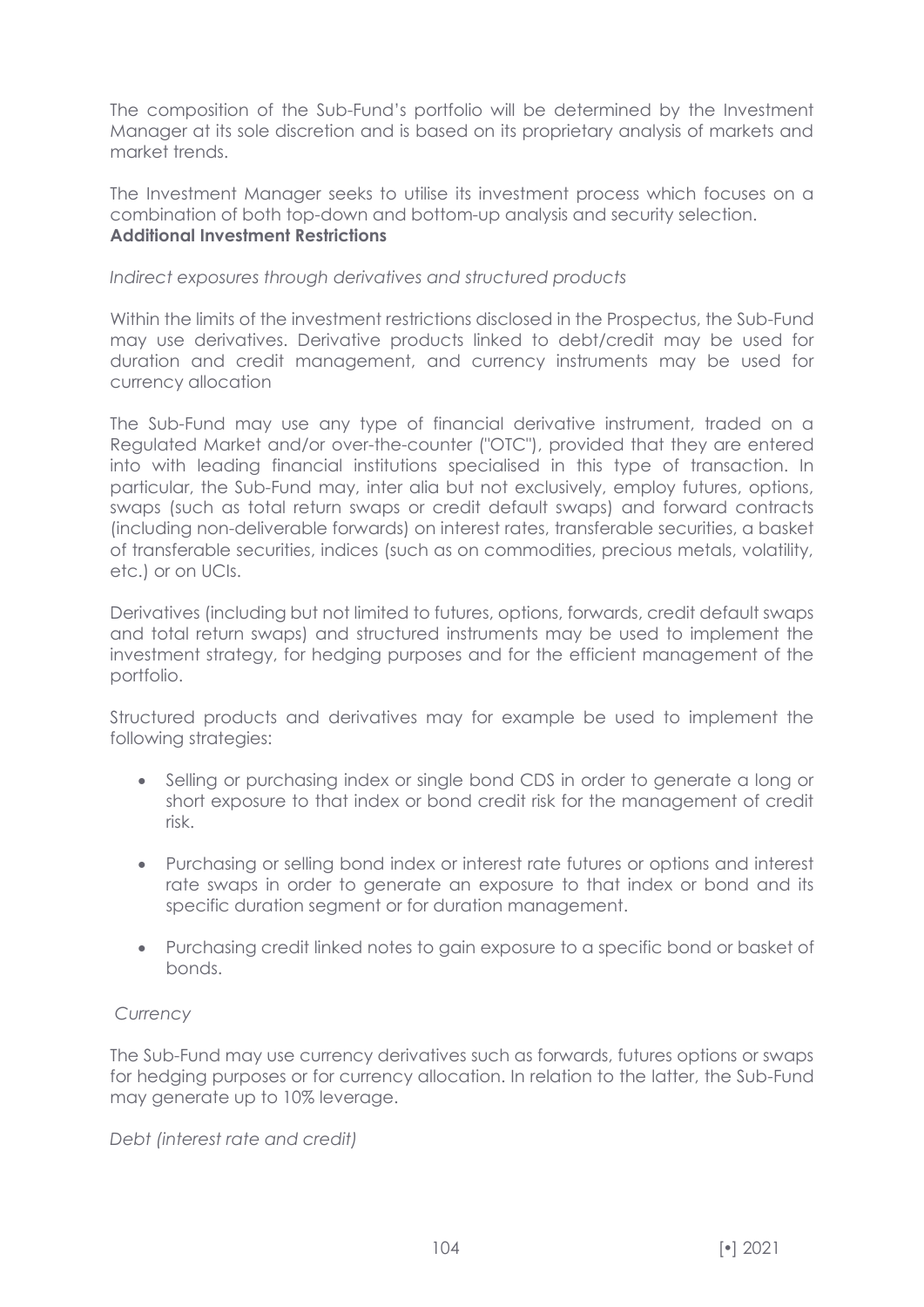The Sub-Fund may use financial derivative instruments for efficient portfolio management, hedging and investment purposes (including but not limited to interest rate and bond futures, interest rates swaps and credit default swaps).

#### **Sub-Fund Specific Risk Factors**

Investors should read the risk factors in the main part of the Prospectus and more particularly the following risk factors: "Investments in Fixed Income Securities", "Investments in High Yield Securities", as well as "Investments in Emerging Countries".

#### **4. Investment Manager of the Sub-Fund**

The Management Company has appointed Green Ash Partners LLP, 11 Albemarle Street, London, W1S 4HH, United Kingdom, as Investment Manager of the Sub-Fund. For this purpose, an agreement was signed which may be terminated at any time by either party subject to a three months' notice.

#### **5. Valuation Day**

The net asset value of every share class in the Sub-Fund is calculated as at each Business Day.

#### **6. Deadline for receipt of subscription, redemption and conversion orders**

16:00 (Luxembourg time) one Business Day before the relevant Valuation Day.

## **7. Value date for receipt of the subscription price and payment of the redemption price for shares**

The subscription price for each share must reach the Depositary Bank two Business Days following the applicable Valuation Day.

The redemption price for each share will, in principle, be paid to the shareholder within three (3) Business Days from the applicable Valuation Day.

#### **8. Classes of Shares**

The Sub-Fund issues Class R and I capitalisation ("cap.") and distribution ("dist.") shares in such currencies as specified below:

| R cap. USD   | I cap. USD        | I dist. USD          |
|--------------|-------------------|----------------------|
| R H cap. EUR | $H \cap E \cap E$ | $H$ H dist. EUR      |
| R H cap. CHF | I H cap. CHF      | $H$ H dist. CHF      |
| R H cap. GBP | I H cap. GBP      | <b>I H dist. GBP</b> |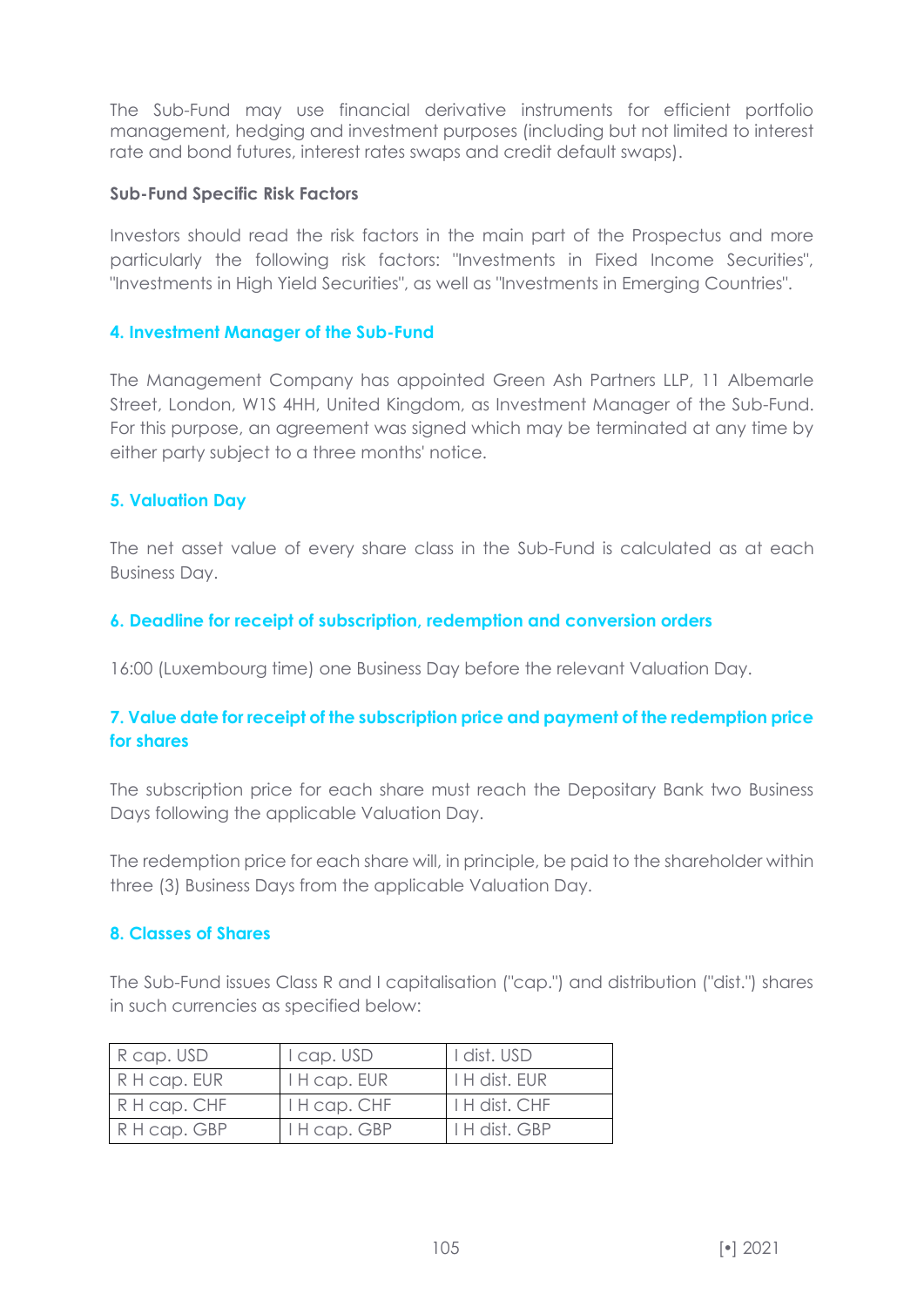All share classes denominated in a currency other than the reference currency of the Sub-Fund will be hedged ("H") against this reference currency. Investors should consult Section VIII "Hedged Classes" of this Prospectus.

Class R shares are available to all investors. Class R shares shall be subject to a minimum initial subscription and minimum holding amount of USD 10'000 (or the equivalent in another currency).

Class I shares are reserved to Institutional Investors. Class I shares shall be subject to a minimum initial subscription and holding amount of 100'000 USD (or equivalent in another currency). There is no minimum subsequent subscription amount.

# **9. Distribution policy**

It is anticipated that the capitalisation shares issued in this Sub-Fund will not distribute any dividends.

In relation to the distribution policy of the distribution shares issued in this Sub-Fund, please refer to Section XVIII "Distribution Policy" of this Prospectus for further information.

## **10. Subscription, redemption and conversion fees**

A subscription fee of up to 5% of the Net Asset Value per share subscribed may be charged in relation to Class R and I shares for the benefit of the financial intermediaries and other persons involved in the distribution of shares. The Board of Directors may, at its sole discretion, waive fully or partially, such subscription fee.

No redemption or conversion fee shall be charged for Class R or I shares.

# **11. Management Fee, Investment Management Fee, Central Administration Fee and Depositary Bank Fee**

The maximum management fee for all Shares of all Classes paid out of the assets of the Sub Fund is calculated monthly on the basis of the average Net Asset Value of the respective Class and amounts to (i) up to 0.85% p.a. (plus any applicable taxes, if any) for Shares of Classes R and (ii) up to 0.50% p.a. (plus any applicable taxes, if any) for Shares of Classes I, subject to a Minimum Fee (each plus any applicable taxes, if any).

The maximum investment management fee for the Investment Manager paid out of the management fee amounts to (i) up to 0.80% p.a. (plus any applicable taxes, if any) for Shares of Classes R and (ii) up to 0.45% p.a. (plus any applicable taxes, if any) for Shares of Class I.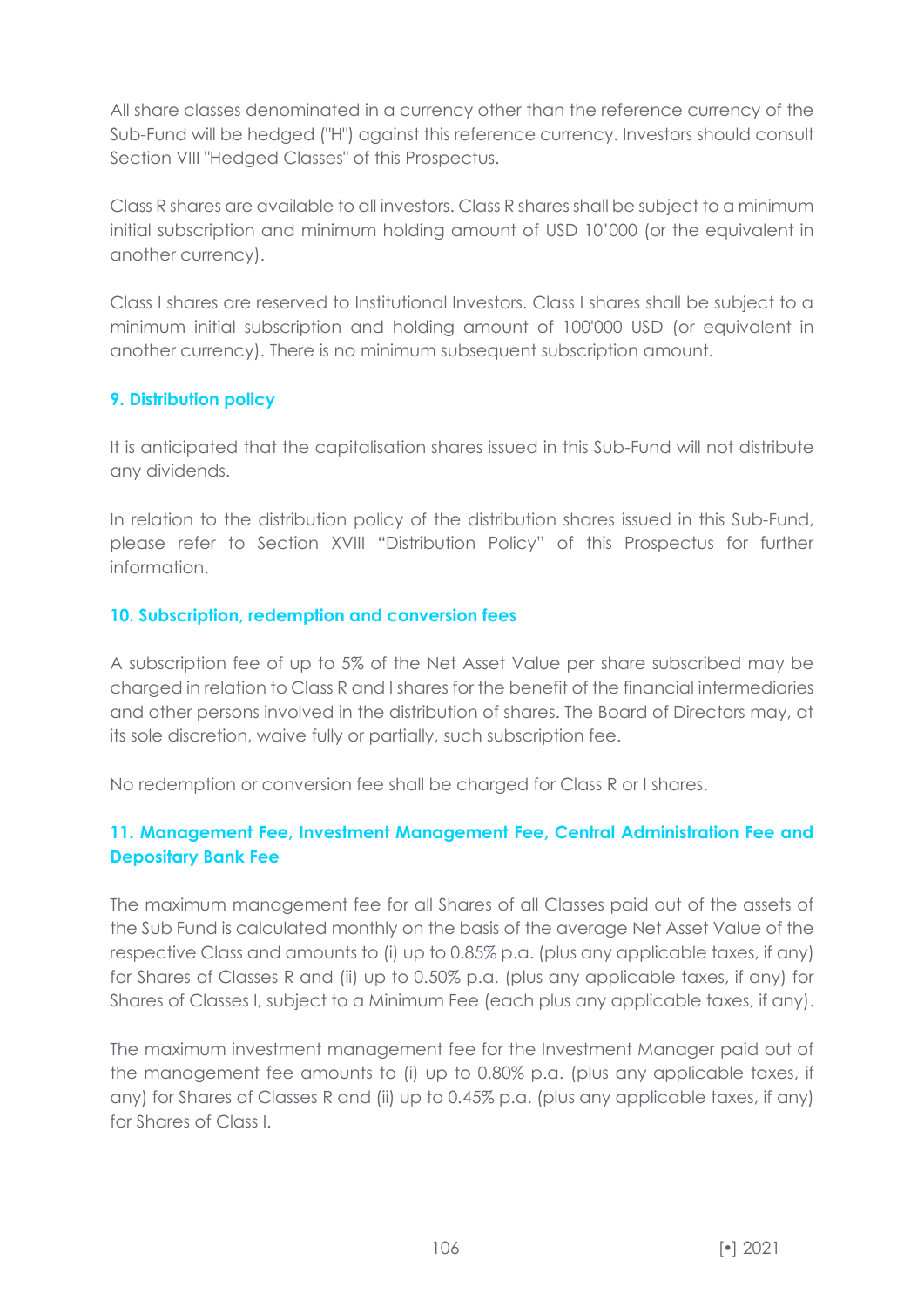In addition to such management fee, the Administrative Agent is entitled to receive a central administration fee paid out of the assets of the Sub Fund for its central administration services up to 0.045%p.a. calculated monthly on the basis of the average Net Asset Value of the respective Class (each plus any applicable taxes, if any), subject to a Minimum Fee (each plus any applicable taxes, if any).

The Depositary Bank is entitled to receive an annual depositary bank fee paid out of the assets of the Sub Fund for its depositary bank services which is calculated monthly on the basis of the average Net Asset Value of the respective Class and amounts to (i) up to 0.03% p.a. subject to a Minimum Fee(each plus any applicable taxes, if any) plus (ii) a variable amount for transactions depending on the actual number of transactions (plus any applicable taxes, if any) plus (iii) a fixed amount for the services rendered for Depository Bank monitoring & control of up to EUR 10,000 p.a. (plus any applicable taxes, if any).

The actual fees that are charged shall be disclosed in the respective annual or semiannual report.

# **12. Risk Measurement Approach**

The global exposure of the Sub-Fund is measured and controlled using the Commitment Approach.

### **13. SFT Disclosures**

This Sub-Fund will not enter into SFT Transactions except total return swaps (for more details please consult section VI, point 9 of the main part of the Prospectus) as defined the in the SFT Regulation.

No more than 100% of the net assets of the Sub-Fund are expected to be subject to total return swaps.

A maximum of 10% of the net assets of a Sub-Fund may be subject to total return swaps.

The Sub-Fund is not expected to have exposure to securities lending transactions, repurchase agreements and reverse repurchase agreements.

### **14. ESG disclosure**

The Company considers that the Sub-Fund meets the criteria in Article 8 of SFDR to qualify as an ESG Orientated Fund as it promotes environmental and social characteristics and limits investments to companies that follow good governance practices.

The Company reserves the right to reassess this classification at any time and shall keep this classification under review pending finalisation of the regulatory technical standards.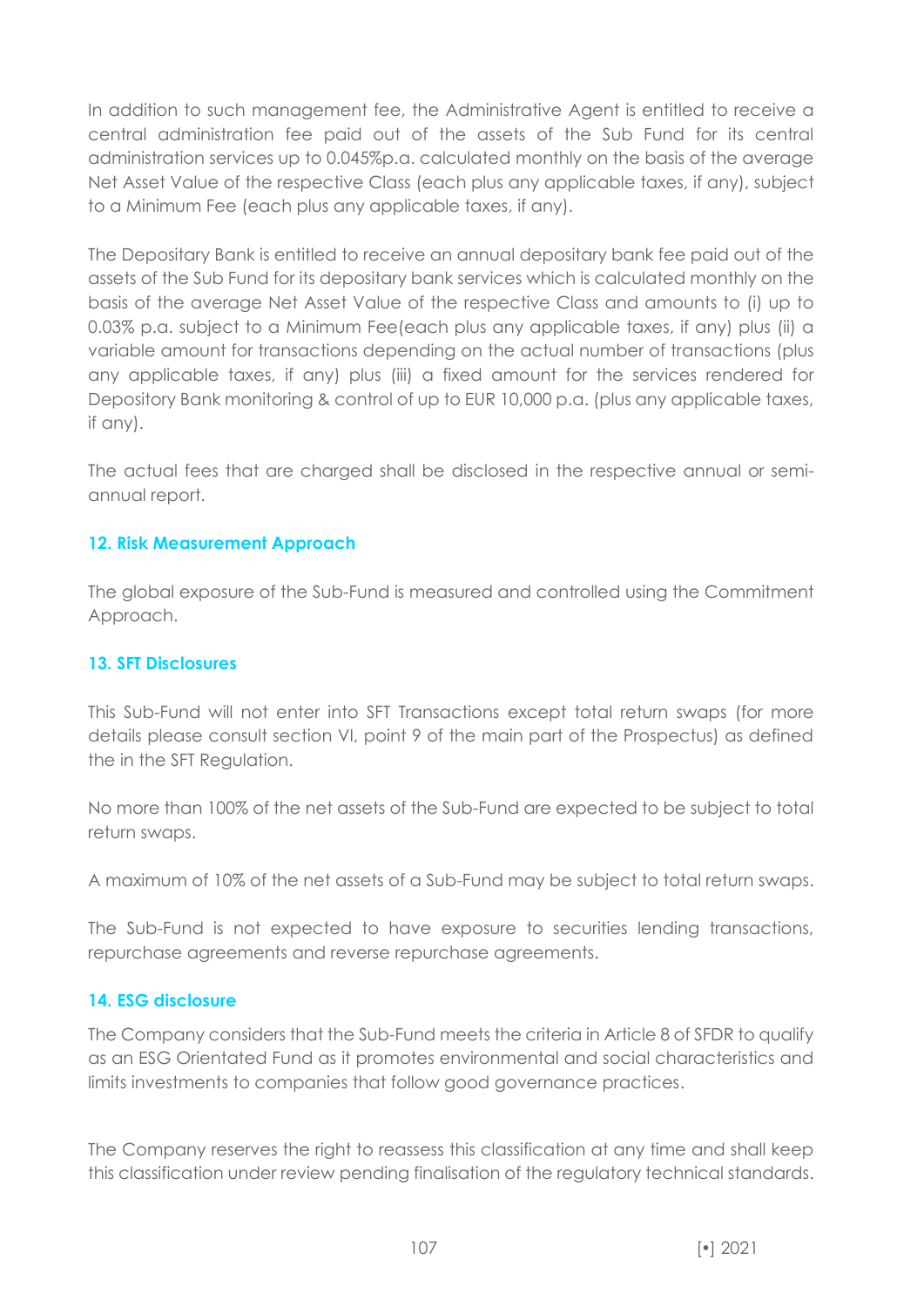If the Company determines at any future point that the Sub-Fund does not meet the criteria to qualify as an ESG Orientated Fund, this section shall be updated in accordance with the revised classification of the Sub-Fund.

## *Integration of Sustainability Risks*

As part of the process to undertake appropriate due diligence on investments, the Investment Manager will generally conduct a level of research on each company or issuer which will give the Investment Manager an understanding of the company or issuer. This may include a consideration of fundamental and quantitative elements such as financial position, revenue, capital structure etc. It may also involve qualitative and nonfinancial elements such as the company's approach to ESG factors and consideration of Sustainability Risks.

The Investment Manager integrates these ESG factors and this Sustainability Risk assessment into its investment research process and its risk management process – both initially and on an ongoing basis for the duration of the period the Sub-Fund holds an investment or pursues a particular investment strategy.

In respect of the Sub-Fund, the Investment Manager's investment approach and decision-making processes are based on clearly defined investment objectives, investment policies, investment strategy, investment restrictions and risk management parameters, as contained in this Appendix.

# *Assessment of the impact on likely returns*

Factoring an assessment of the likely impact of Sustainability Risks into the investment decision-making process has the potential to impact the returns of the Sub-Fund. For example, it is possible that such an assessment may influence a decision by the Investment Manager not to make an investment or dispose of an existing investment that would otherwise be considered as attractive to invest in or retain when confining the factors considered to financial-related elements such as financial position, revenue, capital structure etc. Accordingly, an ESG Orientated Fund may underperform or perform differently relative to other comparable funds that do not promote environmental and/or social characteristics.

# *Environmental or social characteristics promoted by the Sub-Fund*

As noted in the "Investment Objective" section, the Sub-Fund's investment objective is to achieve income and capital appreciation by investing in bonds and other debt securities denominated in any currency issued by issuers worldwide including emerging market countries.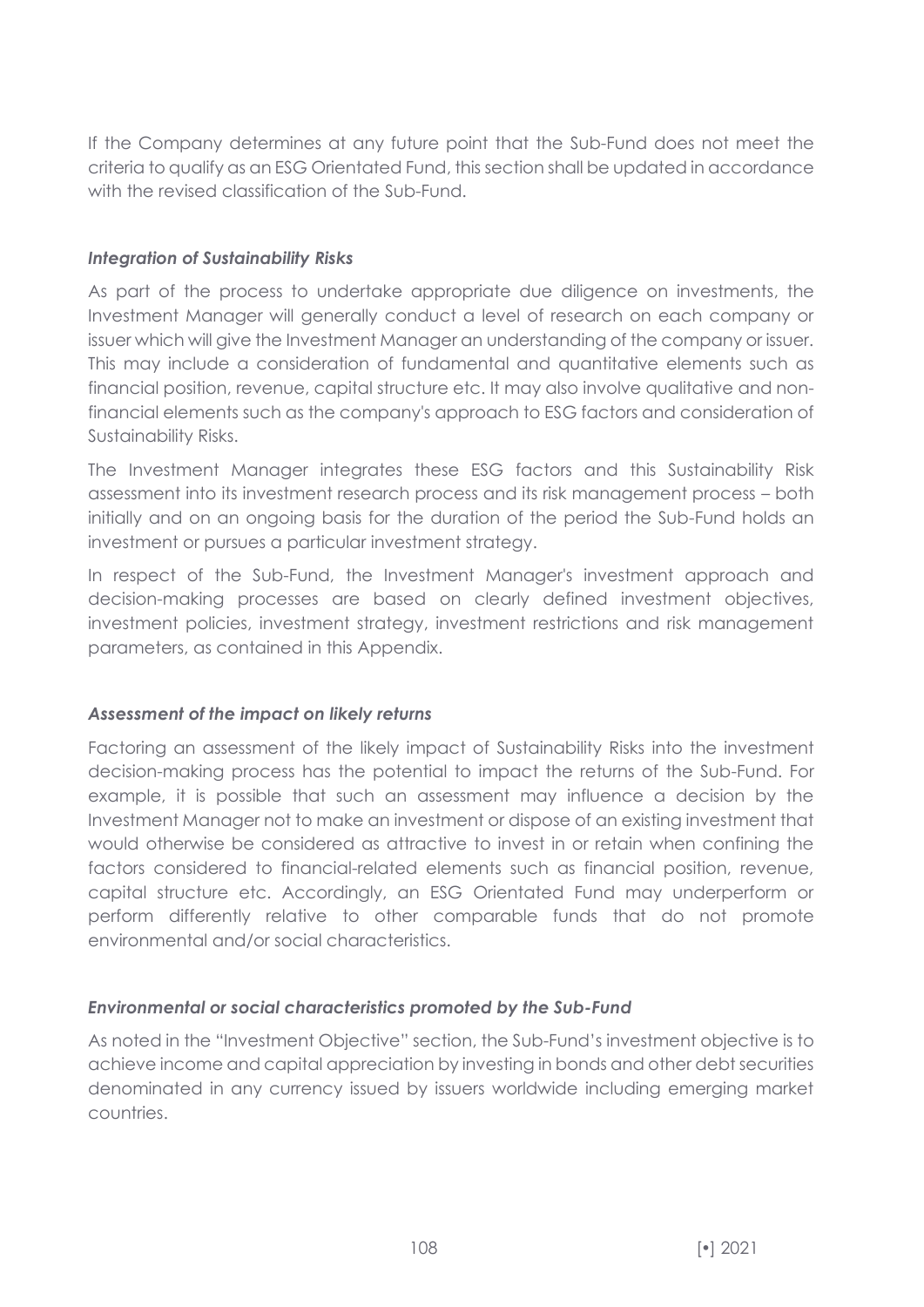The Investment Manager will manage the Sub-Fund in accordance with its ESG policy on a continuous basis. The ESG policy intends to provide a broad framework for the Investment Manager's approach in respect of integrating ESG considerations into its investment management process. A summary of the ESG integration policy is available on the Investment Manager's website (https://www.greenash-partners.com/).

The Investment Manger's ESG investment methodology excludes certain industries and companies from the investment universe such as those that are involved in (i) weapons, (ii) coal, (iii) tobacco, (iv) violations of core international norms and conventions, as described in the United Nations Global Compact Principles.

Systematic evaluation of material ESG criteria is embedded in the investment decisionmaking process and is undertaken for every issuer within the initial investment universe. The Investment Manager further evaluates those issuers in order to identify the best in class issuer and security.

The Investment Manager also engages directly with the management of each of the issuers. This engagement comprises quarterly conference calls during which the Investment Manager asks specific questions on the topics of ESG to ensure each issuer is either adhering to or is building an integrated ESG approach to its respective operating business. In addition, the Investment Manager works with independent, industry recognised ESG rating agencies to evaluate an issuer's ESG credentials on both an absolute and peer relative basis. This allows the Investment Manger to then deliver at both a portfolio and security level overall ESG quantitative metrics including an MSCI ESG rating, overall score and specifics like carbon intensity data.

### *Reference Benchmark*

Not applicable. The Sub-Fund does not have a reference benchmark.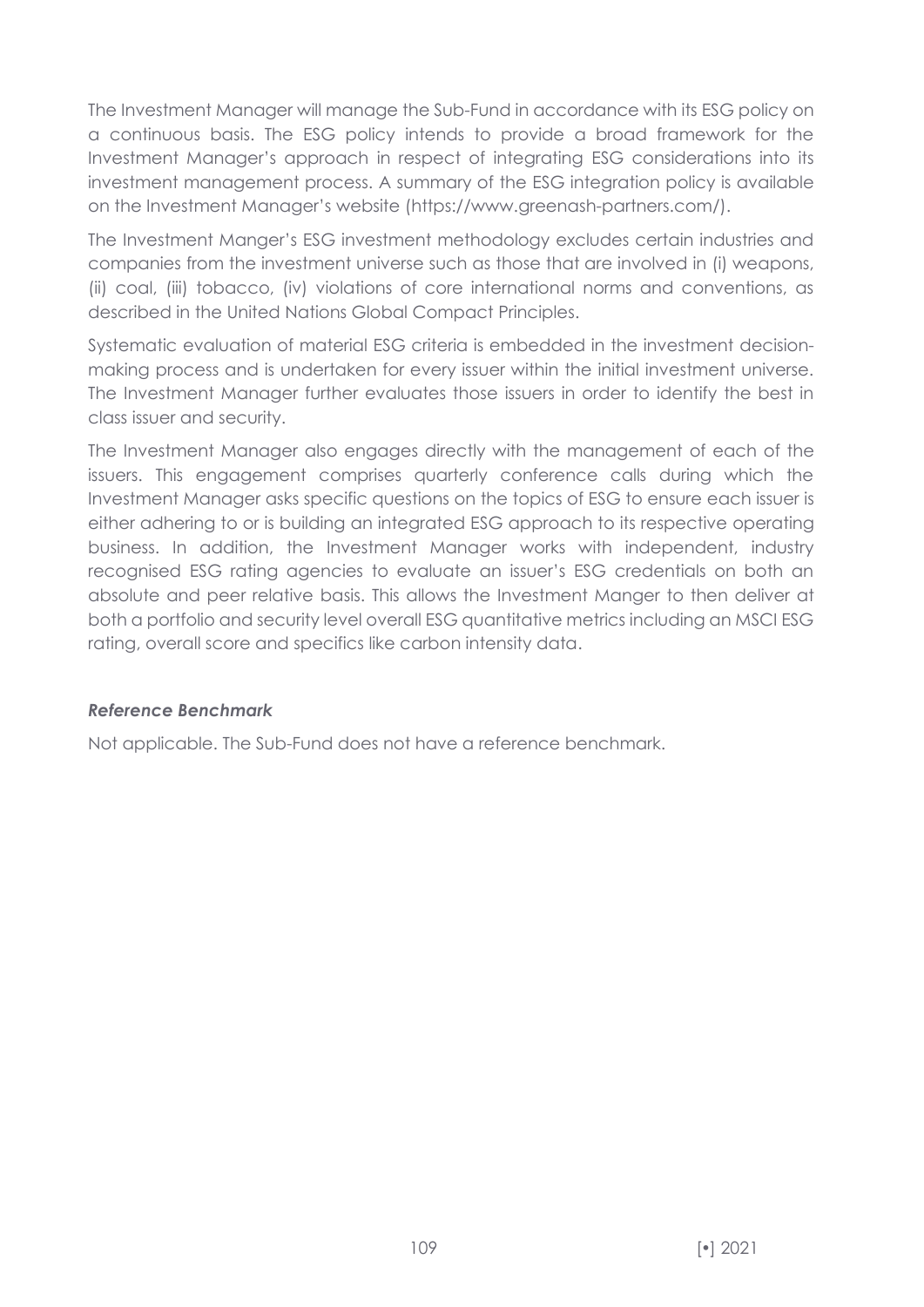# **IV. WOODMAN SICAV – GREEN ASH ONYX FUND**

#### **1. Reference currency**

The reference currency of the Sub-Fund is the Euro (EUR).

# **2. Objectives of the Compartment**

The investment objective of the Sub-Fund is to achieve long term capital growth and positive returns by investing in a wide range of assets on a worldwide basis.

## **3. Investment Policy**

The Sub-Fund is actively managed without reference to any benchmark. The Sub-Fund will invest its assets in a diversified portfolio consisting of:

- (i) equities and other equity securities or rights of companies from recognised countries;
- (ii) fixed-income or variable-interest securities, debt instruments or rights and other interest-bearing investments (including convertible bonds and bonds with warrants, money market instruments, whereby contingent convertible bonds and hybrid-bonds may collectively make up max. 10% of the assets of the Sub-Fund), asset backed securities (ABS) and mortgage backed securities (MBS) (ABS and MBS together accounting for no more than 10% of the Sub-Fund's assets) in all freely convertible currencies issued or guaranteed by issuers from recognised countries;
- (iii) sight deposits and callable deposits; and
- (iv) units in other UCITS and/or other UCIs, including exchange traded funds ("target funds"), in accordance with whose investment policy a majority of the assets is invested in accordance with (i), (ii) and (iii). Up to 100% of the Sub-Fund's assets may be invested in target funds. Any investment in target funds which are not UCITS (including non-UCITS eligible ETF) will be required to meet all regulatory requirements as described in detail in section VI, point 3.1 (c), 3.2 (d) and 3.4 of the main part of the Prospectus.

The Sub-Fund may invest up to 10% of its assets in equities and other equity securities of real estate companies and listed, closed-end real estate funds as well as listed real estate investment trusts (REITs) that meet the requirements of Article 41 para. 1 of the 2010 Law.

The Sub-Fund may invest up to 30% of its assets in transferable securities issued by entities domiciled in an emerging country. For this purpose, emerging countries are those defined as not being a high-income economy by the World Bank.

The Sub-Fund may also invest up to 10% of its assets in structured products, certificates and units of other UCITS and/or other UCIs including exchange traded funds on investments in accordance with (i) and (ii) above as well as on diversified commodity, real estate, hedge-fund, volatility and sub-indices, each of which meets the requirements of Articles 8 and 9 of the Grand Ducal Regulation of 8 February 2008 (2008 Regulation") and Article 2 of Commission Directive 2007/16/EC of 19 March 2007 implementing Council Directive 85/611/EEC on the coordination of laws, regulations and administrative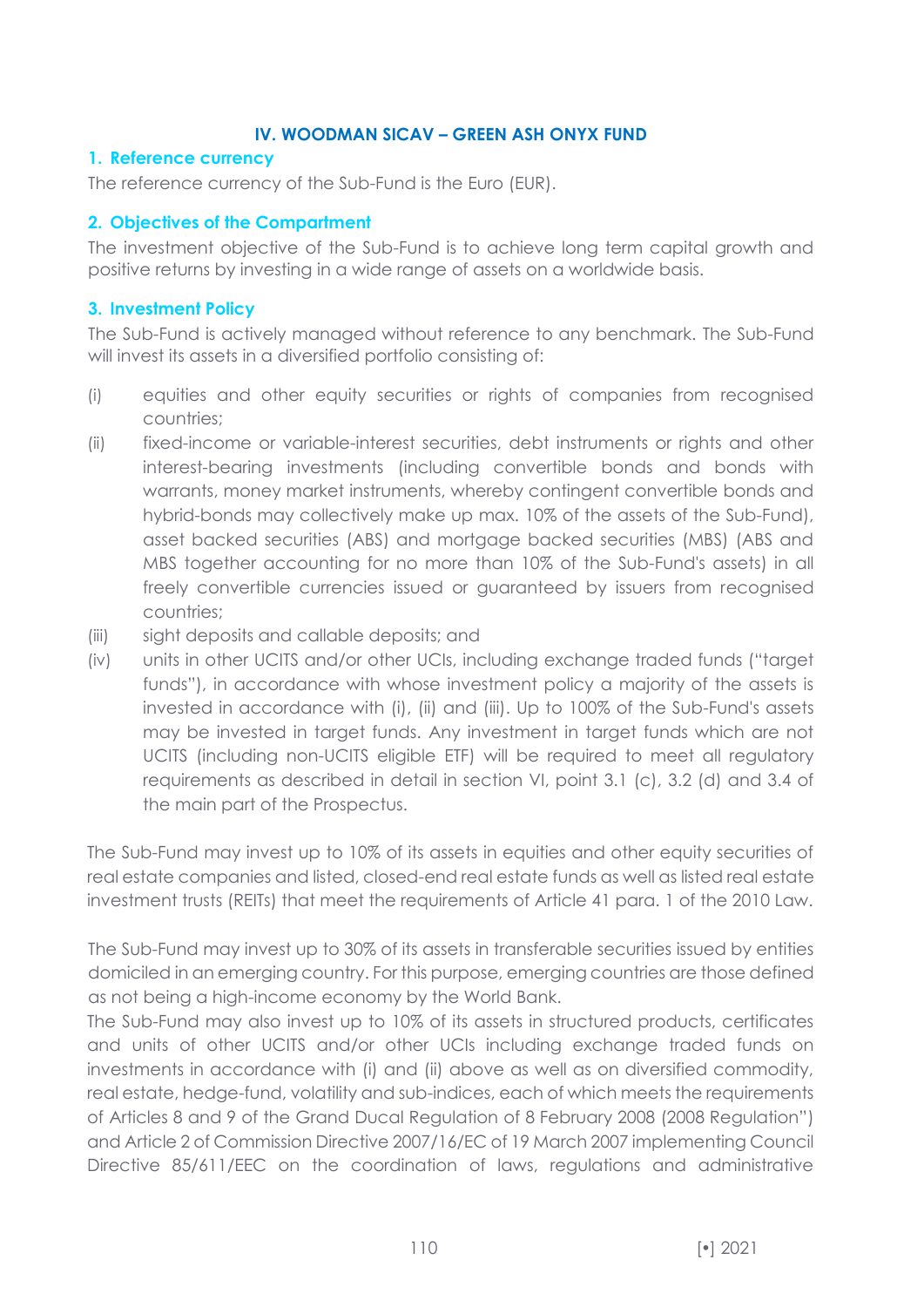provisions relating to undertakings for collective investment in transferable securities (UCITS) as regards the clarification of certain definitions ("Directive 2007/16/EC").

The Sub-Fund may, in addition, invest in derivatives, certificates and structured products on indices, options on equities, currencies and interest rates, each of which meets the requirements of Articles 8 and 9 of the 2008 Regulation and Article 2 of Directive 2007/16/EC.

When implementing the investment policy using financial derivative instruments, only commodity benchmark indices that comply with the rules contained in the section "Investments in financial indices in accordance with Article 9 of the 2008 Regulation" below are used. The performance of the commodity indices and/or commodity subindices underlying the derivatives is replicated by concluding one or more swap contracts where, in the event of a positive trend, the counterparty pays the Sub-Fund an amount depending on the level of the nominal volume and performance; conversely, in the event of a negative trend, the Sub-Fund pays the counterparty a contractually agreed amount of compensation. The counterparties are exclusively first-class financial institutions specialising in such transactions. Where the Sub-Fund invests in certificates, these may also be based on individual commodity stocks where permissible. Physical delivery is excluded in all cases.

The Sub-Fund may hold up to 100% of its assets in cash and money market instruments if the Investment Manager considers this to be in the best interests of the Shareholders; however, such investments may only be made on a temporary basis and in response to exceptional circumstances.

The selection and weighting of the individual securities and types of investments and currencies, as well as the current orientation of the investment strategy, is carried out opportunistically, i.e. the investment focus may vary significantly depending on the assessment of the market at a given time. For this reason, short-term price fluctuations cannot be ruled out.

Furthermore, the Sub-Fund may invest up to 10% of the assets in other assets, as mentioned under section 3 of the main part of the Prospectus.

Moreover, the Sub-Fund may utilise financial derivative instruments (derivatives) for investment and hedging purposes and in the interest of efficient portfolio management. The range of possible derivatives includes in particular – without being limited to – forwards, foreign exchange contracts, futures, options, warrants, swaps, CFD, etc.

When implementing the investment policy, the Company will only invest in assets permissible under Article 41 paragraph 1 of the 2010 Law and which are in accordance with all ordinances enacted and supervisory circulars issued thereupon.

The investments may be denominated in EUR or in other currencies. Foreign currency risks may be fully or partially hedged against the EUR by using currency forwards or futures and options on currency. A depreciation caused by exchange-rate fluctuations cannot be ruled out.

### **Investments in financial indices in accordance with Article 9 of the 2008 Regulation**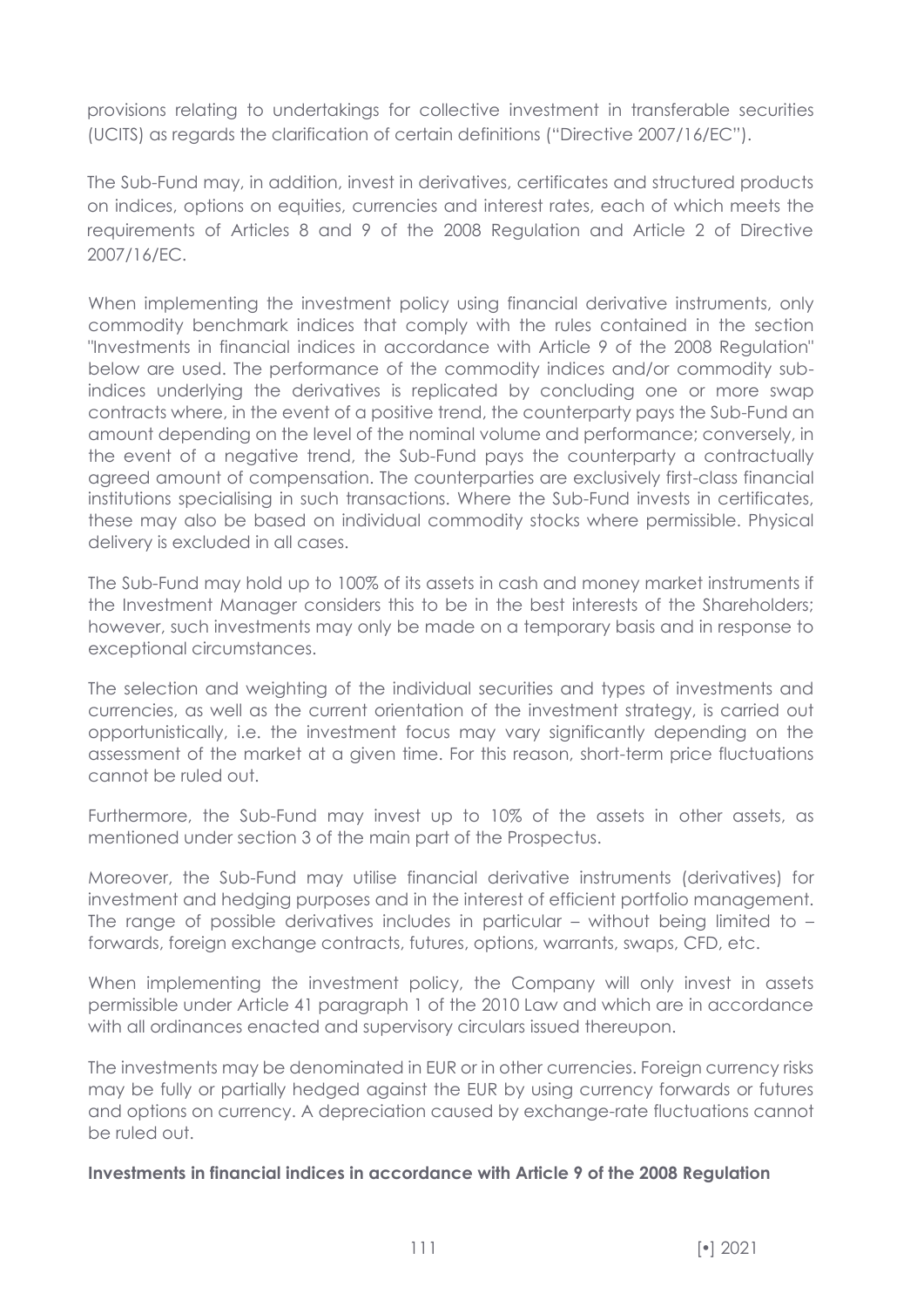The Sub-Fund may invest in derivatives whose underlying assets replicate indices. The Sub-Fund may raise the diversification limits for an index component pursuant to Article 44 of the 2010 Law.

An increase in the diversification limits may occur in exceptional market conditions if one or more components of an index are in a dominant position within a specific market, industry or segment. A dominant position may result from special economic and market developments or from market, industry or segment-specific limitations.

The rebalancing frequency of each index underlying the derivatives in which the Subfund may invest will generally be semi-annual or annual. The following cases must be distinguished:

- − For exchange-traded derivatives, the rebalancing of the index composition will only result in a change to the calculation, but has no direct or indirect effect on the costs of the Sub-Fund.
- − In the case of OTC derivatives, the counterparty does not usually hold the index component physically but hedges its position mainly through derivative instruments. Should transactions take place as a consequence of the rebalancing of the index composition, this will be carried out on highly liquid derivative markets to ensure that the impact on the costs of the Sub-Fund will be minimal.

In the case of investments in commodity indices, the following rules also apply:

Commodity indices contain a representative, balanced selection of commodities from the entire commodities universe as well as futures. This representative, balanced selection of commodities reflects the existence of several commodities. Investments in individual commodity indices are not permitted. The correlation of different index components is taken into account when evaluating commodity indices.

### **Sub-Fund Specific Risk Factors**

Investors should read the risk factors in the main part of the Prospectus and more particularly the following risk factors: "Use of Derivatives", "Risk related to Contingent Convertible Bonds", "Investments in Asset-Backed Securities and Mortgage-Backed Securities", "Contingent Convertible Fixed Income Instruments" as well as "Investments in Emerging Countries".

### **4. Investment Manager of the Sub-Fund**

The Management Company has appointed Green Ash Partners LLP, 11 Albemarle Street, London, W1S 4HH, United Kingdom, as Investment Manager of the Sub-Fund. For this purpose, an agreement was signed which may be terminated at any time by either party upon three months' notice.

With the approval of the Management Company, the Investment Manager may seek the assistance of Investment Advisers.

### **5. Valuation Day**

The net asset value of every share class in the Sub-Fund is calculated as at each Business Day.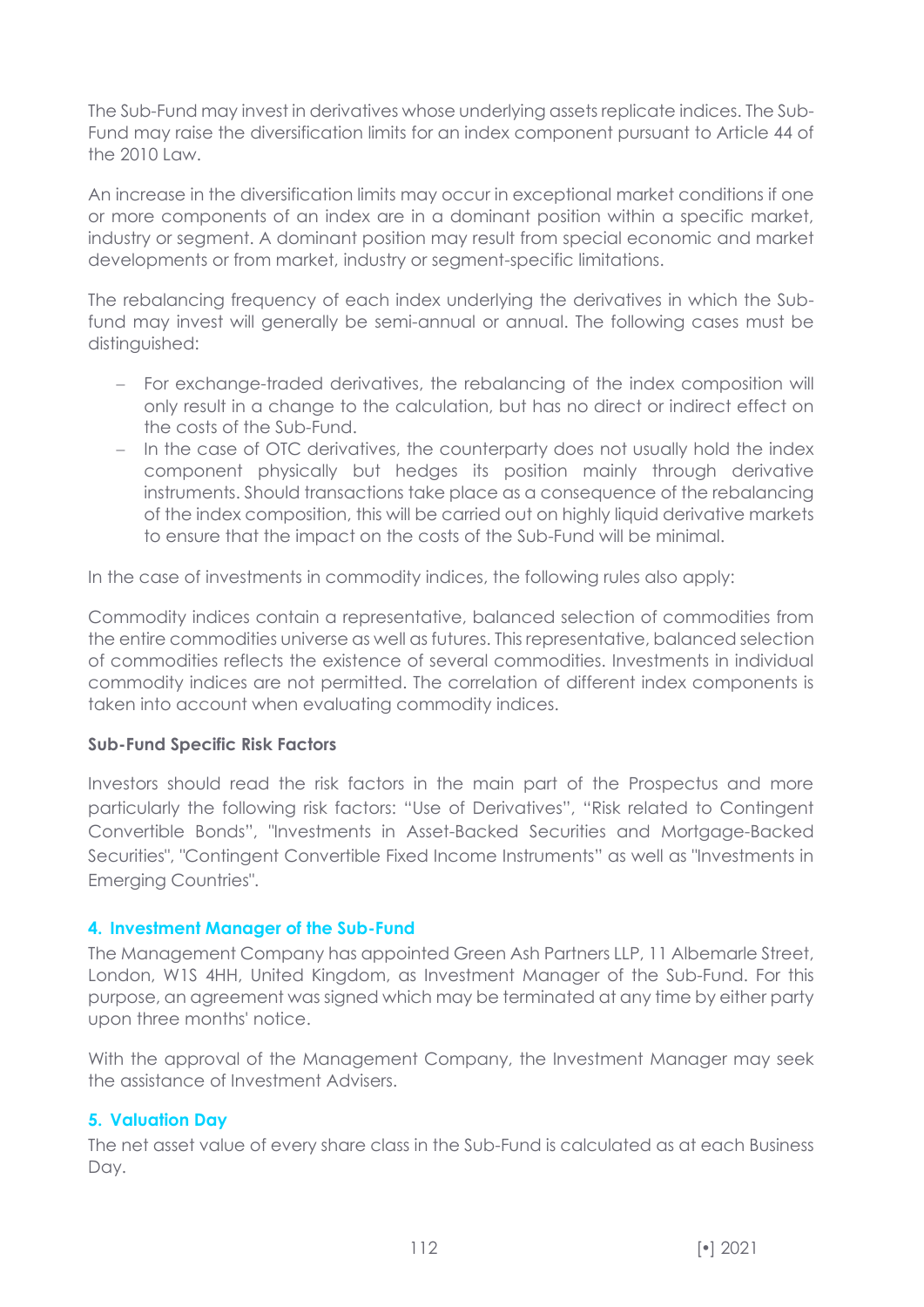### **6. Deadline for receipt of subscription, redemption and conversion orders**

16:00 (Luxembourg time) one Business Day before the relevant Valuation Day.

# **7. Value date for receipt of the subscription price and payment of the redemption price for shares**

The subscription price for each share must reach the Depositary Bank two (2) Business Days following the applicable Valuation Day.

The redemption price for each share will, in principle, be paid to the shareholder within three (3) Business Days from the applicable Valuation Day.

#### **8. Classes of Shares**

The Sub-Fund issues Class B, B2, C, E, I and R capitalisation ("cap.") shares in such currencies as specified below The Sub-Fund does not currently intend to issue distribution ("dist.") shares.

|            | $B$ cap. EUR $B2$ cap. $C$<br><b>EUR</b> | <b>EUR</b>                                                            | cap. $\left  \right $ E cap. EUR $\left  \right $ I cap. EUR $\left  \right $ R cap. EUR |                                    |                        |
|------------|------------------------------------------|-----------------------------------------------------------------------|------------------------------------------------------------------------------------------|------------------------------------|------------------------|
| <b>USD</b> | <b>USD</b>                               | B H cap.   B2 H cap.   C H cap.   E H cap.   I H cap.  <br><b>USD</b> | <b>USD</b>                                                                               | <b>USD</b>                         | R H cap.<br><b>USD</b> |
| CHF        | CHF                                      | B H cap.   B2 H cap.   C H cap.   E H cap.   I H cap.  <br>CHF        | <b>CHF</b>                                                                               | <b>CHF</b>                         | R H cap.<br><b>CHF</b> |
|            |                                          |                                                                       |                                                                                          | $\mathsf{H}$<br>cap.<br><b>GBP</b> | R H cap.<br><b>GBP</b> |

All share classes denominated in a currency other than the reference currency of the Sub-Fund will be hedged ("H") against this reference currency. Investors should consult Section VIII "Hedged Classes" of this Prospectus.

Class R shares are available to all investors. Class R shares shall be subject to a minimum initial subscription and minimum holding amount of EUR 10,000 (or the equivalent in another currency). There is no minimum subsequent subscription amount.

Class B and B2 shares are available to all investors. Class B2 shares shall be subject to a minimum initial subscription and minimum holding amount of EUR 100,000 (or the equivalent in another currency). There is no minimum subsequent subscription amount. Class B shares are not subject to a minimum initial subscription amount.

Class C shares are reserved to Institutional Investors. Class C shares shall be subject to a minimum initial subscription and holding amount of EUR 100,000 (or equivalent in another currency). There is no minimum subsequent subscription amount.

Class I shares are reserved to Institutional Investors. Class I shares shall be subject to a minimum initial subscription and minimum holding amount of EUR 1,000,000 (or the equivalent in another currency). There is no minimum subsequent subscription amount.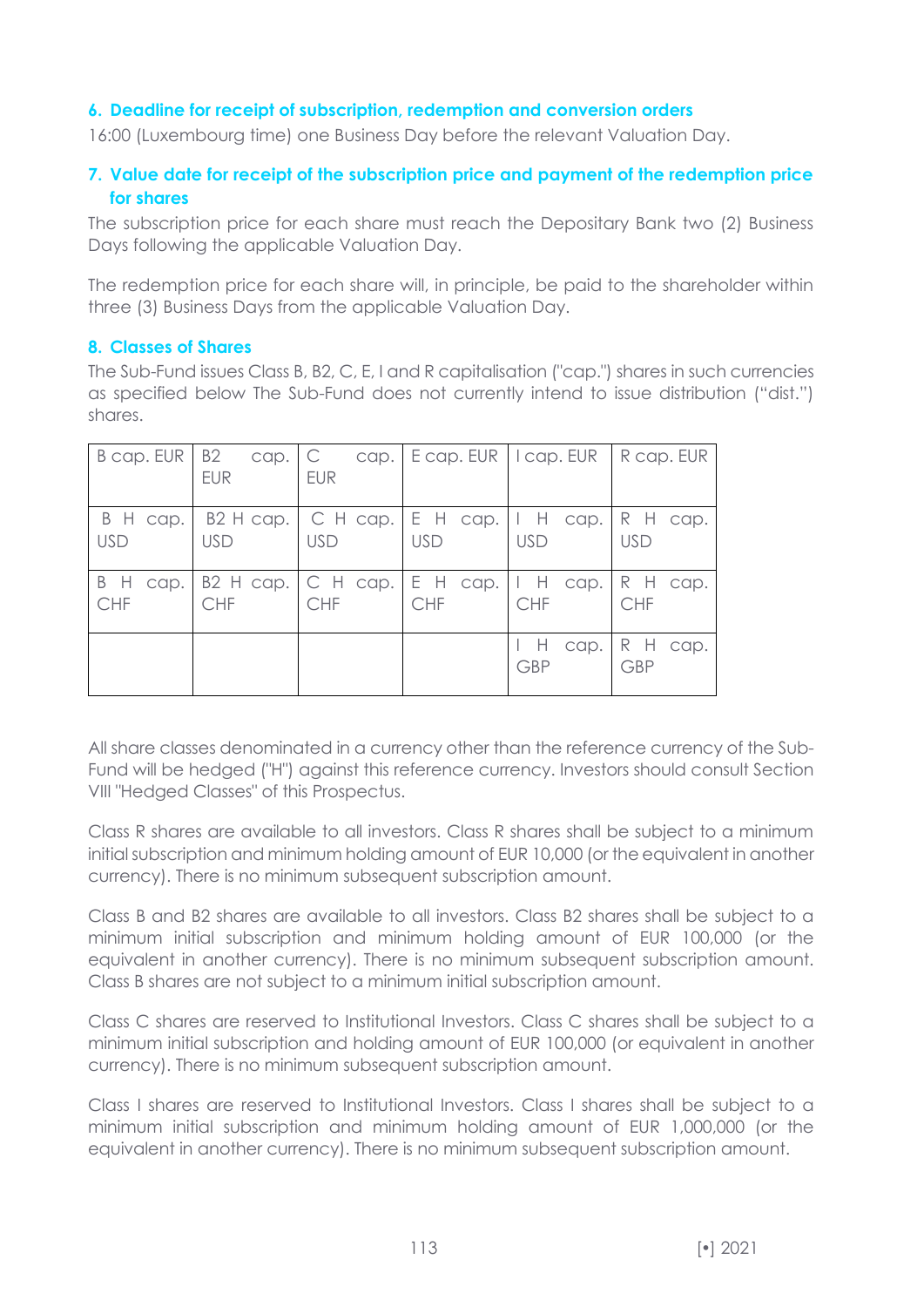Class E shares are issued exclusively to distributors or, respectively, investors domiciled in Italy and to certain additional distributors in other distribution markets, provided the Board of Directors of the Company has decided on a special authorisation for the distribution of Class E shares. The list of the corresponding countries in which Class E shares will be issued is available from the Management Company. All other distributors are not allowed to acquire Class E shares. Class E shares are not subject to a minimum initial subscription amount.

### **9. Distribution policy**

It is anticipated that the capitalisation shares issued in this Sub-Fund will not distribute any dividends.

#### **10. Subscription, redemption and conversion fees**

A subscription fee of up to 3.5% of the Net Asset Value per share subscribed may be charged, except for Class B2, for the benefit of the financial intermediaries and other persons involved in the distribution of shares. The Board of Directors may, at its sole discretion, waive fully or partially, such subscription fee.

No redemption or conversion fee shall be charged for Class B, B2 or C.

If no subscription fee was charged when the Class E Shares were issued, a redemption fee of up to a maximum of 3% of the Net Asset Value may be charged instead.

## **11. Management Fee, Investment Management Fee, Central Administration Fee and Depositary Bank Fee**

The maximum management fee for all Shares of all Classes paid out of the assets of the Sub Fund is calculated monthly on the basis of the average Net Asset Value of the respective Class and amounts to (i) up to 1.795% p.a. (plus any applicable taxes, if any) for Shares of Class B, (ii) up to 1.195% p.a. (plus any applicable taxes, if any) for Shares of Class B2, (iii) up to 1.195% p.a. (plus any applicable taxes, if any) for Shares of Classes C (plus any applicable taxes, if any), (iv) up to 1.795% p.a. (plus any applicable taxes, if any) for Shares of E, (v) up to 1.545% p.a. (plus any applicable taxes, if any) for Shares of Class R and (vi) up to 0.845% p.a. (plus any applicable taxes, if any) for Shares of Class I, subject to a Minimum Fee (each plus any applicable taxes, if any).

The maximum investment management fee for the Investment Manager paid out of the management fee amounts to (i) up to 1.75% p.a. (plus any applicable taxes, if any) for Shares of Class B, (ii) up to 1.15% p.a. (plus any applicable taxes, if any) for Shares of Class B2, (iii) up to 1.15% p.a. (plus any applicable taxes, if any) for Shares of Classes C (plus any applicable taxes, if any), (iv) up to 1.75% p.a. (plus any applicable taxes, if any) for Shares of E, (v) up to 1.5% p.a. (plus any applicable taxes, if any) for Shares of Class R and (vi) up to 0.80% p.a. (plus any applicable taxes, if any) for Shares of Class I.

In addition to such management fee, the Administrative Agent is entitled to receive a central administration fee paid out of the assets of the Sub Fund for its central administration services up to 0.045% p.a. calculated monthly on the basis of the average Net Asset Value of the respective Class (each plus any applicable taxes, if any), subject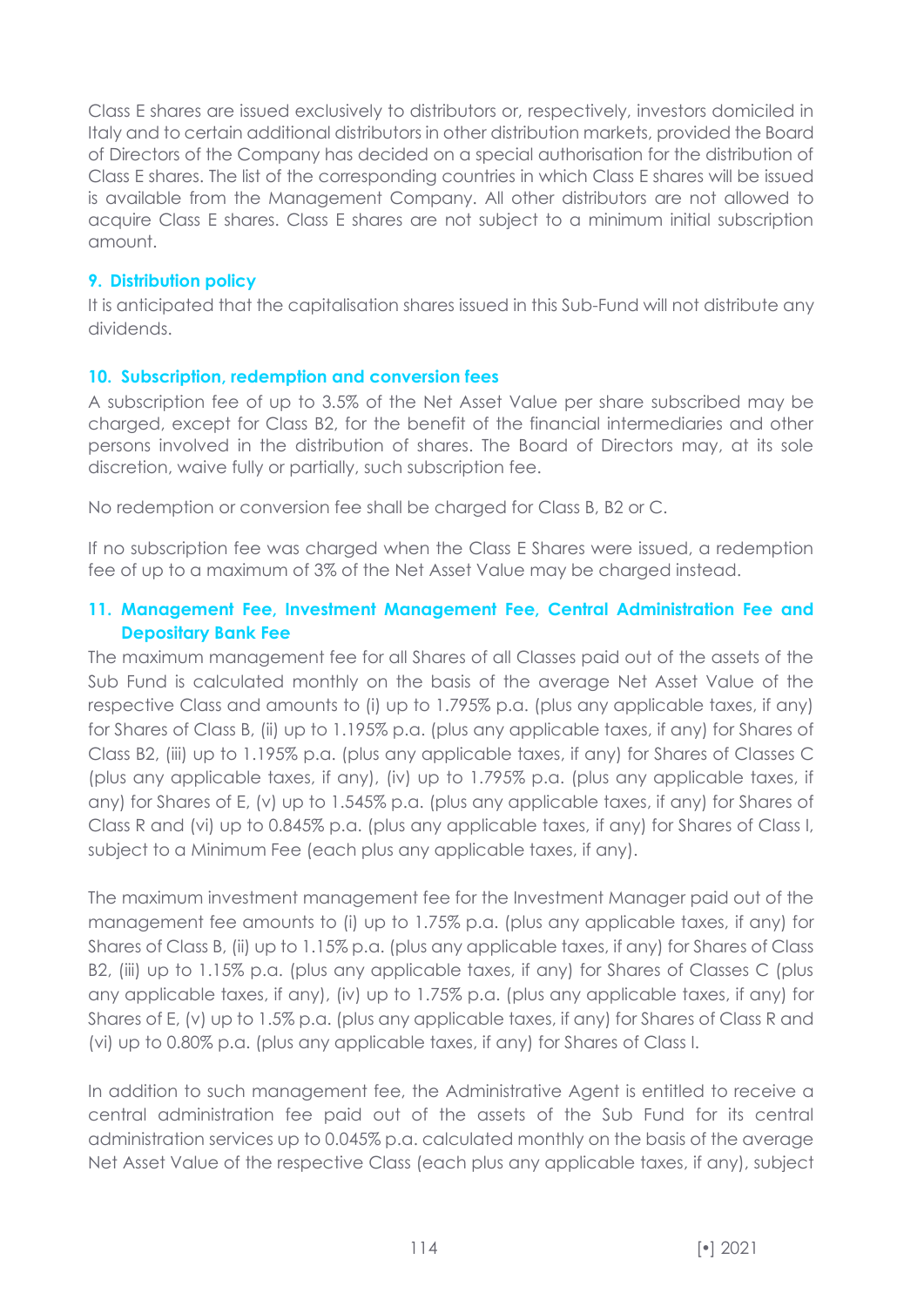to a Minimum Fee (each plus any applicable taxes, if any).

The Depositary Bank is entitled to receive an annual depositary bank fee paid out of the assets of the Sub Fund for its depositary bank services which is calculated monthly on the basis of the average Net Asset Value of the respective Class and amounts to (i) up to 0.03% p.a. subject to a Minimum Fee (each plus any applicable taxes, if any) plus (ii) a variable amount for transactions depending on the actual number of transactions (plus any applicable taxes, if any) plus (iii) a fixed amount for the services rendered for Depository Bank monitoring & control of up to EUR 10,000 p.a. (plus any applicable taxes, if any).

The actual fees that are charged shall be disclosed in the respective annual or semiannual report. For shares of Class E, an additional distribution fee of maximum 0.75% p.a. will be charged.

If applicable, a fee of maximum 0.10% per share Class may be levied for currency hedging (whereas the minimum fee shall amount to EUR 20,000 per share Class).

# **12. Performance Fee**

The Investment Manager, is in addition, entitled to receive from the Company in respect of the Sub-Fund a performance-related remuneration (the "**Performance Fee**") in the amount of 10% of the amount by which the GAV (as defined hereafter) per share exceeds the High Watermark ("**HWM**") multiplied by the number of shares in issue in the related class at the end of the relevant Calculation Period (as defined herein after).

Unless otherwise agreed between the parties, the initial calculation period will start at the launch of the Sub-Fund or the relevant share class, as the case may be and each subsequent calculation period (collectively each a "**Calculation Period**") shall commence on the first calendar day of each financial year and end on the last calendar day of the relevant financial year and so on. No Performance Fee will be payable in respect of subsequent Calculation Periods until all subsequent losses for preceding Calculation Period(s) have been recouped, provided that such losses may be reset to zero on a rolling five (5) year basis. With respect to shares which are redeemed, the Calculation Period terminates on the date of the redemption (and performance fees become due and payable if the HWM is exceeded).

The HWM is the higher of: (a) the initial issue price, when shares in the relevant class were first issued, or the subscription price, as applicable, and (b) the highest NAV per share on which a Performance Fee was paid.

The Performance Fee in respect of each Calculation Period will be calculated by reference to the NAV per share before deduction for any accrued Performance Fee (i.e. the "**Gross Asset Value**" or "**GAV**" per share).

The calculation of the Performance Fee and the necessary provisioning take place on each Valuation Day. The accrued Performance Fee shall be payable annually in arrears within thirty (30) days after the end of the respective Calculation Period, and, if shares are redeemed during the Calculation Period, the amount of Performance Fee included in the GAV per share will be due and owed (i.e. crystallize) for these redeemed shares at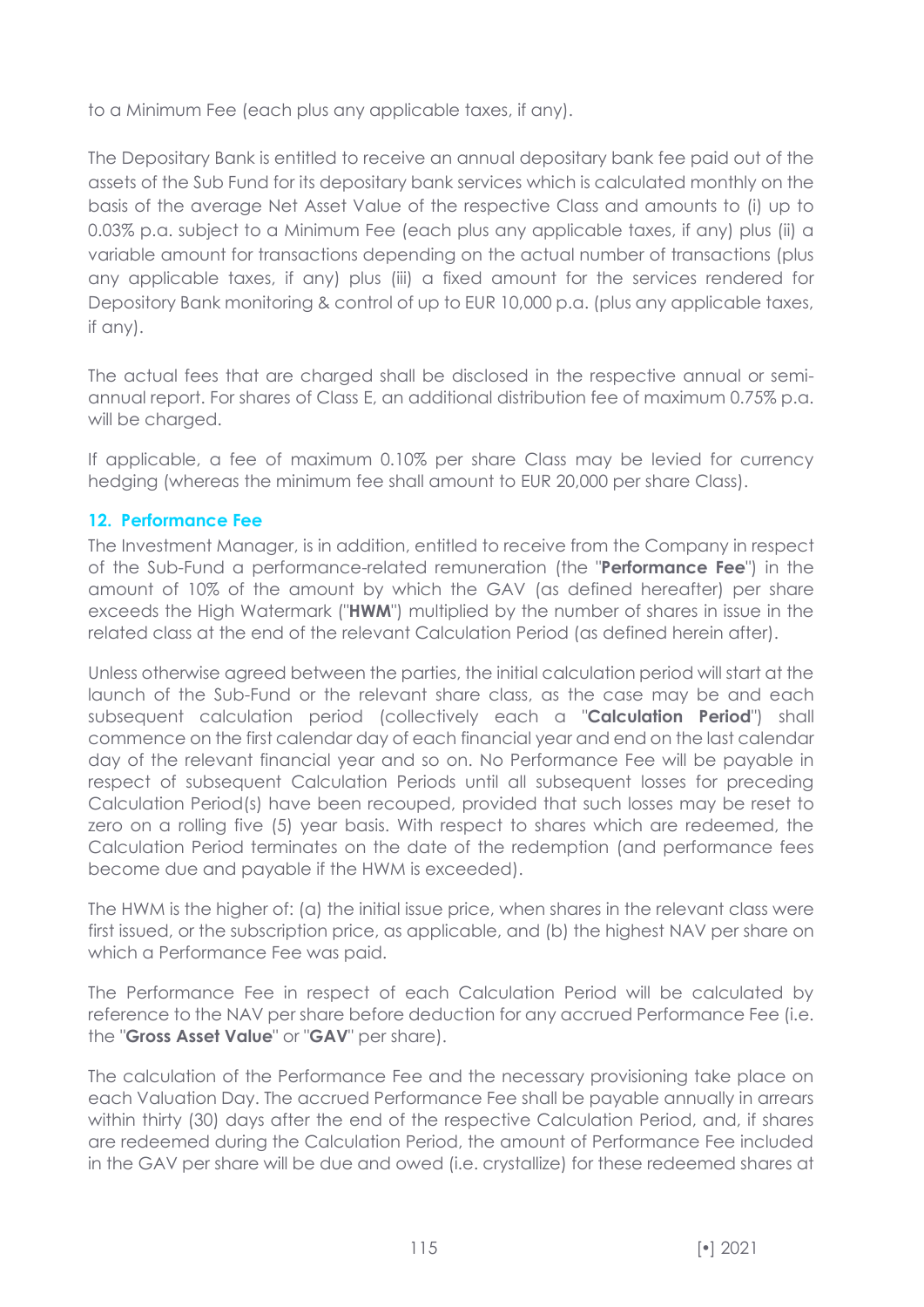the time of redemption if the GAV of the shares in question exceed the HWM at the end of the relevant Calculation Period (which terminates on the date of the redemption in this case).

The performance fee calculation, together with the necessary provisioning, takes place on each Valuation Day, however the Performance Fee is only crystallized at the end of the respective Calculation Period (including the day on which the relevant shares are redeemed).

Relevant mechanisms will be put in place in order to set off the effect of artificial increases resulting from new subscriptions when evaluating the Sub-Fund's performance.

If, on the Valuation Date, the GAV of a share class is above the HWM, a Performance Fee of 10% of the outperformance against the HWM by the relevant class (see section 8, "Classes of Shares") shall be deducted. No Performance Fee will be payable in respect of subsequent Reference Periods until all subsequent losses for the preceding Reference Period(s) have been recouped, in which case the historic HWM will be limited to the Calculation Periods during which the relevant class of shares have been in issue. The Performance Fee is calculated on the basis of the shares of the relevant share class that are in circulation during the Calculation Period whereas the effect of new subscriptions is neutralized. New subscriptions will therefore only be impacted by the Performance Fee after they have contributed to the performance of the relevant share class.

If a redemption occurs during a Calculation Period, and the class from which the redemption occurs has accrued a Performance Fee on the relevant Valuation Day, the accrued Performance Fee attributable to the shares to be redeemed is crystalized and will be paid to the Investment Manager at the end of the Calculation Period.

The Company will not adopt an equalisation methodology for the calculation of the Performance Fee. Shareholders may thus underpay/over pay any Performance Fee due to the Investment Manager when subscribing and/ or redeeming their shares.

For shares of Classes R and I, no performance fee will be charged.

The table below is for illustrative purposes only. It demonstrates when the Investment Manager may receive a Performance Fee.

|          | Startin | Endin      | Previous  | Absolute | Perf.     | Perform | Perf.  | Perf.<br>Fee         | <b>New</b> | High |
|----------|---------|------------|-----------|----------|-----------|---------|--------|----------------------|------------|------|
|          | g NAV   | g          | High      | Performa | Relative  | ance    | Fee    | $\sqrt{2}$ of<br>Due | Watermark  |      |
|          |         | <b>NAV</b> | Watermark | nce      | to HWM    | Fee     | $(\%)$ | NAV)                 | (HWM)      | for  |
|          |         |            | NAV (HWM) |          |           | (X\Nś)  |        |                      | next       | calc |
|          |         |            |           |          |           |         |        |                      | period     |      |
| Scenario | 100     | 110        | 105       | 10%      | 4.76%     |         | 10%    | 0.48%                |            | 110  |
| #1       |         |            |           |          |           |         |        |                      |            |      |
| Scenario | 100     | 105        | 105       | 5%       | $0.00\%$  | N       | 10%    | 0.00%                |            | 105  |
| #2       |         |            |           |          |           |         |        |                      |            |      |
| Scenario | 100     | 100        | 105       | 0%       | $-4.76%$  | N       | 10%    | $0.00\%$             |            | 105  |
| #3       |         |            |           |          |           |         |        |                      |            |      |
| Scenario | 100     | 95         | 105       | $-5%$    | $-9.52\%$ | N       | 10%    | 0.00%                |            | 105  |
| #4       |         |            |           |          |           |         |        |                      |            |      |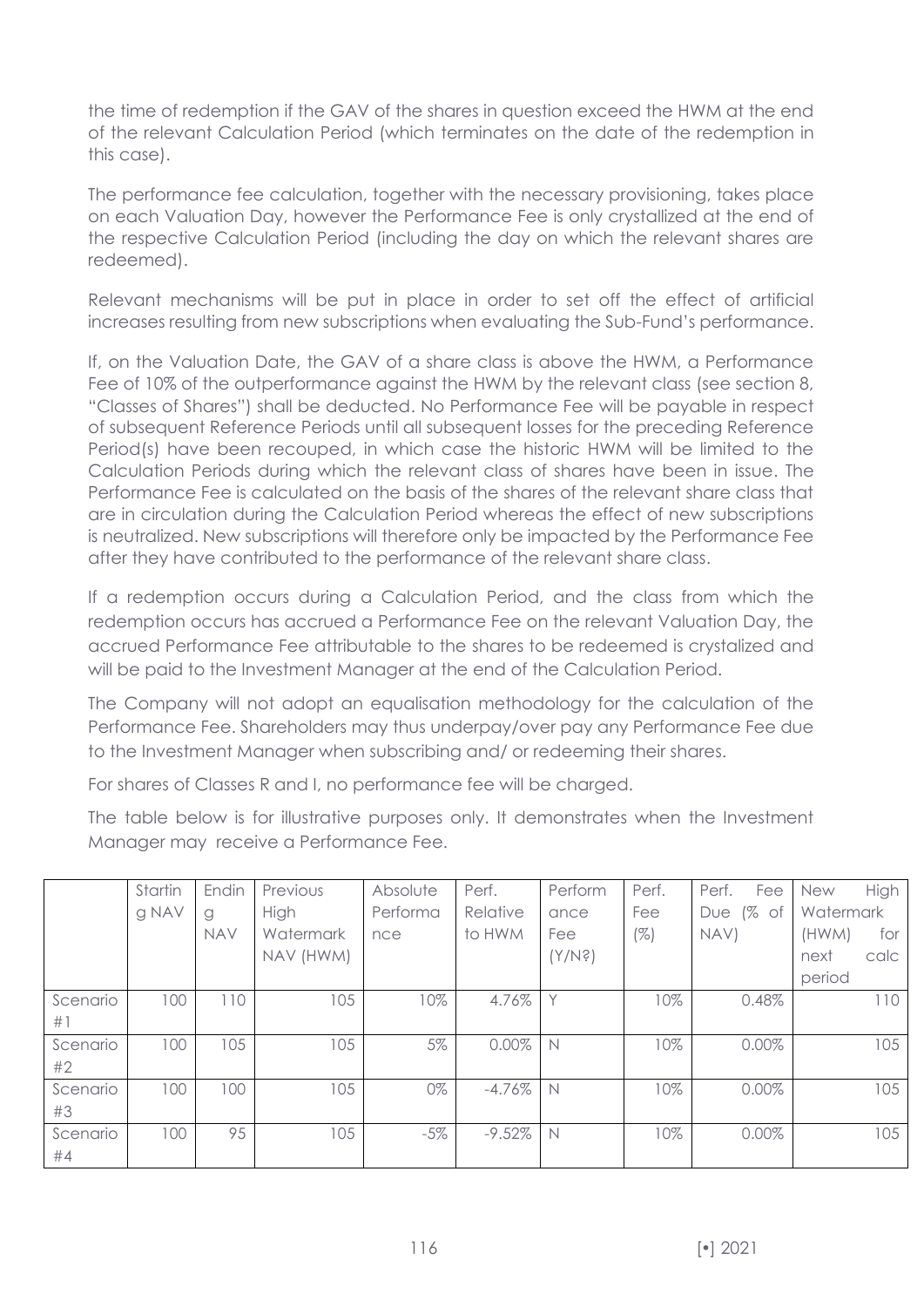#### **13. Information relating to the fund of funds structure**

In situations in which the Sub-Fund invests more than 49% of its assets in target funds, it is considered to be a fund of funds. In addition to the costs charged to the assets of the Su-Fund in accordance with this Prospectus and the articles of association, costs may also be incurred at target fund level for administration, custodian bank fees, auditors' fees, taxes and other items, commissions and fees. In this way, it is possible that similar costs may be charged more than once. The management fees, which are charged to the target funds by their relevant service providers, amount to a maximum of 3%.

The actual fees that are charged shall be disclosed in the respective annual or semiannual report.

#### **14. Risk Measurement Approach**

The global exposure of the Sub-Fund is measured and controlled using the Commitment Approach.

#### **15. SFT Disclosures**

.

This Sub-Fund will not enter into SFT Transactions except total return swaps (for more details please consult section VI, point 9 of the main part of the Prospectus) as defined in the SFT Regulation.

No more than 10% of the net assets of the Sub-Fund are expected to be subject to total return swaps.

A maximum of 20% of the net assets of a Sub-Fund may be subject to total return swaps.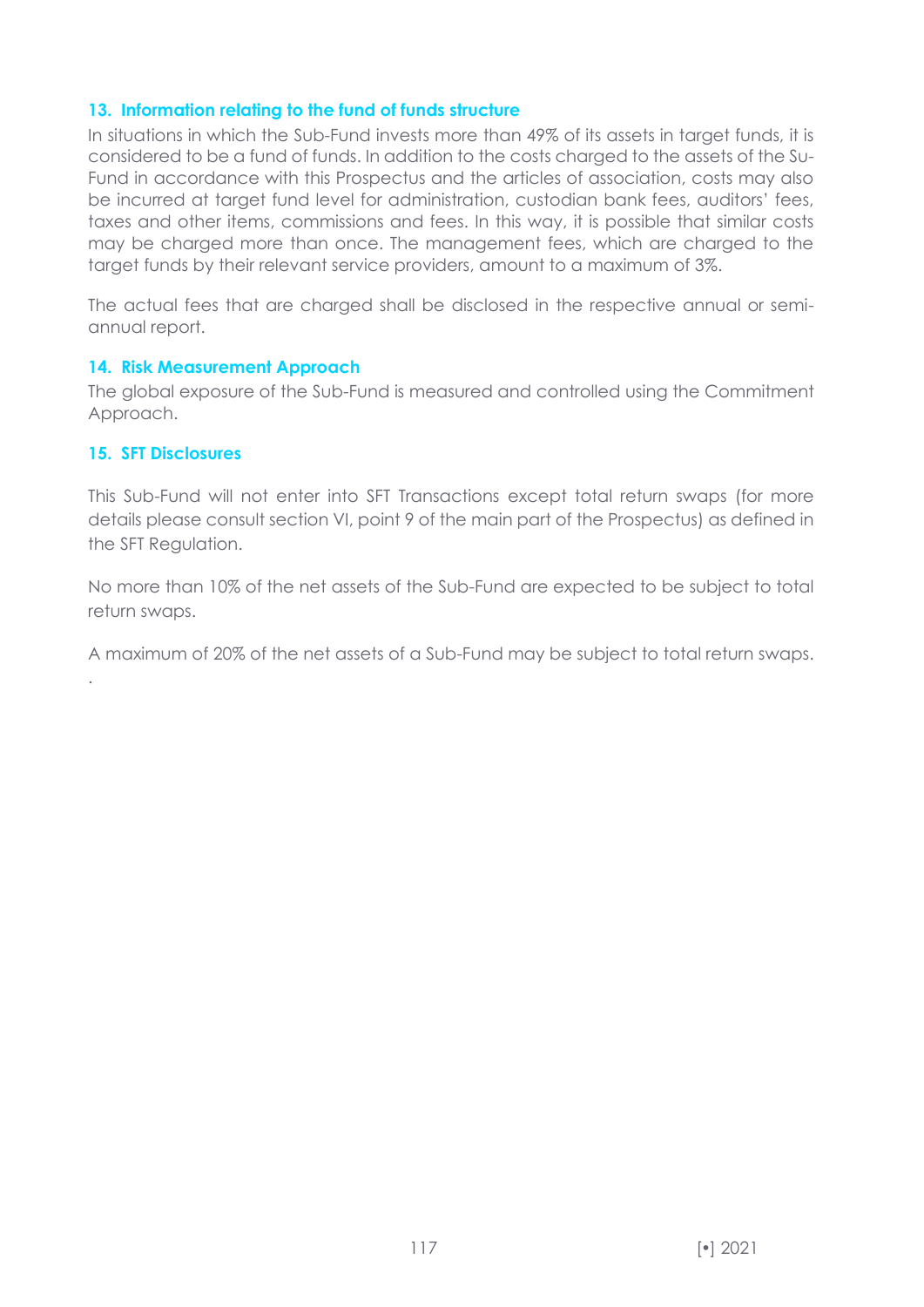## **IV. WOODMAN SICAV – GREEN ASH SUSTAINABLE HORIZON FUND**

### **1. Reference currency**

The reference currency of the Sub-Fund is the US Dollar (USD).

#### **2. Objectives of the Compartment**

The investment objective of the Sub-Fund is to achieve long-term capital growth and positive returns by investing predominately in equities on a worldwide basis.

#### **3. Investment Policy**

In accordance with Article 8 of SFDR, the Sub-Fund promotes environmental and social characteristics and limits investments to companies that follow good governance practices, but does not have Sustainable Investment as its objective.

The Sub-Fund incorporates ESG criteria into the selection of its holdings and applies a proprietary measure of ESG sustainability value by company and industry to identify positive impact companies and to exclude lower ranked companies and industries in constructing the Sub-Fund's portfolio. All three (3) criteria of the ESG policy including environmental, social and governance, will be used by the Investment Manager in order to screen for companies that are taking positive steps to meet and exceed ESG and sustainability goals, whilst excluding industries and companies that do not, including companies involved in the weapons, coal or tobacco industry. For this purpose, external ESG metrics are used to rate the relevant ESG risk of each security, as well as to decide the weightings or exclusions of the relevant securities.

The ESG metrics provided by the external ESG provider are developed on the basis of screening and ranking potential constituents according to their ESG credentials relative to their industry peers.

The Investment Manager integrates these ESG metrics into its investment approach and applies its ESG investment methodology by systematically and explicitly including the ESG metrics into its investment analysis of issuers and using them to inform the selection of securities and construction of the Sub-Fund's portfolio.

The Sub-Fund will, at the time of purchase, invest 100% of its assets in accordance with the ESG policy.

The Sub-Fund will invest in a diversified portfolio consisting of:

- (i) equities and other equity securities or rights (including ADRs (American Depository Receipts) / GDRs (Global Depository Receipts)) of companies in both developed and emerging markets;
- (ii) fixed-income or variable-interest securities, debt instruments or rights and other interest-bearing investments (including convertible bonds and bonds with warrants, money market instruments). For the avoidance of doubt, the Sub-Fund will not invest in contingent convertible bonds. Fixed income securities may collectively make up max. 25% of the assets of the Sub-Fund, in all freely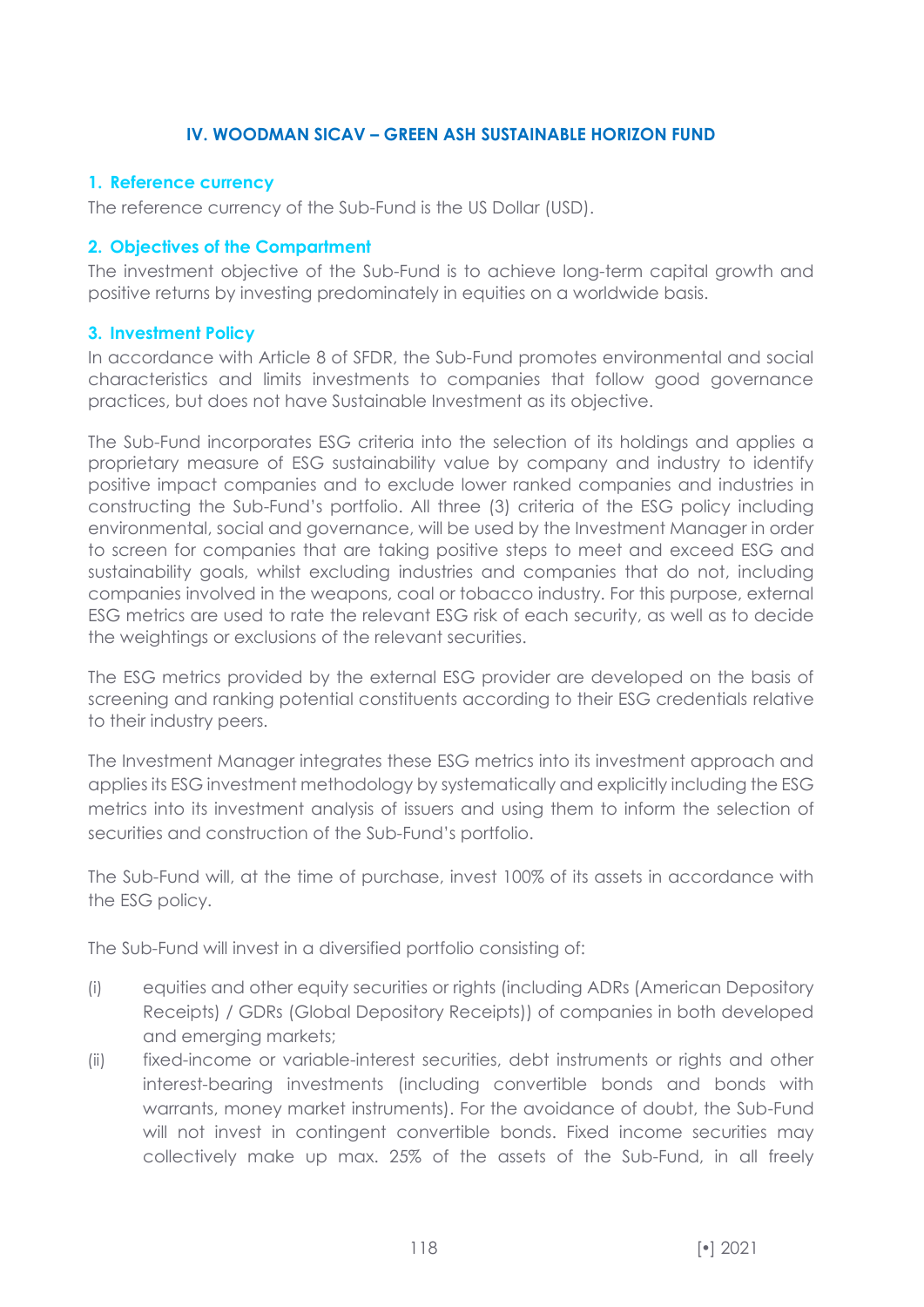convertible currencies issued or guaranteed by issuers from both developed and emerging markets;

(iii) units in other UCITS and/or other UCIs, including exchange traded funds ("target funds"), in accordance with whose investment policy a majority of the assets is invested in accordance with (i) and (ii) subject to a limit of 10% of the assets of the Sub-Fund. Any investment in target funds which are not UCITS (including non-UCITS eligible ETF) will be required to meet all regulatory requirements as described in detail in section VI, point 3.1 (c), 3.2 (d) and 3.4 of the main part of the Prospectus.

The Sub-Fund's exposure to emerging markets will not exceed 25% of the assets of the Sub-Fund. For the purposes of this Sub-Fund, emerging markets are defined as those countries not defined as a high-income economy by the World Bank.

The Sub-Fund may also invest up to 10% of its assets in structured products and certificates as well as on diversified commodity, real estate, hedge-fund, volatility and sub-indices, each of which meets the requirements of Articles 8 and 9 of the Grand Ducal Regulation of 8 February 2008 (2008 Regulation") and Article 2 of Commission Directive 2007/16/EC of 19 March 2007 implementing Council Directive 85/611/EEC on the coordination of laws, regulations and administrative provisions relating to undertakings for collective investment in transferable securities (UCITS) as regards the clarification of certain definitions ("Directive 2007/16/EC").

The Sub-Fund may, in addition, invest in derivatives, certificates and structured products on indices, options on equities, and currencies, each of which meets the requirements of Articles 8 and 9 of the 2008 Regulation and Article 2 of Directive 2007/16/EC.

When implementing the investment policy using financial derivative instruments, only commodity benchmark indices that comply with the rules contained in the section "Investments in financial indices in accordance with Article 9 of the 2008 Regulation" below are used. The performance of the commodity indices and/or commodity subindices underlying the derivatives is replicated by concluding one or more swap contracts where, in the event of a positive trend, the counterparty pays the Sub-Fund an amount depending on the level of the nominal volume and performance; conversely, in the event of a negative trend, the Sub-Fund pays the counterparty a contractually agreed amount of compensation. The counterparties are exclusively first-class financial institutions specialising in such transactions. Where the Sub-Fund invests in certificates, these may also be based on individual commodity stocks where permissible. Physical delivery is excluded in all cases.

The Sub-Fund may hold up to 100% of its assets in cash and money market instruments if the Investment Manager considers this to be in the best interests of the Shareholders; however, such investments may only be made on a temporary basis and in response to exceptional circumstances.

The selection and weighting of the individual securities and types of investments and currencies, as well as the current orientation of the investment strategy, is carried out opportunistically, i.e. the investment focus may vary significantly depending on the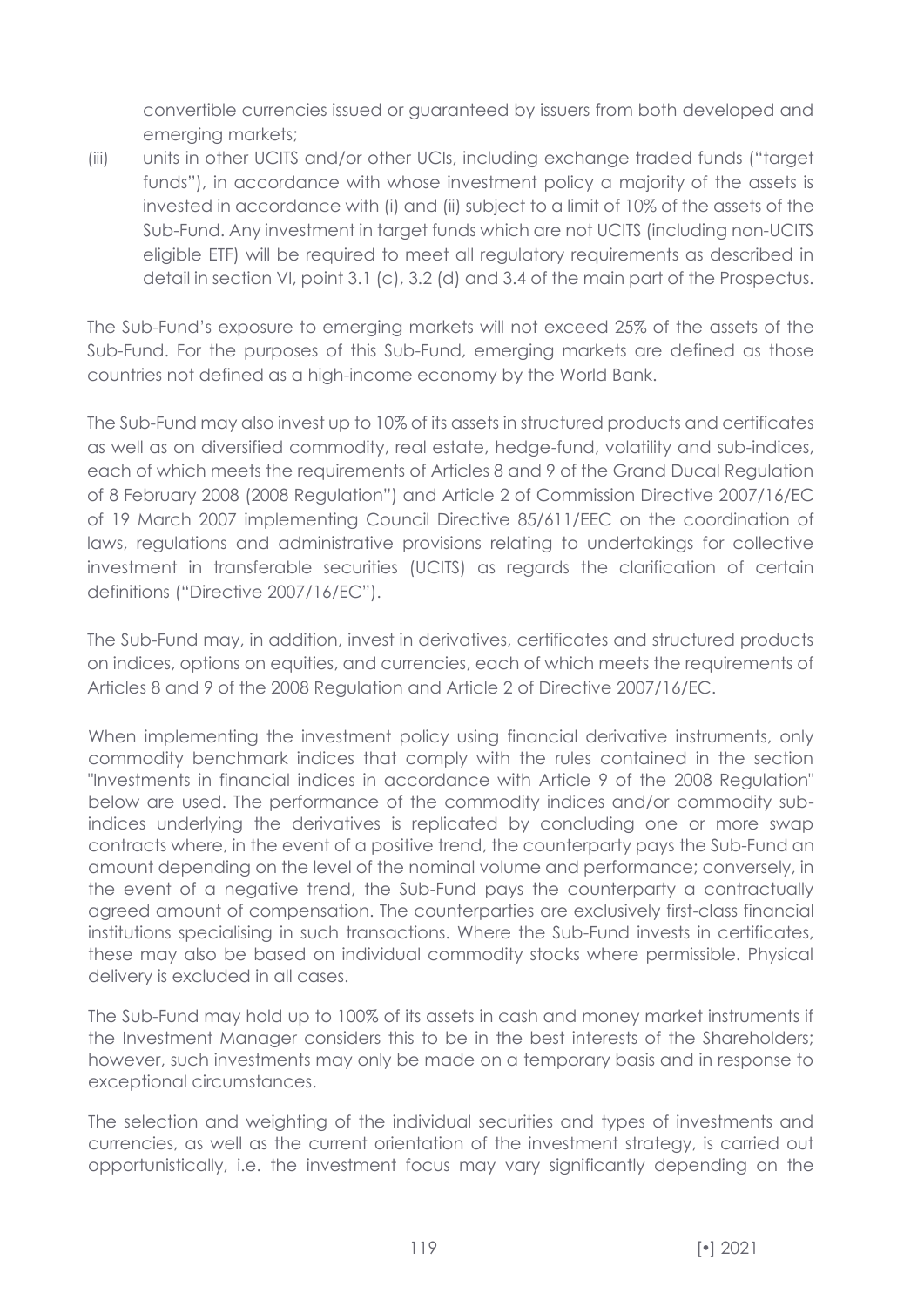assessment of the market at a given time. For this reason, short-term price fluctuations cannot be ruled out.

Moreover, the Sub-Fund may utilise financial derivative instruments (derivatives) for investment and hedging purposes and in the interest of efficient portfolio management. The range of possible derivatives includes in particular – without being limited to – forwards, foreign exchange contracts, futures, options, warrants, swaps, CFD, etc.

When implementing the investment policy, the Company will only invest in assets permissible under Article 41 paragraph 1 of the 2010 Law and which are in accordance with all ordinances enacted and supervisory circulars issued thereupon.

The investments may be denominated in USD or in other currencies. Foreign currency risks may be fully or partially hedged against the USD by using currency forwards or futures and options on currency. A depreciation caused by exchange-rate fluctuations cannot be ruled out.

The Sub-Fund is actively managed in reference to the MSCI World Net Total Return USD Index (M1WO Index) (the "**Benchmark**"), for the purposes of performance comparison and calculating any Performance Fee. For the hedged share classes of the Sub-Fund (Please see section 8 "Classes of Shares" for more details), the Investment Manager has determined that appropriate Substitute Benchmarks will be used in order to best represent their performance. Unless the text suggests differently, any reference to Benchmark includes the relevant Substitute Benchmarks for the hedge share classes. Please refer to the table below for further details on the Substitute Benchmarks of the hedged share class(es):

| <b>Hedged Share Class(es)</b> | Hedged<br><b>Share</b><br>Class(es)<br><b>Currency</b> | <b>Substitute Benchmarks</b>                                                |
|-------------------------------|--------------------------------------------------------|-----------------------------------------------------------------------------|
| Class RA H cap. GBP           | <b>GBP</b>                                             | MSCI World 100% Hedged<br>to GBP Net Total Return                           |
| Class IA H cap. GBP           |                                                        | Index (MXWOHGBP Index)                                                      |
| Class RA H cap. EUR           | <b>EUR</b>                                             | MSCI World 100% Hedged<br>to EUR Net Total Return<br>Index (MXWOHEUR Index) |
| Class IA H cap. EUR           |                                                        |                                                                             |
| Class RA H cap. AUD           | <b>AUD</b>                                             | MSCI World 100% Hedged<br>Net Total Return AUD Index<br>(WHANOHAN Index)    |
| Class IA H cap. AUD           |                                                        |                                                                             |

The Investment Manager makes investment decisions with complete discretion in respect of portfolio allocation and overall level of exposure to the market. The Sub-Fund is not constrained by the Benchmark and as such, can deviate significantly or entirely from the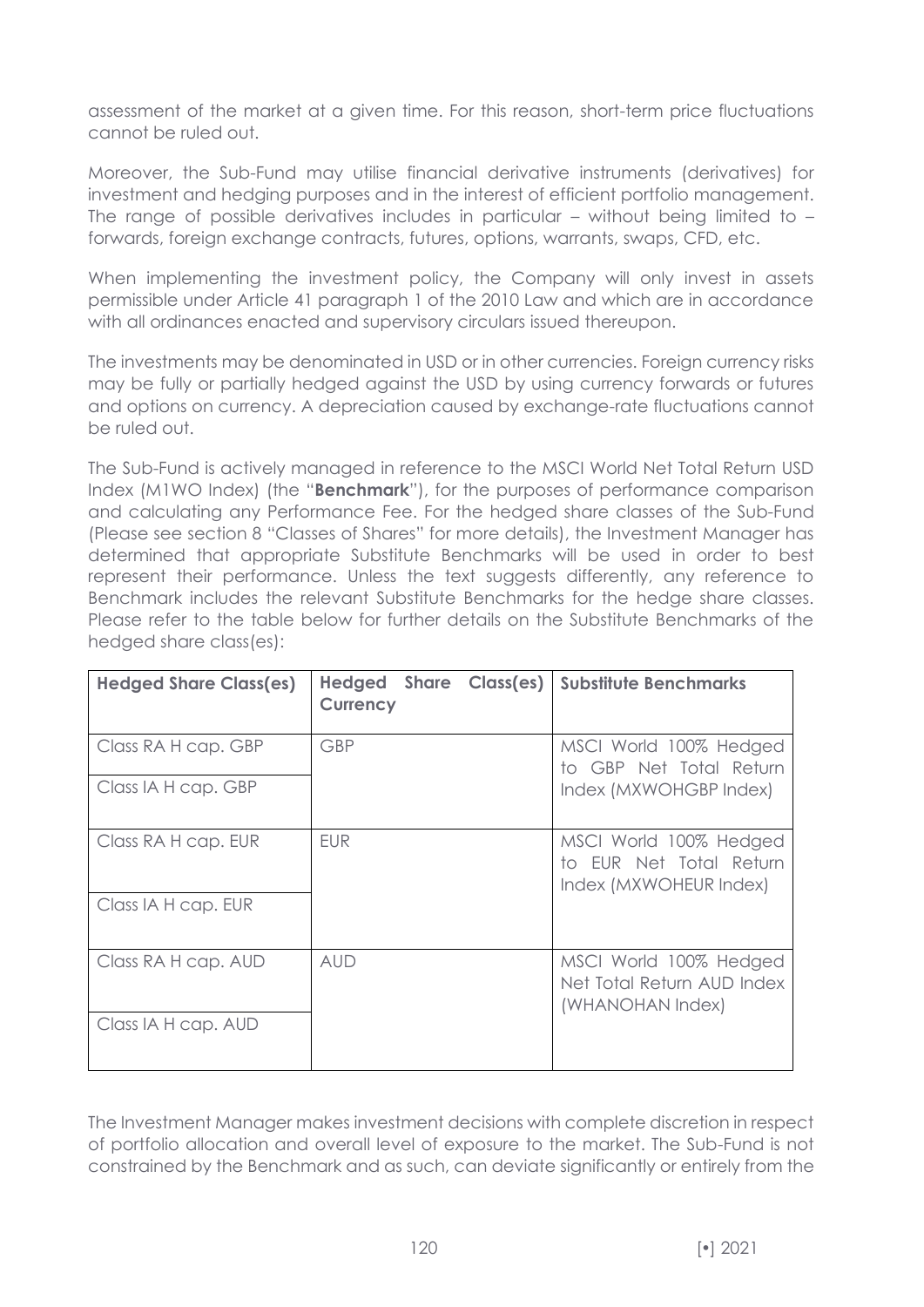Benchmark. For the avoidance of doubt, the Sub-Fund does not track the performance of the Benchmark.

### **Investments in financial indices in accordance with Article 9 of the 2008 Regulation**

The Sub-Fund may invest in derivatives whose underlying assets replicate indices. The Sub-Fund may raise the diversification limits for an index component pursuant to Article 44 of the 2010 Law.

An increase in the diversification limits may occur in exceptional market conditions if one or more components of an index are in a dominant position within a specific market, industry or segment. A dominant position may result from special economic and market developments or from market, industry or segment-specific limitations.

The rebalancing frequency of each index underlying the derivatives in which the Sub-Fund may invest will generally be semi-annual or annual. The following cases must be distinguished:

- − For exchange-traded derivatives, the rebalancing of the index composition will only result in a change to the calculation, but has no direct or indirect effect on the costs of the Sub-Fund.
- − In the case of OTC derivatives, the counterparty does not usually hold the index component physically but hedges its position mainly through derivative instruments. Should transactions take place as a consequence of the rebalancing of the index composition, this will be carried out on highly liquid derivative markets to ensure that the impact on the costs of the Sub-Fund will be minimal.

### **Sub-Fund Specific Risk Factors**

Investors should read the risk factor below together with the risk factors in the main part of the Prospectus and more particularly the following risk factors: "Use of Derivatives", as well as "Investments in Emerging Countries".

### *Performance Fee Risk*

In addition to receiving an investment management fee, the Investment Manager may also receive a Performance Fee based on the outperformance of the Net Asset Value of the relevant Class over the relevant Benchmark. Accordingly, a Performance Fee may be payable where the Sub-Fund has outperformed the relevant Benchmark, even if the Sub-Fund has lost money in absolute terms and may potentially impact the investment return of the Sub-Fund. In addition, the Performance Fee may create an incentive for the Investment Manager to make investments for the Sub-Fund, which are riskier than would be the case in the absence of a fee based on the performance of the Sub-Fund.

### **4. Investment Manager of the Sub-Fund**

The Management Company has appointed Green Ash Partners LLP, 11 Albemarle Street, London, W1S 4HH, United Kingdom, as Investment Manager of the Sub-Fund. For this purpose, an agreement was signed which may be terminated at any time by either party upon three months' notice.

With the approval of the Management Company, the Investment Manager may seek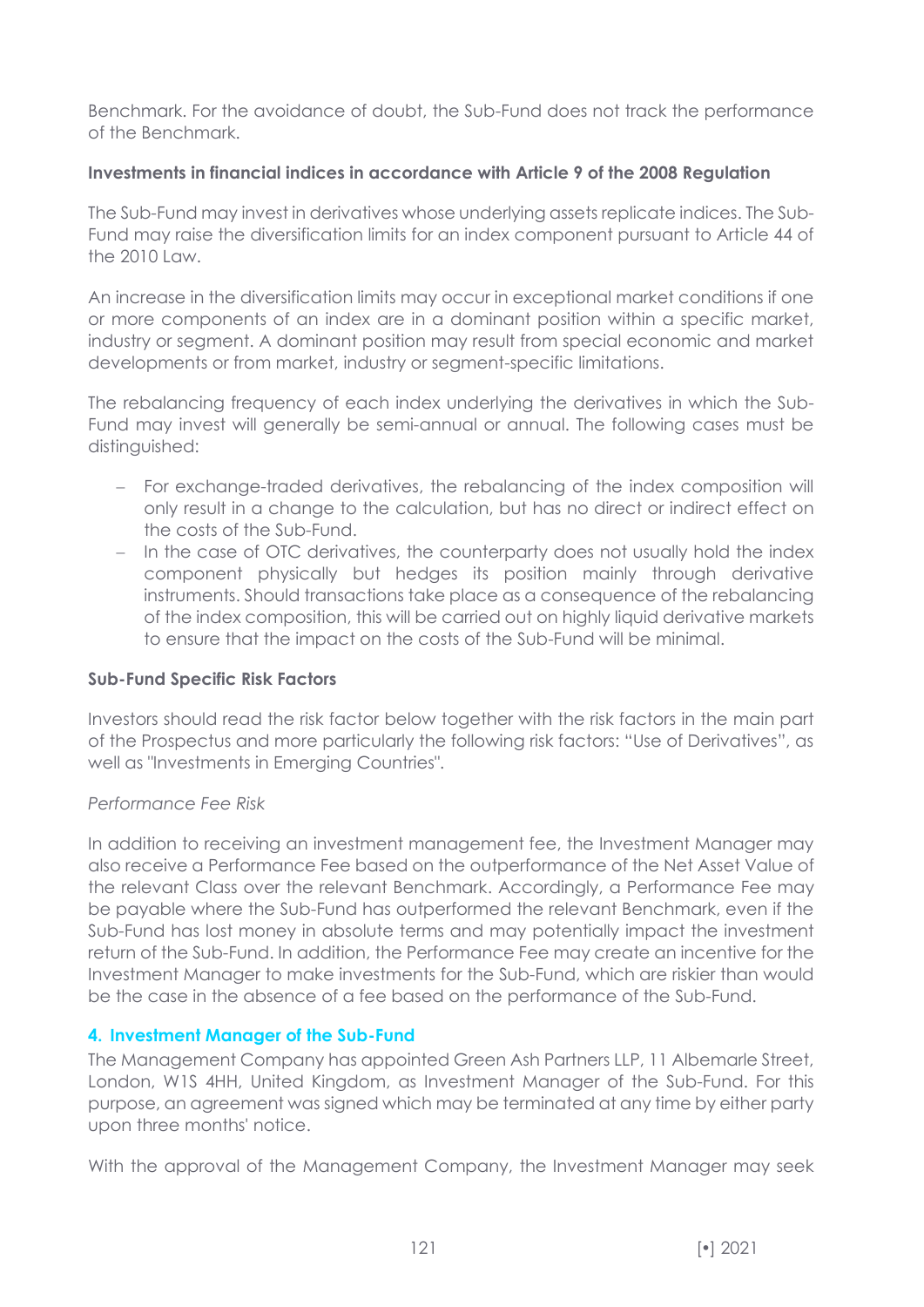the assistance of Investment Advisers.

### **5. Valuation Day**

The net asset value (the "**NAV**") of every share class in the Sub-Fund is calculated as at each Business Day.

#### **6. Deadline for receipt of subscription, redemption and conversion orders**

16:00 (Luxembourg time) one Business Day before the relevant Valuation Day.

## **7. Value date for receipt of the subscription price and payment of the redemption price for shares**

The subscription price for each share must reach the Depositary Bank two (2) Business Days following the applicable Valuation Day.

The redemption price for each share will, in principle, be paid to the Shareholder within three (3) Business Days from the applicable Valuation Day.

#### **8. Classes of Shares**

The Sub-Fund issues Class IA and RA capitalisation ("cap.") shares in such currencies as specified below The Sub-Fund does not currently intend to issue distribution ("dist.") shares.

| Class RA cap. USD   | Class IA cap. USD   |
|---------------------|---------------------|
| Class RA H cap. GBP | Class IA H cap. GBP |
| Class RA H cap. EUR | Class IA H cap. EUR |
| Class RA H cap. AUD | Class IA H cap. AUD |

All share classes denominated in a currency other than the reference currency of the Sub-Fund will be hedged ("H") against the reference currency. Investors should consult Section VIII "Hedged Classes" of this Prospectus.

Class RA shares are available to all investors. Class RA shares shall be subject to a minimum initial subscription and minimum holding amount of USD 10,000 (or the equivalent in another currency). There is no minimum subsequent subscription amount.

Class IA shares are reserved to Institutional Investors. Class IA shares shall be subject to a minimum initial subscription and holding amount of USD 250,000 (or equivalent in another currency). There is no minimum subsequent subscription amount.

#### **9. Distribution policy**

It is anticipated that the capitalisation shares issued in this Sub-Fund will not distribute any dividends.

### **10. Subscription, redemption and conversion fees**

A subscription fee of up to 3.5% of the Net Asset Value per share subscribed may be charged with respect to Class RA shares, for the benefit of the financial intermediaries and other persons involved in the distribution of Class RA shares. The Board of Directors may, at its sole discretion, waive fully or partially, such subscription fee.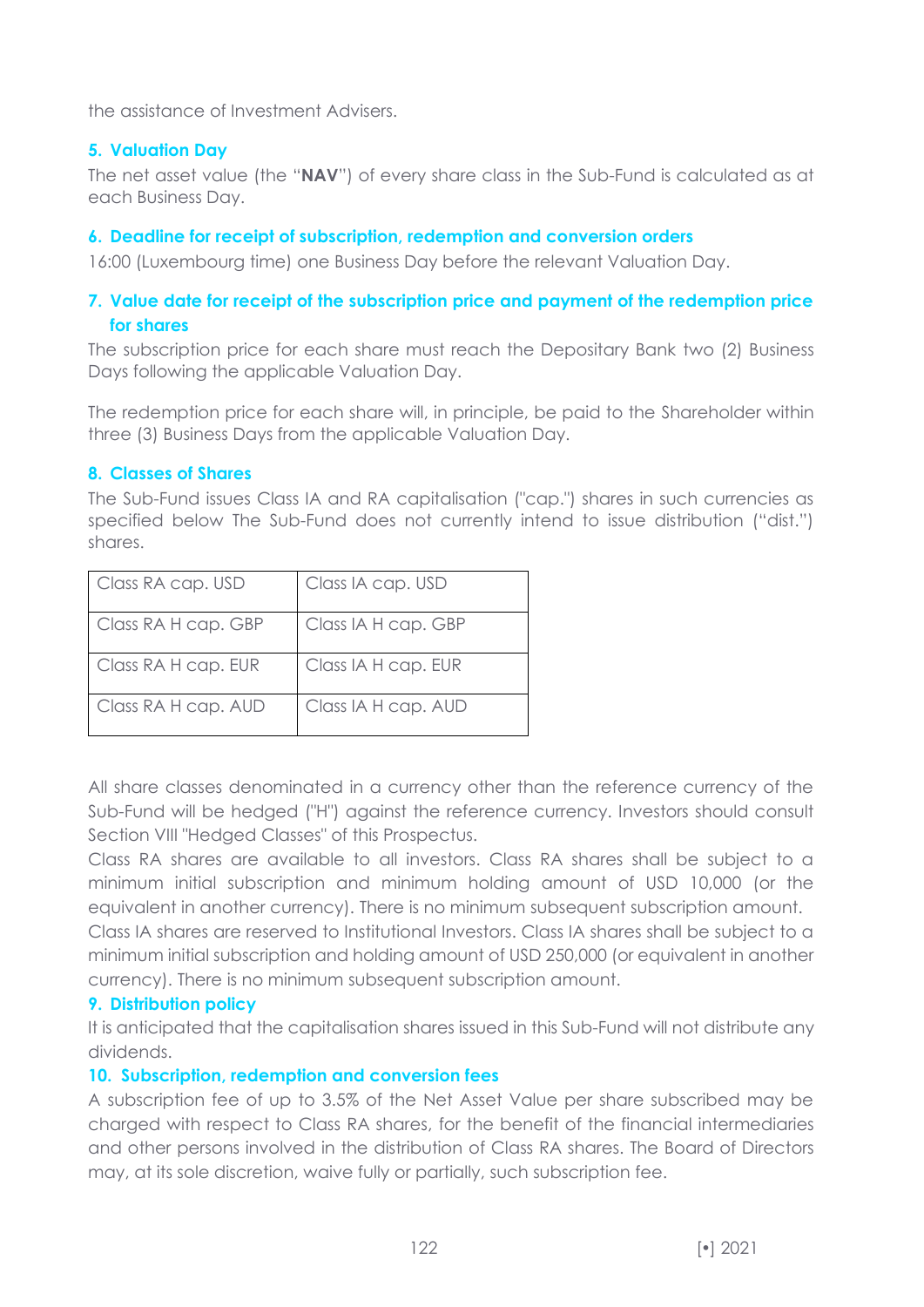No redemption or conversion fee shall be charged.

# **11. Management Fee, Investment Management Fee, Central Administration Fee and Depositary Bank Fee**

The maximum management fee for all Shares of all Classes paid out of the assets of the Sub Fund is calculated monthly on the basis of the average Net Asset Value of the respective Class and amounts to (i) up to 1.25% p.a. (plus any applicable taxes, if any) for Shares of Classes RA and (ii) up to 0.85% p.a. (plus any applicable taxes, if any) for Shares of Classes IA, subject to a Minimum Fee (each plus any applicable taxes, if any).

The maximum investment management fee for the Investment Manager paid out of the management fee amounts to (i) up to 1.20% p.a. (plus any applicable taxes, if any) for Shares of Class RA, (ii) up to 0.80% p.a. (plus any applicable taxes, if any) for Shares of Class IA.

In addition to such management fee, the Administrative Agent is entitled to receive a central administration fee paid out of the assets of the Sub Fund for its central administration services up to 0.045% p.a. calculated monthly on the basis of the average Net Asset Value of the respective Class (each plus any applicable taxes, if any), subject to a Minimum Fee (each plus any applicable taxes, if any).

The Depositary Bank is entitled to receive an annual depositary bank fee paid out of the assets of the Sub Fund for its depositary bank services which is calculated monthly on the basis of the average Net Asset Value of the respective Class and amounts to (i) up to 0.03% p.a. subject to a Minimum Fee (each plus any applicable taxes, if any) plus (ii) a variable amount for transactions depending on the actual number of transactions (plus any applicable taxes, if any) plus (iii) a fixed amount for the services rendered for Depository Bank monitoring & control of up to EUR 10,000 p.a. (plus any applicable taxes, if any).

The actual fees that are charged shall be disclosed in the respective annual or semiannual report.

If applicable, a fee of maximum 0.10% per share Class may be levied for currency hedging (whereas the minimum fee shall amount to EUR 20,000 per share Class).

# **12. Performance Fee**

The Investment Manager is entitled to a performance-related remuneration ("**Performance Fee**") for the Sub-Fund, which is calculated on the basis of the NAV of the share class concerned and its outperformance of the Benchmark.

The Performance Fee shall be payable for each reference period ("**Reference Period**") provided that the change in NAV of the relevant Class outperformed the relevant Benchmark over that period. Unless otherwise agreed between the parties, the initial Reference Period will start at the launch of the Sub-Fund or the relevant share class, as the case may be, and end on the last day of that financial year and subsequent Reference Periods for each relevant year will commence at the start of the following financial year and end at the end of that financial year and so on. With respect to shares which are redeemed, the Reference Period terminates on the date of the redemption. No Performance Fee will be payable in respect of subsequent Reference Periods until all subsequent losses for the preceding Reference Period(s) have been recouped, provided that such losses may be reset to zero after each five (5) year period.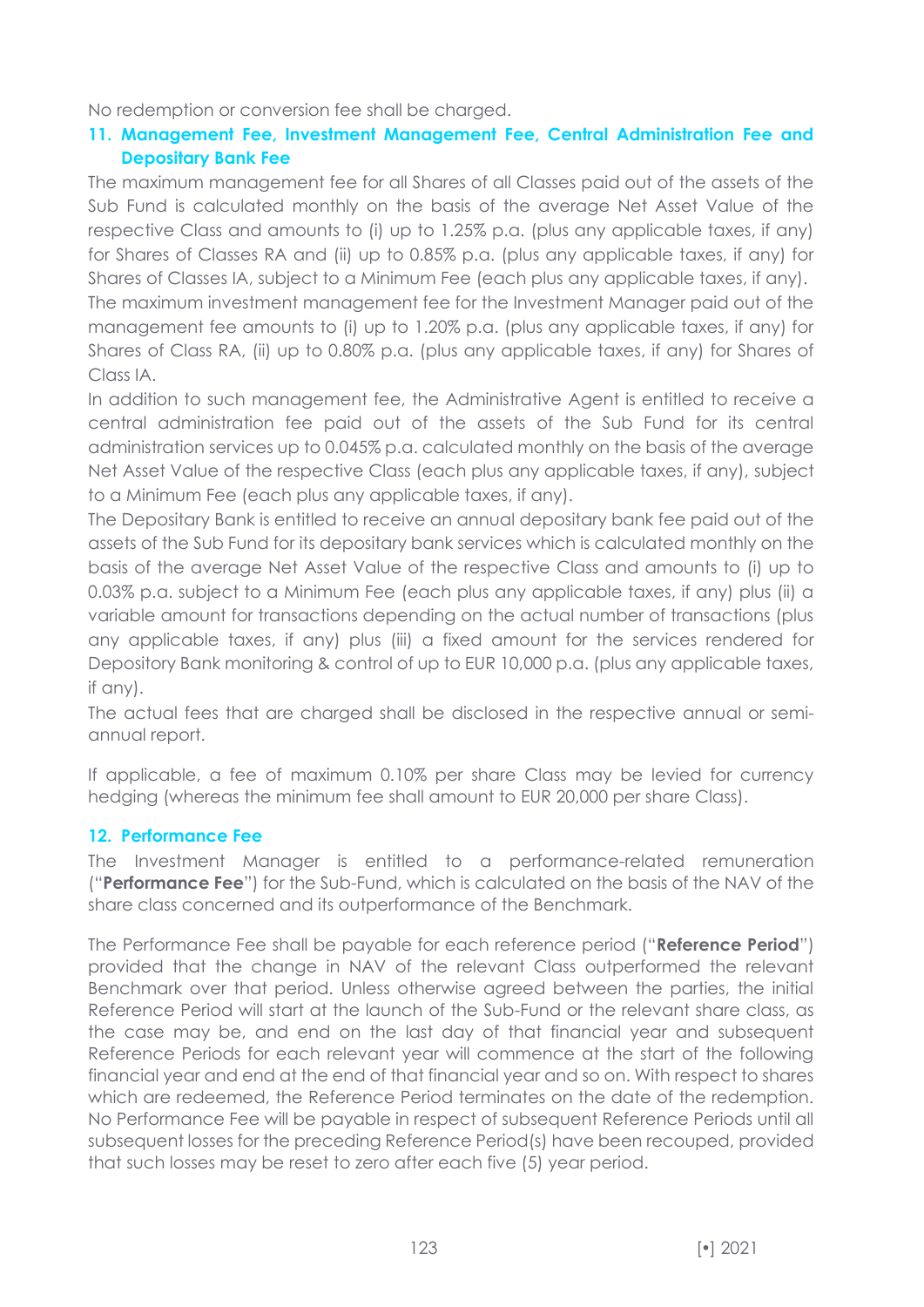The calculation of the Performance Fee and the necessary provisioning take place on each Valuation Day. The accrued Performance Fee shall be payable annually in arrears within 30 days after the end of the respective Reference Period, and, if shares are redeemed during the Reference Period, the amount of Performance Fee included in the NAV per share will be due and owed (i.e. crystallize) for these redeemed shares at the time of redemption if the percentage increase in the NAV per share class over the Reference Period (which ends on the date of the redemption in this case) exceeds the percentage increase on the Benchmark applicable to the relevant share class (see section 3, "Investment Policy" for more information on Benchmark, including Substitute Benchmarks).

The performance fee calculation, together with the necessary provisioning, takes place on each Valuation Day, however the Performance Fee is only crystallized at the end of the respective Reference Period (including the day on which the relevant shares are redeemed).

Relevant mechanisms will be put in place in order to set off the effect of artificial increases resulting from new subscriptions when evaluating the Sub-Fund's performance. If, on the Calculation Date, the performance of the NAV of a share class is above the Benchmark or Substitute Benchmark performance, a Performance Fee of 10% of the outperformance for the relevant share classes (see section 8, "Classes of Shares") shall be deducted on the difference between the performance of the NAV of the relevant share class and the performance of the Benchmark or Substitute Benchmark value (i.e. relative value) over the same Reference Period. The Performance Fee is calculated on the basis of the shares of the relevant share class that are in circulation during the Reference Period whereas the effect of new subscriptions is neutralized. New subscriptions will therefore only be impacted by the Performance Fee after they have contributed to the performance of the relevant share class.

For the avoidance of doubt, the Performance Fee shall be paid from the Sub-Fund on the payment date also in the event of negative absolute performance by the Sub-Fund, provided that the Sub-Fund has exceeded the applicable Benchmark since the previous Performance Fee payment date and a Performance Fee may be payable in respect of certain shares when the absolute performance of those shares are less than the performance of the Benchmark over the period from subscription to end of the Reference Period.

The table and description below is for illustrative purposes only. It demonstrates that the Investment Manager may only receive a Performance Fee where the Sub-Fund has outperformed the Benchmark for the Performance Period.

|             | Starting   | Ending     | Fund        | Benchmark | Fund     | Performance   | Perf.<br>Fee | Perf.<br>Fee    |
|-------------|------------|------------|-------------|-----------|----------|---------------|--------------|-----------------|
|             | <b>NAV</b> | <b>NAV</b> | Performance | Perf.     | Relative | Fee $(Y/N$ ?) | $(\%)$       | 1%<br>of<br>Due |
|             |            |            |             |           | Perf.    |               |              | NAV)            |
| Scenario #1 | 100        | 110        | 10%         | 15%       | $-5%$    |               | 10%          | 0.00%           |
| Scenario #2 | 100        | 10         | $10\%$      | 5%        | 5%       |               | 10%          | 0.50%           |
| Scenario #3 | 100        | 100        | 0%          | 5%        | $-5%$    | N             | 10%          | $0.00\%$        |
| Scenario #4 | 100        | 100        | 0%          | $-5\%$    | 5%       |               | 10%          | 0.50%           |
| Scenario #5 | 100        | 90         | $-10%$      | $-5\%$    | $-5%$    | N             | 10%          | $0.00\%$        |
| Scenario #6 | 100        | 90         | $-10%$      | $-15%$    | 5%       |               | 10%          | 0.50%           |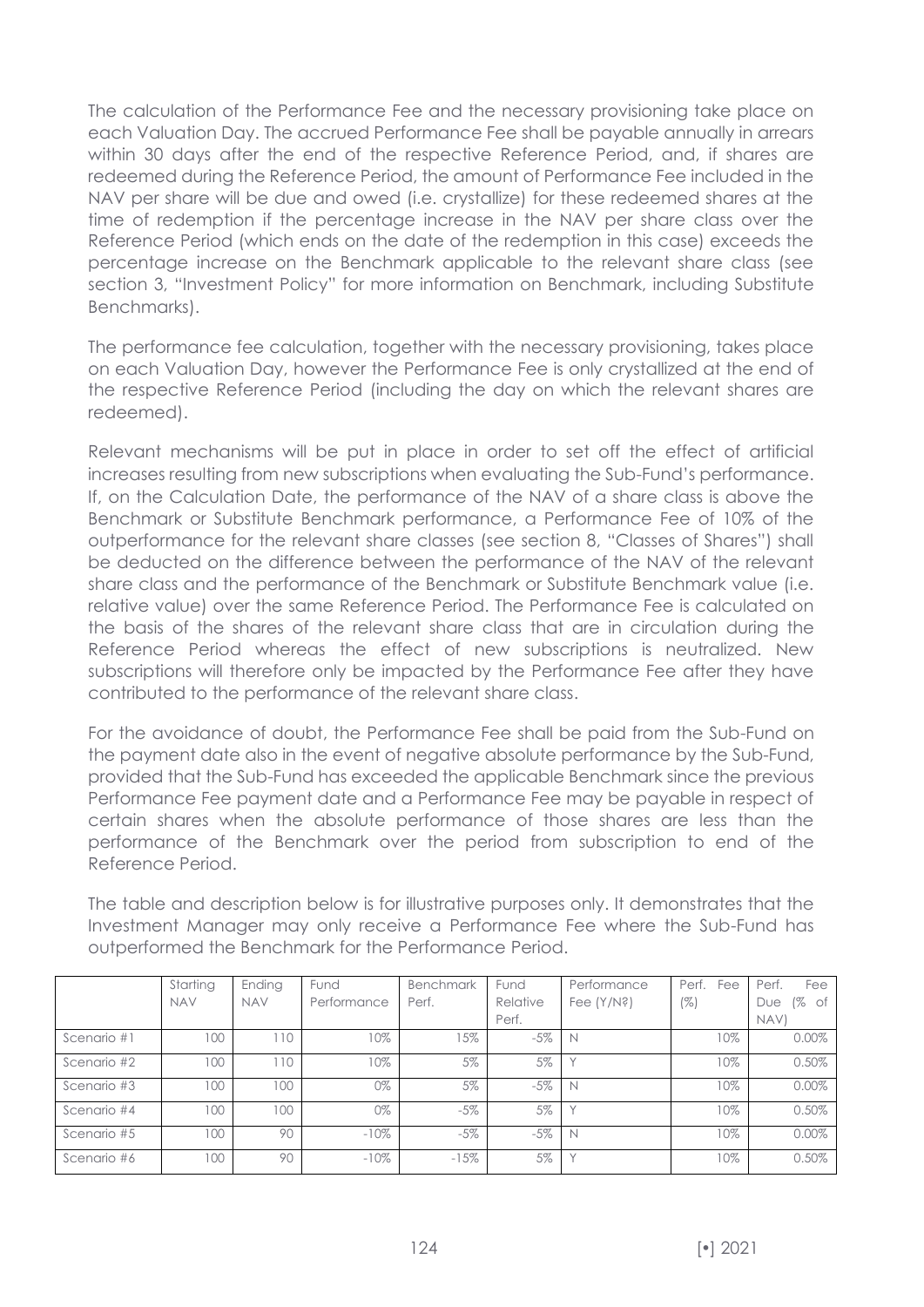### Scenario #1

An investor buys units in the sub-fund at the Starting NAV of 100. The investor still holds the units at the end of the sub-fund's fiscal year, when the Ending NAV is 110. The investor's investment has increased by 10% in value over the period. However, the underlying reference benchmark has increased by 15% in value over the same period. As such the sub-fund has underperformed the reference benchmark by 5% and under the definition of the performance fee calculation, no performance fee is due in this scenario.

#### Scenario #2

An investor buys units in the sub-fund at the Starting NAV of 100. The investor still holds the units at the end of the sub-fund's fiscal year, when the Ending NAV is 108. The investor's investment has increased by 8% in value over the period. The underlying reference benchmark has increased by 4% in value over the same period. As such the sub-fund has outperformed the reference benchmark by 4% and under the definition of the performance fee calculation, a performance fee is due in this scenario. The performance fee is calculated as 10% of the sub fund's relative outperformance vs the reference benchmark, in this case 4%. Therefore a performance fee of 10% \* 4% = 0.40% is due to the investment manager.

### Scenario #3

An investor buys units in the sub-fund at the Starting NAV of 100. The investor still holds the units at the end of the sub-fund's fiscal year, when the Ending NAV is 103. The investor's investment has increased by 3% in value over the period. However, the underlying reference benchmark has increased by 6% in value over the same period. As such the sub-fund has underperformed the reference benchmark by 3% and under the definition of the performance fee calculation, no performance fee is due in this scenario.

### Scenario #4

An investor buys units in the sub-fund at the Starting NAV of 100. The investor still holds the units at the end of the sub-fund's fiscal year, when the Ending NAV is 100. The investor's investment has not changed in value over the period. The underlying reference benchmark has decreased by 3% in value over the same period. As such the sub-fund has outperformed the reference benchmark by 3% and under the definition of the performance fee calculation, a performance fee is due in this scenario. The performance fee is calculated as 10% of the sub fund's relative outperformance vs the reference benchmark, in this case 3%. Therefore a performance fee of 10% \* 3% = 0.30% is due to the investment manager.

### Scenario #5

An investor buys units in the sub-fund at the Starting NAV of 100. The investor still holds the units at the end of the sub-fund's fiscal year, when the Ending NAV is 92. The investor's investment has decreased by 8% in value over the period. However, the underlying reference benchmark has decreased by 5% in value over the same period. As such the sub-fund has not only decreased in absolute value but it has also underperformed the reference benchmark by 3% and under the definition of the performance fee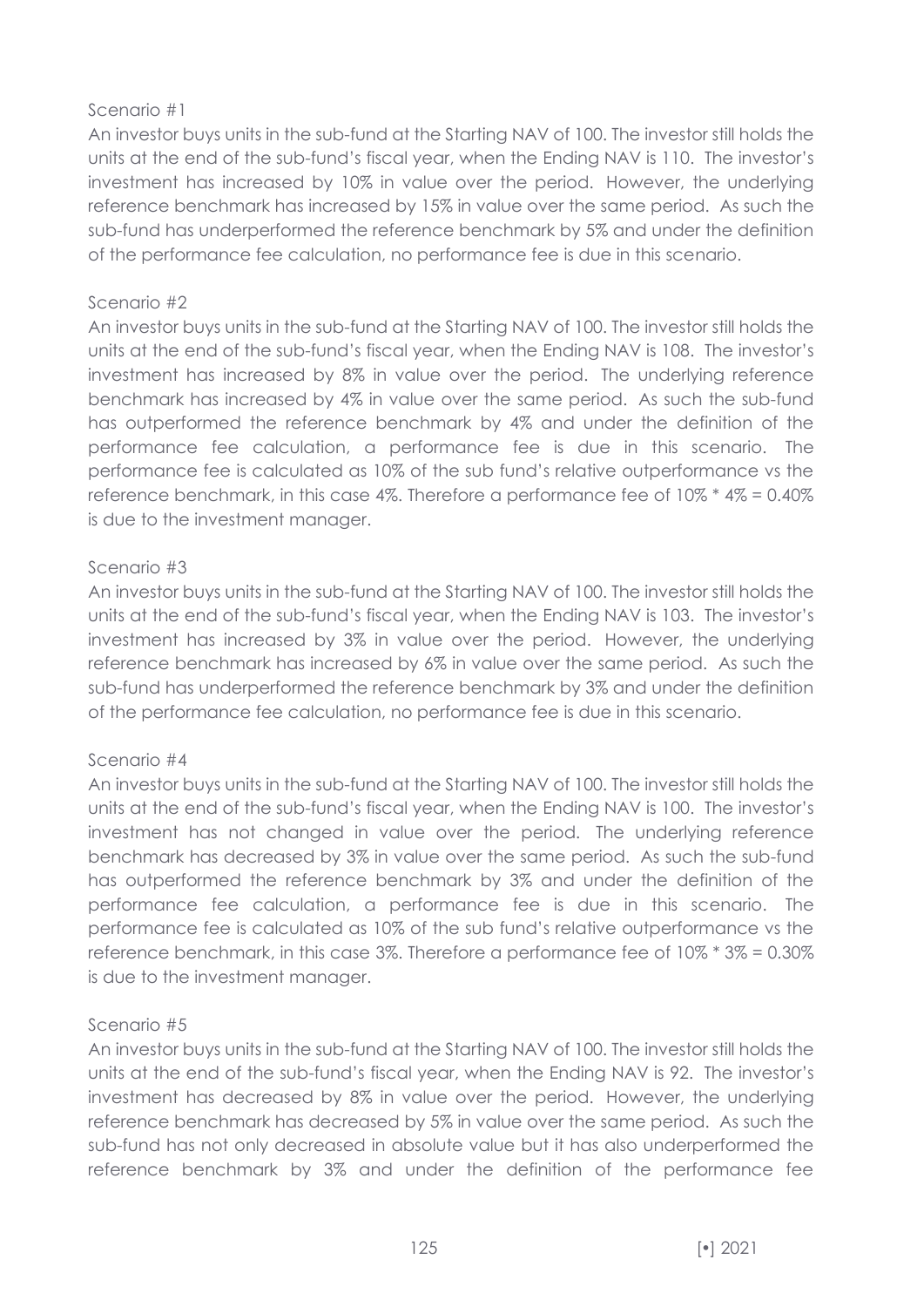calculation, no performance fee is due in this scenario.

# Scenario #6

An investor buys units in the sub-fund at the Starting NAV of 100. The investor still holds the units at the end of the sub-fund's fiscal year, when the Ending NAV is 90. The investor's investment decreased by 10% in value over the period. The underlying reference benchmark has decreased by 15% in value over the same period. As such the sub-fund has outperformed the reference benchmark by 5% and under the definition of the performance fee calculation, a performance fee is due in this scenario, even though the absolute performance of the sub-fund has been negative. The performance fee is calculated as 10% of the sub fund's relative outperformance vs the reference benchmark, in this case 5%. Therefore a performance fee of 10% \* 5% = 0.50% is due to the investment manager.

# **13. Risk Measurement Approach**

The global exposure of the Sub-Fund is measured and controlled using the Commitment Approach.

# **14. SFT Disclosures**

This Sub-Fund will not enter into SFT Transactions except total return swaps (for more details please consult section VI, point 9 of the main part of the Prospectus) as defined in the SFT Regulation.

No more than 10% of the net assets of the Sub-Fund are expected to be subject to total return swaps.

A maximum of 20% of the net assets of a Sub-Fund may be subject to total return swaps.

# **15. ESG disclosure**

The Company considers that the Sub-Fund meets the criteria in Article 8 of SFDR to qualify as an ESG Orientated Fund as it promotes environmental and social characteristics and limits investments to companies that follow good governance practices.

The Company reserves the right to reassess this classification at any time and shall keep this classification under review pending finalisation of the regulatory technical standards.

If the Company determines at any future point that the Sub-Fund does not meet the criteria to qualify as an ESG Orientated Fund, this section shall be updated in accordance with the revised classification of the Sub-Fund.

# *Integration of Sustainability Risks*

As part of the process to undertake appropriate due diligence on investments, the Investment Manager will generally conduct a level of research on each company or issuer which will give the Investment Manager an understanding of the company or issuer.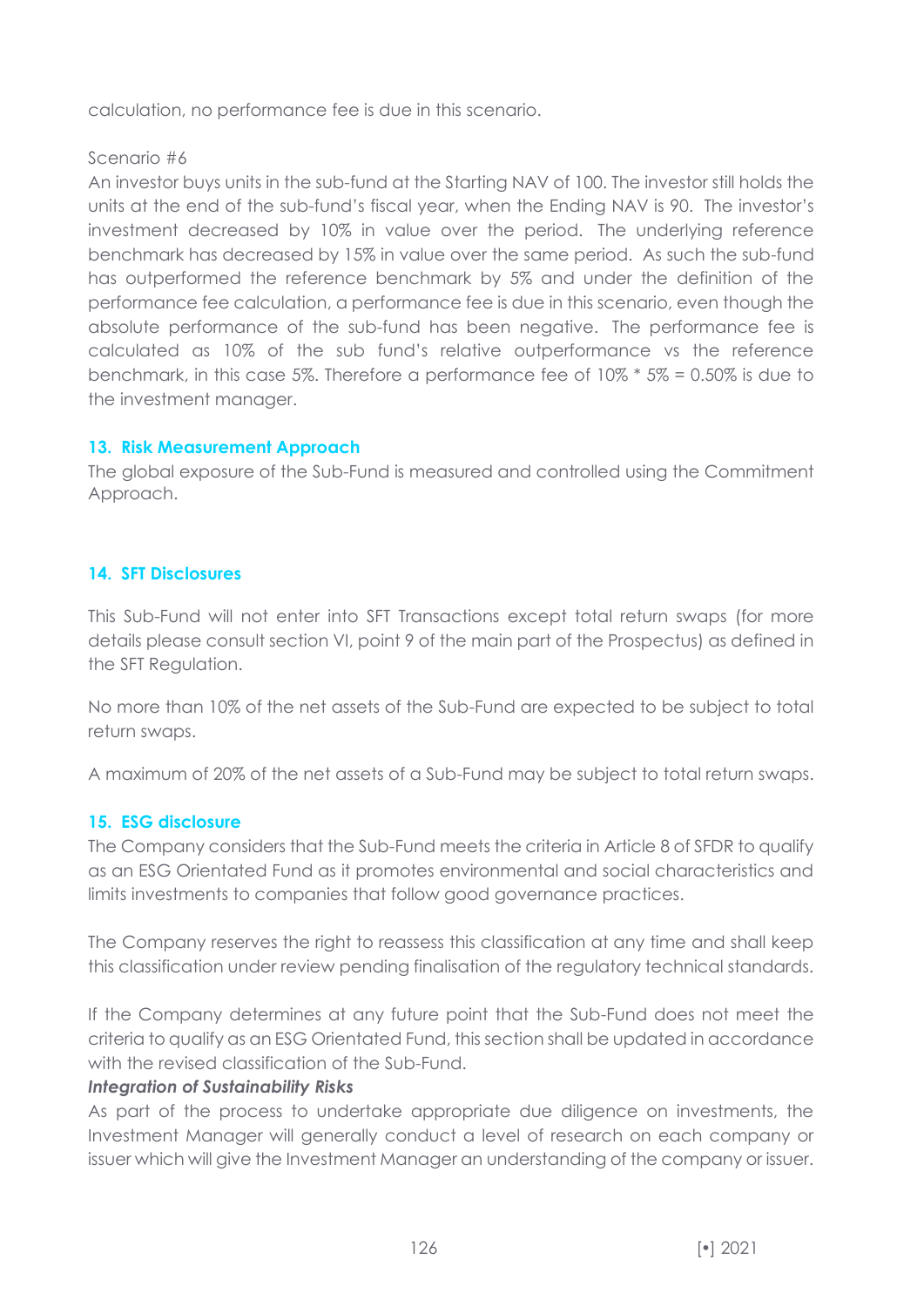This may include a consideration of fundamental and quantitative elements such as financial position, revenue, capital structure etc. It may also involve qualitative and nonfinancial elements such as the company's approach to ESG factors and consideration of Sustainability Risks.

The Investment Manager integrates these ESG factors and this Sustainability Risk assessment into its investment research process and its risk management process – both initially and on an ongoing basis for the duration of the period the Sub-Fund holds an investment or pursues a particular investment strategy.

In respect of the Sub-Fund, the Investment Manager's investment approach and decision-making processes are based on clearly defined investment objectives, investment policies, investment strategy, investment restrictions and risk management parameters, as contained in this Appendix.

### *Assessment of the impact on likely returns*

Factoring an assessment of the likely impact of Sustainability Risks into the investment decision-making process has the potential to impact the returns of the Sub-Fund. For example, it is possible that such an assessment may influence a decision by the Investment Manager not to make an investment or dispose of an existing investment that would otherwise be considered as attractive to invest in or retain when confining the factors considered to financial-related elements such as financial position, revenue, capital structure etc. Accordingly, an ESG Orientated Fund may underperform or perform differently relative to other comparable funds that do not promote environmental and/or social characteristics.

#### *Environmental or social characteristics promoted by the Sub-Fund*

As noted in the "Investment Objective" section, the Sub-Fund's investment objective is to achieve long-term capital appreciation by investing predominately in equities denominated in any currency on a worldwide basis including emerging market countries. The Investment Manager will manage the Sub-Fund in accordance with its ESG policy on a continuous basis. The ESG policy intends to provide a broad framework for the Investment Manager's approach in respect of integrating ESG considerations into its investment management process. A summary of the ESG integration policy is available on the Investment Manager's website ([https://www.greenash-partners.com/\)](https://www.greenash-partners.com/).

The Investment Manger's ESG investment methodology excludes certain industries and companies from the investment universe such as those that are involved in (i) weapons, (ii) coal, (iii) tobacco, (iv) violations of core international norms and conventions, as described in the United Nations Global Compact Principles.

Systematic evaluation of material ESG criteria is embedded in the investment decisionmaking process and is undertaken for every security within the initial investment universe. The Investment Manager further evaluates those companies in order to identify the best in class company and security.

The Investment Manager also engages directly with the management of each of the companies. This engagement comprises quarterly conference calls during which the Investment Manager asks specific questions on the topics of ESG to ensure each company is either adhering to or is building an integrated ESG approach to its respective operating business. In addition, the Investment Manager works with independent, industry recognised ESG rating agencies to evaluate a company's ESG credentials on